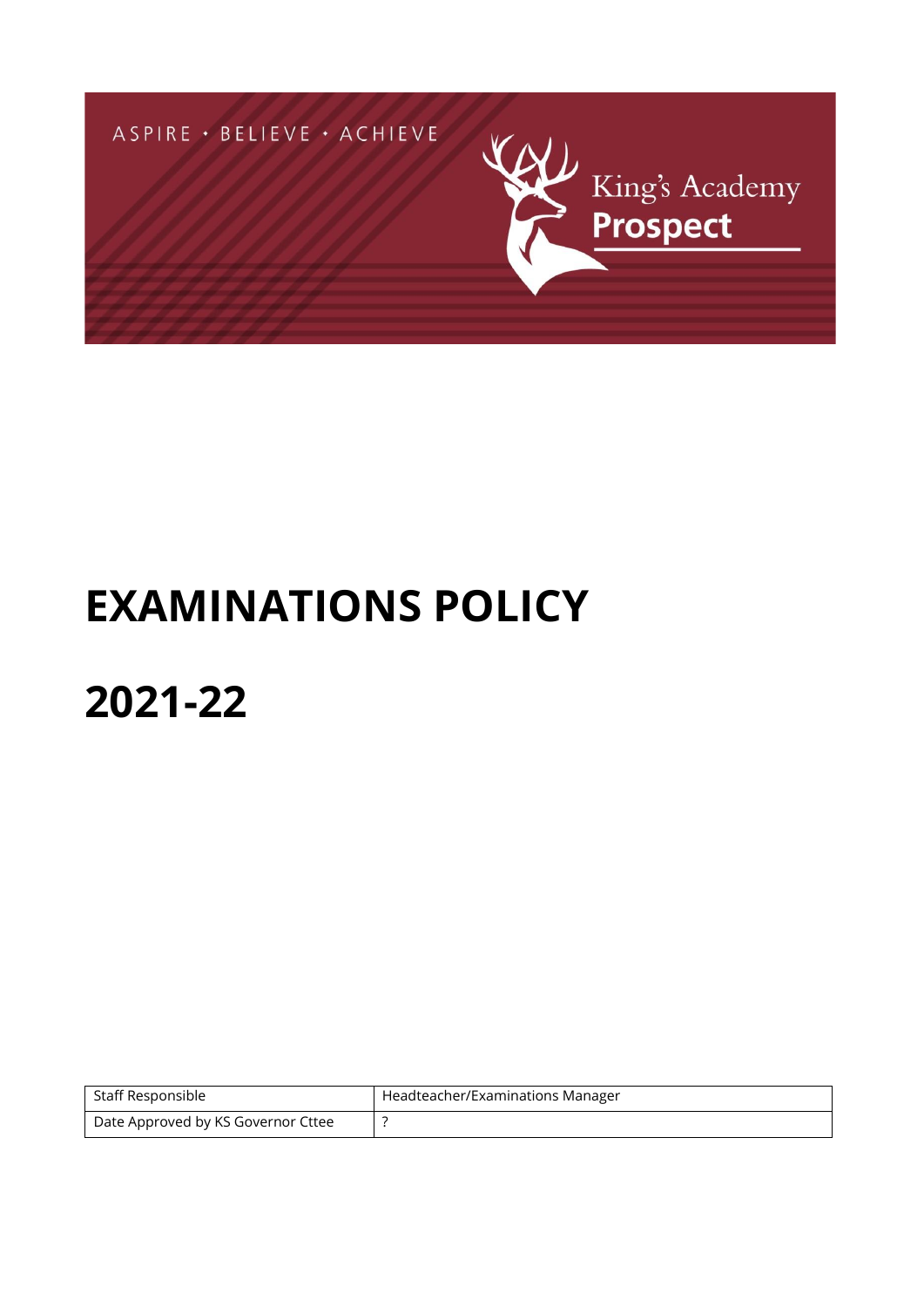# <span id="page-1-0"></span>**Key staff involved in the exams policy**

| <b>Role</b>                                   | Name(s)                                |
|-----------------------------------------------|----------------------------------------|
| Head of Centre                                | <b>Mr D Littlemore (Head)</b>          |
| Exams officer line manager<br>(Senior Leader) | <b>Mrs S McCavish (Assistant Head)</b> |
| Exams officer                                 | <b>Mr R Jenkins</b>                    |
| <b>Assistant Exams Officer</b>                |                                        |
| <b>SENCO</b>                                  | Mr J Birk                              |
| SLT member(s)                                 | <b>Ms M Morris (Deputy Head)</b>       |
|                                               | <b>Mr G Edwards (Assistant Head)</b>   |
|                                               | <b>Mr M Priddey (Assistant Head)</b>   |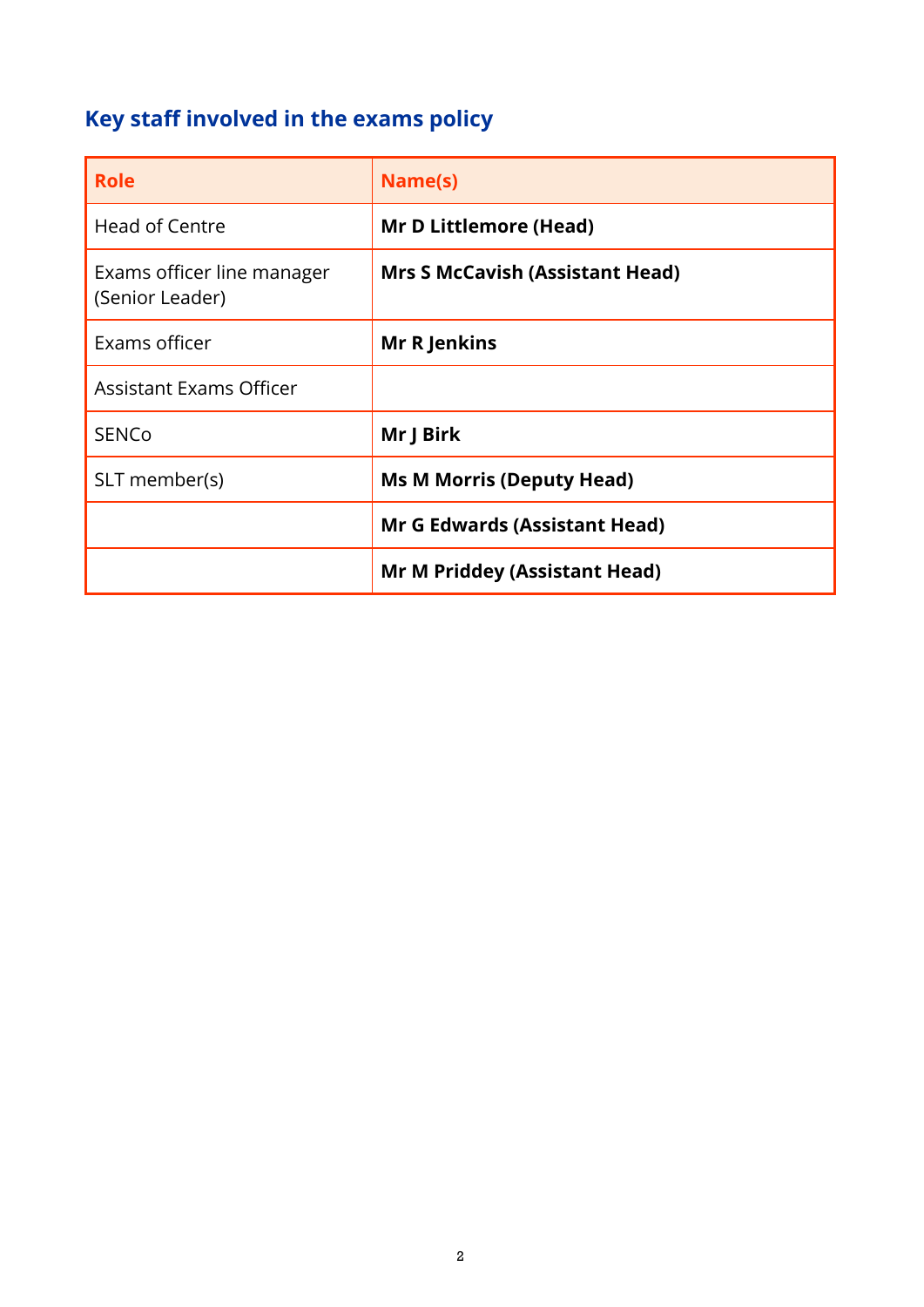# **Contents**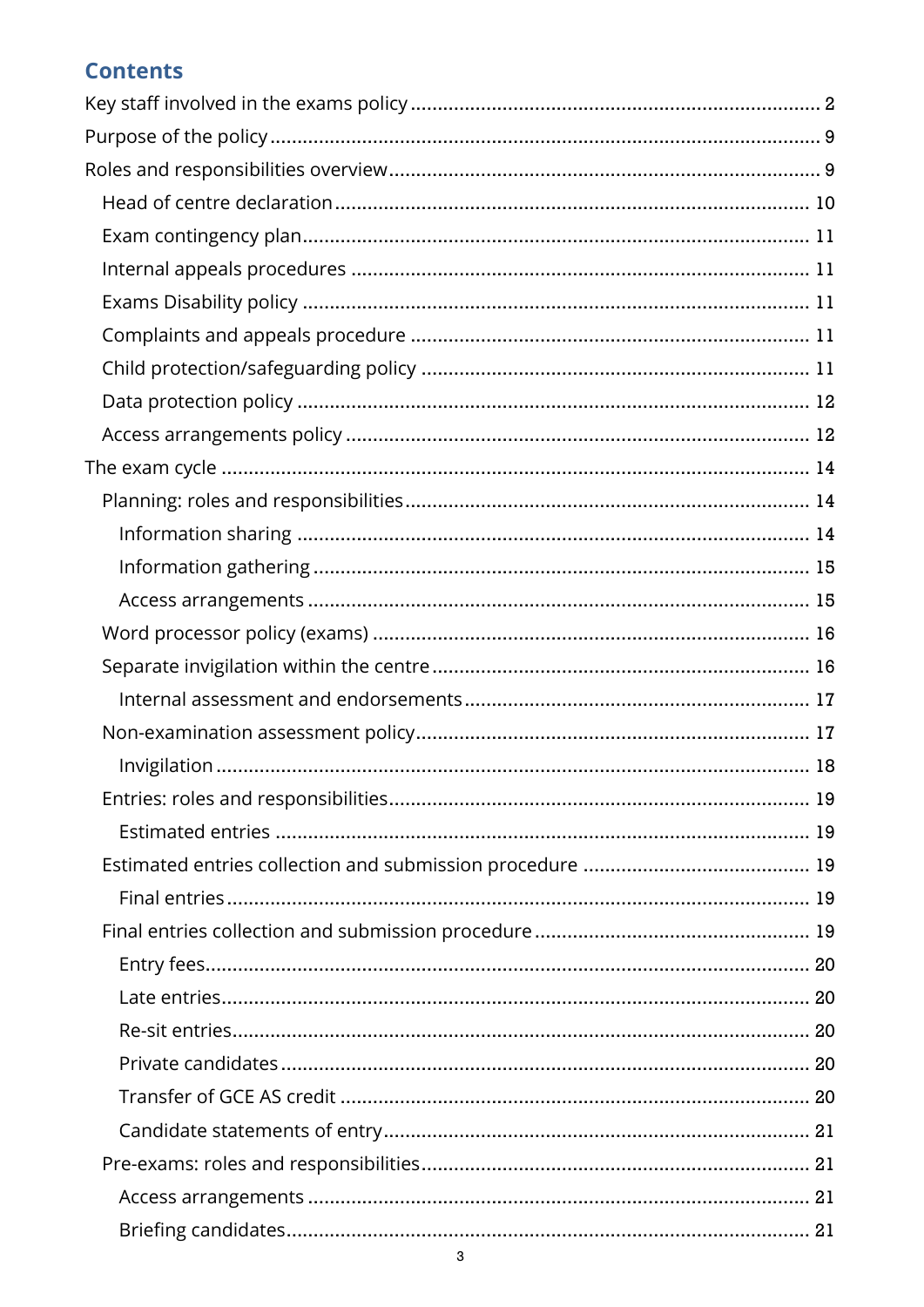| Access to scripts, reviews of results and appeals procedures 22      |  |
|----------------------------------------------------------------------|--|
|                                                                      |  |
|                                                                      |  |
|                                                                      |  |
|                                                                      |  |
|                                                                      |  |
|                                                                      |  |
|                                                                      |  |
|                                                                      |  |
|                                                                      |  |
|                                                                      |  |
|                                                                      |  |
|                                                                      |  |
|                                                                      |  |
|                                                                      |  |
|                                                                      |  |
|                                                                      |  |
|                                                                      |  |
|                                                                      |  |
|                                                                      |  |
|                                                                      |  |
|                                                                      |  |
|                                                                      |  |
|                                                                      |  |
| ▶                                                                    |  |
|                                                                      |  |
|                                                                      |  |
| Arrangements for unauthorised materials taken into the exam room  31 |  |
|                                                                      |  |
|                                                                      |  |
|                                                                      |  |
|                                                                      |  |
|                                                                      |  |
|                                                                      |  |
|                                                                      |  |
|                                                                      |  |
| 4                                                                    |  |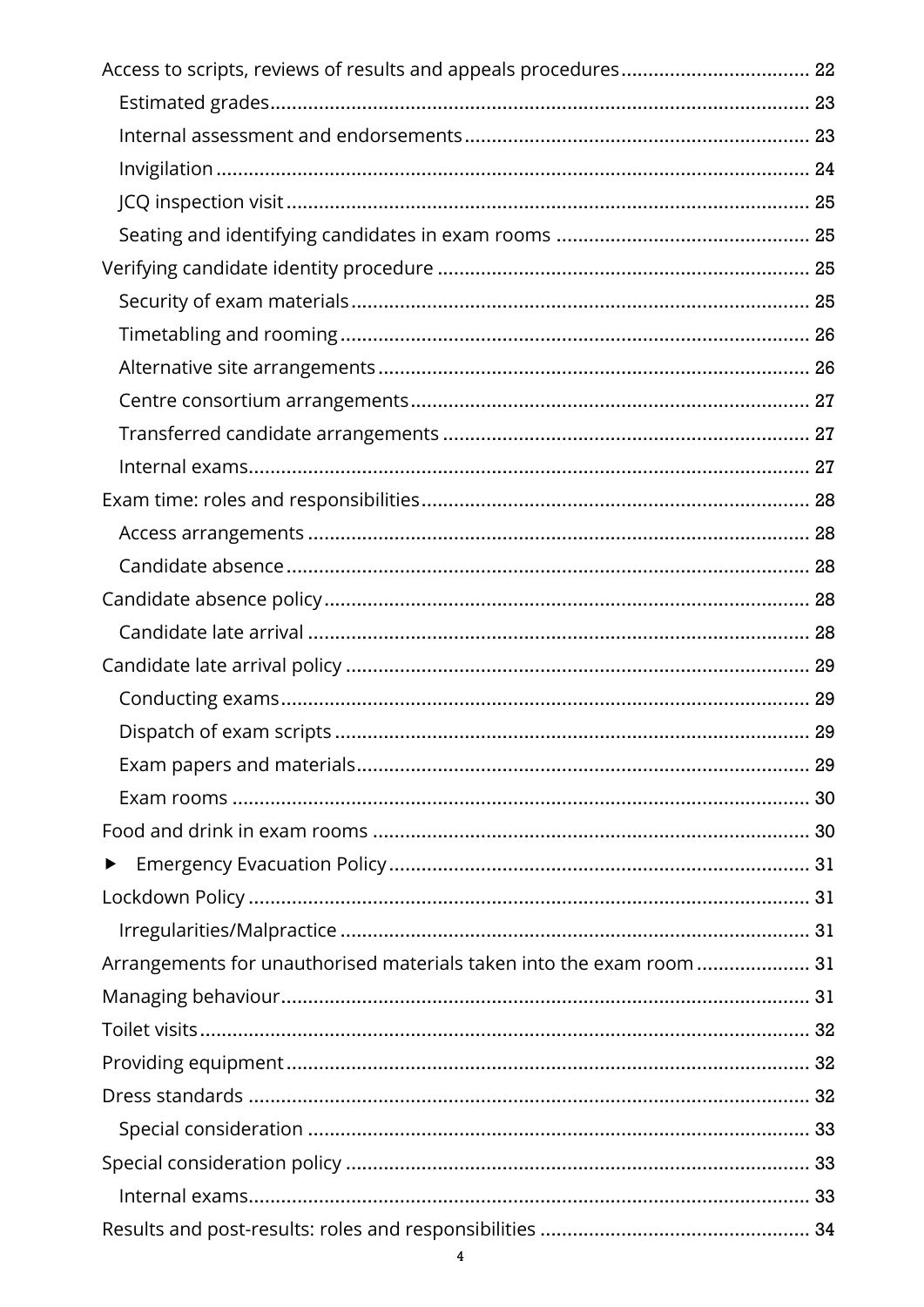| Exam officer extended absence at key points in the exam process (cycle) 38<br>1.                                                                                    |  |
|---------------------------------------------------------------------------------------------------------------------------------------------------------------------|--|
| SENCo extended absence at key points in the exam cycle  39<br>2.                                                                                                    |  |
| Teaching staff extended absence at key points in the exam cycle 40<br>3.                                                                                            |  |
| Invigilators - lack of appropriately trained invigilators or invigilator absence . 41<br>4.                                                                         |  |
| Exam rooms - lack of appropriate rooms or main venues unavailable at short<br>5.                                                                                    |  |
|                                                                                                                                                                     |  |
| 6.                                                                                                                                                                  |  |
| Emergency evacuation of the exam room (or centre lock down)  42<br>7.                                                                                               |  |
| Disruption of teaching time - centre closed for an extended period  42<br>8.                                                                                        |  |
| Candidates unable to take examinations because of a crisis - centre remains<br>9.                                                                                   |  |
| Centre unable to open as normal during the exams period (including in the<br>10.                                                                                    |  |
| event of the centre being unavailable for examinations owing to an unforeseen                                                                                       |  |
|                                                                                                                                                                     |  |
| Disruption in the distribution of examination papers  43<br>11.                                                                                                     |  |
| Disruption to the transportation of completed examination scripts 43<br>12.                                                                                         |  |
| Assessment evidence is not available to be marked  44<br>13.                                                                                                        |  |
| Centre unable to distribute results as normal (including in the event of the<br>14.<br>centre being unavailable on results day owing to an unforeseen emergency) 44 |  |
| Further guidance to inform procedures and implement contingency planning  44                                                                                        |  |
|                                                                                                                                                                     |  |
|                                                                                                                                                                     |  |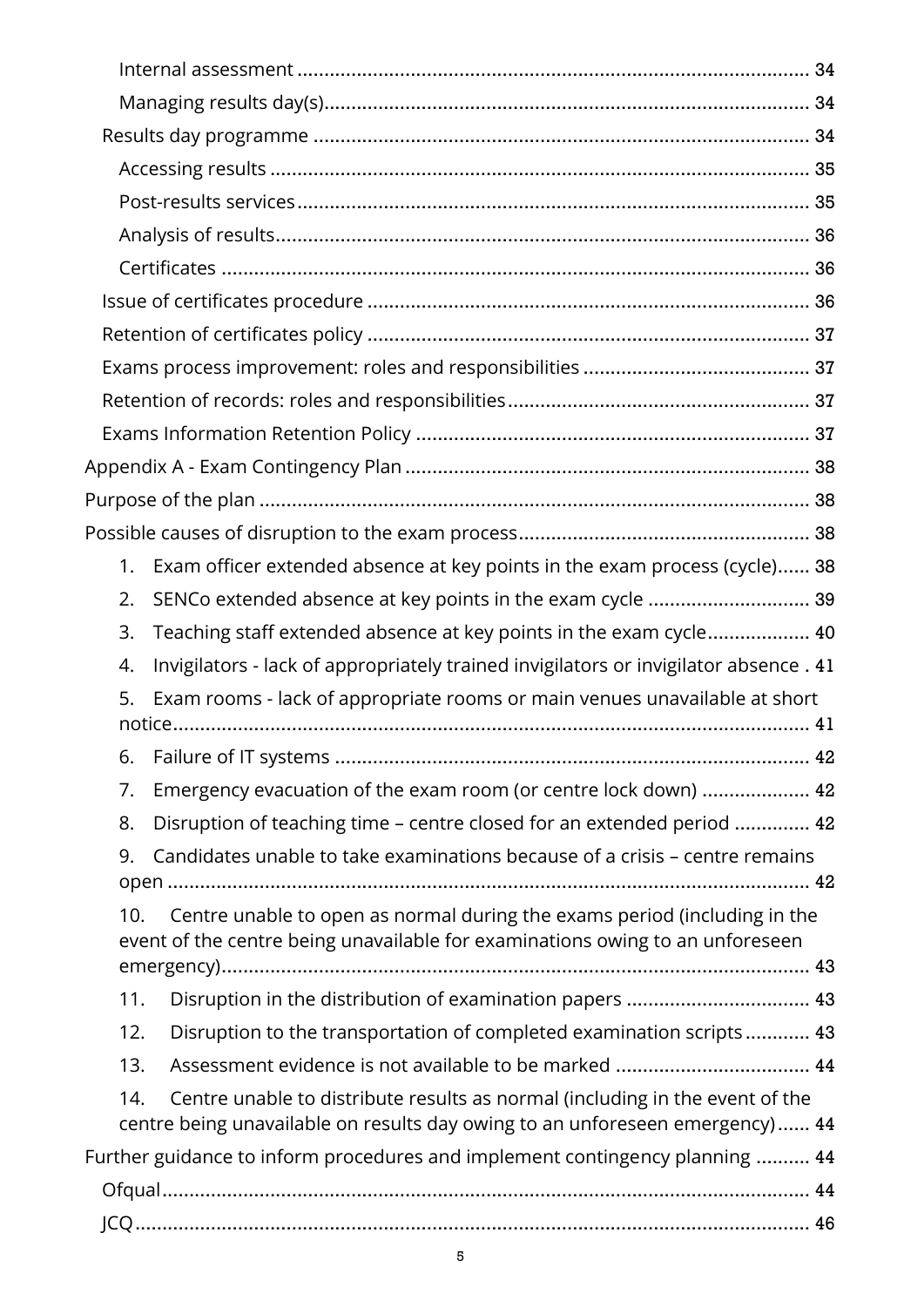| Appellant signature:                                                                | Date of signature:  58 |
|-------------------------------------------------------------------------------------|------------------------|
|                                                                                     |                        |
|                                                                                     |                        |
|                                                                                     |                        |
|                                                                                     |                        |
|                                                                                     |                        |
|                                                                                     |                        |
|                                                                                     |                        |
|                                                                                     |                        |
|                                                                                     |                        |
| Implementing access arrangements and the conduct of exams 60                        |                        |
|                                                                                     |                        |
|                                                                                     |                        |
|                                                                                     |                        |
|                                                                                     |                        |
|                                                                                     |                        |
|                                                                                     |                        |
|                                                                                     |                        |
|                                                                                     |                        |
|                                                                                     |                        |
|                                                                                     |                        |
|                                                                                     |                        |
|                                                                                     |                        |
|                                                                                     |                        |
| Appointment of assessors of candidates with learning difficulties  66               |                        |
| Process for the assessment of a candidate's learning difficulties by an assessor 67 |                        |
| Painting a picture of need and gathering evidence to demonstrate normal way of      |                        |
|                                                                                     |                        |
|                                                                                     |                        |
|                                                                                     |                        |
|                                                                                     |                        |
|                                                                                     |                        |
|                                                                                     |                        |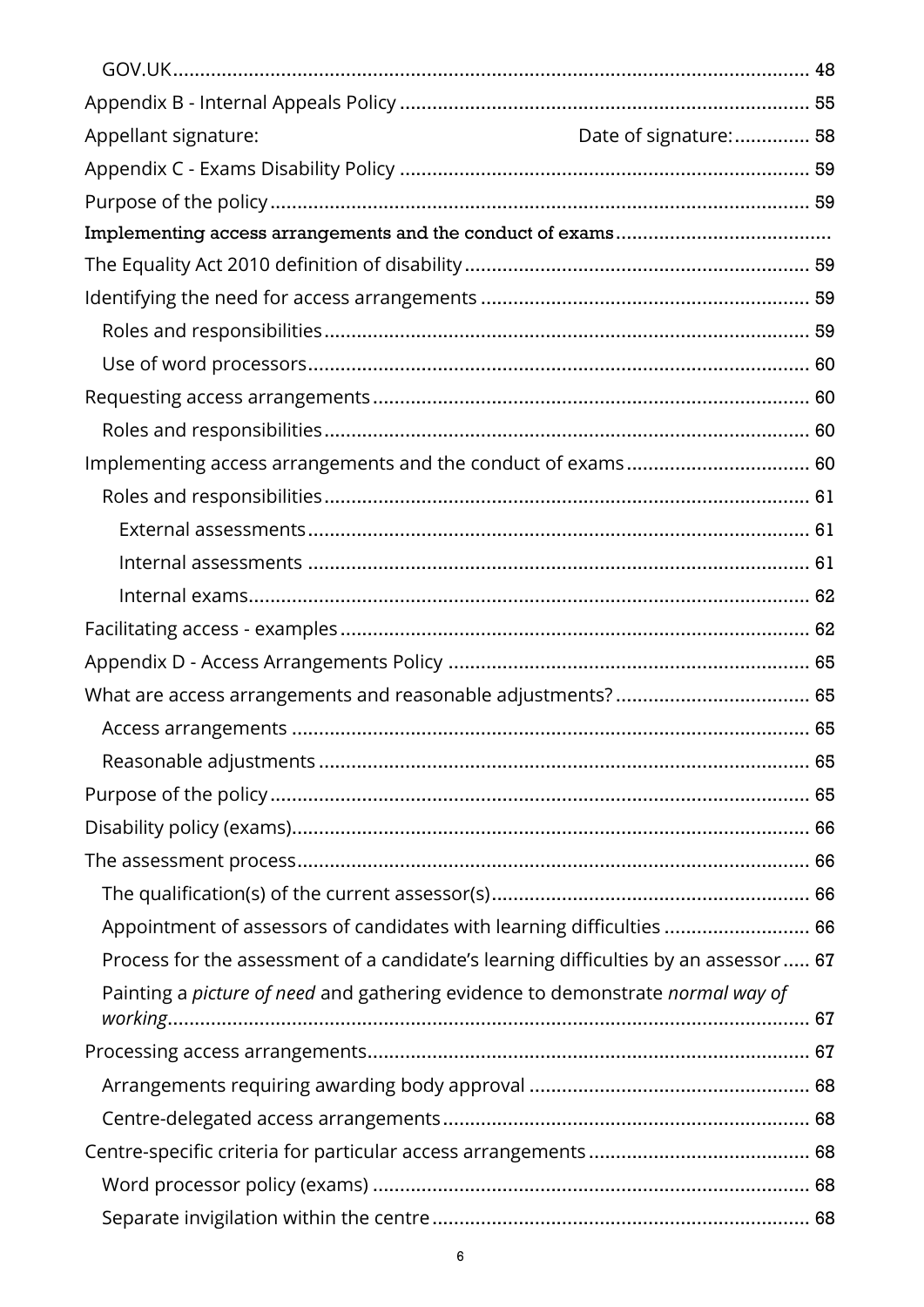| Arrangements at the time of the assessment for the use of a word processor  72      |  |
|-------------------------------------------------------------------------------------|--|
| The criteria King's Academy Prospect uses to award and allocate word processors for |  |
|                                                                                     |  |
|                                                                                     |  |
|                                                                                     |  |
|                                                                                     |  |
| Procedures for planning and managing non-examination assessments identifying staff  |  |
|                                                                                     |  |
|                                                                                     |  |
|                                                                                     |  |
|                                                                                     |  |
|                                                                                     |  |
|                                                                                     |  |
|                                                                                     |  |
|                                                                                     |  |
|                                                                                     |  |
|                                                                                     |  |
|                                                                                     |  |
|                                                                                     |  |
|                                                                                     |  |
|                                                                                     |  |
|                                                                                     |  |
|                                                                                     |  |
|                                                                                     |  |
|                                                                                     |  |
|                                                                                     |  |
|                                                                                     |  |
|                                                                                     |  |
|                                                                                     |  |
|                                                                                     |  |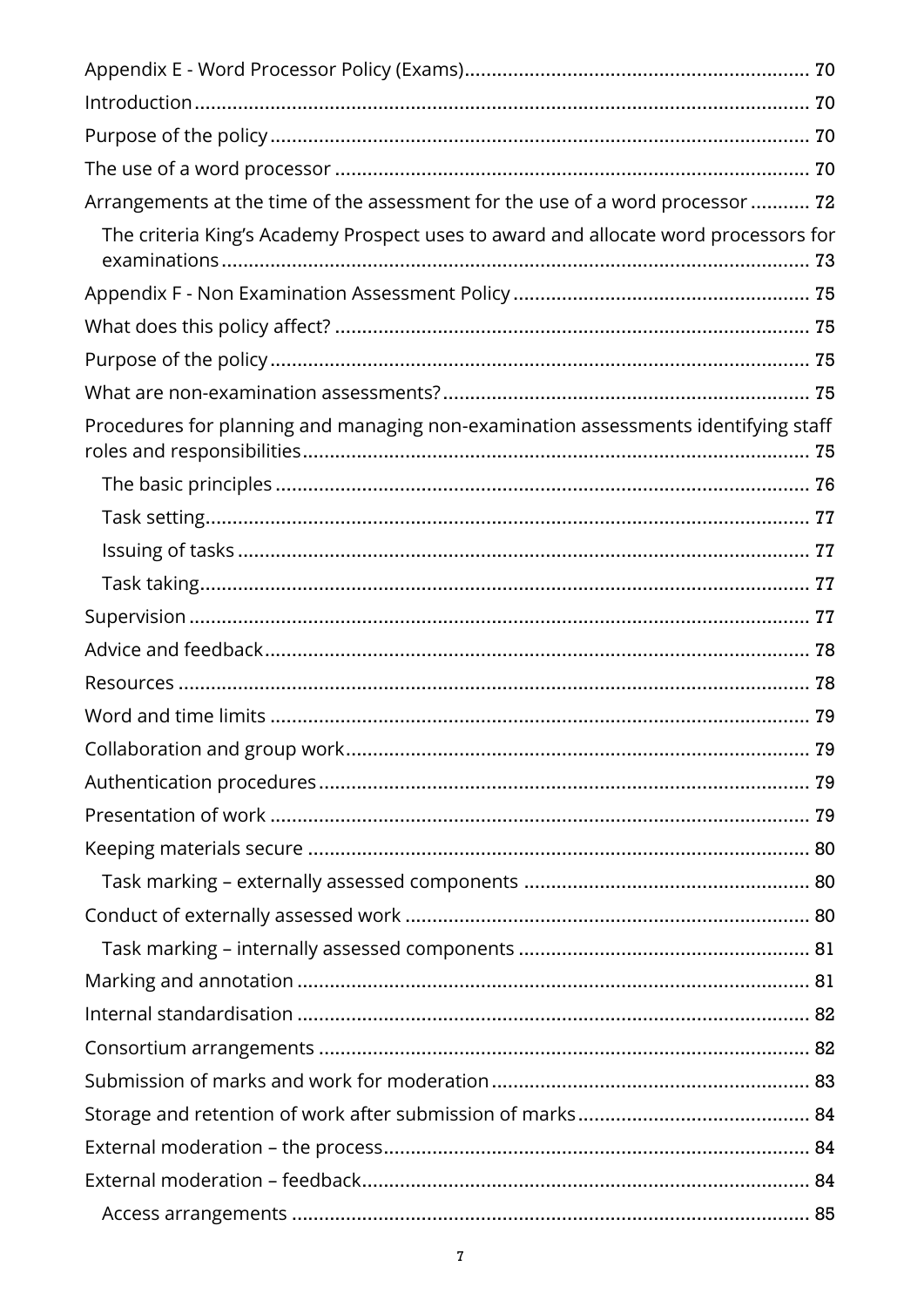| Practical Skills Endorsement for the A Level Sciences designed for use in England 87  |
|---------------------------------------------------------------------------------------|
| Spoken Language Endorsement for GCSE English Language specifications designed         |
| Management of issues and potential risks associated with non-examination              |
|                                                                                       |
|                                                                                       |
| A log recording confidential materials delivered by awarding bodies to the centre and |
|                                                                                       |
|                                                                                       |
|                                                                                       |
| Complainant/appellant signature:<br>Date of                                           |
|                                                                                       |
|                                                                                       |
|                                                                                       |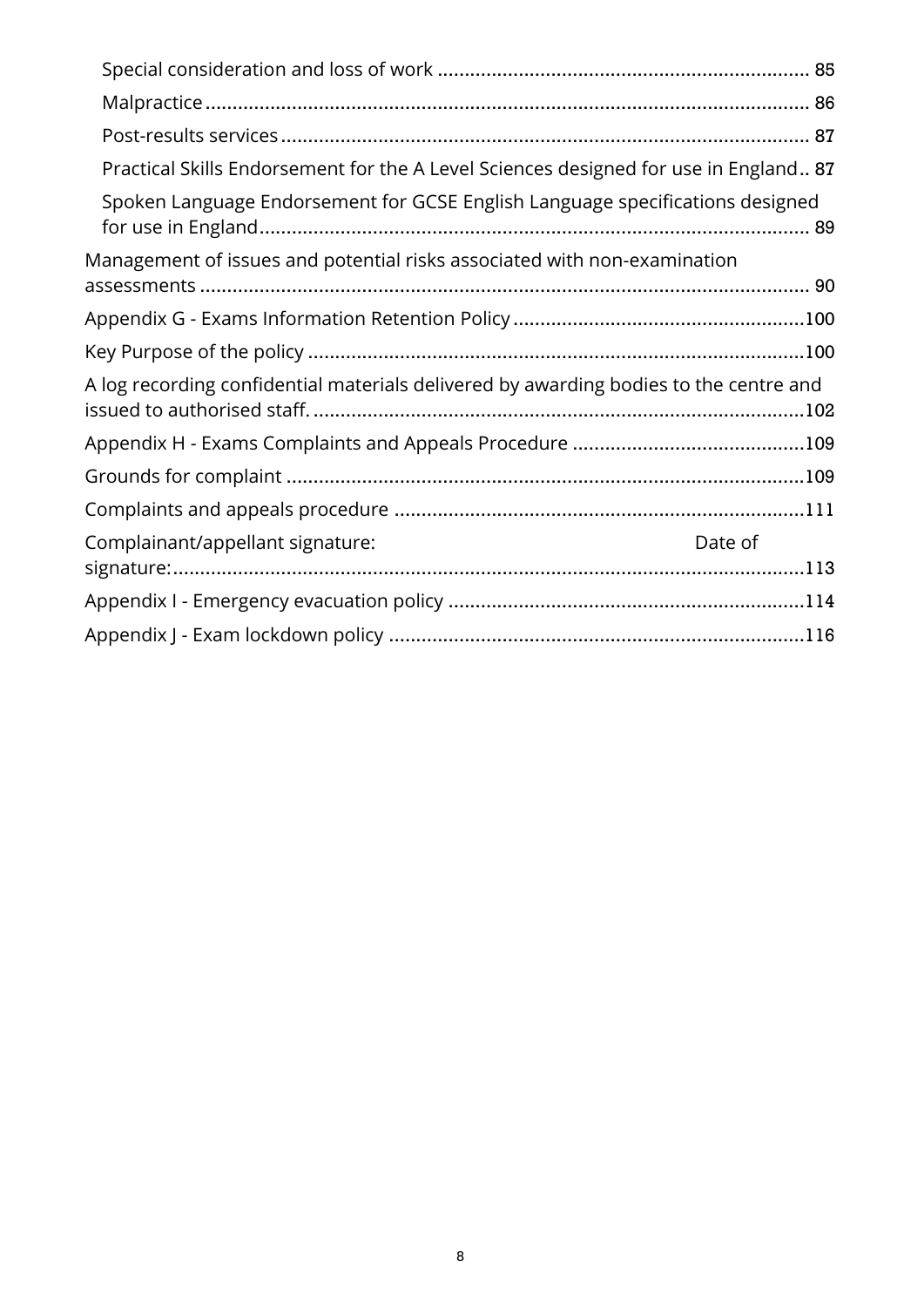# <span id="page-8-0"></span>**Purpose of the policy**

The centre is committed to ensuring that the exams management and administration process is run effectively and efficiently. This exam policy will ensure that:

- all aspects of the centre's exam process are documented, including the exams contingency plan and other relevant exams-related policies, procedures and plans
- $\blacktriangleright$  the workforce is well-informed and supported
- all centre staff involved in the exams process clearly understand their roles and responsibilities
- all exams and assessments are conducted according to JCQ and awarding body regulations, guidance and instructions, thus maintaining the integrity and security of the exam/assessment system at all times
- exam candidates understand the exams process and what is expected of them

This policy is reviewed annually to ensure ways of working in the centre are accurately reflected and that exams and assessments are conducted to current JCQ (and awarding body) regulations, instructions and guidance.

This policy will be communicated to all relevant centre staff.

After ratification by Senior Leadership Team, this policy will be published on the school's website and brought to the attention of all those identified with roles and responsibilities within the policy.

# <span id="page-8-1"></span>**Roles and responsibilities overview**

# **Head of centre**

- ▶ Understands the contents, refers to and directs relevant centre staff to annually updated JCQ publications including: [General regulations for approved centres](http://www.jcq.org.uk/exams-office/general-regulations) (GR) [Instructions for conducting examinations](http://www.jcq.org.uk/exams-office/ice---instructions-for-conducting-examinations) (ICE) [Access Arrangements and Reasonable Adjustments](http://www.jcq.org.uk/exams-office/access-arrangements-and-special-consideration/regulations-and-guidance) (AA) [Suspected Malpractice in Examinations and Assessments](http://www.jcq.org.uk/exams-office/malpractice) (SMEA) [Instructions for conducting non-examination assessments](http://www.jcq.org.uk/exams-office/non-examination-assessments) (NEA) (and the instructions for conducting coursework)
- $\blacktriangleright$  Ensures the centre has appropriate accommodation to support the size of the cohorts being taught, including appropriate accommodation for candidates requiring access arrangements for exams and assessments
- ▶ Takes responsibility for responding to the National Centre Number Register annual update (administered on behalf of the JCQ member awarding bodies by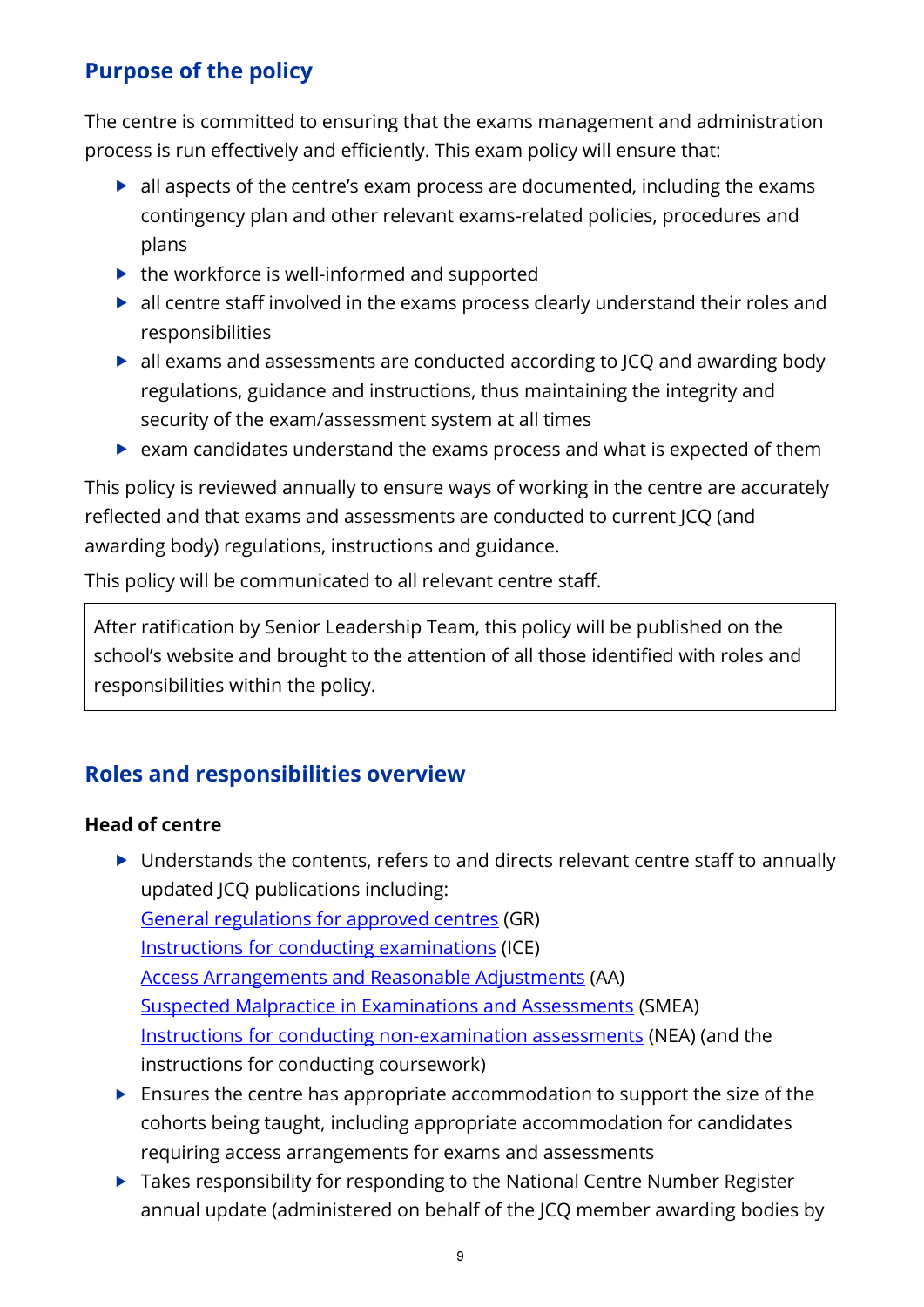OCR) by the end of October each year, confirming they are both aware of and adhering to the latest version of the JCQ regulations and signs, and returns the head of centre's declaration, which is then kept on file for inspection purposes.

# <span id="page-9-0"></span>**Head of centre declaration**

The 2020/21 declaration is located in the Inspection Folder, which is held in the JCQ Inspection Material drawer in the Exams Office.

- $\triangleright$  Ensures the exams officer (EO) receives appropriate support from relevant centre staff and enables the EO to attend appropriate training and other events in order to facilitate the effective delivery of exams and assessments within the centre (for example, EO networking events and relevant events offered by awarding bodies, MIS providers and other external providers)
- Ensures a named member of staff acts as the Special Educational Needs Coordinator (SENCo)
- Ensures centre staff are supported and appropriately trained to undertake key tasks within the exams process
- Ensures centre staff undertake key tasks within the exams process and meet internal deadlines set by the EO
- Ensures *"that a teacher who teaches the subject being examined, or a senior member of teaching staff who has had overall responsibility for the candidates' preparation for the examination, is not an invigilator during the timetabled written examination or on-screen test…"*
- $\blacktriangleright$  Ensures confidentiality and security within the examination process are compliant with and managed according to JCQ and awarding body regulations, guidance and instructions including:
	- the location of the centre's secure storage facility in a secure room solely assigned to examinations for the purpose of administering secure examination materials
	- appropriate arrangements are in place to ensure that confidential materials are only delivered to authorised members of centre staff
	- Access to the secure room must be restricted and staff named and approved by the head of centre must be accompanied by a keyholder at all times. There must be between two and six keyholders only, each of whom must fully understand their responsibilities as a key holder to the secure storage facility.
	- the relevant awarding body is immediately informed if the security of question papers or confidential supporting instructions is put at risk
	- that arrangements are in place to check that the correct question paper packets are opened by authorised members of centre staff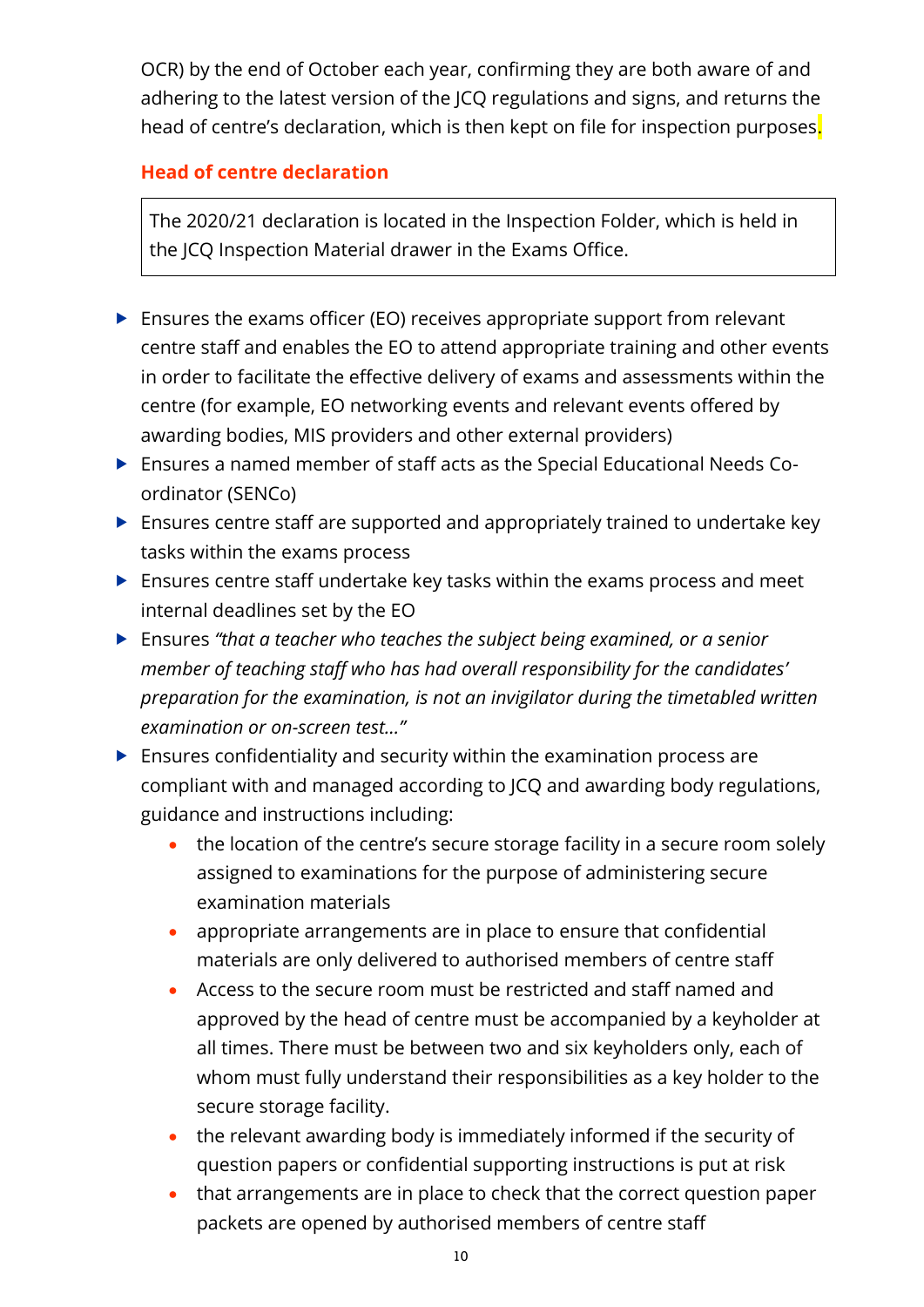- $\triangleright$  Takes all reasonable steps to prevent the occurrence of any malpractice (which includes maladministration) before, during the course of and after examinations have taken place
- Ensures irregularities are investigated and immediately informs the awarding bodies of any cases of alleged, suspected or actual incidents of malpractice, involving a candidate or a member of staff
- **Ensures risks to the exam process are assessed and appropriate risk** management processes/contingency plans are in place (that allow the head of centre to act immediately in the event of an emergency or staff absence)

# <span id="page-10-0"></span>**Exam contingency plan**

The Exam Contingency Plan is included at Appendix A of this document.

 Ensures required internal appeals procedures are in place and drawn to the attention of candidates and (where relevant) their parents/carers

# <span id="page-10-1"></span>**Internal appeals procedures**

The Internal Appeals Policy is included at Appendix B of this document.

 Ensures the centre's disability policy, demonstrating the centre's compliance with relevant legislation, is in place and details the processes followed in respect of identifying the need for, requesting and implementing access arrangements

# <span id="page-10-2"></span>**Exams Disability policy**

The Exams Disability Policy is included at Appendix C of this document.

 Ensures a *complaints and appeals procedure* covering general complaints regarding the centre's delivery or administration of a qualification is in place and drawn to the attention of candidates and their parents/carers

# <span id="page-10-3"></span>**Complaints and appeals procedure**

The Complaints and Appeals Procedure is included at Appendix H of this document.

 Ensures the centre has a child protection/safeguarding policy in place, including Disclosure and Barring Service (DBS) clearance, which satisfies current legislative requirements

# <span id="page-10-4"></span>**Child protection/safeguarding policy**

The Child protection/safeguarding policy may be found at

[T:\Forms & Policies\POLICIES\Staff](file://///PS-FILE-01/StaffShare$/Forms%20&%20Policies/POLICIES/Staff)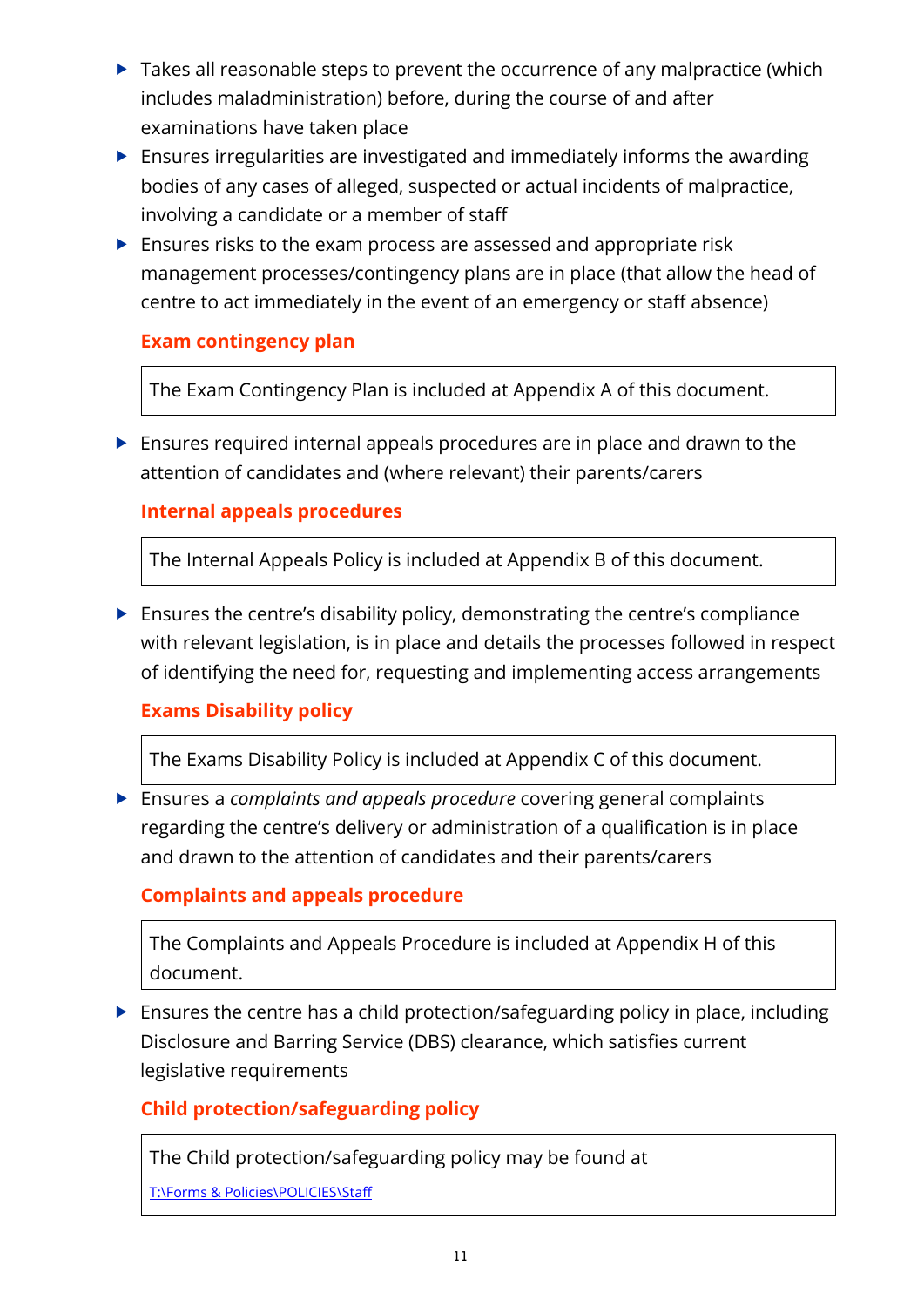$\blacktriangleright$  Ensures the centre has a data protection policy in place that complies with General Data Protection Regulation and Data Protection Act 2018 regulations

#### <span id="page-11-0"></span>**Data protection policy**

The Data Protection Policy may be found at

[T:\Forms & Policies\POLICIES\KGA](file://///PS-FILE-01/StaffShare$/Forms%20&%20Policies/POLICIES/KGA)

Ensures the centre has documented processes in place relating to access arrangements and reasonable adjustments

# <span id="page-11-1"></span>**Access arrangements policy**

The Access Arrangements Policy is included at Appendix D of this document.

- Ensures staff are only entered for qualifications through the centre as a last resort where the member of centre staff is unable to find another centre
- Ensures the relevant awarding bodies are informed of any declaration/conflict of interest where a candidate is being taught, prepared, entered or sitting exams where a relevant member of centre staff has a personal connection to the candidate
- $\blacktriangleright$  Ensures other relevant centre staff, where they may be involved in the receipt and dispatch of confidential exam materials, are briefed on the requirements for maintaining the integrity and confidentiality of the exam materials
- Ensures members of centre staff do **not** forward e-mails and letters from awarding body or JCQ personnel without prior consent to third parties or upload such correspondence onto social media sites and applications
- Ensures members of centre staff do **not** advise parents/candidates to contact awarding bodies/JCQ directly nor provide them with addresses/email addresses of awarding body examining/assessment or JCQ personnel

- ▶ Understands the contents of annually updated JCQ publications including: [General regulations for approved centres](http://www.jcq.org.uk/exams-office/general-regulations) [Instructions for conducting examinations](http://www.jcq.org.uk/exams-office/ice---instructions-for-conducting-examinations) [Suspected Malpractice in Examinations and Assessments](http://www.jcq.org.uk/exams-office/malpractice) [Post-results services](http://www.jcq.org.uk/exams-office/post-results-services) (PRS)
- $\blacktriangleright$  Is familiar with the contents of annually updated information from awarding bodies on administrative procedures, key tasks, key dates and deadlines
- Ensures key tasks are undertaken and key dates and deadlines met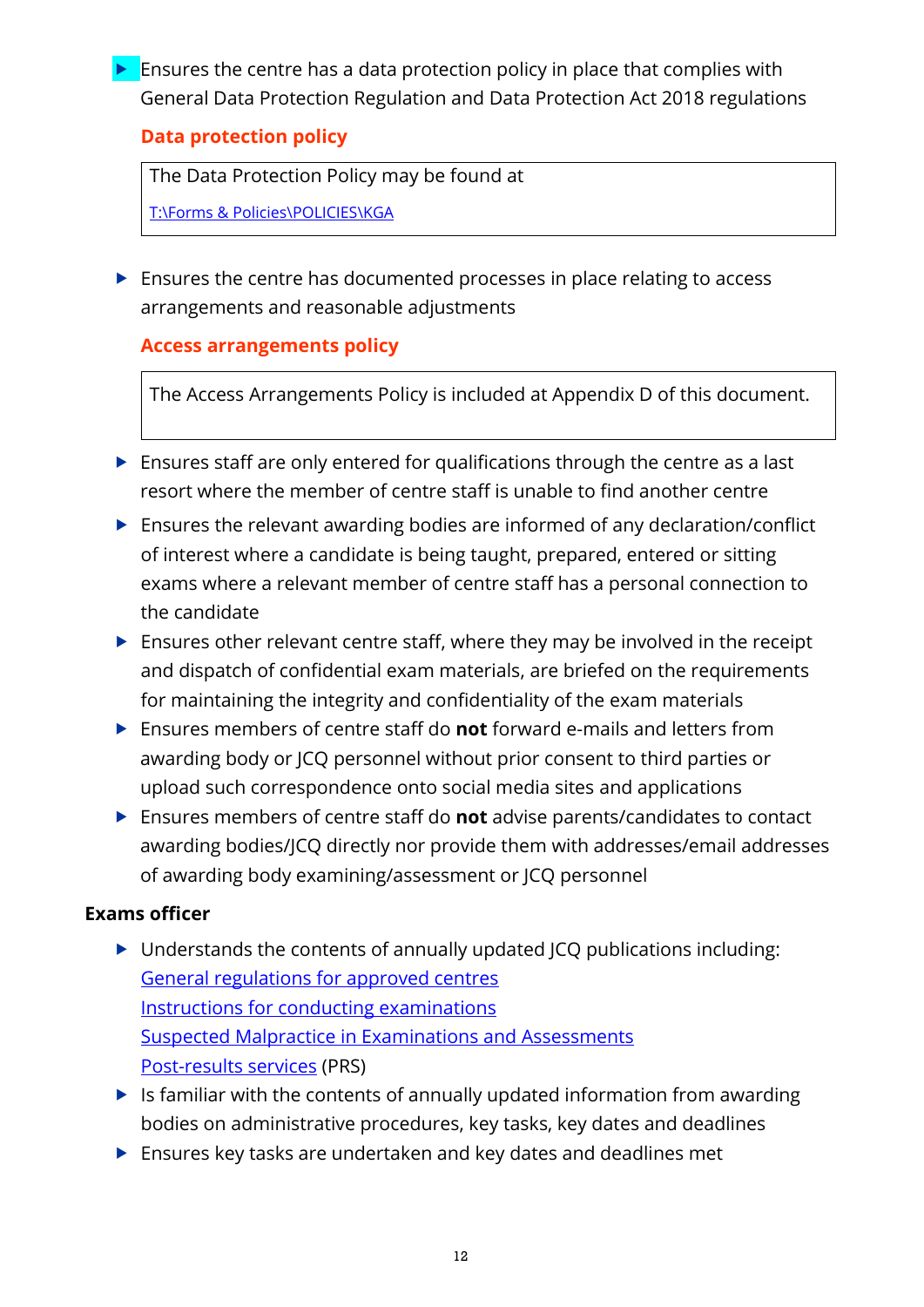- ▶ Recruits, trains and deploys a team of external invigilators; appoints lead invigilators, as required, and keeps a record of the content of training provided to invigilators for the required period
- ▶ Supports the head of centre in ensuring that awarding bodies are informed of any declaration/conflict of interest involving candidates and relevant members of centre staff before the published deadline for entries
- **Briefs other relevant centre staff where they may be involved in the receipt and** dispatch of confidential exam materials on the requirements for maintaining the integrity and confidentiality of the exam materials

# **Senior leaders (SLT)**

 Are familiar with the contents of, refer to and direct relevant centre staff to annually updated JCQ publications including: [General regulations for approved centres](http://www.jcq.org.uk/exams-office/general-regulations) [Instructions for conducting examinations](http://www.jcq.org.uk/exams-office/ice---instructions-for-conducting-examinations) [Access Arrangements and Reasonable Adjustments](http://www.jcq.org.uk/exams-office/access-arrangements-and-special-consideration/regulations-and-guidance) [Suspected Malpractice in Examinations and Assessments](http://www.jcq.org.uk/exams-office/malpractice) [Instructions for conducting non-examination assessments](http://www.jcq.org.uk/exams-office/non-examination-assessments) (and the instructions for conducting coursework)

# **Special educational needs co-ordinator (SENCo)**

- $\blacktriangleright$  Is familiar with the contents, refers to and directs relevant centre staff to annually updated JCQ publications including: [Access Arrangements and Reasonable Adjustments](http://www.jcq.org.uk/exams-office/access-arrangements-and-special-consideration/regulations-and-guidance)
- ▶ Leads on the access arrangements and reasonable adjustments process (referred to in this policy as 'access arrangements')
- Presents, when requested by a JCQ Centre Inspector, evidence of the assessor's qualification

# **Head of department (HoD)**

- Ensures teaching staff undertake key tasks, as detailed in this policy, within the exams process (exam cycle) and meet internal deadlines set by the EO and **SENCo**
- ▶ Ensures teaching staff keep themselves updated with awarding body subject and teacher-specific information to confirm effective delivery of qualifications
- ▶ Ensures teaching staff attend relevant awarding body training and update events

# **Teaching staff**

- Undertake key tasks, as detailed in this policy, within the exams process and meet internal deadlines set by the EO and SENCo
- ▶ Keep updated with awarding body subject and teacher-specific information to confirm effective delivery of qualifications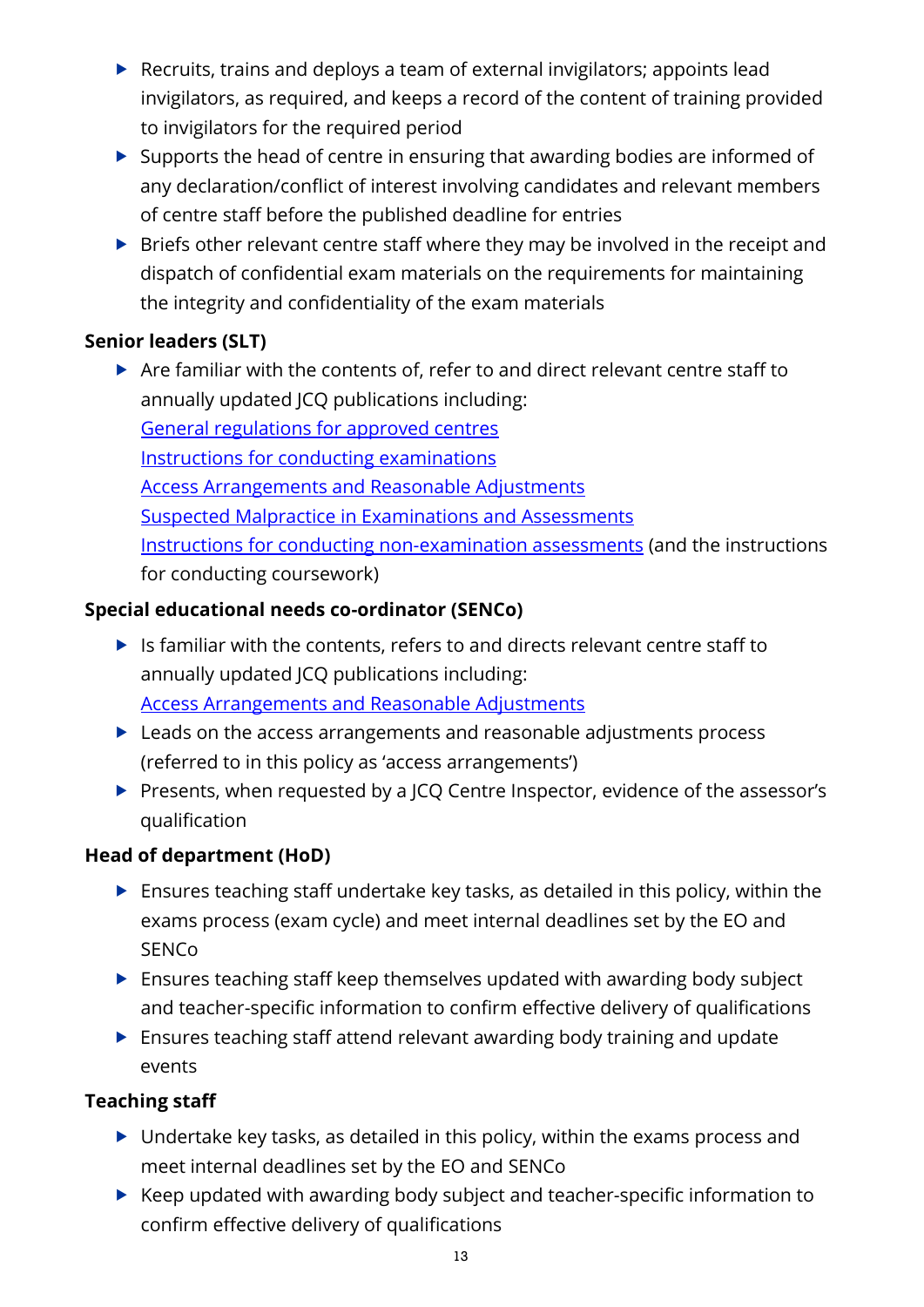▶ Attend relevant awarding body training and update events

#### **Invigilators**

- Attend training, update, briefing and review sessions as required
- $\triangleright$  Provide information as requested on their availability to invigilate
- $\triangleright$  Sign a confidentiality and security agreement and confirm whether they have any current maladministration/malpractice sanctions applied to them

#### **Reception staff**

 Support the EO in the receipt and dispatch of confidential exam materials and follow the requirements for maintaining the integrity and confidentiality of the exam materials

#### **Site staff**

 $\triangleright$  Support the EO in relevant matters relating to exam rooms and resources

#### **Candidates**

Where applicable in this policy, the term 'candidates' refers to candidates and/or their parents/carers.

# <span id="page-13-0"></span>**The exam cycle**

The exams management and administration process that needs to be undertaken for each **exam series** is often referred to as the **exam cycle** and relevant tasks required within this are grouped into the following stages:

- $\blacktriangleright$  planning
- $\blacktriangleright$  entries
- $\rho$  pre-exams
- $\blacktriangleright$  exam time
- $\blacktriangleright$  results and post-results

This policy identifies roles and responsibilities of centre staff within this cycle.

# <span id="page-13-1"></span>**Planning: roles and responsibilities**

# <span id="page-13-2"></span>**Information sharing**

# **Head of centre**

 $\triangleright$  Directs relevant centre staff to annually updated JCQ publications including [GR,](http://www.jcq.org.uk/exams-office/general-regulations) [ICE,](http://www.jcq.org.uk/exams-office/ice---instructions-for-conducting-examinations) [AA,](http://www.jcq.org.uk/exams-office/access-arrangements-and-special-consideration) [SMEA](http://www.jcq.org.uk/exams-office/malpractice) and [NEA](http://www.jcq.org.uk/exams-office/non-examination-assessments) (and the instructions for conducting coursework)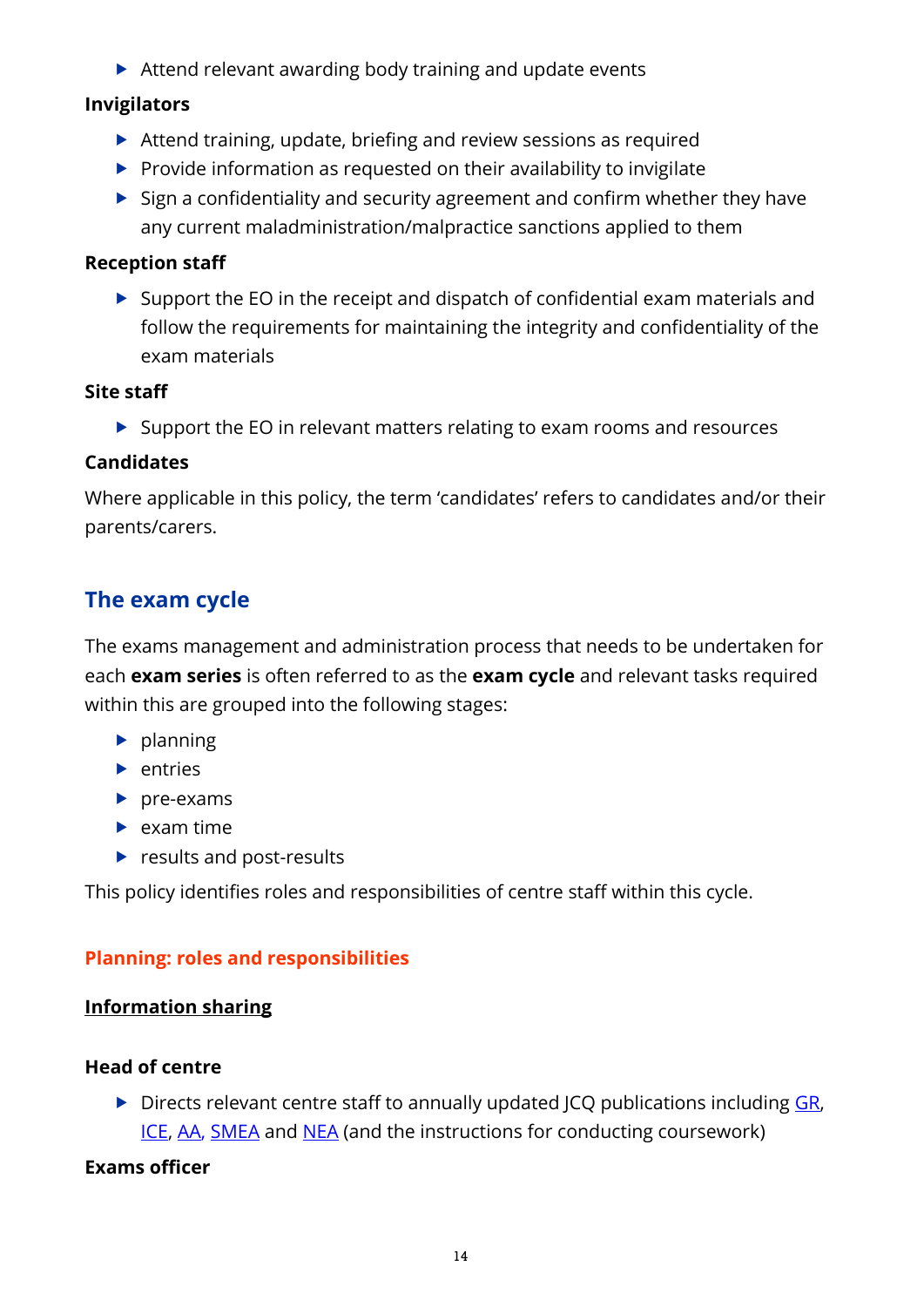- $\triangleright$  Signposts relevant centre staff to JCQ publications and awarding body documentation relating to the exams process that has been updated
- $\triangleright$  Signposts relevant centre staff to JCQ information that should be provided to candidates
- As the centre administrator, approves relevant access rights for centre staff to access awarding body secure extranet sites

#### <span id="page-14-0"></span>**Information gathering**

#### **Exams officer**

- ▶ Undertakes an annual information gathering exercise in preparation for each new academic year to ensure data about all qualifications being delivered is up to date and correct
- ▶ Collates all information gathered into one central point of reference
- ▶ Researches awarding body guidance to identify administrative processes, key tasks, key dates and deadlines for all relevant qualifications
- ▶ Produces an annual exams plan of key tasks and key dates to ensure all external deadlines can be effectively met; informs key centre staff of internal deadlines
- ▶ Collects information on internal exams to enable preparation for and conduct of Year 11 PPE 1,2& 3 Year 13 PPE 1,2 & 3, Year 10 and Year 12 PPEs.

#### **Head of department**

- ▶ Responds (or ensures teaching staff respond) to requests from the EO on information gathering
- $\blacktriangleright$  Meets the internal deadline for the return of information
- Informs the EO of any changes to information in a timely manner minimising the risk of late or other penalty fees being incurred by an awarding body
- $\triangleright$  Notes the internal deadlines in the annual exams plan and directs teaching staff to meet these

#### <span id="page-14-1"></span>**Access arrangements**

#### **Head of centre**

- $\blacktriangleright$  Ensures there is appropriate accommodation for candidates requiring access arrangements in the centre for all examinations and assessments
- $\blacktriangleright$  Ensures a written process is in place not only to check the qualification(s) of the appointed assessor(s) but also to ensure that the correct procedures are followed as per Chapter 7 of the JCQ publication Access Arrangements and Reasonable Adjustments
- Ensures the SENCo is fully supported in effectively implementing access arrangements and reasonable adjustments once approved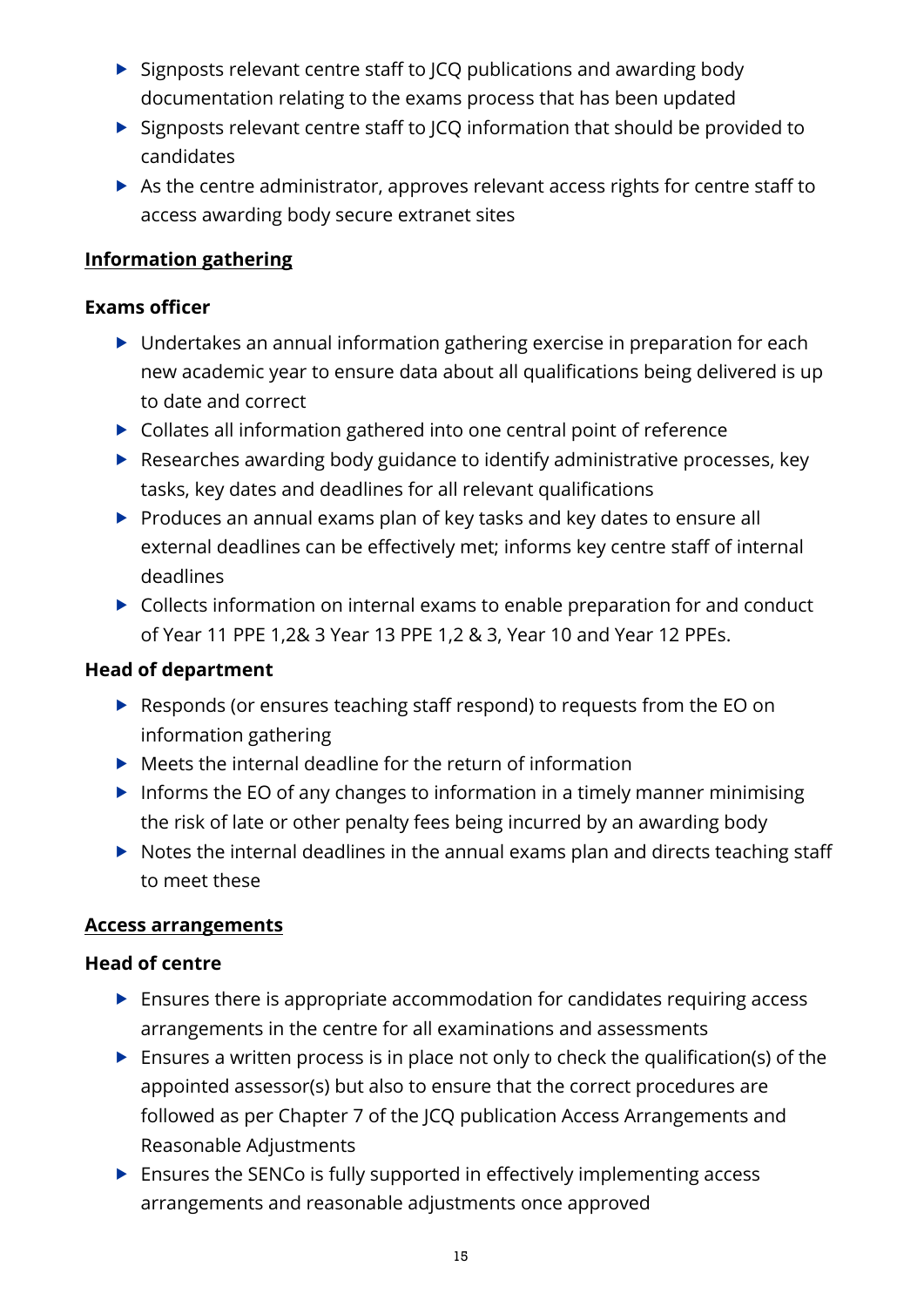#### **SENCo**

- Assesses candidates to identify access arrangements requirements
- Gathers **evidence** to support the need for access arrangements for a candidate
- Liaises with teaching staff to gather evidence of **normal way of working** of an affected candidate
- ▶ Determines candidate eligibility for arrangements or adjustments that are centre-delegated
- Gathers signed **data protection notices** from candidates where required
- Applies for **approval** through *Access arrangements online* (AAO) via the Centre Admin Portal (CAP), where required or through the awarding body where qualifications sit outside the scope of AAO
- $\blacktriangleright$  Keeps relevant paperwork and evidence on file for JCQ inspection purposes
- ▶ Employs good practice in relation to the Equality Act 2010
- ▶ Liaises with the EO regarding exam time arrangements for access arrangement candidates
- Ensures staff appointed to facilitate access arrangements for candidates are appropriately trained and understand the rules of the particular arrangement(s) and keeps a record of the content of training provided to facilitators for the required period
- **Provides and annually reviews a centre policy on the use of word processors** in exams and assessments

# <span id="page-15-0"></span>**Word processor policy (exams)**

The Word Processor Policy (Exams) is included at Appendix E of this document.

 Ensures criteria for candidates granted **separate invigilation within the centre** is clear, meets JCQ regulations and best meets the needs of individual candidates and remaining candidates in main exam rooms

#### <span id="page-15-1"></span>**Separate invigilation within the centre**

The Separate Invigilation Policy is included within the Access Arrangements Policy at Appendix D of this document.

# **Senior Leaders, Head of department, Teaching staff**

 $\triangleright$  Support the SENCo in determining and implementing appropriate access arrangements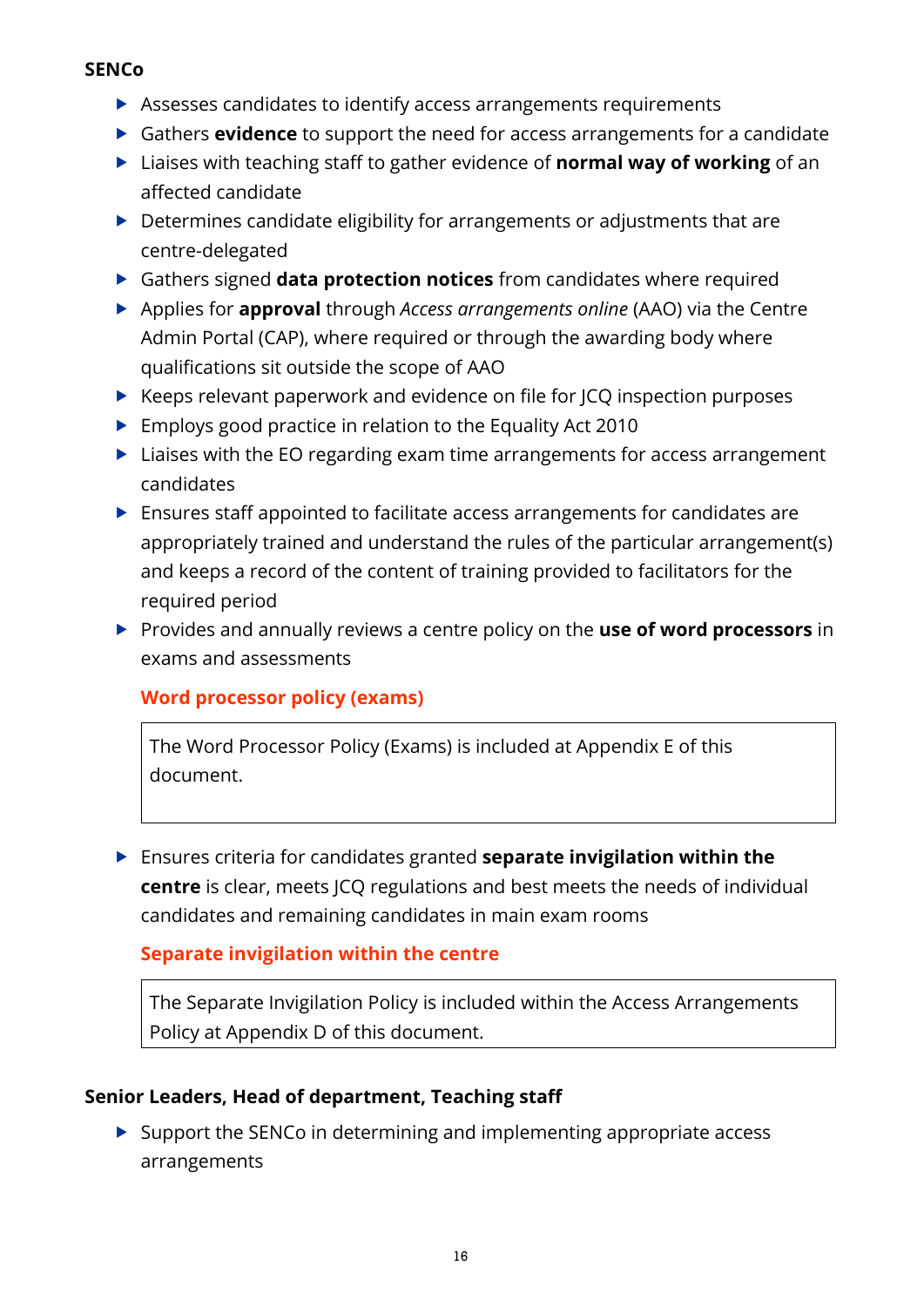#### <span id="page-16-0"></span>**Internal assessment and endorsements**

#### **Head of centre**

- Provides fully qualified teachers to mark non-examination assessments
- Ensures an **internal appeals procedure** relating to internal assessment decisions is in place for a candidate to appeal against and request a review of the centre's marking (see Roles and responsibilities overview)
- Ensures a **non-examination assessment policy** is in place for GCE and GCSE qualifications which include components of non-examination assessment

<span id="page-16-1"></span>**Non-examination assessment policy**

The Non Examination Assessment Policy is included at Appendix F of this document.

 Ensures any irregularities relating to the production of work by candidates are investigated and dealt with internally if discovered prior to a candidate signing the authentication statement (where required) or reported to the awarding body if a candidate has signed the authentication statement

#### **Senior leaders**

- $\blacktriangleright$  Ensure teaching staff have the necessary and appropriate knowledge, understanding, skills, and training to set tasks, conduct task taking, and to assess, mark and authenticate candidates' work
- Ensure appropriate internal moderation, standardisation and verification processes are in place

#### **Head of department**

- ▶ Ensures teaching staff delivering legacy GCE unitised AS and A-level qualifications (which include elements of coursework) and Entry Level or Project qualifications follow JCQ [Instructions for conducting coursework](http://www.jcq.org.uk/exams-office/coursework) and the specification provided by the awarding body
- Ensures teaching staff delivering GCE & GCSE specifications (which include components of non-examination assessment) follow JCQ [Instructions for](http://www.jcq.org.uk/exams-office/non-examination-assessments)  [conducting non-examination assessments](http://www.jcq.org.uk/exams-office/non-examination-assessments) and the specification provided by the awarding body
- $\blacktriangleright$  For other qualifications, ensures teaching staff follow appropriate instructions issued by the awarding body
- Ensures teaching staff inform candidates of their centre-assessed marks as a candidate may request a review of the centre's marking before marks are submitted to the awarding body

# **Teaching staff**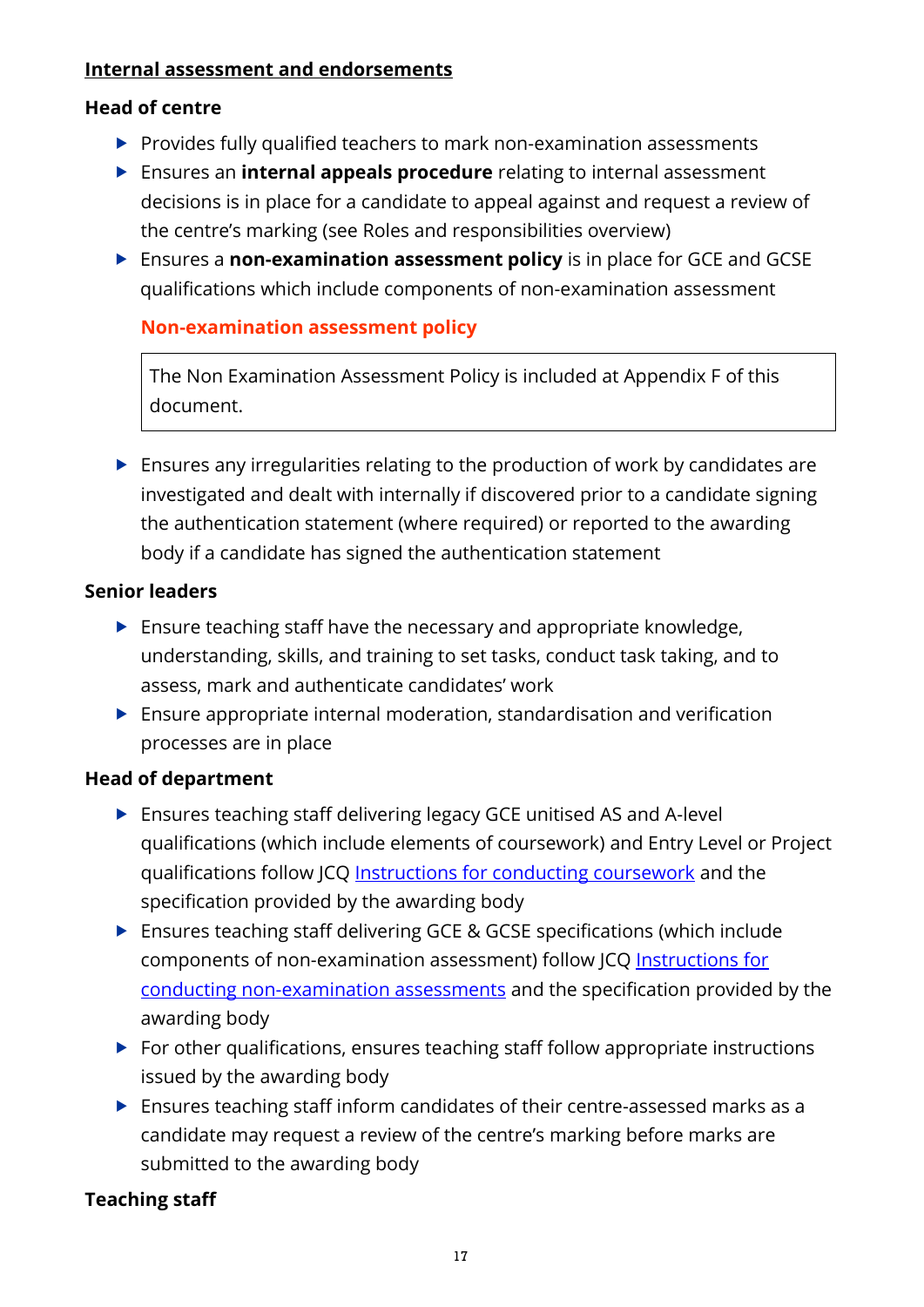- Ensure appropriate instructions for conducting internal assessments are followed
- ▶ Ensure candidates are aware of JCQ and awarding body information for candidates on producing work that is internally assessed (coursework, nonexamination assessments, social media) prior to assessments taking place
- Ensure candidates are informed of their centre-assessed marks as a candidate may request a review of the centre's marking before marks are submitted to the awarding body

#### **Exams officer**

- $\blacktriangleright$  Identifies relevant key dates and administrative processes that need to be followed in relation to internal assessment
- Signposts teaching staff to relevant JCQ *information for candidates* documents that are annually updated

#### <span id="page-17-0"></span>**Invigilation**

#### **Head of centre**

- ▶ Ensures relevant support is provided to the EO in recruiting, training and deploying a team of invigilators
- Ensures, if contracting supply staff to act as invigilators or to facilitate an access arrangement, that such persons are competent and fully trained, understanding what is and what is not permissible
- ▶ Determines if additional invigilators will be deployed in timed Art exams in addition to the subject teacher to ensure the supervision of candidates is maintained at all times

- ▶ Recruits additional invigilators where required to effectively cover all exam periods/series throughout the academic year
- ▶ Collects information on new recruits to identify if they have invigilated previously and if any current maladministration/malpractice sanctions are applied to them.
- ▶ Updates the Invigilators' Handbook to comply with most recent JCQ regulations.
- Ensures invigilators supervising access arrangement candidates understand their role (and the role of a facilitator who may be supporting a candidate) and the rules and regulations of the access arrangement(s)
- Ensures invigilators are briefed on the access arrangement candidates in their exam room (and that these candidates are identified on the seating plan) and confirms invigilators understand what is and what is not permissible
- ▶ Collects evaluation of training to inform future events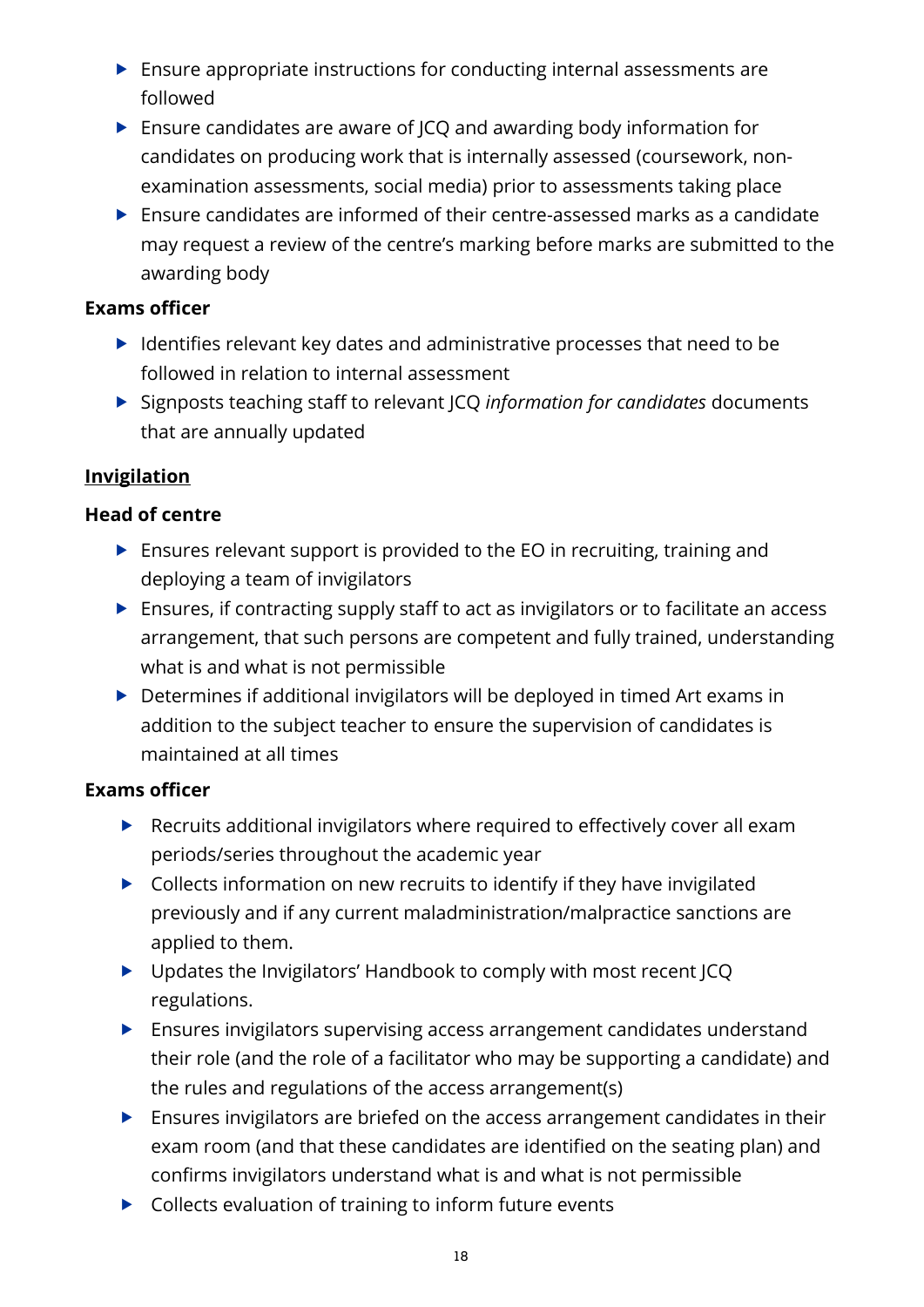#### <span id="page-18-0"></span>**Entries: roles and responsibilities**

#### <span id="page-18-1"></span>**Estimated entries**

#### **Exams officer**

▶ Requests estimated or early entry information, where this may be required by awarding bodies, from HoDs in a timely manner to ensure awarding body external deadlines for submission can be met

#### <span id="page-18-2"></span>**Estimated entries collection and submission procedure**

The EO emails each HoD with details of last year's entry codes for the department and requests it be returned with additions, deletions and amendments. On receipt of estimates from HoDs, the EO updates the entries spreadsheet for the current year and submits required estimates via websites.

 $\triangleright$  Makes candidates aware of the JCQ Information for candidates – Privacy Notice at the start of a vocational qualification or when entries are being processed for a general qualification

#### **Head of department**

- $\blacktriangleright$  Provides information requested by the EO to the internal deadline
- $\triangleright$  Informs the EO immediately of any subsequent changes to information

#### <span id="page-18-3"></span>**Final entries**

#### **Exams officer**

- ▶ Requests final entry information from HoDs in a timely manner to ensure awarding body external deadlines for submission can be met
- $\triangleright$  Informs HoDs of subsequent deadlines for making changes to final entry information without charge
- ▶ Confirms with HoDs final entry information that has been submitted to awarding bodies
- Ensures as far as possible that entry processes minimise the risk of entries or registrations being missed or incorrect reducing the potential for late or other penalty fees being charged by awarding bodies

#### <span id="page-18-4"></span>**Final entries collection and submission procedure**

Where possible, the EO extracts predictable entry lists from SIMS Exams Organiser and prints them for HoDs to sign off. For other subjects, the EO requests entry lists from HoDs, enters them in Exams Organiser and prints them for HoDs to sign off. Amendments are actioned by the EO on receipt of an annotated entry list or email. The EO uses a checklist to ensure all entries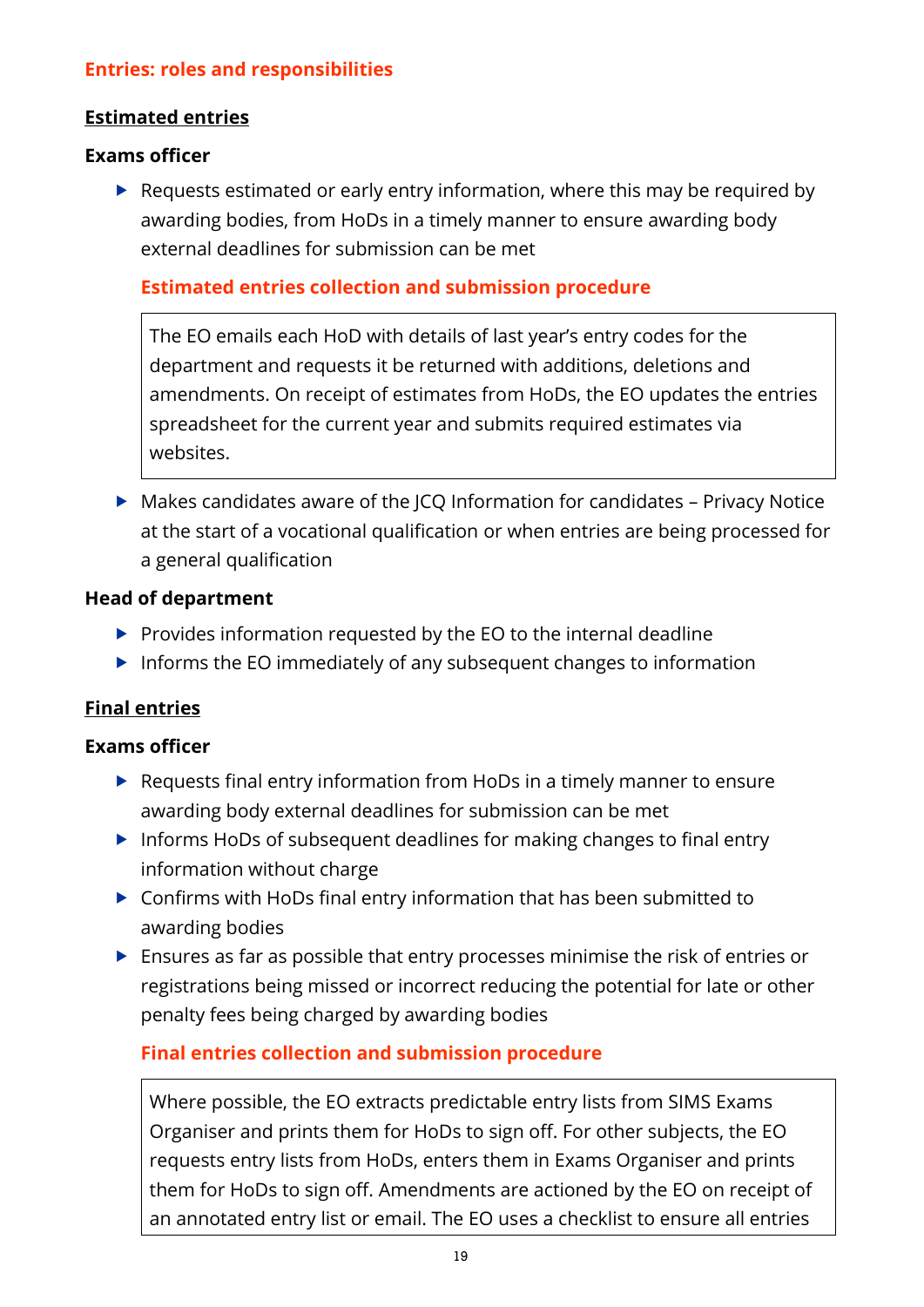are submitted and checks exam board websites to ensure they have been received and processed.

#### **Head of department**

- $\triangleright$  Provides information requested by the EO to the internal deadline
- Informs the EO immediately, or at the very least prior to the deadlines, of any subsequent changes to final entry information, which includes
	- amendments to existing entries
	- withdrawals of existing entries
- ▶ Checks final entry submission information provided by the EO and confirms information is correct

# <span id="page-19-0"></span>**Entry fees**

All entry fees for authorised entries are met from the exams budget. In the unusual event that a candidate requests an entry that is not authorised by the centre, the candidate is required to pay the full cost of the entry.

#### <span id="page-19-1"></span>**Late entries**

#### **Exams officer**

- $\blacktriangleright$  Has clear entry procedures in place to minimise the risk of late entries
- $\triangleright$  Charges any late or other penalty fees to the exams budget

#### **Head of department**

- $\blacktriangleright$  Minimises the risk of late entries by
	- following procedures identified by the EO in relation to making final entries on time
	- meeting internal deadlines identified by the EO for making final entries

#### <span id="page-19-2"></span>**Re-sit entries**

Re-sit entries, if authorised by the HoD, are paid for from the exams budget.

#### <span id="page-19-3"></span>**Private candidates**

The centre does not accept private candidates

#### <span id="page-19-4"></span>**Transfer of GCE AS credit**

#### **Exams officer**

Provides information to relevant centre staff/candidates on transferring credit for a GCE AS award between specifications and/or awarding bodies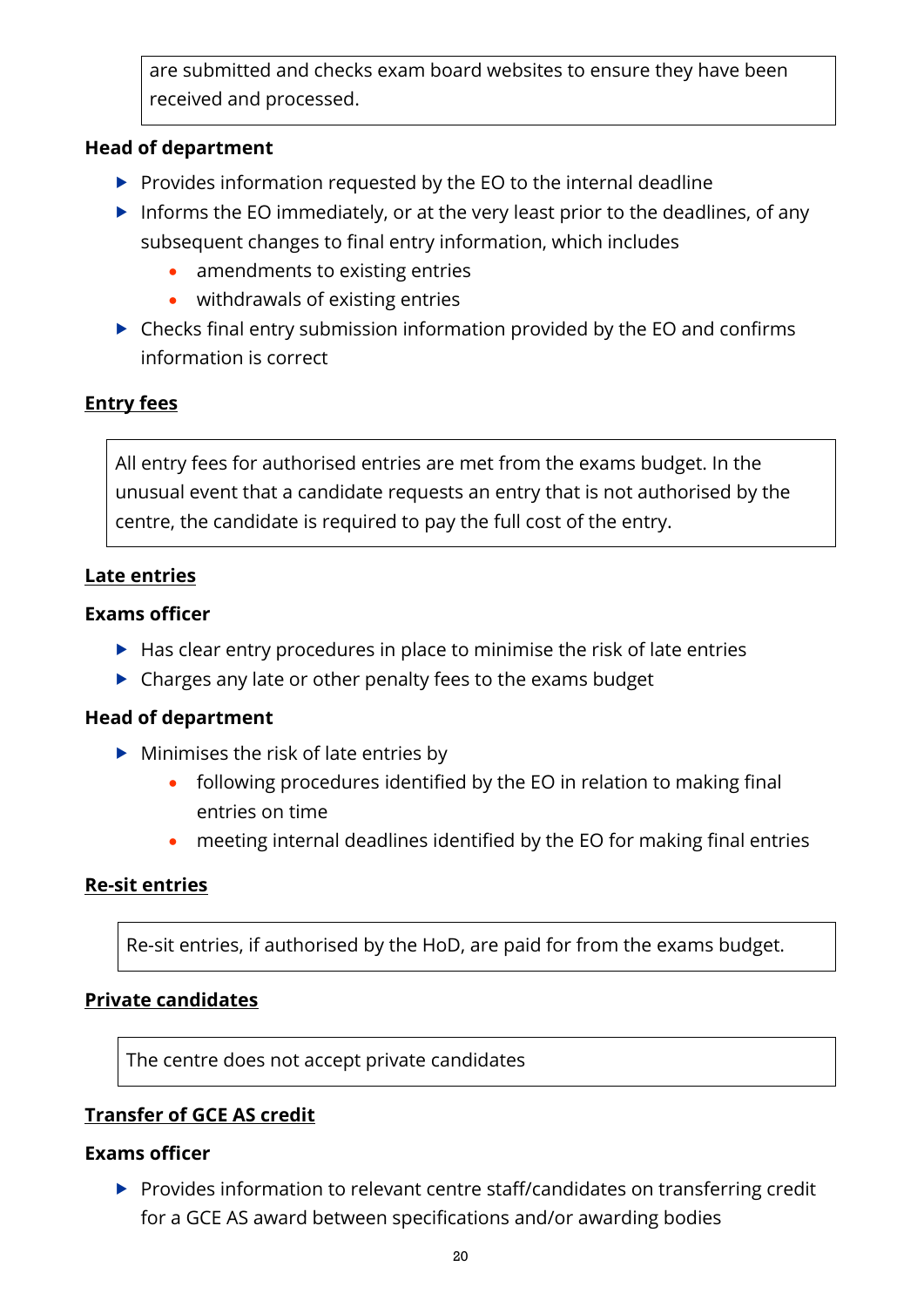▶ Meets the awarding body deadline for requesting transfer of credit

#### **Teaching staff**

 $\blacktriangleright$  Identify any affected candidates to the EO prior to the internal deadline set by the EO

#### <span id="page-20-0"></span>**Candidate statements of entry**

#### **Exams officer**

 $\blacktriangleright$  Provides candidates with statements of entry for checking

#### **Tutors**

 $\blacktriangleright$  Ensure candidates check statements of entry and notify the EO of any discrepancies

#### **Candidates**

 $\triangleright$  Notify the EO of any discrepancies

#### <span id="page-20-1"></span>**Pre-exams: roles and responsibilities**

#### <span id="page-20-2"></span>**Access arrangements**

#### **SENCo**

- Ensures appropriate arrangements, adjustments and adaptations are in place to facilitate access to exams/assessments for candidates where they are disabled within the meaning of the Equality Act (unless a temporary emergency arrangement is required at the time of an exam)
- ▶ Ensures a candidate is involved in any decisions about arrangements, adjustments and /or adaptations that may be put in place for him/her
- ▶ Ensures exam information (JCQ information for candidates, individual exam timetable etc.) is adapted where this may be required for a disabled candidate to access it
- Allocates appropriately trained centre staff to facilitate access arrangements for candidates in exams and assessments (ensuring that the facilitator appointed meets JCQ requirements and fully understands the rules of the particular access arrangement)

#### <span id="page-20-3"></span>**Briefing candidates**

- $\blacktriangleright$  Issues individual exam timetable information to candidates and informs candidates of any contingency day awarding bodies may identify in the event of national or local disruption to exams
- $\triangleright$  Prior to exams, issues relevant JCQ information for candidates documents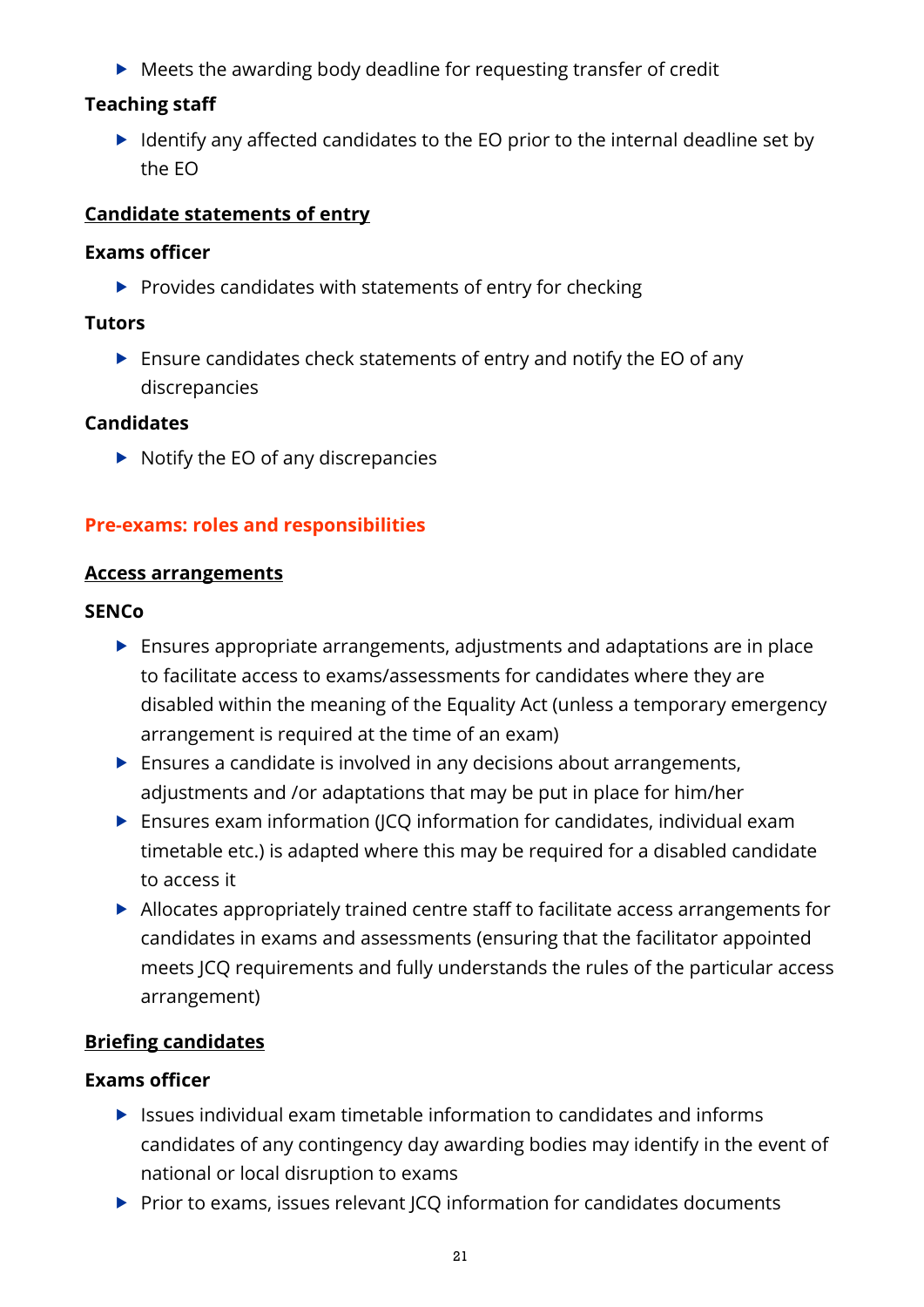- Where relevant, issues relevant awarding body information to candidates
- ▶ Provides an exams assembly for candidates and requires candidates to sign an Exams Contract
- Issues centre exam information to candidates including information on:
	- exam timetable clashes
	- arriving late for an exam
	- absence or illness during exams
	- what equipment is/is not provided by the centre
	- food and drink in exam rooms
	- wrist watches in exam rooms
	- when and how results will be issued and the staff that will be available
	- the post-results services and how the centre deals with requests from candidates
	- when and how certificates will be issued

# <span id="page-21-0"></span>**Access to scripts, reviews of results and appeals procedures**

#### **Post-results Services**

In advance of the summer vacation, the Examinations Manager will publish to HoDs a *Guide to Post-Results Services*, containing advice, deadlines and costs. It will also provide the form for requesting these services.

#### Reviews of Results (RoR)

Every RoR request must be supported by a candidate consent form (or email that clarifies that the candidate is aware that the grade may fall) and must be requested by the relevant HoD and authorised by a member of Senior Leadership.

Priority KS5 RoR requests must be authorised by Head of Sixth Form, Assistant Head (Curriculum), or Head of Centre. KS4 RoRs and non-priority KS5 RoRs must be authorised by Assistant Head (Curriculum).

RoRs should comply with the policy agreed by HoDs in respect of:

- the gap between grade boundary and UMS achieved
- the existing and aspirational grade

Unauthorised requests for RoRs will be accepted from candidates when accompanied by the relevant fee and written consent.

# Access to Scripts (ATS)

Every ATS request must be supported by a candidate consent form or email (the requirement for anonymity will be assumed) and must be requested by the relevant HoD and authorised by a member of Senior Leadership.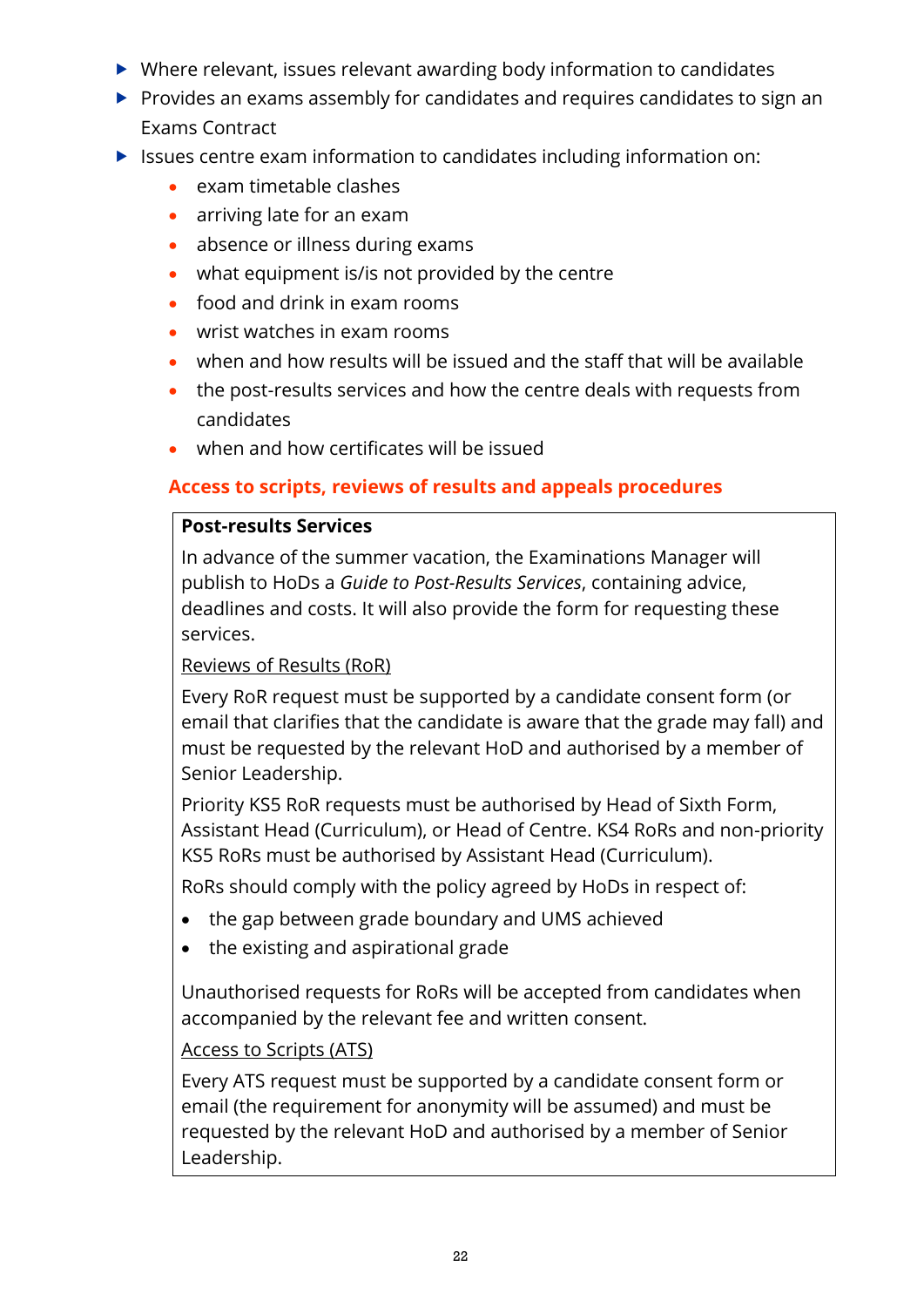Priority KS5 ATS requests must be authorised by Head of Sixth Form, Assistant Head (Curriculum), or Head of Centre. KS4 ATSs and non-priority KS5 ATSs must be authorised by Assistant Head (Curriculum).

#### Appeals Process

If a candidate wishes to appeal against the School's decision not to support a request for a RoR or copy of a script, the candidate may submit an appeal against the decision. Appeals must: be made in writing; state the grounds for the appeal; and be addressed to the Head Teacher. The appeal must be received by the Head Teacher at least five working days before the deadline for the denied service. The Head Teacher and the Assistant Head (Curriculum) will meet and will inform the appellant of the outcome within three working days. If the appeal is upheld, the School will submit and pay for the RoR. If the appeal is turned down, the candidate is entitled to request the RoR or script copy and the School will submit the request subject to the deadline being met, written consent given and the relevant fee paid.

# <span id="page-22-0"></span>**Estimated grades**

# **Head of department**

 Ensures teaching staff provide estimated grade information to the EO by the internal deadline (where, unusually, this still may be required by the awarding body)

# **Exams officer**

- ▶ Submits estimated grade information to awarding bodies to meet the external deadline (where, unusually, this may still be required by the awarding body)
- $\blacktriangleright$  Keeps a record to track what has been sent

# <span id="page-22-1"></span>**Internal assessment and endorsements**

#### **Head of centre**

 Ensures procedures are in place for candidates to appeal internal assessment decisions and make requests for reviews of results

#### **SENCo**

▶ Liaises with teaching staff to implement appropriate access arrangements for candidates undertaking internal assessments and practical endorsements

# **Teaching staff**

- $\triangleright$  Support the SENCo in implementing appropriate access arrangements for candidates undertaking internal assessments and practical endorsements
- $\blacktriangleright$  Assess and authenticate candidates' work
- Assess endorsed components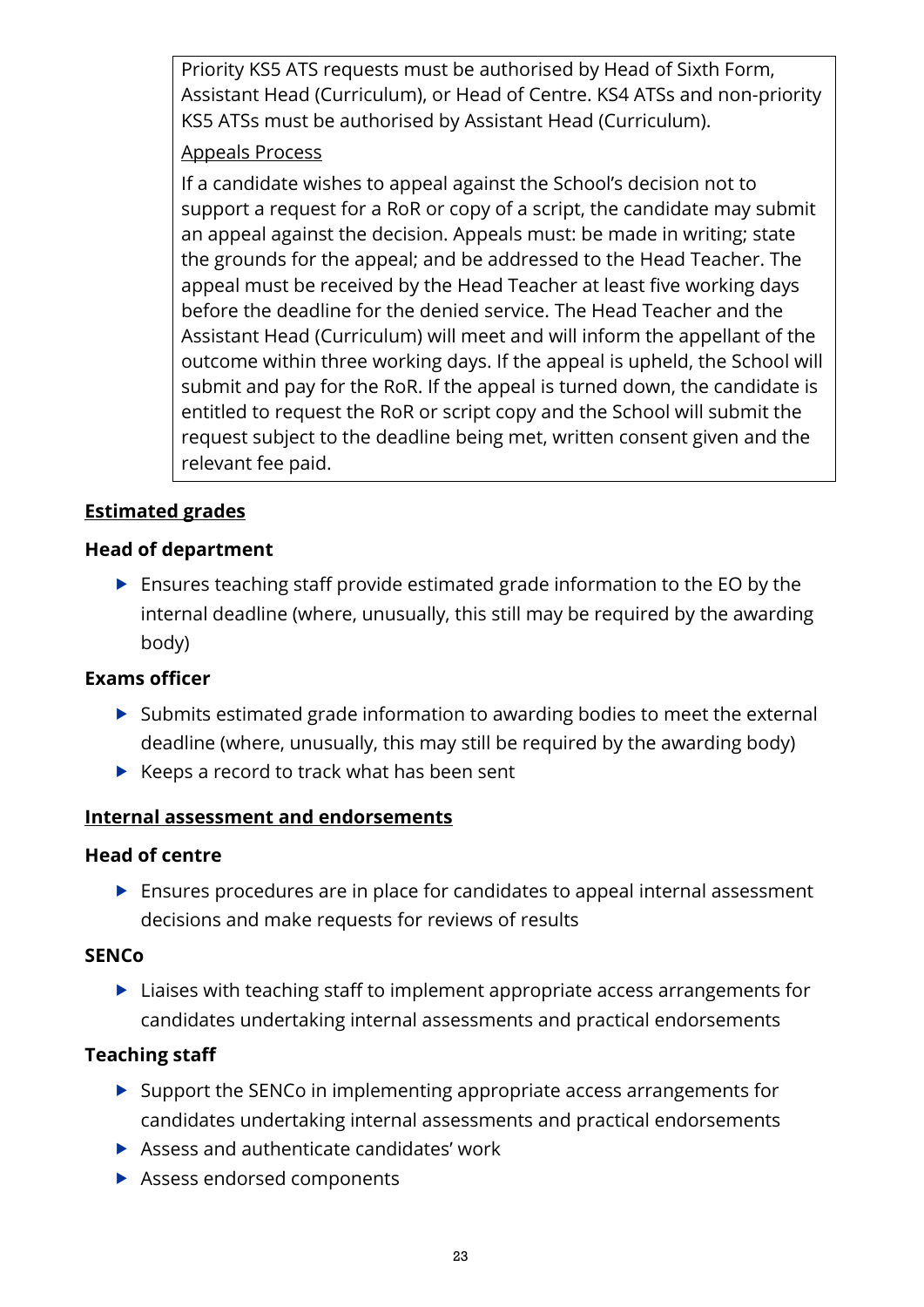Ensure candidates are informed of centre-assessed marks prior to marks being submitted to awarding bodies

#### **Head of department**

- Ensures teaching staff assess and authenticate candidates' work to the awarding body requirements
- Ensures teaching staff assess endorsed components according to awarding body requirements
- Ensures teaching staff provide marks for internally assessed components and grades for endorsements of qualifications to the EO to the internal deadline
- **Ensures teaching staff provide required samples of work for moderation and** sample recordings for monitoring to the EO to the internal deadline

#### **Exams officer**

- ▶ Submits marks, endorsement grades and samples to awarding bodies/moderators/monitors to meet the external deadline
- $\blacktriangleright$  Keeps a record to track what has been sent
- ▶ Logs moderated samples returned to the centre
- Ensures teaching staff are aware of the requirements in terms of retention and subsequent disposal of candidates' work

#### **Candidates**

 $\blacktriangleright$  Authenticate their work as required by the awarding body

# <span id="page-23-0"></span>**Invigilation**

#### **Exams officer**

- ▶ Provides an annually reviewed/updated invigilator handbook to invigilators, trains new invigilators following appointment and updates experienced invigilators annually
- ▶ Deploys invigilators effectively to exam rooms throughout an exam series (including the provision of a roving invigilator where a candidate and invigilator [acting as a practical assistant, reader or scribe] are accommodated on a 1:1 basis to enter the room at regular intervals in order to observe the conducting of the exam, ensuring all relevant rules are being adhered to and supporting the practical assistant/reader and/or scribe in maintaining the integrity of the exam)
- Allocates invigilators to exam rooms (or where supervising candidates due to a timetable clash) according to the required ratios
- ▶ Liaises with the SENCo regarding the facilitation and invigilation of access arrangement candidates

#### **SENCo**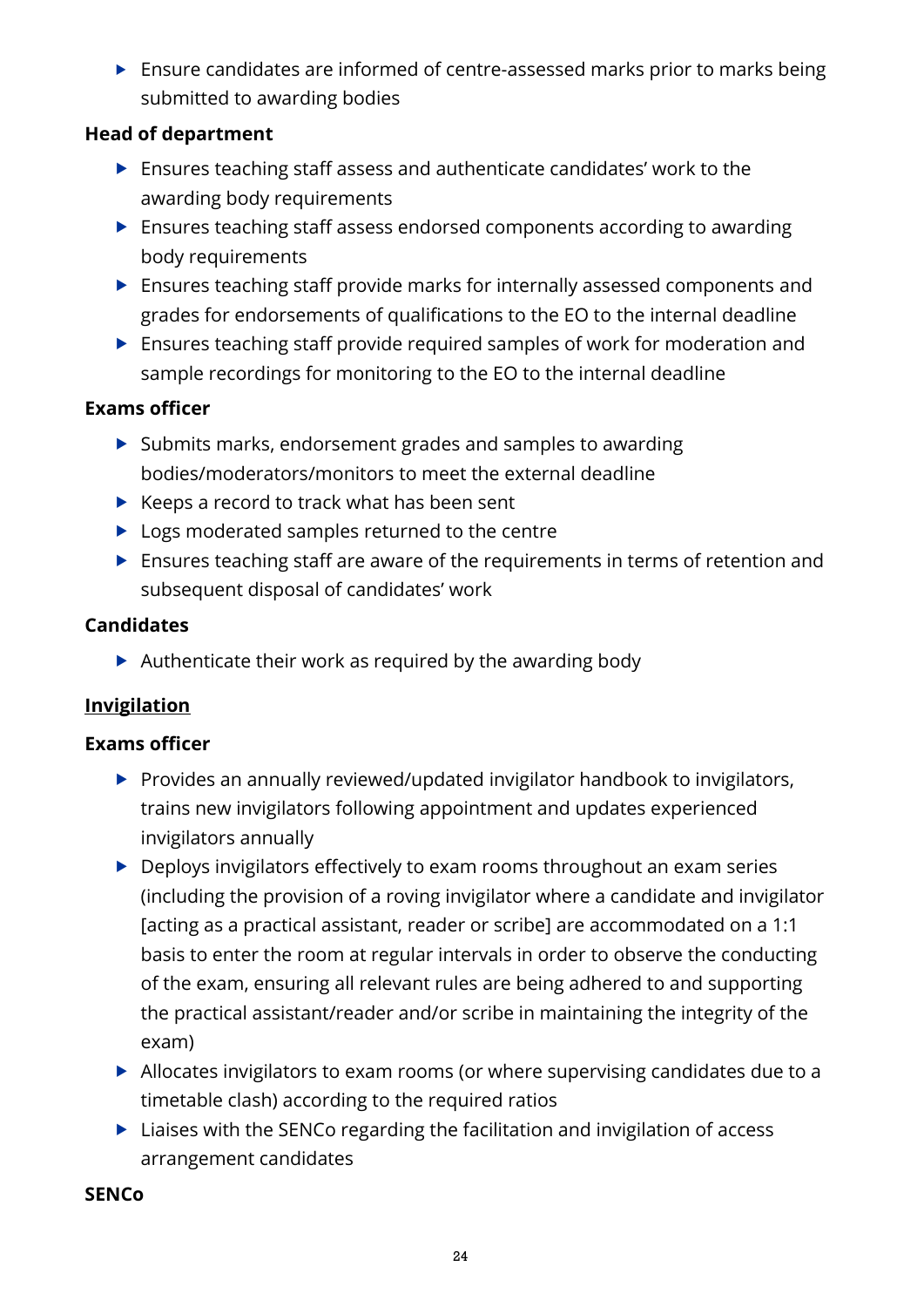▶ Liaises with the EO regarding facilitation and invigilation of access arrangement candidates

#### **Invigilators**

 $\blacktriangleright$  Provide information as requested on their availability to invigilate throughout an exam series

# <span id="page-24-0"></span>**JCQ inspection visit**

#### **Exams officer** or **Senior leader**

 $\triangleright$  Will accompany the Inspector throughout the visit

**SENCo** or relevant **Senior leader** (in the absence of the SENCo)

 $\triangleright$  Will meet with the inspector, when requested, to provide documentary evidence regarding access arrangement candidates and address any questions, the inspector may raise

# <span id="page-24-1"></span>**Seating and identifying candidates in exam rooms**

#### **Exams officer**

<span id="page-24-2"></span> $\blacktriangleright$  Ensures a procedure is in place to verify candidate identity

# **Verifying candidate identity procedure**

Prior to the exam, the invigilator(s) will place on each occupied desk a card carrying the name, date of birth, candidate number and photograph (if available) of the candidate.

As soon as practicable the invigilator(s) will annotate the seating plan to confirm the identity of those present and to mark those absent.

Members of SLT will be present to check the identity of candidates for whom a photograph is not available.

- **Ensures invigilators and SLT are aware of the procedure**
- Provides seating plans for exam rooms according to JCQ and awarding body requirements (and ensures candidates with access arrangements are identified on the seating plan)

#### **Invigilators**

- $\triangleright$  Follow the procedure for verifying candidate identity provided by the EO
- $\triangleright$  Seat candidates in exam rooms as instructed by the EO/on the seating plan

# <span id="page-24-3"></span>**Security of exam materials**

#### **Exams officer**

 $\blacktriangleright$  Has a process in place to demonstrate the receipt, secure movement and secure storage of confidential exam materials within the centre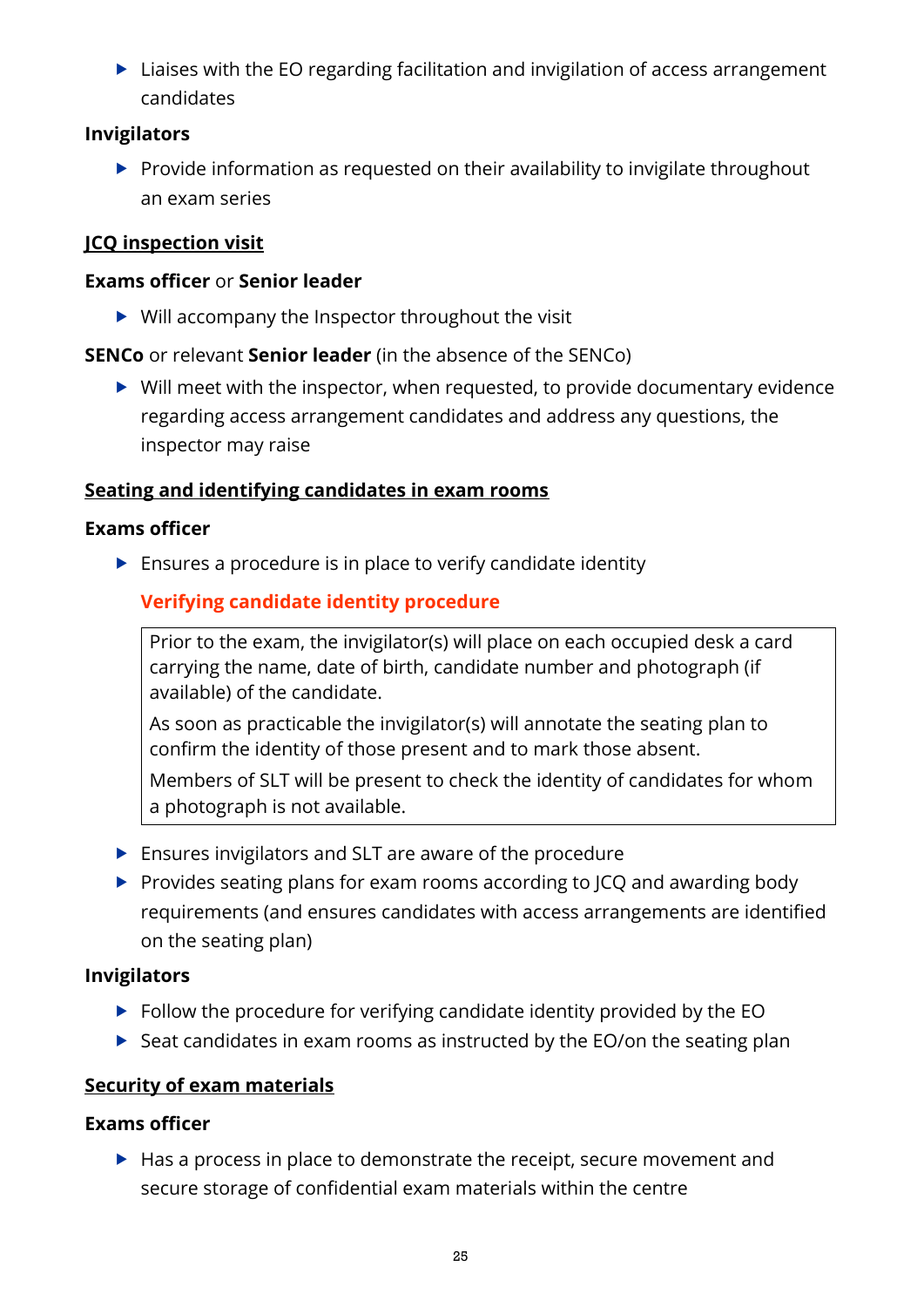- $\blacktriangleright$  Ensures a log is kept at the initial point of delivery recording confidential materials received and signed for by authorised staff within the centre and that appropriate arrangements are in place for confidential materials to be placed in the secure storage facility
- Ensures the secure storage facility contains only current and live confidential material (including live confidential exam stationery provided by the awarding body for the use of candidates in their assessment)

#### **Reception staff**

Follow the process to log confidential materials delivered to/received by the centre to the point materials are issued to authorised staff for placing in the secure storage facility

#### **Teaching staff**

Adhere to the process to record the secure movement of confidential materials taken from or returned to secure storage throughout the time the material is confidential

# <span id="page-25-0"></span>**Timetabling and rooming**

#### **Exams officer**

- $\triangleright$  Produces a master centre exam timetable for each exam series
- $\blacktriangleright$  Identifies and resolves candidate exam timetable clashes according to the regulations (only applying overnight supervision arrangements in rare and exceptional circumstances and as a last resort)
- $\blacktriangleright$  Identifies exam rooms and specialist equipment requirements
- ▶ Liaises with site staff to ensure exam rooms are set up according to JCQ and awarding body requirements
- ▶ Liaises with the SENCo regarding rooming of access arrangement candidates

#### **SENCo**

- ▶ Liaises with the EO regarding rooming of access arrangement candidates
- $\blacktriangleright$  Liaises with other relevant centre staff to ensure appropriate arrangements, adjustments and adaptations are in place to facilitate access for disabled candidates to exams

#### **Site staff**

▶ Liaise with the EO to ensure exam rooms are set up according to JCQ and awarding body requirements

#### <span id="page-25-1"></span>**Alternative site arrangements**

#### **Exams officer**

Ensures question papers will only be taken to an alternative site where the published criteria for an alternative site arrangement have been met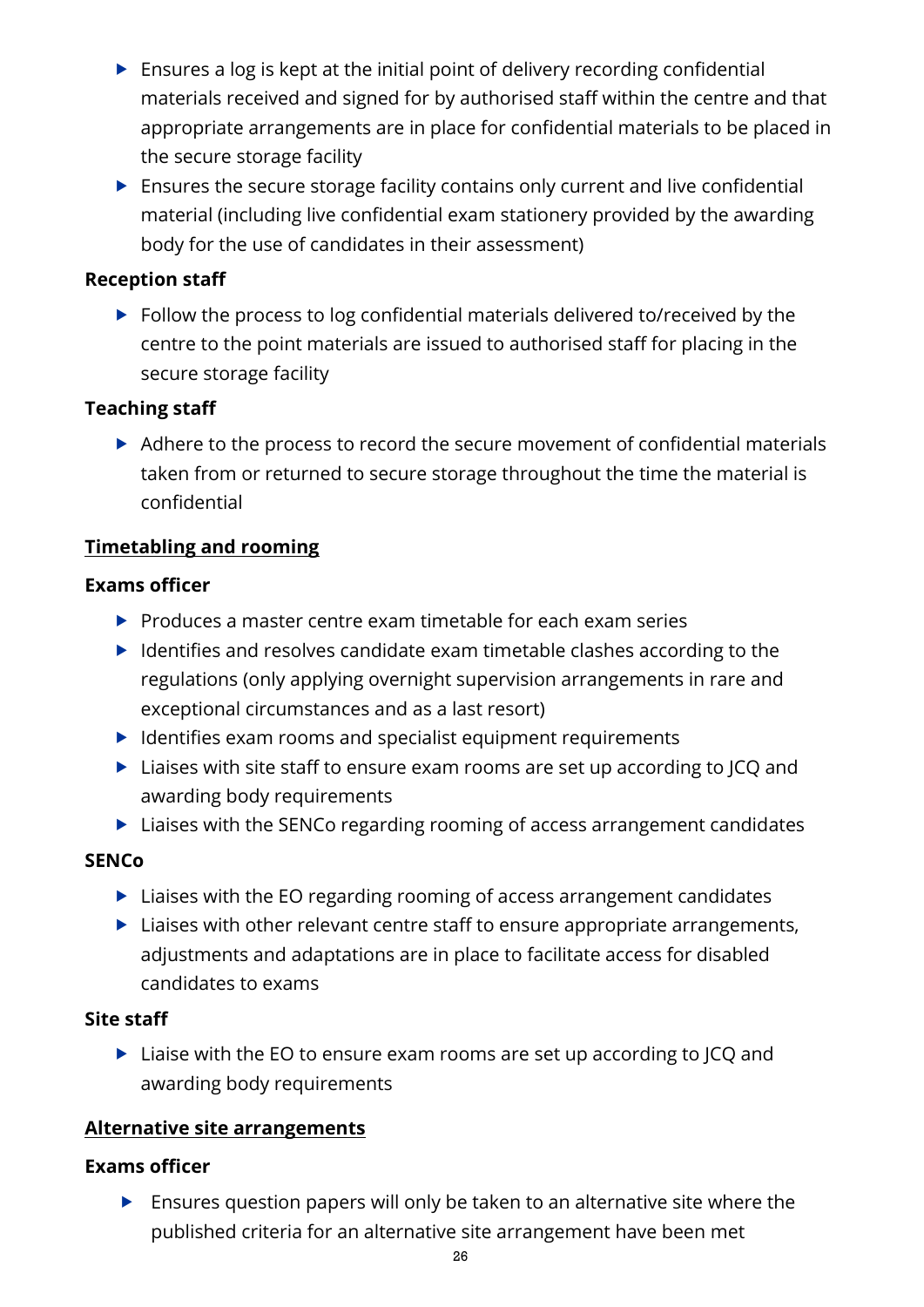Will inform the JCQ Centre Inspection Service by submitting a JCQ *Alternative Site arrangement* notification through CAP (or through the awarding body where a qualification may sit outside the scope of CAP) of any alternative sites that will be used to conduct timetabled examination components of the qualifications listed in the JCQ regulations

#### <span id="page-26-0"></span>**Centre consortium arrangements**

#### **Exams officer**

 Processes applications for *Centre Consortium arrangements* through CAP to the awarding body deadline (or through the awarding body where a qualification may sit outside the scope of CAP)

#### **Head of department**

Informs the EO of any joint teaching arrangements in place and where the centre is acting as the consortium co-ordinator

#### <span id="page-26-1"></span>**Transferred candidate arrangements**

#### **Exams officer**

- $\blacktriangleright$  Liaises with the host or entering centre, as required
- Processes requests for *Transferred Candidate arrangements* through CAP to the awarding body deadline (or through the awarding body where a qualification may sit outside the scope of CAP)
- $\blacktriangleright$  Informs the candidate of the arrangements that have been made for their transferred candidate arrangements

# <span id="page-26-2"></span>**Internal exams**

#### **Exams officer**

- $\blacktriangleright$  Prepares for the conduct of internal exams under external conditions
- $\blacktriangleright$  Provides a centre exam timetable of subjects and rooms
- $\blacktriangleright$  Provides seating plans for exam rooms
- $\blacktriangleright$  Requests internal exam papers from teaching staff
- $\blacktriangleright$  Arranges invigilation
- ▶ Supports the SENCo in making appropriate arrangements for access arrangement candidates

#### **SENCo**

▶ Liaises with the EO to make appropriate arrangements for access arrangement candidates

# **Head of department**

 $\blacktriangleright$  Provides exam papers and materials to the EO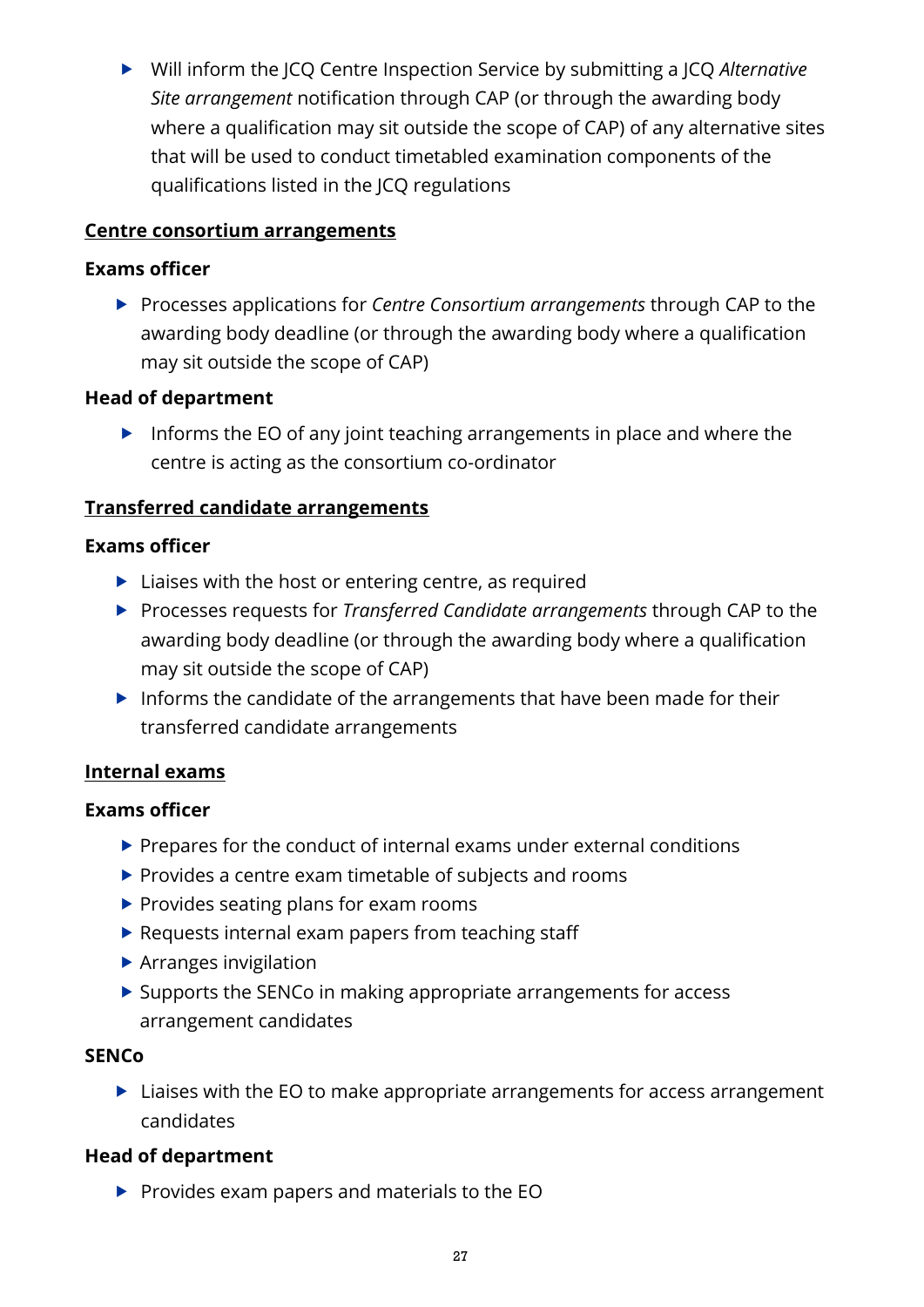#### <span id="page-27-0"></span>**Exam time: roles and responsibilities**

#### <span id="page-27-1"></span>**Access arrangements**

#### **Exams officer**

- ▶ Provides cover sheets for access arrangement candidates' scripts where required for particular arrangements
- $\blacktriangleright$  Has a process in place to deal with emergency access arrangements as they arise at the time of exams
	- applies for approval through AAO where required or through the awarding body where qualifications sit outside the scope of AAO

#### <span id="page-27-3"></span><span id="page-27-2"></span>**Candidate absence**

#### **Candidate absence policy**

Absence is identified by Student Services during the morning registration process and in the exam rooms. They will telephone the candidate's parent/carer to ascertain the reason for absence and to encourage attendance where appropriate. In the case of persistent absentees, the Head of Year will contact the parent/carer.

#### **Invigilators**

- Are informed of the policy/process for dealing with absent candidates through training
- Ensure that confirmed absent candidates are clearly marked as such on the attendance register and seating plan

#### **Candidates**

▶ Are not re-charged relevant entry fees for unauthorised absence from exams

#### <span id="page-27-4"></span>**Candidate late arrival**

#### **Exams officer**

- Ensures that candidates who arrive very late for an exam are reported to the awarding body through CAP to timescale
- $\triangleright$  Warns candidates that their work may not be accepted by the awarding body
- Informs invigilators of the policy/process for dealing with late/very late arrival candidates through training

#### **Invigilators**

▶ Ensure that relevant information is recorded on the exam room record form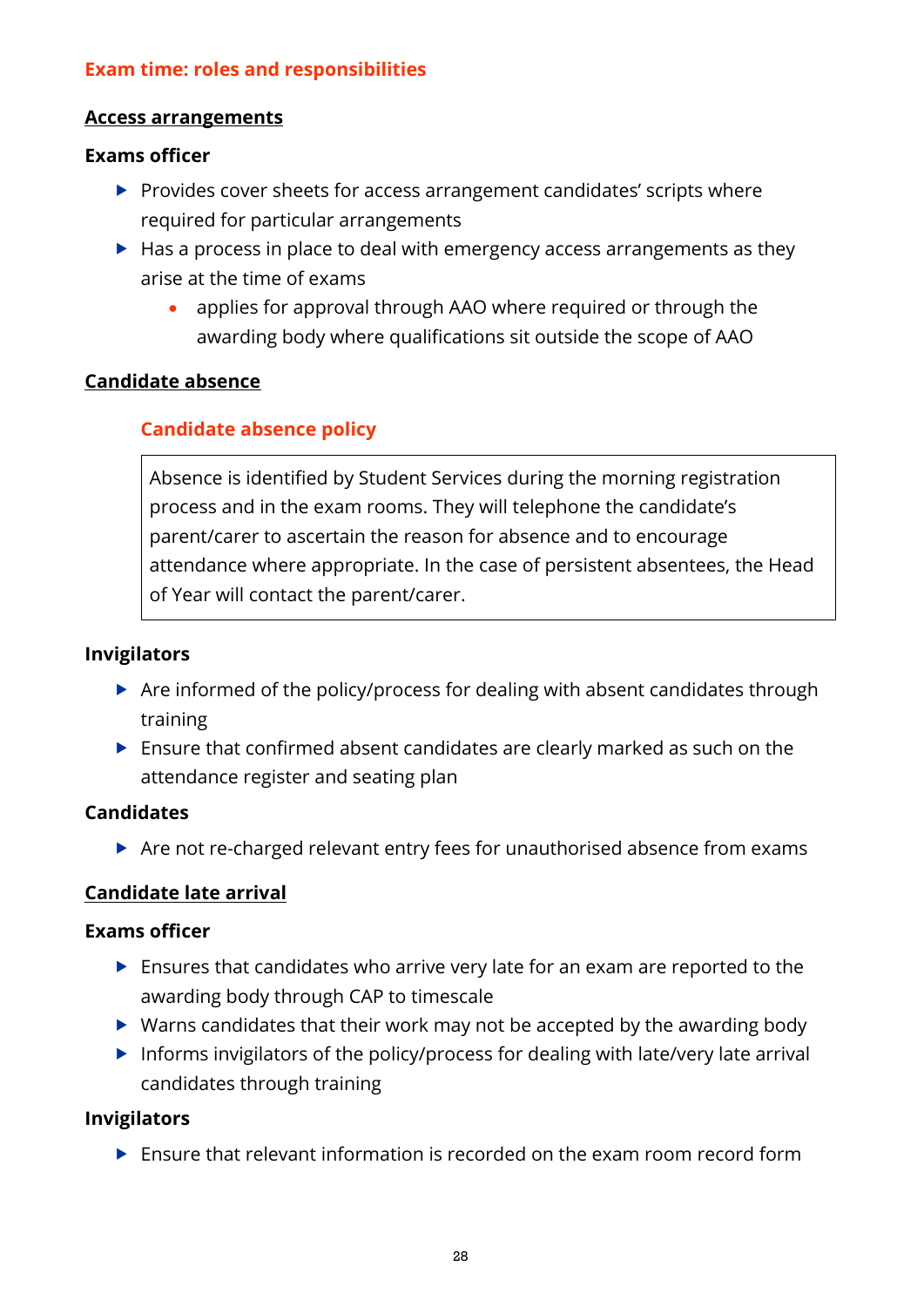#### <span id="page-28-0"></span>**Candidate late arrival policy**

In the event of a candidate arriving after the start of an examination, he or she may be allowed to sit the examination, either in the planned accommodation or elsewhere, but this is entirely at the discretion of the (Senior) Invigilator and/or the EO, who will take into account:

- the level of lateness
- previous late arrivals by the same candidate
- accommodation and invigilation availability

The (Senior) Invigilator will make an entry on the Exam Room Record Form. The late arrival will be brought to the attention of the relevant Head of Year, who will decide what action to take.

When a candidate arrives very late for an external examination, the candidate will be held back at the conclusion of the examination and the (Senior) Invigilator or EO will follow JCQ procedures.

#### <span id="page-28-1"></span>**Conducting exams**

#### **Head of centre**

 Ensures venues used for conducting exams meet the requirements of JCQ and awarding bodies

#### **Exams officer**

- ▶ Ensures exams are conducted according to JCQ and awarding body instructions
- Uses an *exam day checklist* to ensure each exam session is fully prepared for, unplanned events can be dealt with, and associated follow-up is completed

#### <span id="page-28-2"></span>**Dispatch of exam scripts**

#### **Exams officer**

- $\blacktriangleright$  Identifies and confirms arrangements for the dispatch of candidate exam scripts with the DfE 'yellow label service' or the awarding body where qualifications sit outside the scope of the service
- $\triangleright$  Dispatches scripts as instructed by JCQ and awarding bodies
- $\blacktriangleright$  Keeps appropriate records to track dispatch

#### <span id="page-28-3"></span>**Exam papers and materials**

- Organises exam question papers and associated confidential resources in date order in the secure storage facility
- Attaches erratum notices received to relevant exam question paper packets
- ▶ Collates attendance registers and examiner details in date order
- $\blacktriangleright$  Regularly checks mail or email inbox for updates from awarding bodies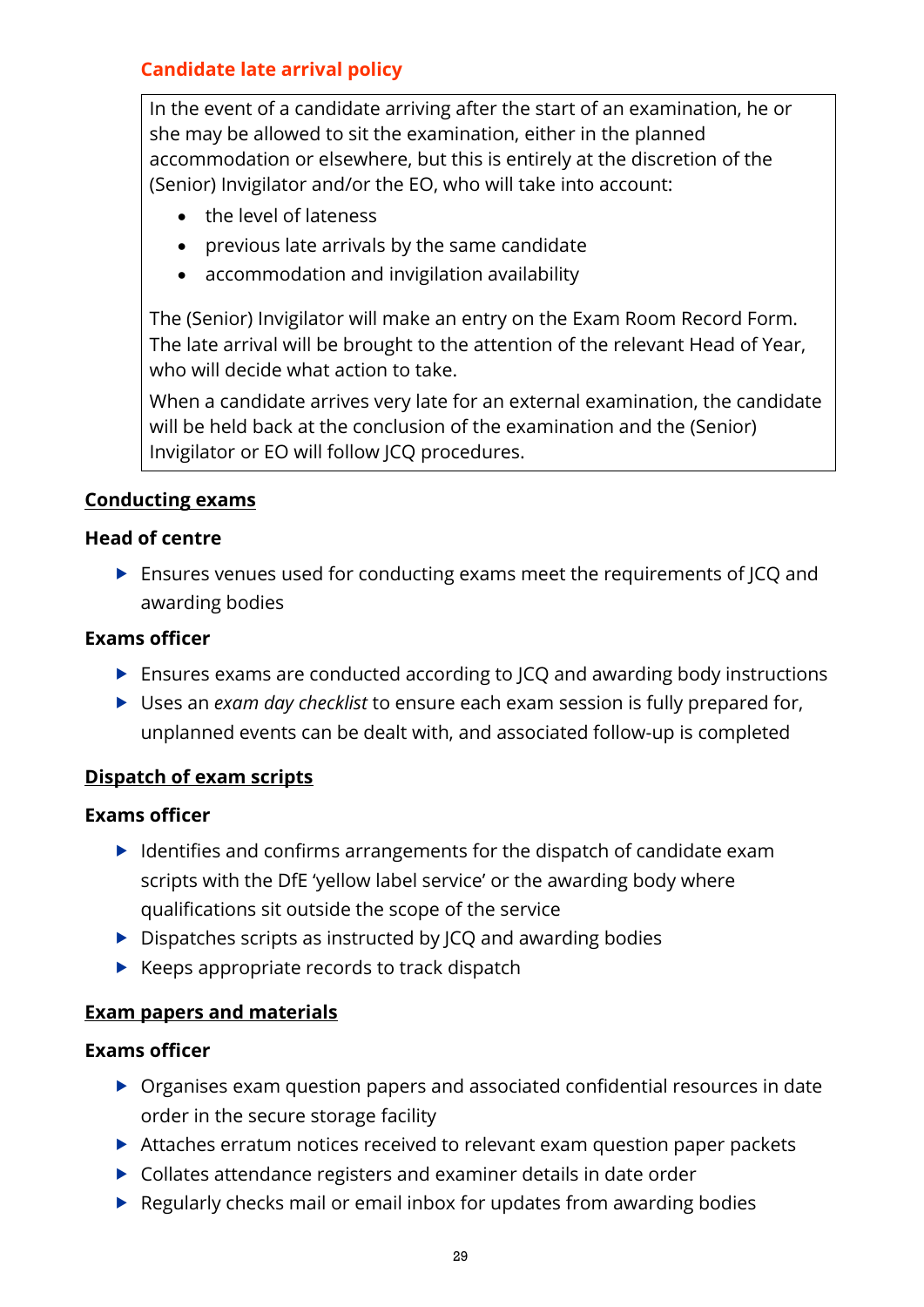- $\blacktriangleright$  In order to avoid potential breaches of security, ensures prior to question paper packets being opened that another member of staff or an invigilator checks day, date, time, subject, unit/component (and tier of entry, if appropriate) immediately before a question paper packet is opened
- ▶ Where allowed by the awarding body, only releases exam papers and materials to teaching departments for teaching and learning purposes after the published finishing time of the exam and after all candidates in the centre have completed the exam

#### <span id="page-29-0"></span>**Exam rooms**

#### **Head of centre**

- Ensures that, once papers for a public exam are in an exam room, that room shall be used for no other purpose than to conduct the public exam(s) until the exam is completed and all exam papers have been removed from the exam room
- ▶ Ensures only authorised centre staff are present in exam rooms
- ▶ Ensures the centre's policy relating to food and drink that may be allowed in exam rooms is clearly communicated to candidates

# <span id="page-29-1"></span>**Food and drink in exam rooms**

Candidates may bring only water into the examination room for both public and internal exams. All labels must be removed from drinks containers. The School will provide water only for use in emergencies. If an invigilator supplies water to a candidate, it will be noted and reported to the Head of Year.

- $\blacktriangleright$  Ensures exam rooms are set up as required in the regulations
- $\blacktriangleright$  Provides invigilators with appropriate resources to effectively conduct exams
- ▶ Briefs invigilators on exams to be conducted on a session by session basis (including the arrangements in place for any transferred candidates and access arrangement candidates)
- **Ensures sole invigilators have an appropriate means of summoning assistance**
- Ensures invigilators understand how to deal with candidates who may need to leave the exam room temporarily
- Provides authorised exam materials which candidates are not expected to provide themselves
- Ensures invigilators and candidates are aware of the emergency evacuation and lockdown procedure
- Ensures invigilators are aware of arrangements in place for a candidate with a disability who may need assistance if an exam room is evacuated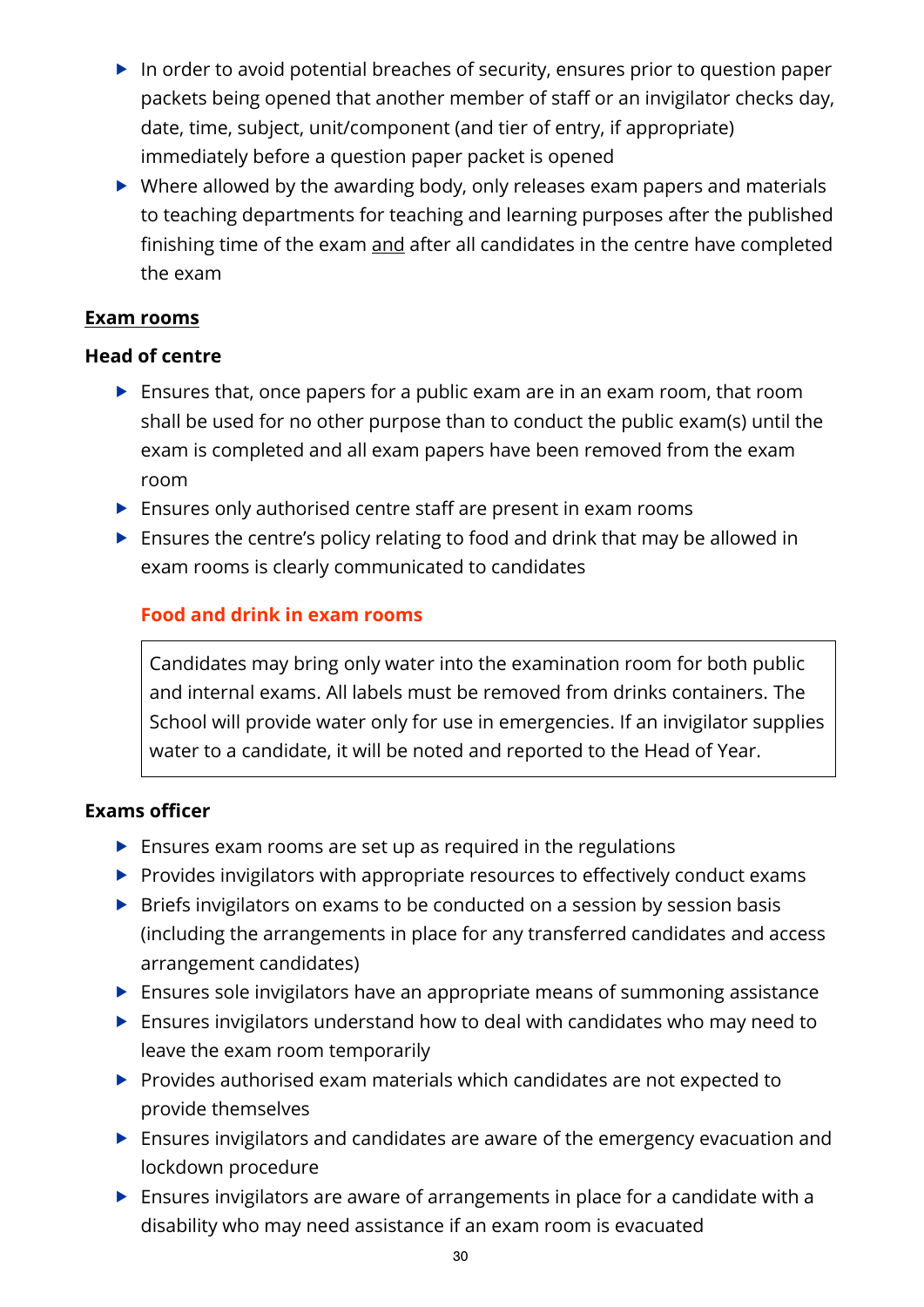#### **Senior leaders**

- Ensure a documented emergency evacuation and lockdown procedures for exam rooms are in place
- $\triangleright$  Ensure arrangements are in place for a candidate with a disability who may need assistance if an exam room is evacuated

#### <span id="page-30-0"></span>**Emergency Evacuation Policy**

The Emergency Evacuation Policy is included at Appendix I of this document.

#### <span id="page-30-1"></span>**Lockdown Policy**

The Lockdown Policy is included at Appendix J of this document.

#### **Site staff**

- Ensure exam rooms are available and set up as requested by the EO
- ▶ Ensure grounds or centre maintenance work does not disturb exam candidates in exam rooms
- ▶ Ensure fire alarm testing does not take place during exam sessions

#### **Invigilators**

▶ Conduct exams in every exam room as instructed in training/update events and briefing sessions

#### **Candidates**

 $\triangleright$  Are required to remain in the exam room for the full duration of the exam, except on the direction of the Head of Centre or Assistant Head (Curriculum).

#### <span id="page-30-3"></span><span id="page-30-2"></span>**Irregularities/Malpractice**

#### **Arrangements for unauthorised materials taken into the exam room**

Candidates must place all unauthorised materials, including watches in their bags and place these as directed by the invigilator. All mobile phones and other electronic equipment must be set to silent. Any unauthorised material found in the possession of a candidate during an exam will be removed and will be returned to the candidate only when collected in person by the candidate's parent or carer, who will be notified of the malpractice.

#### <span id="page-30-4"></span>**Managing behaviour**

Staff will monitor and record the behaviour of candidates during all exam series and identify any whose behaviour is a concern. Where appropriate,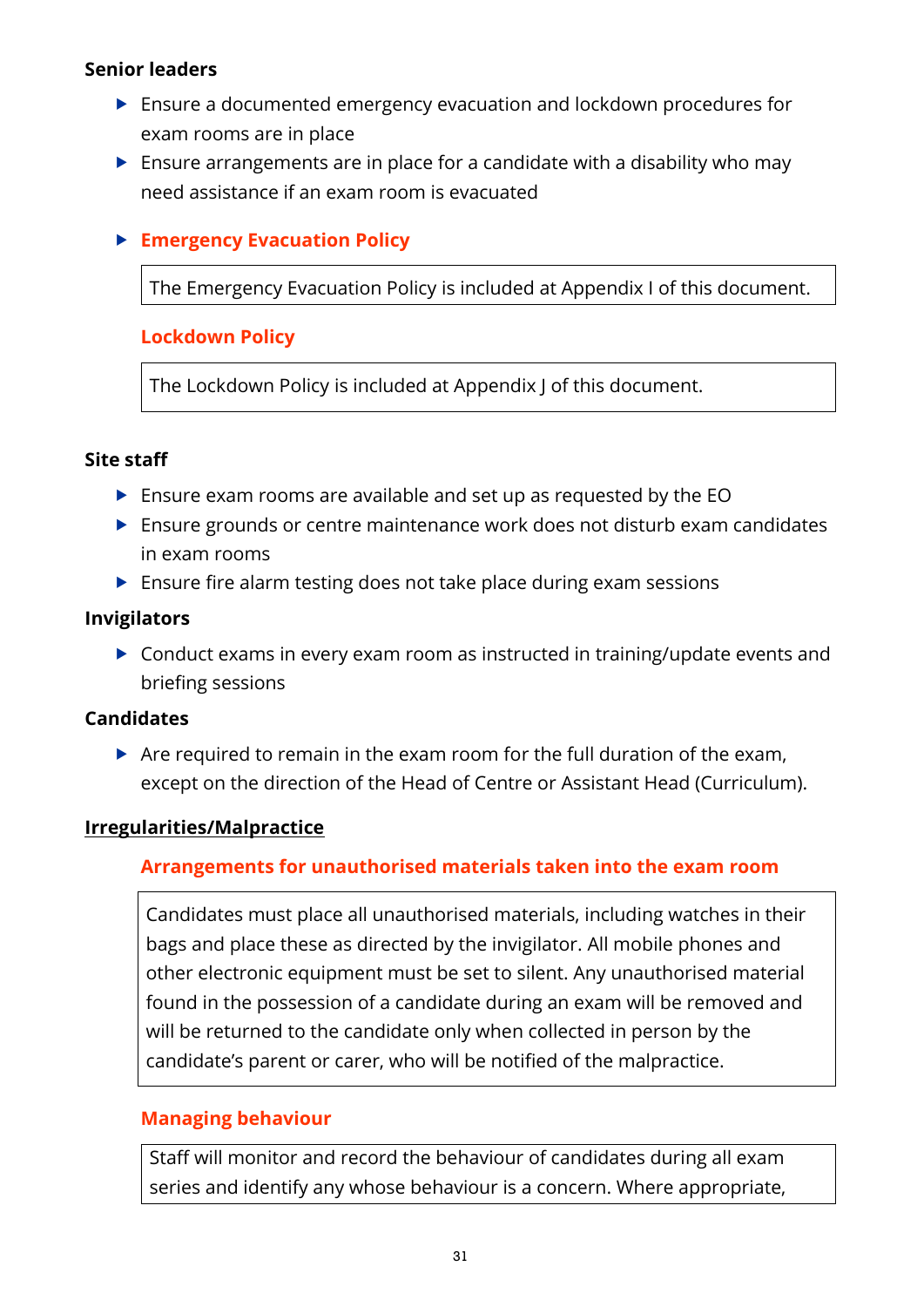candidates may be allocated to separate rooms, possibly invigilated by members of SLT, in order to prevent disruption to other candidates.

#### <span id="page-31-0"></span>**Toilet visits**

There is an expectation that candidates will not require the toilet unless a medical problem has been reported by a parent or carer. If a candidate needs to visit the toilet, it will be noted and reported to the Head of Year.

# <span id="page-31-1"></span>**Providing equipment**

Candidates are expected to bring all the equipment they need to every exam. If the invigilator provides equipment, it will be noted and reported to the Head of Year.

#### <span id="page-31-2"></span>**Dress standards**

Candidates must conform to normal school uniform policies. For public exams, candidates must wear neither hoods nor outdoor coats, unless they are given permission by a member of SLT.

#### **Head of centre**

 Ensures any cases of alleged, suspected or actual incidents of malpractice or maladministration before, during or after examinations/assessments (by centre staff, candidates, invigilators) are investigated and reported to the awarding body **immediately**, by completing the appropriate documentation

#### **Senior leaders**

- Ensure support is provided for the EO and invigilators when dealing with disruptive candidates in exam rooms
- **Ensure that internal disciplinary procedures relating to candidate behaviour are** instigated, when appropriate

#### **Exams officer**

- $\triangleright$  Provides an exam room record form in all exam rooms for recording any incidents or irregularities
- Actions any required follow-up and reports to awarding bodies as soon as practically possible after the exam has taken place

#### **Invigilators**

- $\triangleright$  Are informed of the arrangements through training
- ▶ Record any incidents or irregularities on the exam room record form (for example, late/very late arrival, candidate or centre staff suspected malpractice,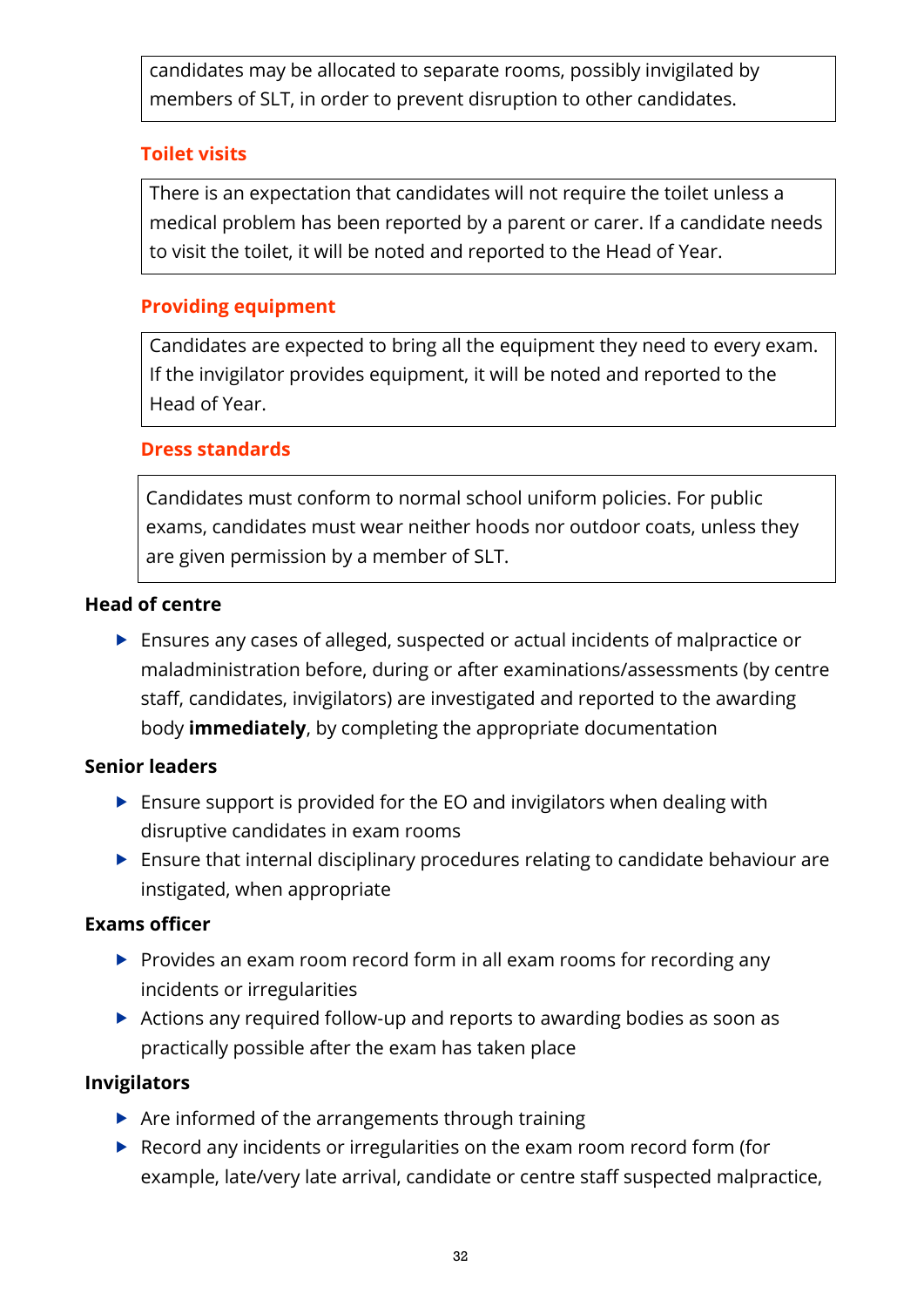candidate illness, disruption or disturbance in the exam room, emergency evacuation)

#### <span id="page-32-0"></span>**Special consideration**

#### **Exams officer**

- $\blacktriangleright$  Processes appropriate requests for special consideration to awarding bodies
- ▶ Gathers evidence which may need to be provided by other staff in centre or candidates
- <span id="page-32-1"></span> $\triangleright$  Submits requests to awarding bodies to the external deadline

# **Special consideration policy**

It is the responsibility of the relevant Head of Year to inform the Exams Officer of any candidates who may merit an application for Special Consideration.

There is additional guidance on eligibility for special consideration in the context of COVID-19. JCQ has provided supplementary guidance for centres in England on page 17 of JCQ's guidance on the special consideration process in the context of the June 2022 examination series.

[https://www.jcq.org.uk/wp-content/uploads/2022/04/A-guide-to-the-special](https://www.jcq.org.uk/wp-content/uploads/2022/04/A-guide-to-the-special-consideration-process-202122-%E2%80%93-General-and-Vocational-qualifications-Updated-8-April-2022.pdf)[consideration-process-202122-%E2%80%93-General-and-Vocational](https://www.jcq.org.uk/wp-content/uploads/2022/04/A-guide-to-the-special-consideration-process-202122-%E2%80%93-General-and-Vocational-qualifications-Updated-8-April-2022.pdf)[qualifications-Updated-8-April-2022.pdf](https://www.jcq.org.uk/wp-content/uploads/2022/04/A-guide-to-the-special-consideration-process-202122-%E2%80%93-General-and-Vocational-qualifications-Updated-8-April-2022.pdf)

The Exams Officer will also consider a request for Special Consideration from a teacher, candidate or parent/carer.

All requests for Special Consideration must be authorised by the relevant Head of Year and/or be supported by relevant documentary evidence.

All requests for Special Consideration must be submitted to the Exams Officer with supporting evidence within five days of the end of the exam series.

# **Candidates**

 $\blacktriangleright$  Provide appropriate evidence to support special consideration requests, where required

#### <span id="page-32-2"></span>**Internal exams**

#### **Exams officer**

- $\triangleright$  Briefs invigilators on conducting internal exams
- $\blacktriangleright$  Returns candidate scripts to teaching staff for marking

# **Invigilators**

▶ Conduct internal exams as briefed by the EO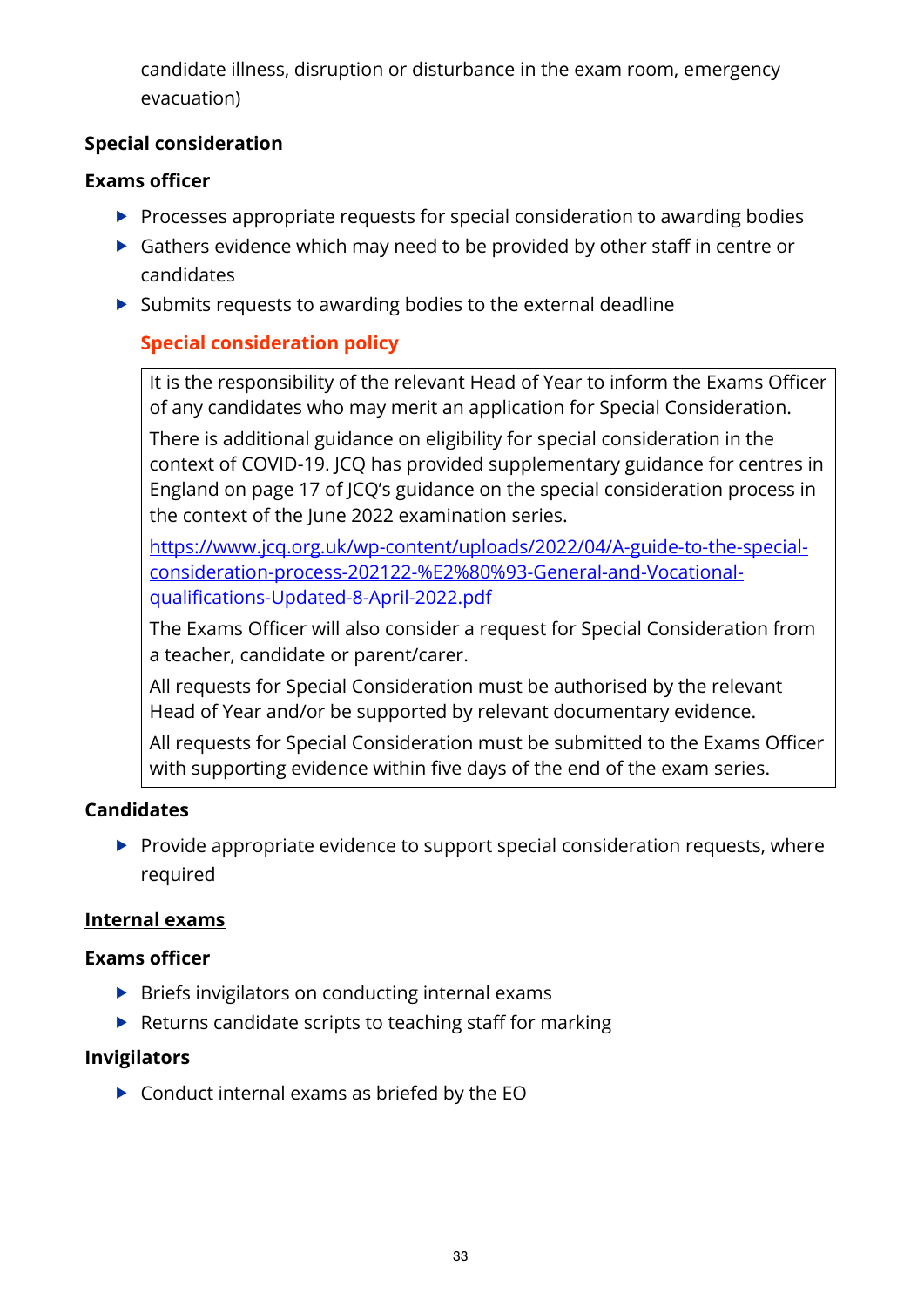#### <span id="page-33-0"></span>**Results and post-results: roles and responsibilities**

#### <span id="page-33-1"></span>**Internal assessment**

#### **Head of department**

- Ensures teaching staff keep secure candidates' work, whether part of the moderation sample or not, for the required period stated by JCQ and awarding bodies
- Ensures work is returned to candidates or disposed of according to the requirements

#### <span id="page-33-2"></span>**Managing results day(s)**

#### **Senior leaders**

- Identify centre staff who will be involved in the main summer results day(s) and their roles
- $\blacktriangleright$  Ensure senior members of staff are accessible to candidates after the publication of results so that results may be discussed, and decisions made on the submission of any requests for post-results services and ensure candidates are informed of the periods during which centre staff will be available so that they may plan accordingly

#### **Exams officer**

 $\triangleright$  Works with senior leaders to ensure procedures for managing the main summer results day(s) (a results day programme) are in place

#### <span id="page-33-3"></span>**Results day programme**

#### **GCE**

By default the GCE Results Day Publication event will begin at 08:00 for A2 candidates and at 09:00 for AS candidates. It will conclude at 10:00.

#### GCSE

By default the GCSE Results Day Publication event will begin at 08:00 and conclude at 10:00.

The Exams Officer will arrange and publicise, via the summer issue of the *Exams Booklet for Students and Parents*, separate Results Day publication events for GCE and GCSE to coincide with the official Release of Results Days stipulated by the JCQ. These events will be open to candidates in years 11 – 13.

Candidates will be required to collect their result slips in person or they may nominate a representative, who must produce the letter of nomination, show photo ID and sign the log.

Uncollected result slips will be posted later that day by first class mail.

Results of external examinations held in November, January or March will be issued via tutors.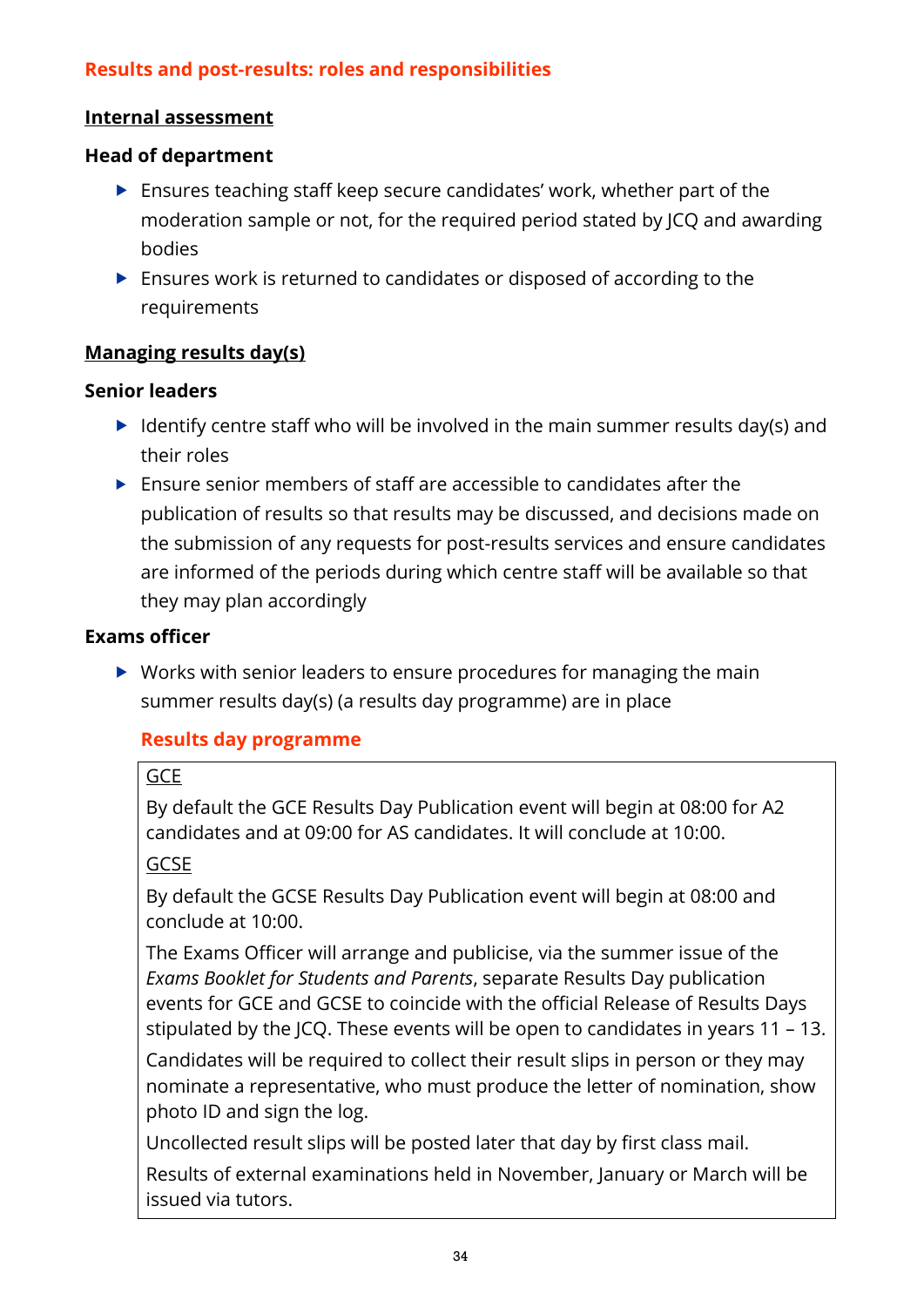The Head of Centre will advise in advance all staff involved in results publication regarding those individuals and organisations to which examination result information may be disclosed; when it may be disclosed; by whom it will be disclosed; and by what medium it will be disclosed.

#### **Site staff**

 Ensure the centre is open and accessible to centre staff and candidates, as required for the collection of results

# <span id="page-34-0"></span>**Accessing results**

#### **Head of centre**

 Ensures results are kept entirely confidential and restricted to key members of staff until the official dates and times of release of results to candidates

#### **Exams officer**

- Informs candidates in advance of when and how results will be released to them for each exam series
- Accesses results from awarding bodies under restricted release of results, where this is provided by the awarding body
- Resolves any missing or incomplete results with awarding bodies
- $\triangleright$  Issues statements of results to candidates on issue of results date
- $\blacktriangleright$  Provides summaries of results for relevant centre staff on issue of results date

# <span id="page-34-1"></span>**Post-results services**

#### **Head of centre**

- Ensures an **internal appeals procedure** is available where candidates disagree with any centre decision not to support a clerical check, a review of result, a review of moderation or an appeal
- Understands that in the event of an awarding body initiating an *extended review of marking*, candidates' marks and subject grades may be lowered, confirmed or raised

- $\blacktriangleright$  Provides information to candidates and staff on the services provided by awarding bodies and the fees charged (see also above *Briefing candidates* and *Access to scripts, enquiries about results and appeals procedures*)
- ▶ Publishes internal deadlines for requesting the services to ensure the external deadlines can be effectively met
- $\blacktriangleright$  Provides a process to record requests for services and collect candidateinformed consent (**after** the publication of results)
- ▶ Submits requests to awarding bodies to meet the external deadline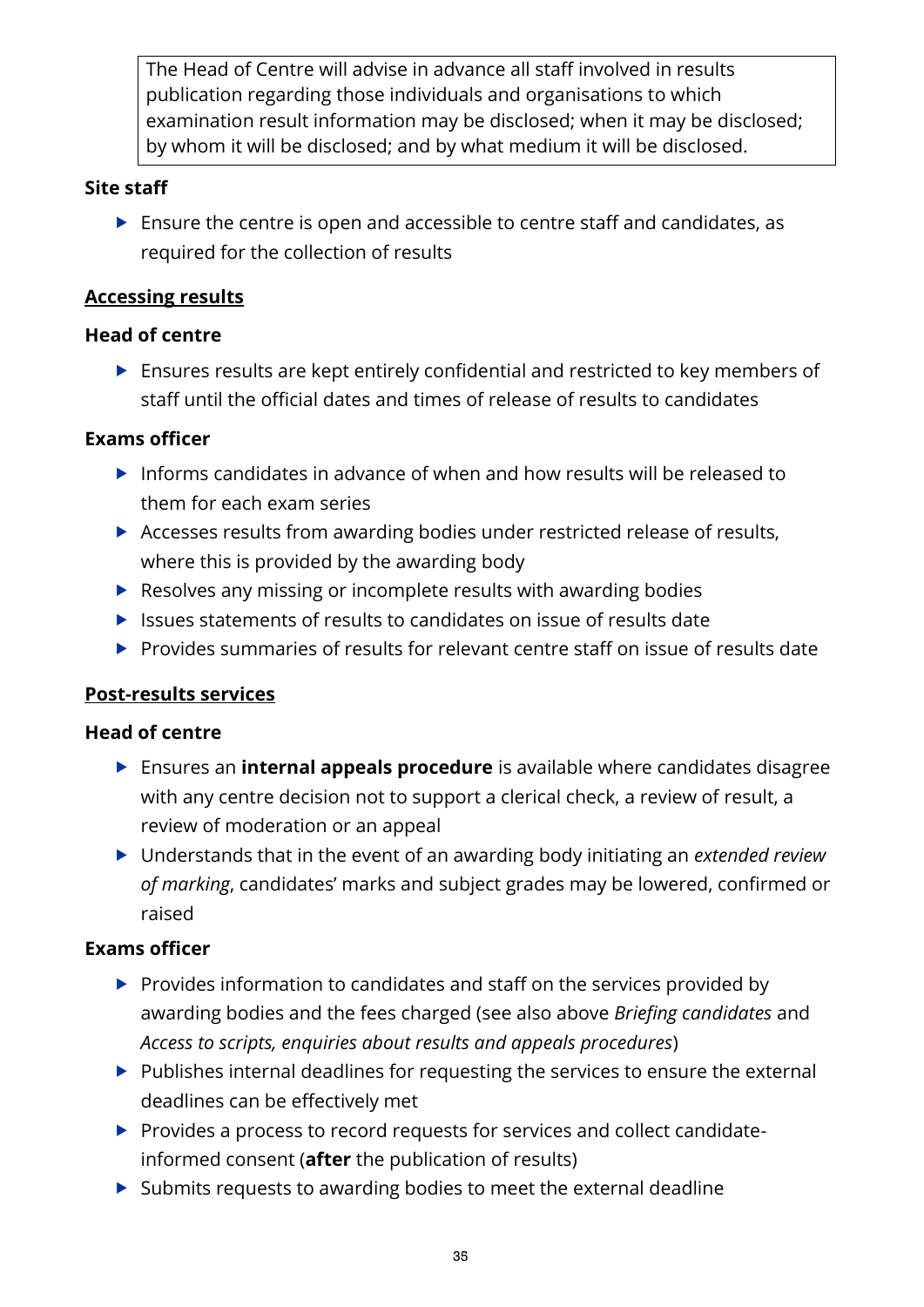- ▶ Tracks requests to conclusion and informs candidates and relevant centre staff of outcomes
- ▶ Updates centre results information, issues new statements of results, where applicable

#### **Teaching staff**

 Meet internal deadlines to request the services and gain relevant candidateinformed consent

#### **Candidates**

- ▶ Meet internal deadlines to request the services
- $\blacktriangleright$  Provide informed consent

#### <span id="page-35-0"></span>**Analysis of results**

#### **Data Manager**

- $\blacktriangleright$  Provides analysis of results to appropriate centre staff
- $\blacktriangleright$  Provides results information to external organisations where required
- Undertakes the *secondary school and college (key stage 4/16-18) performance tables September checking exercise*

#### <span id="page-35-1"></span>**Certificates**

Certificates are provided to centres by awarding bodies after results have been confirmed.

# <span id="page-35-2"></span>**Issue of certificates procedure**

When all certificates have arrived at the centre, candidates will be advised that they are available for collection from reception during normal school hours, subject to photographic identification being shown and a signature being provided.

The candidate may nominate someone to collect the certificates on their behalf, in which case the nominee must provide the written nomination, show their own photographic identification and provide a signature.

The School will undertake to return for correction any certificates that contain an error, for example in the candidate's name, and to bear the cost of correction.

If the candidate changes his or her name during their time at the School, they may receive certificates bearing their old name or some bearing one name and some their new name. In such cases, the School undertakes to enter candidates for examinations using their current legal name and it is the candidate's responsibility to request and pay for certificates bearing their chosen name.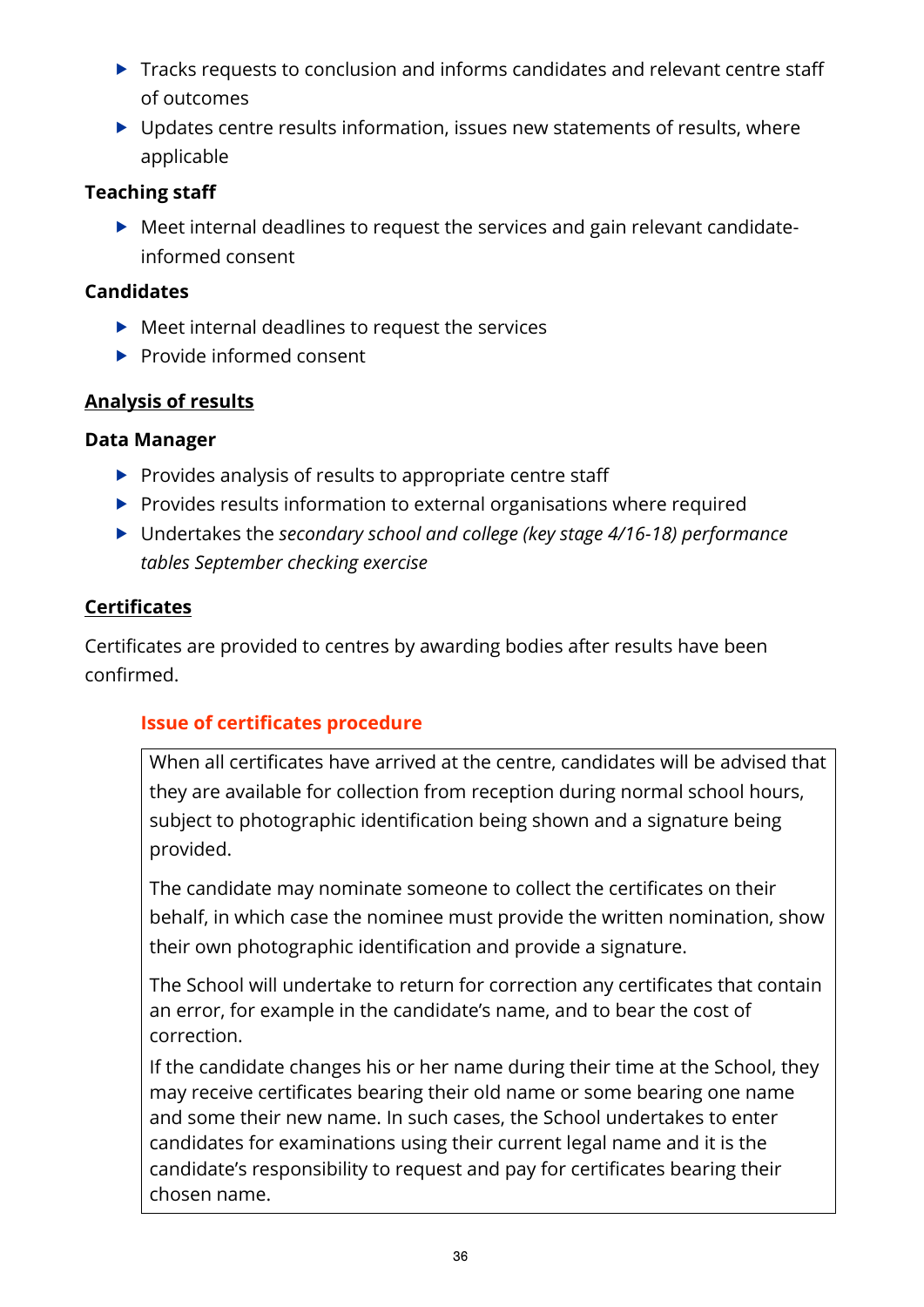#### **Candidates**

 May arrange for certificates to be collected on their behalf by providing the EO with written or email permission/authorisation; authorised persons must provide ID evidence on collection of certificates

### **Retention of certificates policy**

Uncollected certificates will be retained by the Exams Officer for as long as possible, but for at least twelve months, and will be posted to a candidate only: on request; within the United Kingdom; when collection in person is not feasible; and by signed-for delivery.

#### **Exams process improvement: roles and responsibilities**

#### **Exams officer**

- $\triangleright$  Provides SLT with an overview of the exam year, highlighting what went well and what could be developed/improved in terms of exams management and administrative processes within the stages of the exam cycle
- $\triangleright$  Collects and evaluates feedback from staff, candidates and invigilators to inform an exams review

#### **Retention of records: roles and responsibilities**

#### **Exams officer**

- $\triangleright$  Keeps records as required by JCQ and awarding bodies for the required period
- $\triangleright$  Keeps records as required by the centre's records management policy
- $\blacktriangleright$  Provides an exams archiving policy that identifies information held, retention period and method of disposal

#### **Exams Information Retention Policy**

The Exams Information Retention Policy is included at Appendix G of this document.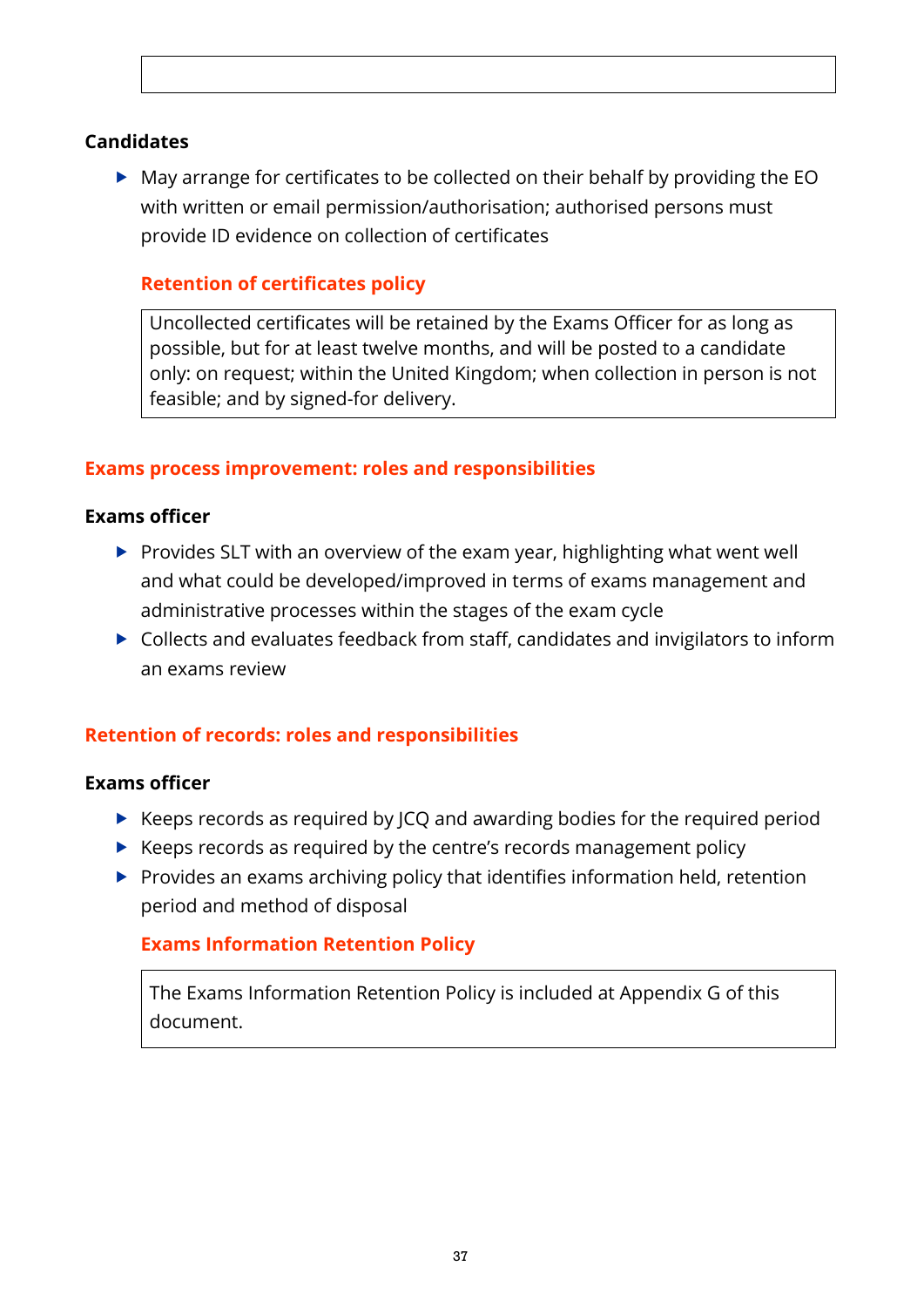# **Appendix A - Exam Contingency Plan**

# **Purpose of the plan**

This plan examines potential risks and issues that could cause disruption to the exams process at King's Academy Prospect and, by outlining actions/procedures to be invoked in case of disruption, it is intended to mitigate the impact these disruptions have on our exam process.

Alongside internal processes, this plan is informed by the *Exam system contingency plan: England, Wales and Northern Ireland*.

This plan also confirms King's Academy Prospect is compliant with the JCQ regulation (section 5.3, *General Regulations for Approved Centres 21-22*) that the centre *has in place a written examination contingency plan which covers all aspects of examination administration. This will allow members of the senior leadership team to act immediately in the event of an emergency or staff absence*.

# **Possible causes of disruption to the exam process**

## **1. Exam officer extended absence at key points in the exam process (cycle)**

### Criteria for implementation of the plan

*Key tasks required in the management and administration of the exam cycle not undertaken including:*

*Planning*

- *annual data collection exercise not undertaken to collate information on qualifications and awarding body specifications being delivered*
- *annual exams plan not produced identifying essential key tasks, key dates and deadlines*
- *sufficient invigilators not recruited*

*Entries*

- *awarding bodies not being informed of early/estimated entries which prompts release of early information required by teaching staff*
- *candidates not being entered with awarding bodies for external exams/assessment*
- *awarding body entry deadlines missed or late or other penalty fees being incurred*

*Pre-exams*

 *invigilators not trained or updated on changes to instructions for conducting exams*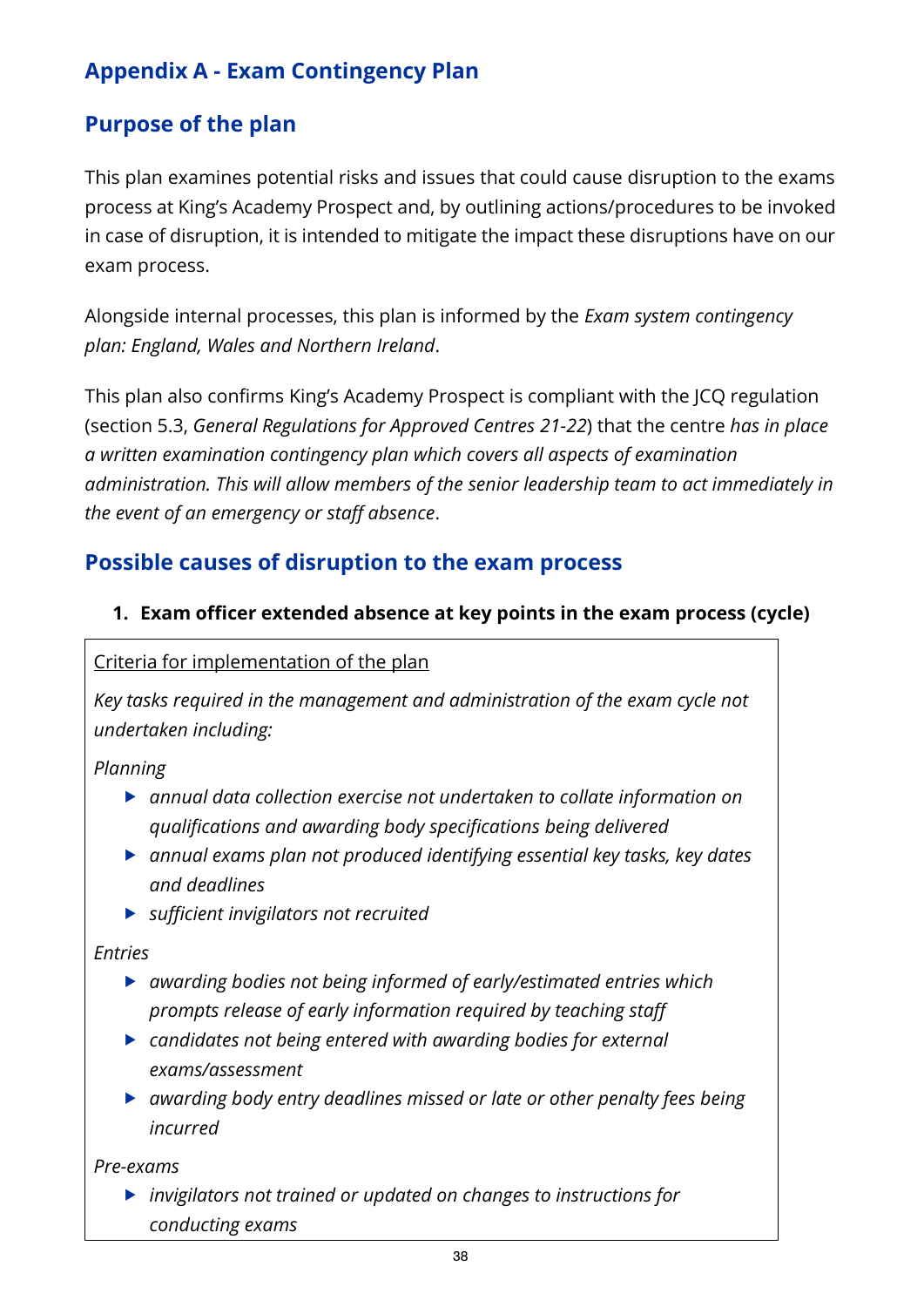- *exam timetabling, rooming allocation; and invigilation schedules not prepared*
- *candidates not briefed on exam timetables and awarding body information for candidates*
- *confidential exam/assessment materials and candidates' work not stored under required secure conditions*
- *internal assessment marks and samples of candidates' work not submitted to awarding bodies/external moderators*

### *Exam time*

- *exams/assessments not taken under the conditions prescribed by awarding bodies*
- *required reports/requests not submitted to awarding bodies during exam/assessment periods, for example very late arrival, suspected malpractice, special consideration*
- *candidates' scripts not dispatched as required for marking to awarding bodies*

## *Results and post-results*

- *access to examination results affecting the distribution of results to candidates*
- *the facilitation of the post-results services*

Centre actions to mitigate the impact of the disruption

 $\triangleright$  Support Staff work closely with the Exams Officer and are also able to provide backup throughout the cycle.

# **2. SENCo extended absence at key points in the exam cycle**

## Criteria for implementation of the plan

*Key tasks required in the management and administration of the access arrangements process within the exam cycle not undertaken including:*

*Planning*

- *candidates not tested/assessed to identify potential access arrangement requirements*
- *centre fails to recognise its duties towards disabled candidates as defined under the terms of the Equality Act 2010*
- *evidence of need and evidence to support normal way of working not collated*

*Pre-exams*

*approval for access arrangements not applied for to the awarding body*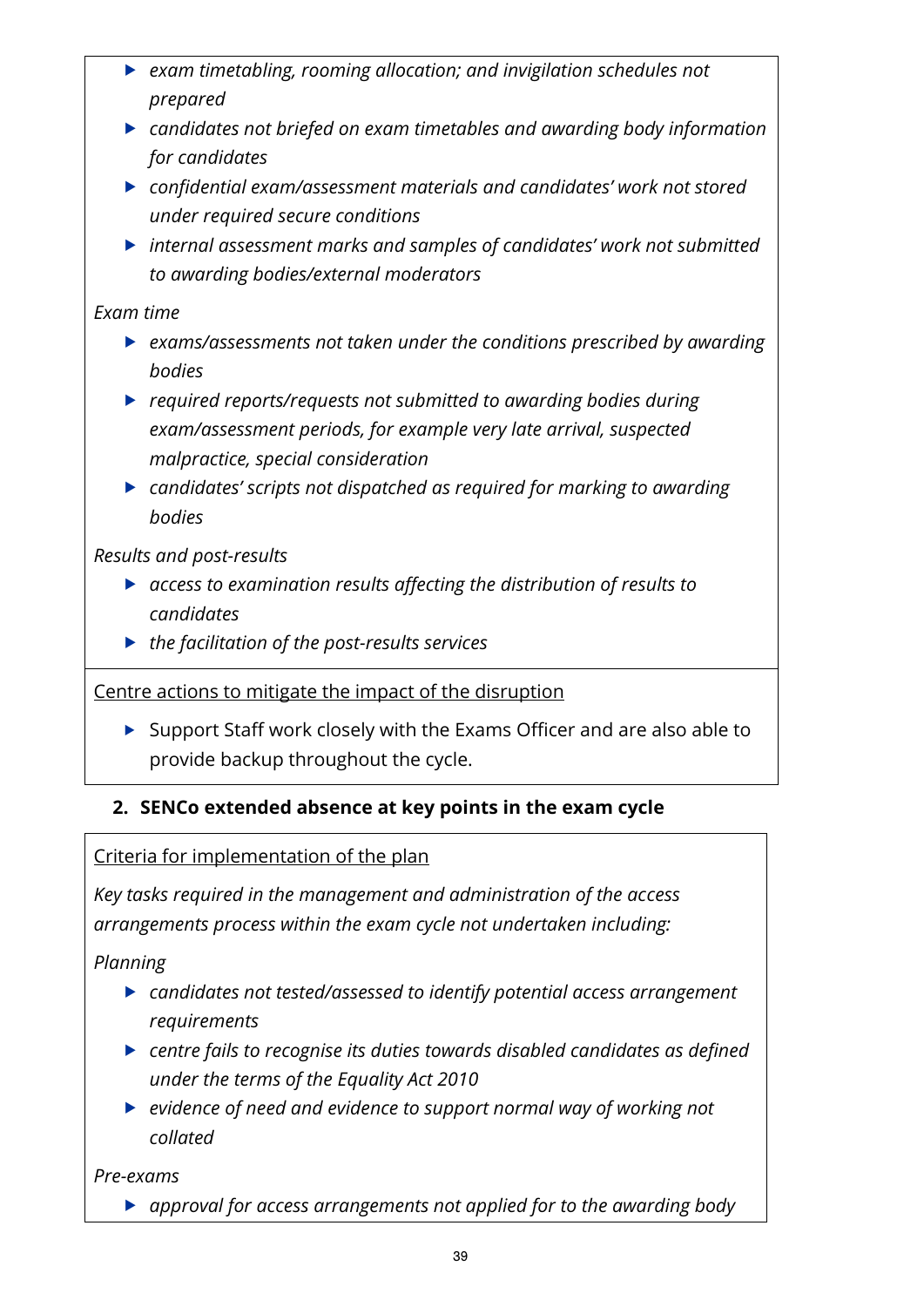- *centre-delegated arrangements not put in place*
- *modified paper requirements not identified in a timely manner to enable ordering to meet external deadline*
- *staff (facilitators) providing support to access arrangement candidates not allocated and trained*

*Exam time*

*access arrangement candidate support not arranged for exam rooms*

Centre actions to mitigate the impact of the disruption

 $\triangleright$  Staff cover for each other where possible and in cases where that is not possible the testing for access arrangements task is outsourced to an external provider.

## **3. Teaching staff extended absence at key points in the exam cycle**

Criteria for implementation of the plan

*Key tasks not undertaken including:*

*Early/estimated entry information not provided to the exams officer on time; resulting in pre-release information not being received*

*Final entry information not provided to the exams officer on time; resulting in candidates not being entered for exams/assessments or being entered late/late or other penalty fees being charged by awarding bodies*

*Non-examination assessment tasks not set/issued/taken by candidates as scheduled*

*Candidates not being informed of centre-assessed marks before marks are submitted to the awarding body and therefore not being able to consider appealing internal assessment decisions and requesting a review of the centre's marking*

*Internal assessment marks and candidates' work not provided to meet awarding body submission deadlines*

Centre actions to mitigate the impact of the disruption

 $\triangleright$  The heads of department are responsible for these tasks. In the event of the extended absence of any head of department a member of SLT or other head of department will be given responsibility for these tasks. The Exams Officer will prompt any acting head of department at key times.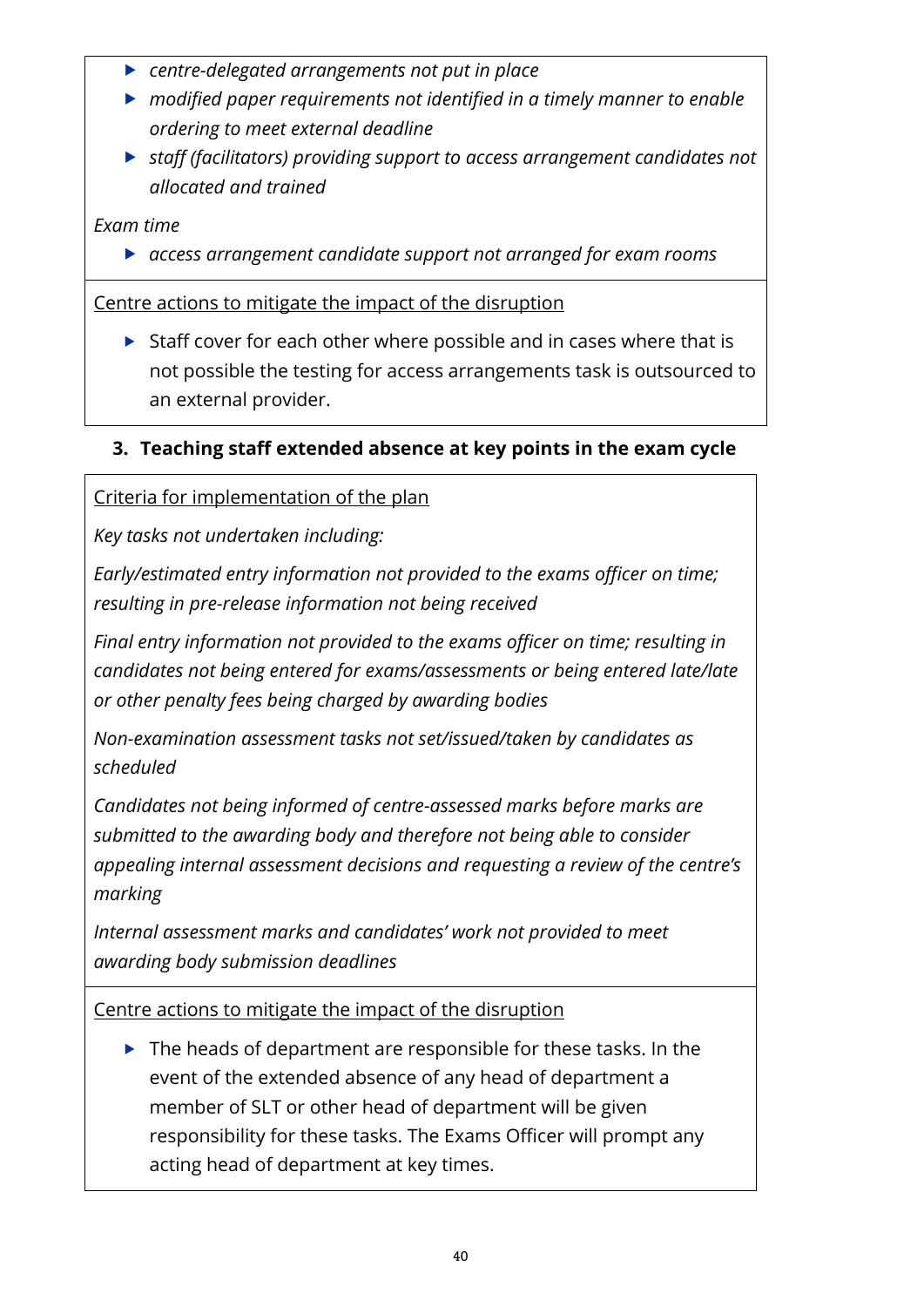# **4. Invigilators - lack of appropriately trained invigilators or invigilator absence**

Criteria for implementation of the plan

*Failure to recruit and train sufficient invigilators to conduct exams*

*Invigilator shortage on peak exam days*

*Invigilator absence on the day of an exam*

Centre actions to mitigate the impact of the disruption

- $\triangleright$  The Exams Officer will regularly request invigilator availability; recruit new invigilators early in the year; identify shortages for particular exam sessions; fill gaps by using cover staff and/or support staff as appropriate.
- **5. Exam rooms - lack of appropriate rooms or main venues unavailable at short notice**

Criteria for implementation of the plan

*Exams officer unable to identify sufficient/appropriate rooms during exams timetable planning*

*Insufficient rooms available on peak exam days*

*Main exam venues unavailable due to an unexpected incident at exam time*

Centre actions to mitigate the impact of the disruption

- Exams Officer will identify suitable rooms early in the year and obtain SLT agreement to use them.
- Exams Officer issues detailed daily plans three days before each exam day.
- Exams Officer and Head of Centre will meet to identify extent of unexpected problem, implement the best alternative plan, and direct other staff as necessary. Lower School Hall and gym are backups for sports hall.
- $\blacktriangleright$  Hold students under supervision (probably in canteen) from the relevant time until alternative arrangements are in place.
- $\blacktriangleright$  If neither main venue is available, identify a whole block of classrooms in either A, B, C or L block and relocate planned lessons elsewhere.
- $\blacktriangleright$  If the Lower School Hall is unavailable, use the sports hall. If the sports hall is unavailable use the lower school hall, supplemented by large spaces such as gym, ELC, L22, sixth form common room, D28, B1, B2, A2.
- **Enlist extra invigilators from cover and support staff**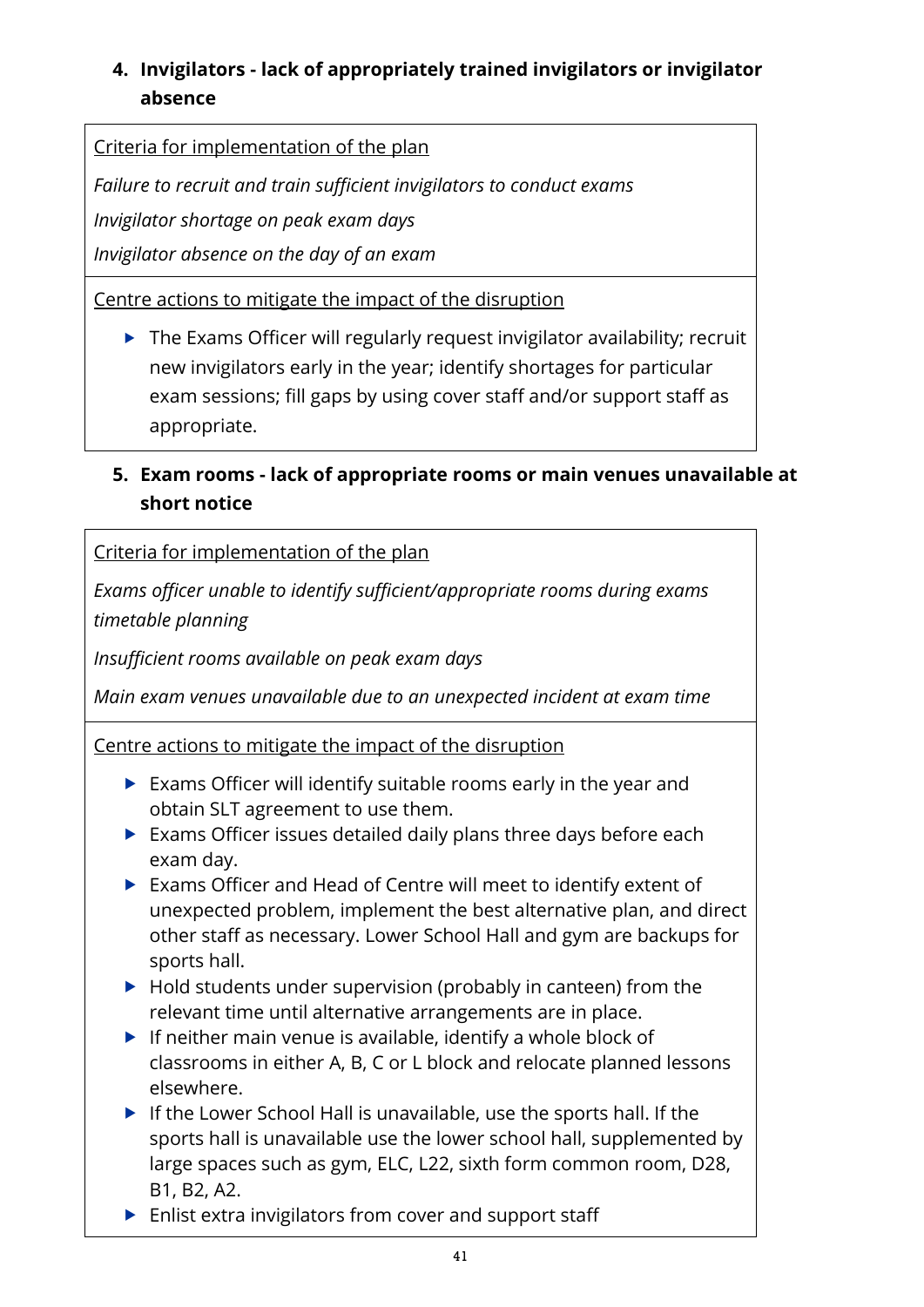### **6. Failure of IT systems**

Criteria for implementation of the plan

*MIS system failure at final entry deadline*

*MIS system failure during exams preparation*

*MIS system failure at results release time*

Centre actions to mitigate the impact of the disruption

- ▶ Exams Manager to encourage early entry and submit entries in advance of the deadline to avoid the first risk.
- ▶ Exams Manager to create seating and invigilation plans at least three weeks in advance of each exam
- ▶ Import A2C files into spreadsheets and load to SISRA. Print individual results direct from screen.

## **7. Emergency evacuation of the exam room (or centre lock down)**

Criteria for implementation of the plan

*Whole centre evacuation (or lock down) during exam time due to serious incident resulting in exam candidates being unable to start, proceed with or complete their exams*

Centre actions to mitigate the impact of the disruption

- ▶ Contact awarding organisation(s) immediately to discuss action to be taken
- ▶ Consider applying for special consideration

## **8. Disruption of teaching time – centre closed for an extended period**

Criteria for implementation of the plan

*Centre closed or candidates are unable to attend for an extended period during normal teaching or study supported time, interrupting the provision of normal teaching and learning*

Centre actions to mitigate the impact of the disruption

- ▶ Approach local schools to identify resources that can be made available, focusing on students approaching exams
- **9. Candidates unable to take examinations because of a crisis – centre remains open**

Criteria for implementation of the plan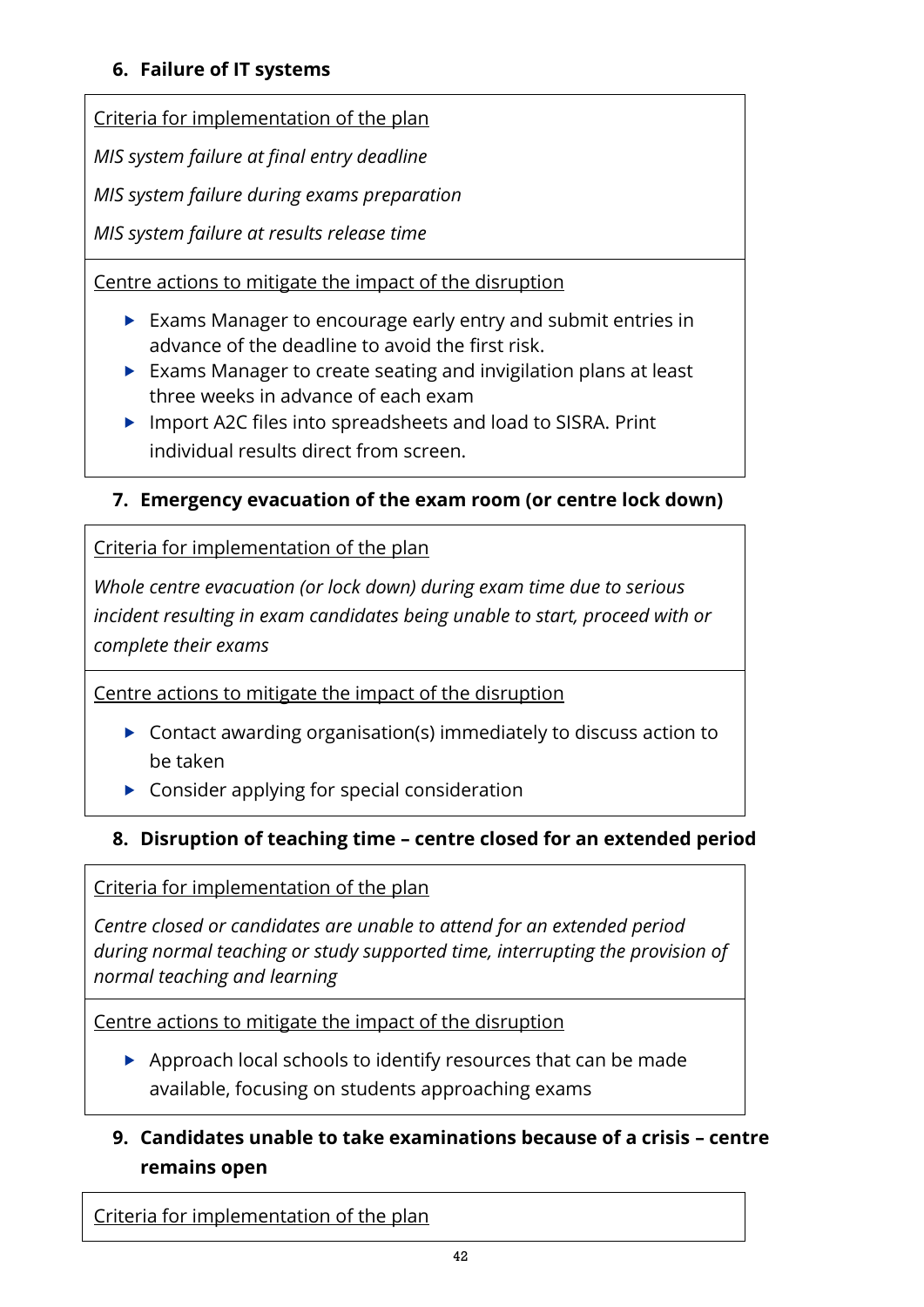*Candidates are unable to attend the examination centre to take examinations as normal*

Centre actions to mitigate the impact of the disruption

- ▶ Transport problems/civil unrest/terrorist threat are foreseen to be the likely reasons.
- Exams Manager and Head of Centre will meet to identify nature and extent of problem.
- Exams Manager to contact awarding organisation(s) to seek advice.
- ▶ Consider applying for special consideration
- 10.**Centre unable to open as normal during the exams period** (including in the event of the centre being unavailable for examinations owing to an unforeseen emergency)

Criteria for implementation of the plan

*Centre unable to open as normal for scheduled examinations*

Centre actions to mitigate the impact of the disruption

- **Invoke plan for reciprocal arrangement with Blessed Hugh** Faringdon School (see below)
- ▶ Consider applying for special consideration

## **11.Disruption in the distribution of examination papers**

Criteria for implementation of the plan

*Disruption to the distribution of examination papers to the centre in advance of examinations*

Centre actions to mitigate the impact of the disruption

- Exams Manager to log all papers received against requirements and contact awarding organisations early in case of shortages
- $\blacktriangleright$  Follow awarding organisation advice and instructions
- ▶ Download and print papers in school, ensuring that candidates are held under supervision if this causes delay to start of an exam
- ▶ Consider applying for special consideration

## **12.Disruption to the transportation of completed examination scripts**

Criteria for implementation of the plan

*Delay in normal collection arrangements for completed examination scripts*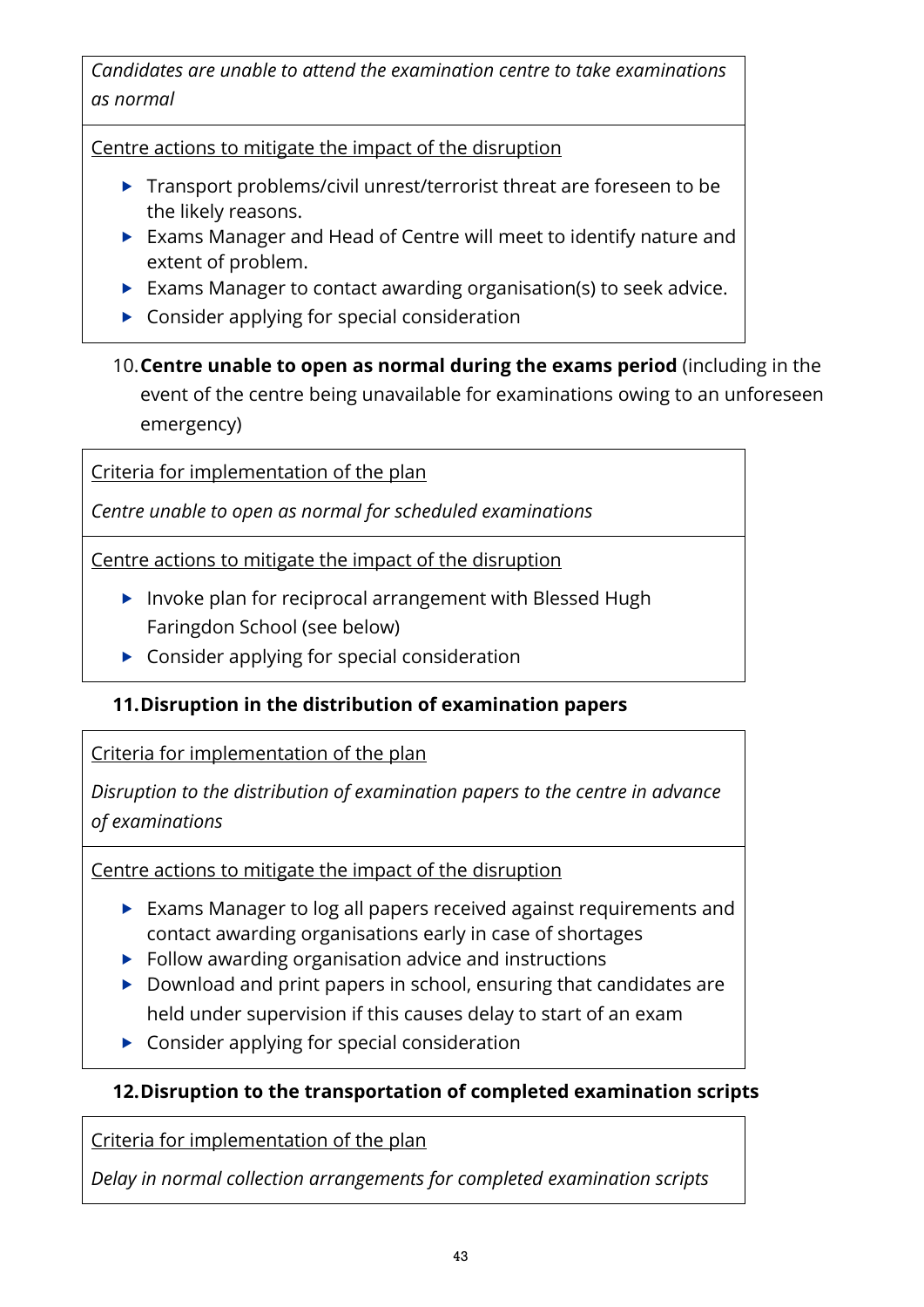Centre actions to mitigate the impact of the disruption

- $\triangleright$  Store completed scripts for as long as necessary in the secure facility
- $\blacktriangleright$  Follow awarding organisation advice and instructions
- $\blacktriangleright$  Take packaged scripts to local post office if required

### **13.Assessment evidence is not available to be marked**

### Criteria for implementation of the plan

*Large scale damage to or destruction of completed examination scripts/assessment evidence before it can be marked*

Centre actions to mitigate the impact of the disruption

- ▶ Damage or destruction at the centre is foreseen to result from fire, flood or building collapse.
- $\blacktriangleright$  Follow awarding organisation advice and instructions
- $\triangleright$  When safe to do so, attempt to salvage surviving scripts

**14.Centre unable to distribute results as normal** (including in the event of the centre being unavailable on results day owing to an unforeseen emergency)

Criteria for implementation of the plan

*Centre is unable to access or manage the distribution of results to candidates, or to facilitate post-results services*

Centre actions to mitigate the impact of the disruption

▶ Invoke plan for reciprocal arrangement with Blessed Hugh Faringdon School (see below)

# **Further guidance to inform procedures and implement contingency planning**

## **Ofqual**

What schools and colleges and other centres should do if exams or other assessments are seriously disrupted

#### **1. Contingency planning**

You should prepare for possible disruption to exams and other assessments as part of your emergency planning and make sure your staff are aware of these plans.

When drafting contingency plans, you should consider the following guidance…

#### **2. Disruption to assessments or exams**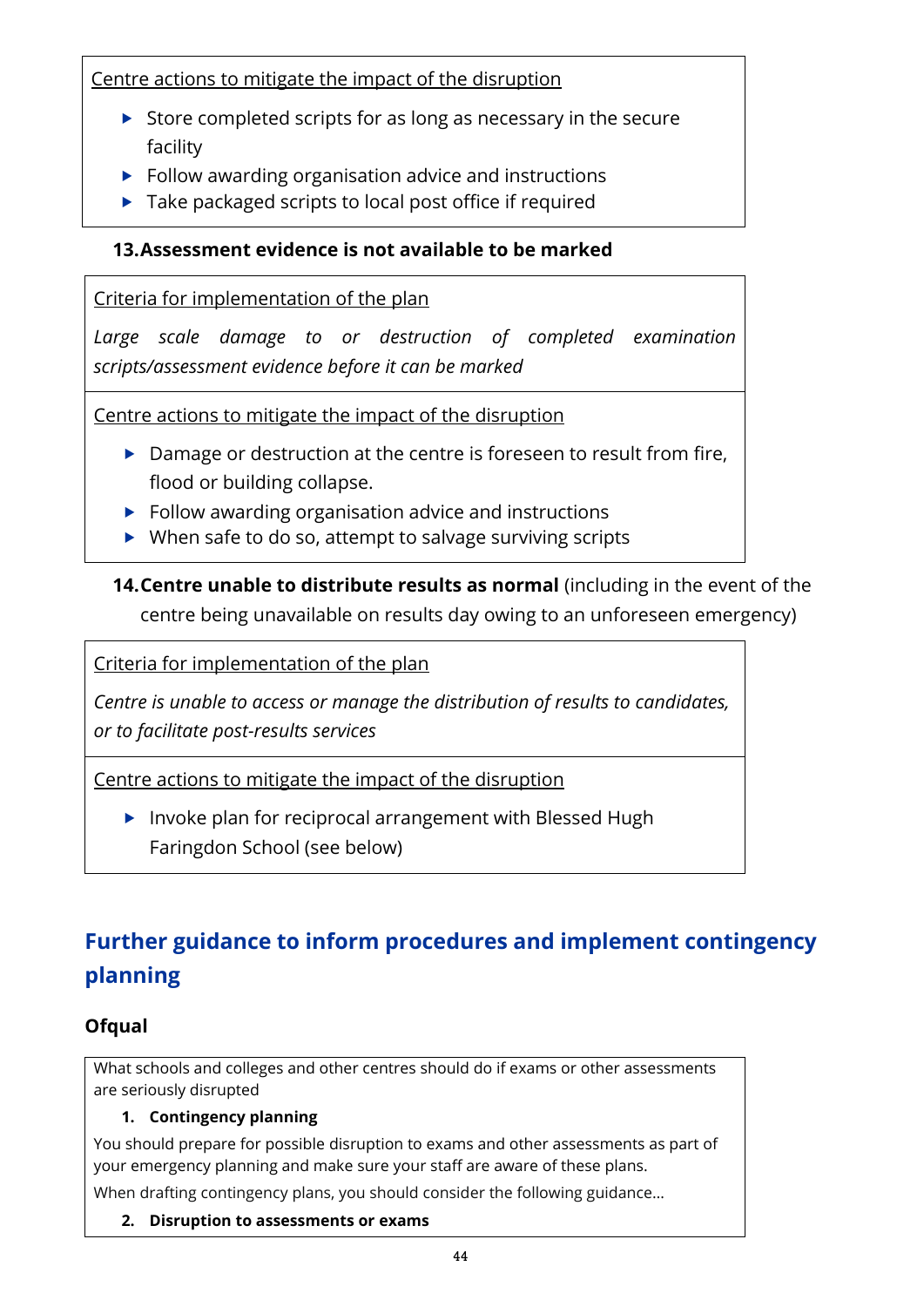In the absence of any instruction from the relevant awarding organisation, you should make sure that any exam or timetabled assessment takes place if it is possible to hold it. This may mean relocating to alternative premises.

You should discuss alternative arrangements with your awarding organisation if:

- the exam or assessment cannot take place
- a student misses an exam or loses their assessment due to an emergency, or other event, outside of the student's control

#### **3. Steps you should take**

#### 3.1 **Exam planning**

Review contingency plans well in advance of each exam or assessment series. Consider how, if the contingency plan is invoked, you will comply with the awarding organisation's requirements.

#### 3.2 **In the event of disruption**

- 1. Contact the relevant awarding organisation and follow its instructions.
- 2. Take advice, or follow instructions, from relevant local or national agencies in deciding whether your centre is able to open.
- 3. Identify whether the exam or timetabled assessment can be sat at an alternative venue, in agreement with the relevant awarding organisation, ensuring the secure transportation of questions papers or assessment materials to the alternative venue.
- 4. Where accommodation is limited, prioritise students whose progression will be severely delayed if they do not take their exam or timetabled assessment when planned.
- 5. In the event of an evacuation during an examination please refer to JCQ's **['Centre](https://www.jcq.org.uk/exams-office/ice---instructions-for-conducting-examinations/centre-emergency-evacuation-procedure) emergency [evacuation](https://www.jcq.org.uk/exams-office/ice---instructions-for-conducting-examinations/centre-emergency-evacuation-procedure) procedure'**.
- 6. Communicate with parents, carers and students any changes to the exam or assessment timetable or to the venue.
- 7. Communicate with any external assessors or relevant third parties regarding any changes to the exam or assessment timetable.

#### **3.3 After the exam**

- 1. Consider whether any students' ability to take the assessment or demonstrate their level of attainment has been materially affected and, if so, apply for special consideration.
- 2. Advise students, where appropriate, of the opportunities to take their exam or assessment at a later date.
- 3. Ensure that scripts are stored under secure conditions.
- 4. Return scripts to awarding organisations in line with their instructions. Never make alternative arrangements for the transportation of completed exam scripts, unless told to do so by the awarding organisation.

#### **4. Steps the awarding organisation should take**

#### **4.1 Exam planning**

Establish and maintain, and at all times comply with, an up-to-date, written contingency plan.

Ensure that the arrangements in place with centres and other third parties enable them to deliver and award qualifications in accordance with their conditions of recognition.

#### **4.2 In the event of disruption**

- 1. Take all reasonable steps to mitigate any adverse effect, in relation to their qualifications, arising from any disruption.
- 2. Provide effective guidance to any of their centres delivering qualifications.
- 3. Ensure that where an assessment must be completed under specified conditions, students complete the assessment under those conditions (other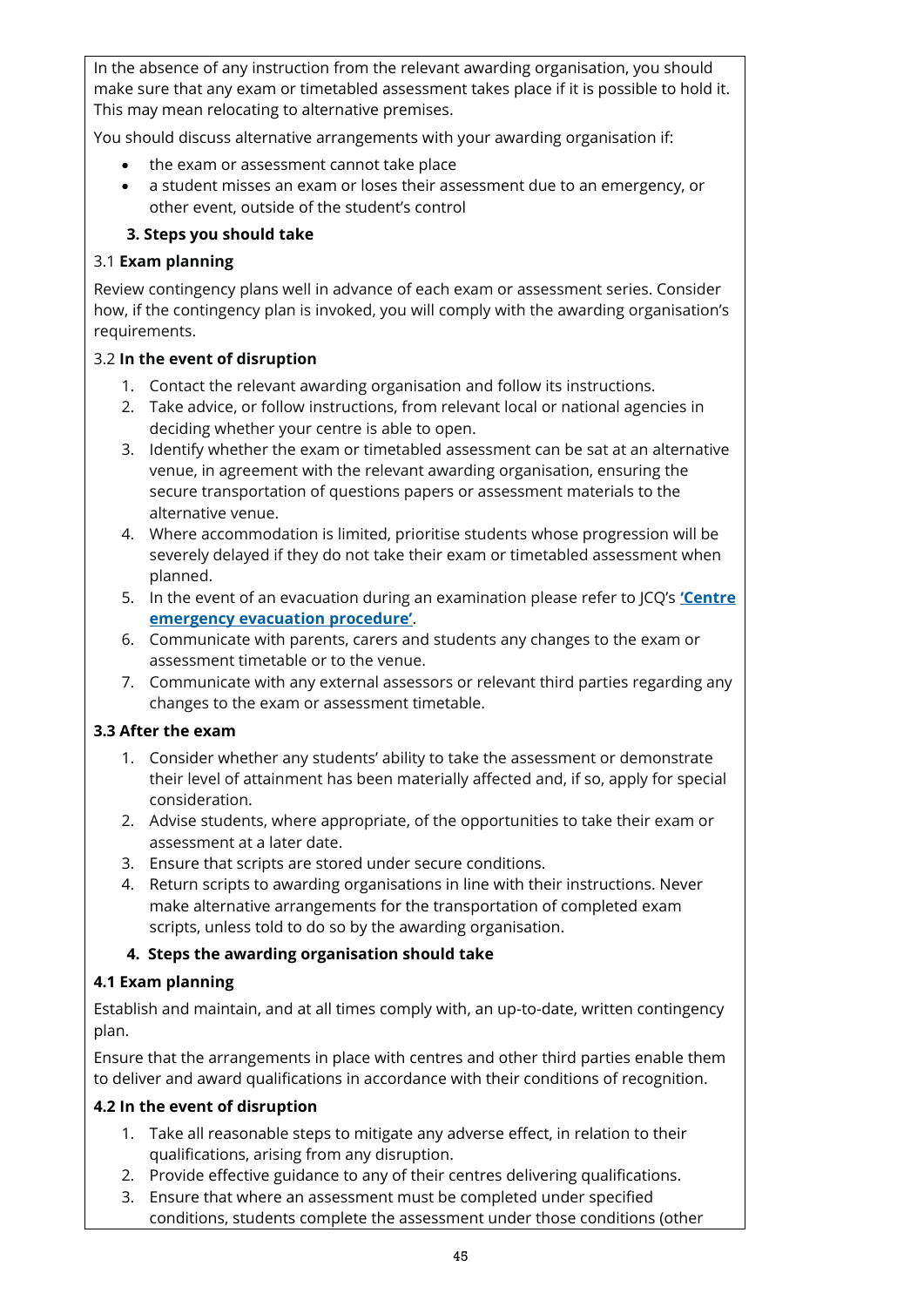than where any reasonable adjustments or special considerations require alternative conditions).

- 4. Promptly notify the relevant regulators about any event which could have an adverse effect on students, standards or public confidence.
- 5. Coordinate its communications with the relevant regulators where the disruption has an impact on multiple centres or a wide range of learners.

#### **4.3 After the exam**

Consider any requests for special consideration for affected students. For example, those who may have lost their internally assessed work or whose performance in assessments or exams could have been affected by the disruption.

#### 5. **If any students miss an exam or are disadvantaged by the disruption**

If some of the students have been adversely affected by the disruption, you should ask the awarding organisation about applying for special consideration.

Decisions about special consideration, when it is or is not appropriate, is for each awarding organisation to make. Their decisions might be different for different qualifications and for different subjects.

See also:

- **JCQ's guidance on special [considerations](https://www.jcq.org.uk/exams-office/access-arrangements-and-special-consideration/regulations-and-guidance)**
- FAB's guidance on special [considerations](http://www.awarding.org.uk/images/Guidance/FAB_Guide_on_The_Application_of_Reasonable_Adjustments_and_Special_Consideration_in_VQs_January_2012.pdf)

#### 6. **Wider communications**

The regulators, [Ofqual](https://www.gov.uk/ofqual) in England, [Qualifications](http://qualificationswales.org/) Wales in Wales and [CCEA](http://ccea.org.uk/) in Northern Ireland, will share timely and accurate information, as required, with awarding organisations, government departments and other stakeholders.

The [Department](https://www.gov.uk/government/organisations/department-for-education) for Education in England, the [Department](https://www.education-ni.gov.uk/) of Education in Northern Ireland and the Welsh [Government](http://gov.wales/topics/educationandskills/?lang=en) will inform the relevant government ministers as soon as it becomes apparent that there will be significant local or national disruption; and ensure that they are kept updated until the matter is resolved.

Awarding organisations will alert the [Universities](https://www.ucas.com/) and Colleges Admissions Service (UCAS) and the Central [Applications](http://www.cao.ie/) Office (CAO) about any impact of the disruption on their deadlines and liaise regarding student progression to further and higher education.

Awarding organisations will alert relevant professional bodies or employer groups if the impact of disruption particularly affects them.

#### 7. **Widespread national disruption**

In the event of widespread sustained national disruption, the government departments will communicate with regulators, awarding organisations and centres prior to a public announcement. Regulators will provide advice to government departments on implications for exam timetables.

[Ofqual guidance extract taken directly from the *Exam system contingency plan: England, Wales and Northern Ireland - What schools and colleges and other centres should do if exams or other assessments are seriously*  disrupted, (updated 30<sup>th</sup> September 2021[\) https://www.gov.uk/government/publications/exam-system](https://www.gov.uk/government/publications/exam-system-contingency-plan-england-wales-and-northern-ireland/what-schools-and-colleges-should-do-if-exams-or-other-assessments-are-seriously-disrupted)[contingency-plan-england-wales-and-northern-ireland/what-schools-and-colleges-should-do-if-exams-or-other](https://www.gov.uk/government/publications/exam-system-contingency-plan-england-wales-and-northern-ireland/what-schools-and-colleges-should-do-if-exams-or-other-assessments-are-seriously-disrupted)[assessments-are-seriously-disrupted](https://www.gov.uk/government/publications/exam-system-contingency-plan-england-wales-and-northern-ireland/what-schools-and-colleges-should-do-if-exams-or-other-assessments-are-seriously-disrupted)]

# **JCQ**

15.1 The qualification regulators, JCQ and government departments responsible for education have prepared and agreed information for schools and colleges in the event of examinations being seriously disrupted. This jointly agreed information will ensure consistency of response in the event of major disruption to the examinations system affecting significant numbers of candidates.

Further information may be found at: [https://www.gov.uk/government/publications/exam-system-contingency-plan-england-](https://www.gov.uk/government/publications/exam-system-contingency-plan-england-wales-and-northern-ireland/what-schools-and-colleges-should-do-if-exams-or-other-assessments-are-seriously-disrupted)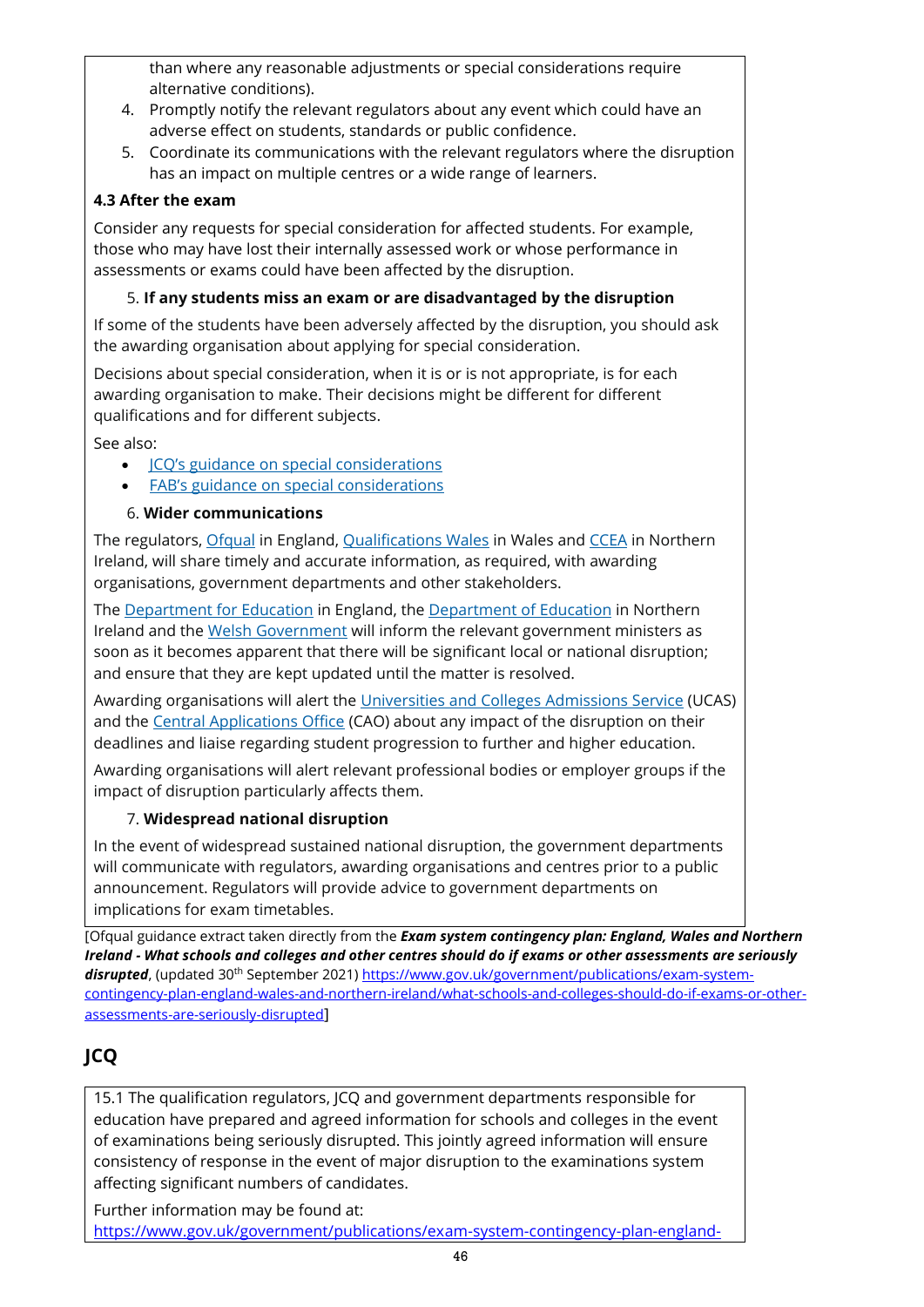[wales-and-northern-ireland/what-schools-and-colleges-should-do-if-exams-or-other](https://www.gov.uk/government/publications/exam-system-contingency-plan-england-wales-and-northern-ireland/what-schools-and-colleges-should-do-if-exams-or-other-assessments-are-seriously-disrupted)[assessments-are-seriously-disrupted](https://www.gov.uk/government/publications/exam-system-contingency-plan-england-wales-and-northern-ireland/what-schools-and-colleges-should-do-if-exams-or-other-assessments-are-seriously-disrupted)

15.2 In addition, awarding bodies have their own well-established contingency plans in place to respond to disruptions. It is important that exams officers who are facing disruption liaise directly with the relevant awarding body/bodies.

15.3 Centres should prepare plans for any disruption to examinations as part of their general emergency planning. It is important to ensure that relevant centre staff are familiar with the plan. Consideration should be given as to how these arrangements will be communicated to candidates, parents and staff should disruption to examinations occur.

15.4 In the event that the head of centre decides the centre cannot be opened for scheduled examinations, the relevant awarding body must be informed as soon as possible. Awarding bodies will be able to offer advice regarding the alternative arrangements for conducting examinations that may be available and the options for candidates who have not been able to take scheduled examinations.

15.5 The awarding bodies will designate a 'contingency day' for examinations. This is consistent with the qualification regulators' document Exam system contingency plan: England, Wales and Northern Ireland -

https://www.gov.uk/government/publications/examsystem-contingency-plan-englandwales-and-northern-ireland

The designation of a 'contingency day' within the common examination timetable is in the event of national or local disruption to examinations. It is part of the awarding bodies' standard contingency planning for examinations.

In the event of national disruption to a day of examinations in summer 2022, the awarding bodies will liaise with the qualification regulators and government departments to agree the most appropriate option for managing the impact. As a last resort the affected examinations will be rescheduled. Although every effort would be taken to keep the impact to a minimum, it is possible that there could be more than one timetable date affected following the disruption, up to and including the contingency day. Centres will be alerted if it is agreed to reschedule the examinations and the affected candidates will be expected to make themselves available in such circumstances. The decision regarding the rescheduling of examinations will always rest with the awarding body. The centre must conduct the examination on the scheduled date unless instructed to do otherwise by the awarding body. Where candidates choose not to be available for the rescheduled examination(s) for reasons other than those traditionally covered by special consideration, they will not be eligible for enhanced grading arrangements. Centres must therefore ensure candidates and parents are aware of this contingency arrangement so that they may take it into account when making their plans for the summer. However, the awarding bodies will not insist upon candidates being available throughout the entire timetable period as a matter of course.

[JCQ guidance taken directly from JCQ *Instructions for Conducting Examinations 2021-22* [http://www.jcq.org.uk/exams-office/ice---instructions-for-conducting-examinations,](http://www.jcq.org.uk/exams-office/ice---instructions-for-conducting-examinations) section 15, **Contingency planning**]

*General Regulations for Approved Centres* [http://www.jcq.org.uk/exams-office/general](http://www.jcq.org.uk/exams-office/general-regulations)[regulations](http://www.jcq.org.uk/exams-office/general-regulations)

Guidance on *Alternative Site* arrangements and *Transferred Candidate* arrangements

Accessed through secure login to the Centre Admin Portal (CAP) or through the JCQ training site<http://jcq.training.jcq.org.uk/CAP/Home/Training>

*Instructions for Conducting Examinations* [http://www.jcq.org.uk/exams-office/ice--](http://www.jcq.org.uk/exams-office/ice---instructions-for-conducting-examinations) [instructions-for-conducting-examinations](http://www.jcq.org.uk/exams-office/ice---instructions-for-conducting-examinations)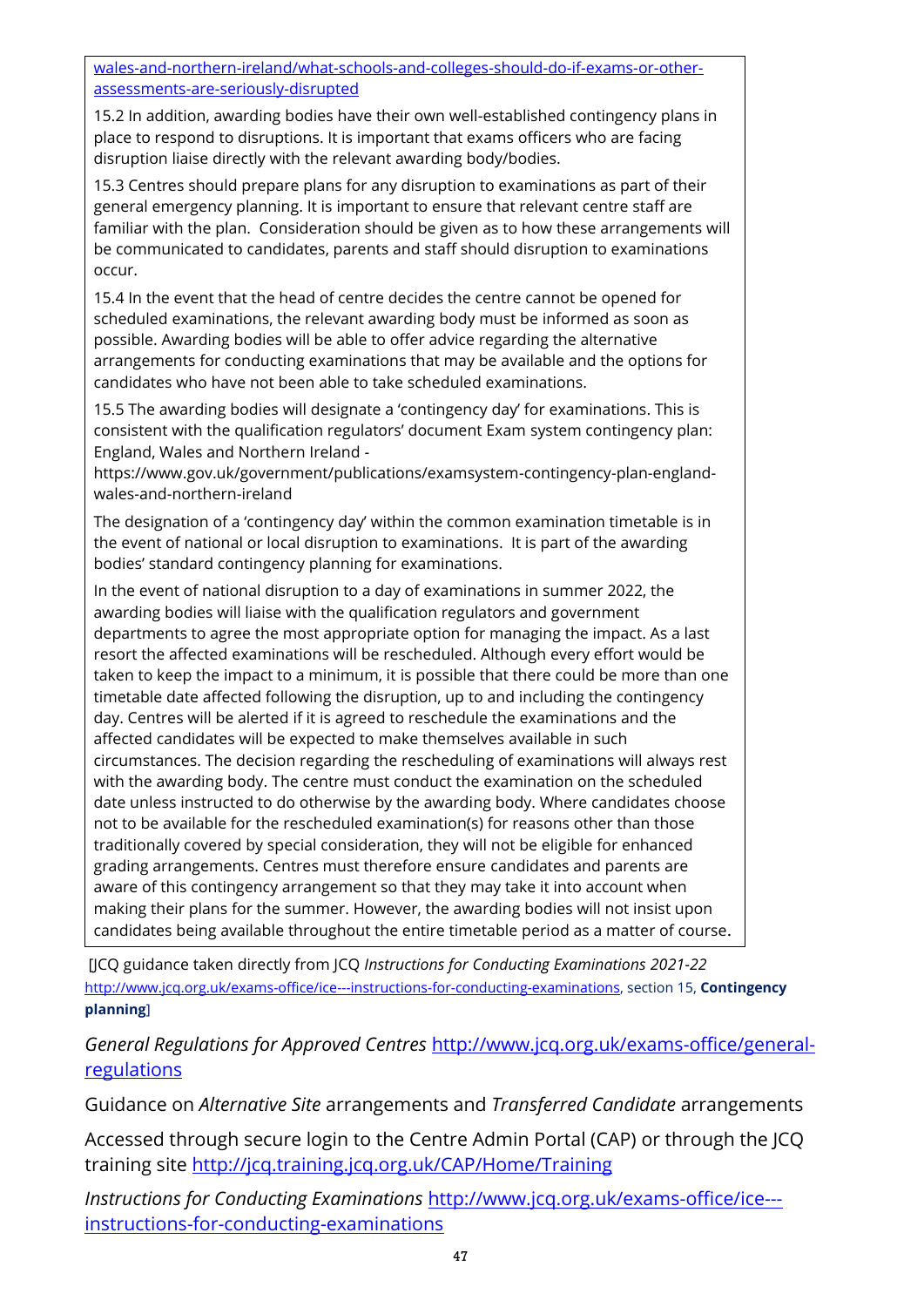*A guide to the special consideration process* [http://www.jcq.org.uk/exams-office/access](http://www.jcq.org.uk/exams-office/access-arrangements-and-special-consideration/regulations-and-guidance)[arrangements-and-special-consideration/regulations-and-guidance](http://www.jcq.org.uk/exams-office/access-arrangements-and-special-consideration/regulations-and-guidance)

### **GOV.UK**

*Emergency planning and response: Severe weather; Exam disruption*  [https://www.gov.uk/guidance/emergencies-and-severe-weather-schools-and-early](https://www.gov.uk/guidance/emergencies-and-severe-weather-schools-and-early-years-settings)[years-settings](https://www.gov.uk/guidance/emergencies-and-severe-weather-schools-and-early-years-settings)

*Teaching time lost due to severe weather conditions*

[https://www.gov.uk/government/publications/teaching-time-lost-due-to-severe](https://www.gov.uk/government/publications/teaching-time-lost-due-to-severe-weather-conditions)[weather-conditions](https://www.gov.uk/government/publications/teaching-time-lost-due-to-severe-weather-conditions)

*Dispatch of exam scripts guide: Ensuring the service runs smoothly; Contingency planning*  [https://www.gov.uk/government/publications/dispatch-of-exam-scripts-yellow-label](https://www.gov.uk/government/publications/dispatch-of-exam-scripts-yellow-label-service)[service](https://www.gov.uk/government/publications/dispatch-of-exam-scripts-yellow-label-service)

*Statutory guidance on school closures* 

<https://www.gov.uk/government/publications/school-organisation-maintained-schools>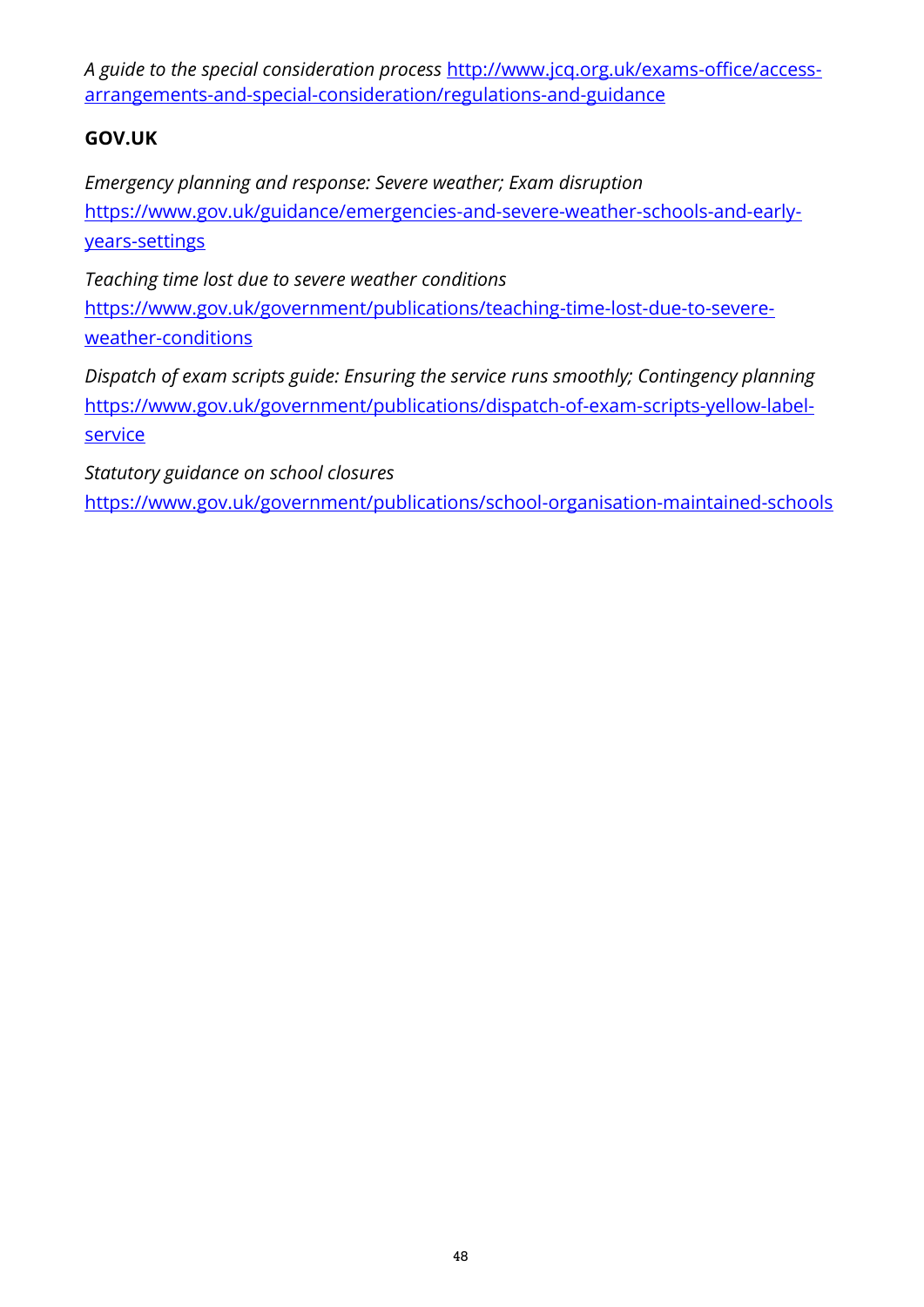## **Contingency Plan**

**Local Agreement Between**

## **Blessed Hugh Faringdon Catholic School and King's Academy Prospect**

JCQ Scenario 5 – Centre is unable to open as normal during the examination period.

Each school will operate as a backup centre for the partner school accommodating the partner school's candidates by using the backup school's exam hall in a 'relay' situation after the backup school's candidates have sat their papers. Whilst the partner school's candidates wait to take their exam, they will be supervised under controlled conditions subject to exam board approval from the irregularities department should a situation arise.

| <b>Issue</b>                                                             | <b>Action</b>                                                                                                                                                                                                                                      |  |
|--------------------------------------------------------------------------|----------------------------------------------------------------------------------------------------------------------------------------------------------------------------------------------------------------------------------------------------|--|
| Communication<br>with parents,<br>students,<br>invigilators and<br>staff | Each school to use their own websites, email and group call<br>or equivalent systems.                                                                                                                                                              |  |
| Candidate<br>supervision                                                 | From the scheduled start time of the exam, candidates must<br>be fully supervised and denied contact with the outside<br>world, including no access to mobile phones, watches<br>smartwatches or the internet.                                     |  |
|                                                                          | BHF: Students will be supervised in the Main Hall.                                                                                                                                                                                                 |  |
|                                                                          | Prospect: Students will be supervised in the Lower School<br>Hall or, if that is in use, the Gymnasium.                                                                                                                                            |  |
| Communication<br>with exam<br>board(s)                                   | The contingency plan requires the partner school to<br>immediately contact the exam board(s) to advise them of our<br>problem and seek advice and assistance. If approval is<br>granted, this local agreement is rolled out.                       |  |
|                                                                          | BHF: The EO will rely on remote access to the school's<br>computer system to provide all key information.                                                                                                                                          |  |
|                                                                          | Prospect: The EO will keep a USB drive on his person, to<br>contain key information such as: JCQ Alternative Site Form,<br>email addresses, phone numbers, this plan, exam timetable,<br>access arrangements list, candidate contact details, etc. |  |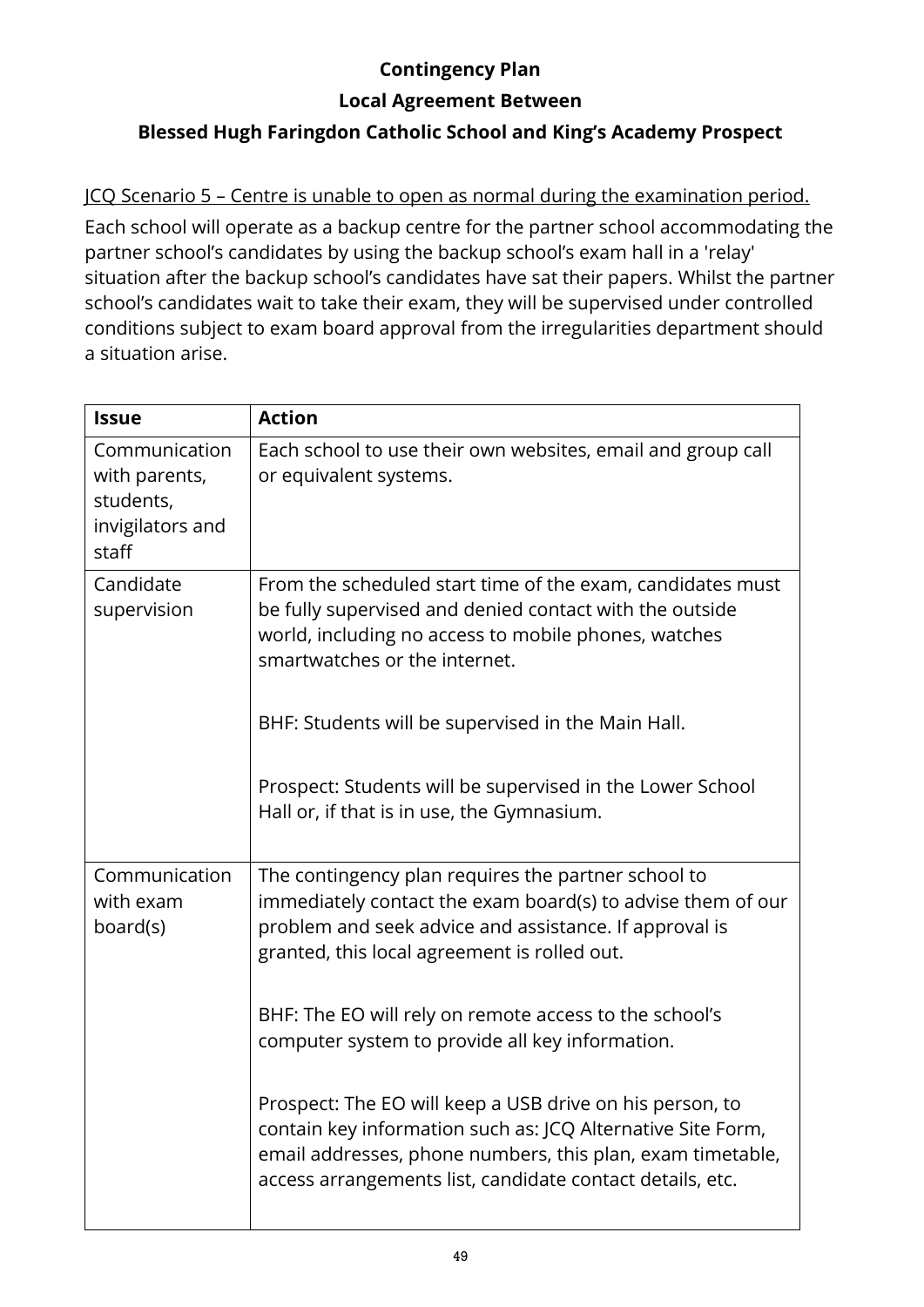| <b>Issue</b>                | <b>Action</b>                                                                                                                                                                                                                                                           |  |  |
|-----------------------------|-------------------------------------------------------------------------------------------------------------------------------------------------------------------------------------------------------------------------------------------------------------------------|--|--|
| Management<br>accommodation | The back-up school will have a single, suitably sized,<br>designated office for use by the exams team from the<br>partner school.                                                                                                                                       |  |  |
|                             | BHF: The small meeting room.                                                                                                                                                                                                                                            |  |  |
|                             | Prospect: Avon Meeting Room                                                                                                                                                                                                                                             |  |  |
| Key staff                   | Key staff required to report to the backup school are:                                                                                                                                                                                                                  |  |  |
|                             | BHF: Deputy Head, Head of Year 11, Head of 6 <sup>th</sup> Form, EO,<br>Asst EO, SENCo, TAs and Subject leaders where available,<br>invigilators.                                                                                                                       |  |  |
|                             | Prospect: HoC, Head of Year 11, Asst Head Teacher, Head of<br>6 <sup>th</sup> Form, EO, Data Manager, SENCo, TAs, invigilators.                                                                                                                                         |  |  |
|                             | Some teaching staff will be required to supervise students.                                                                                                                                                                                                             |  |  |
| IT                          | Back-up school will provide Wifi passwords so partner school<br>can gain remote access to their applications and Exam Board<br>Websites. The back-up school will make available laptops/ or<br>room with PCs suitable for use for students with access<br>arrangements. |  |  |
|                             | BHF: will use remote access.                                                                                                                                                                                                                                            |  |  |
|                             | Prospect: will use remote access if available.                                                                                                                                                                                                                          |  |  |
| Papers                      | On request, the exam board(s) will email a copy of the<br>paper(s). The backup school will close its reprographics<br>department to internal work and focus entirely on producing<br>sufficient copies of each paper.                                                   |  |  |
| Seating plans               | While exam papers are being produced, the management<br>team will obtain entry lists from exam board websites and<br>allocate students to venues. Invigilators will create detailed<br>seating plans during the exam.                                                   |  |  |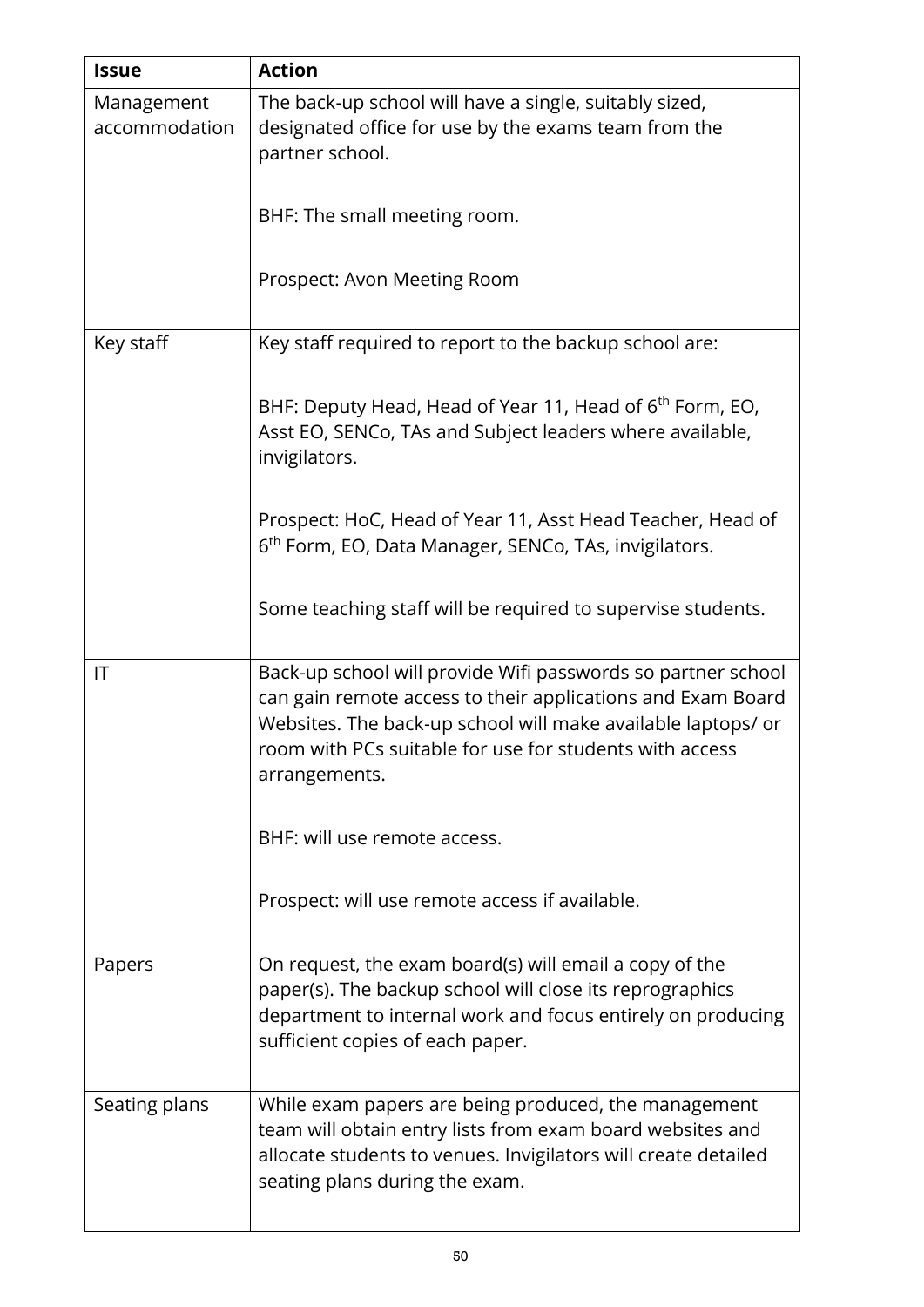| <b>Issue</b>          | <b>Action</b>                                                                                                                                                                                                                                                                                   |
|-----------------------|-------------------------------------------------------------------------------------------------------------------------------------------------------------------------------------------------------------------------------------------------------------------------------------------------|
| Exam venues           | When the exam venues become available, papers will be laid<br>out and students will be grouped into classrooms according<br>to their candidate number and called one group at a time.                                                                                                           |
| Dispatch of<br>papers | Exam boards will supply attendance registers and yellow<br>labels. Papers will be packaged and dispatched using the<br>backup school's bags and yellow label collection. Any papers<br>not dispatched by the end of the day will be stored in the<br>backup school's secure storage.            |
| Catering              | The back-up school will have in place a plan for providing<br>food for displaced students.                                                                                                                                                                                                      |
| Planning              | During the first few hours of the 'crisis', the management<br>teams of both schools will meet together regularly to monitor<br>the developing situation and make plans for forthcoming<br>exams. The use of the back-up will continue for as long as the<br>crisis and awarding bodies require. |
| Finance               | The Heads of Centre will agree in advance not to charge the<br>displaced school in the event of the back-up being used.                                                                                                                                                                         |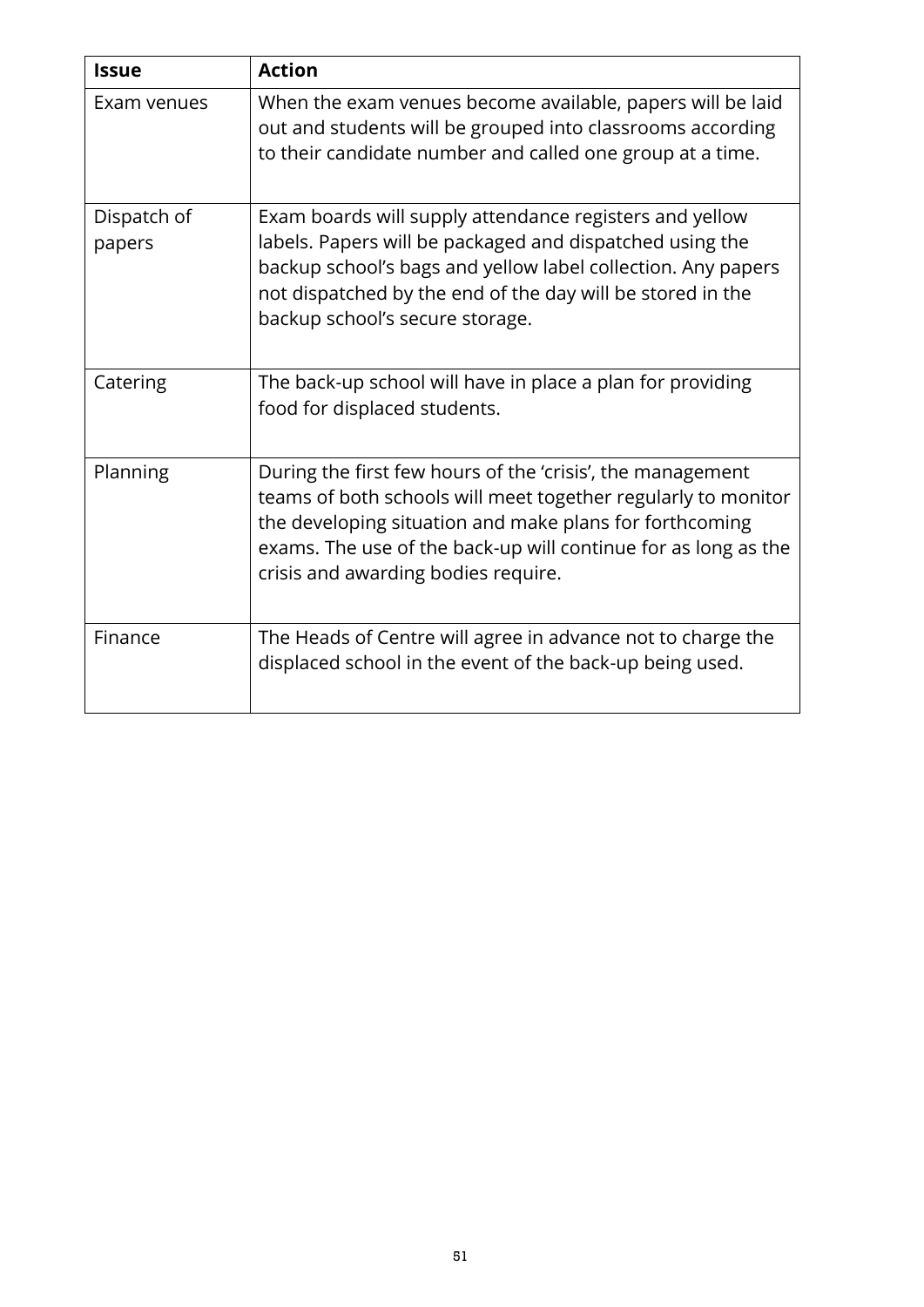#### JCQ Scenario 11 – Centre unable to distribute results as normal

Each school will operate as a backup centre for the partner school, distributing results to the partner school's candidates in separate accommodation.

#### **Download Days (18 and 25 August 2022)**

On these days, staff need to collaborate to:

- Download exam results from exam board websites via A2C
- Load exam results into the school's MIS
- Load exam results into the school's analysis tool and run reports
- Print statements of results ready for students
- Communicate to students plans for release of results
- Prepare consent forms for reviews of results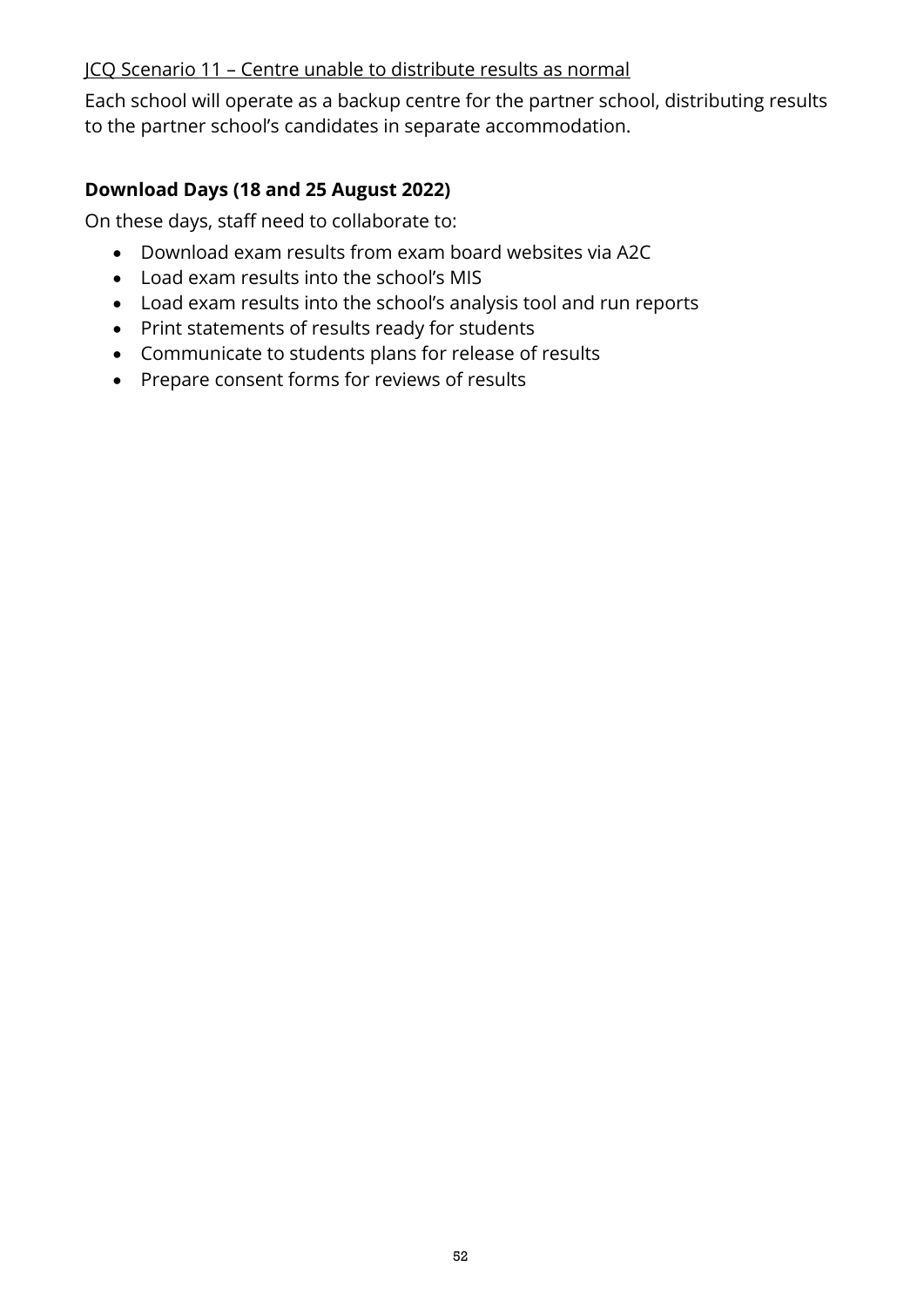| <b>Issue</b>                                  | <b>Action</b>                                                                                                                                                  |  |  |  |
|-----------------------------------------------|----------------------------------------------------------------------------------------------------------------------------------------------------------------|--|--|--|
| Accommodation                                 | The back-up school will have a single, suitably sized,<br>designated office for use by the exams team from the<br>partner school.                              |  |  |  |
|                                               | BHF: The small meeting room.                                                                                                                                   |  |  |  |
|                                               | Prospect: Not required                                                                                                                                         |  |  |  |
| Key staff                                     | Key staff required to report to the backup school are:                                                                                                         |  |  |  |
|                                               | BHF: N/A                                                                                                                                                       |  |  |  |
|                                               | Prospect: Head of Centre, Deputy Head (Curriculum), Head of<br>KS4/KS5, Exams Manager, Data Manager                                                            |  |  |  |
| IT                                            | The back-up school will provide computers and wifi<br>passwords so the partner school can gain remote access to<br>their applications and Exam Board Websites. |  |  |  |
|                                               | Back-up school will provide access to a PC with A2C installed<br>if required.                                                                                  |  |  |  |
|                                               | BHF: N/A                                                                                                                                                       |  |  |  |
|                                               | Prospect: Will use remote access to Hosted SIMS.                                                                                                               |  |  |  |
| Printing                                      | The back-up school will provide access to printers and paper<br>for the purpose of printing statements of results and results<br>reports.                      |  |  |  |
| Finance                                       | The Heads of Centre will agree in advance not to charge the<br>displaced school in the event of the back-up being used.                                        |  |  |  |
| Communication<br>with parents and<br>students | Each school to use their own websites, email and group call<br>or equivalent systems to advise students and parents<br>regarding arrangements for release day. |  |  |  |

# **Release Days (18 and 25 August 2022)**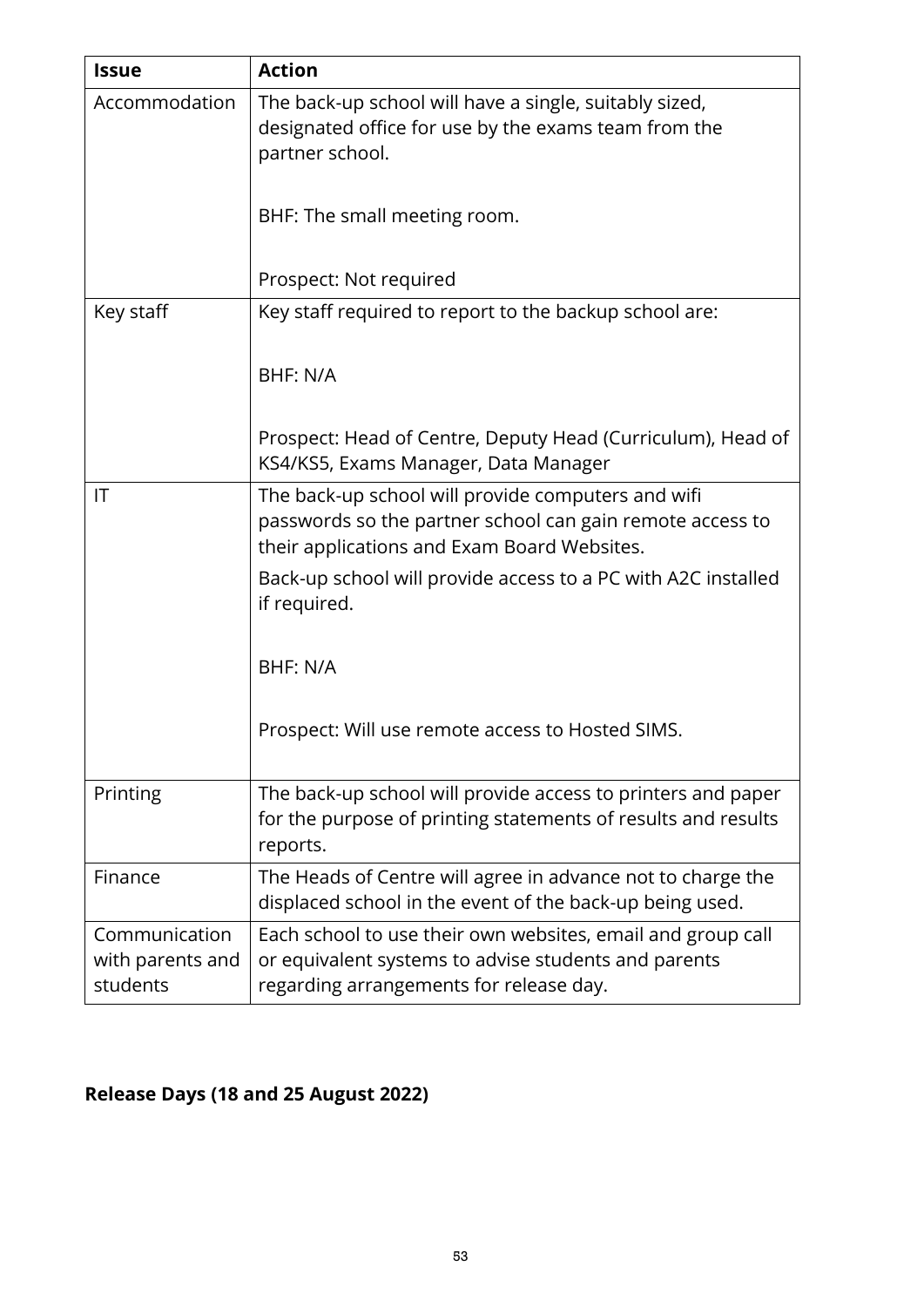| <b>Issue</b>                                                             | <b>Action</b>                                                                                                                                     |
|--------------------------------------------------------------------------|---------------------------------------------------------------------------------------------------------------------------------------------------|
| Communication<br>with parents,<br>students,<br>invigilators and<br>staff | Each school to post arrangements for release day at<br>entrances to their own premises.                                                           |
| Accommodation                                                            | The back-up school will provide accommodation suitable for<br>the displaced school's cohort to collect results and meet with<br>staff for advice. |
|                                                                          | <b>BHF: TBD</b><br>Prospect: Lower School Hall                                                                                                    |
| Key staff                                                                | Key staff required to report to the backup school are:<br><b>BHF: TBD</b><br>Prospect: Head of Centre, Deputy Head (Curriculum), Head of          |
|                                                                          | KS4/KS5, Exams Manager, Data Manager                                                                                                              |
| IT                                                                       | The back-up school will provide wifi passwords so the<br>displaced school can gain access to Exam Board, etc.<br>websites.                        |
| Finance                                                                  | The Heads of Centre will agree in advance not to charge the<br>displaced school in the event of the back-up being used.                           |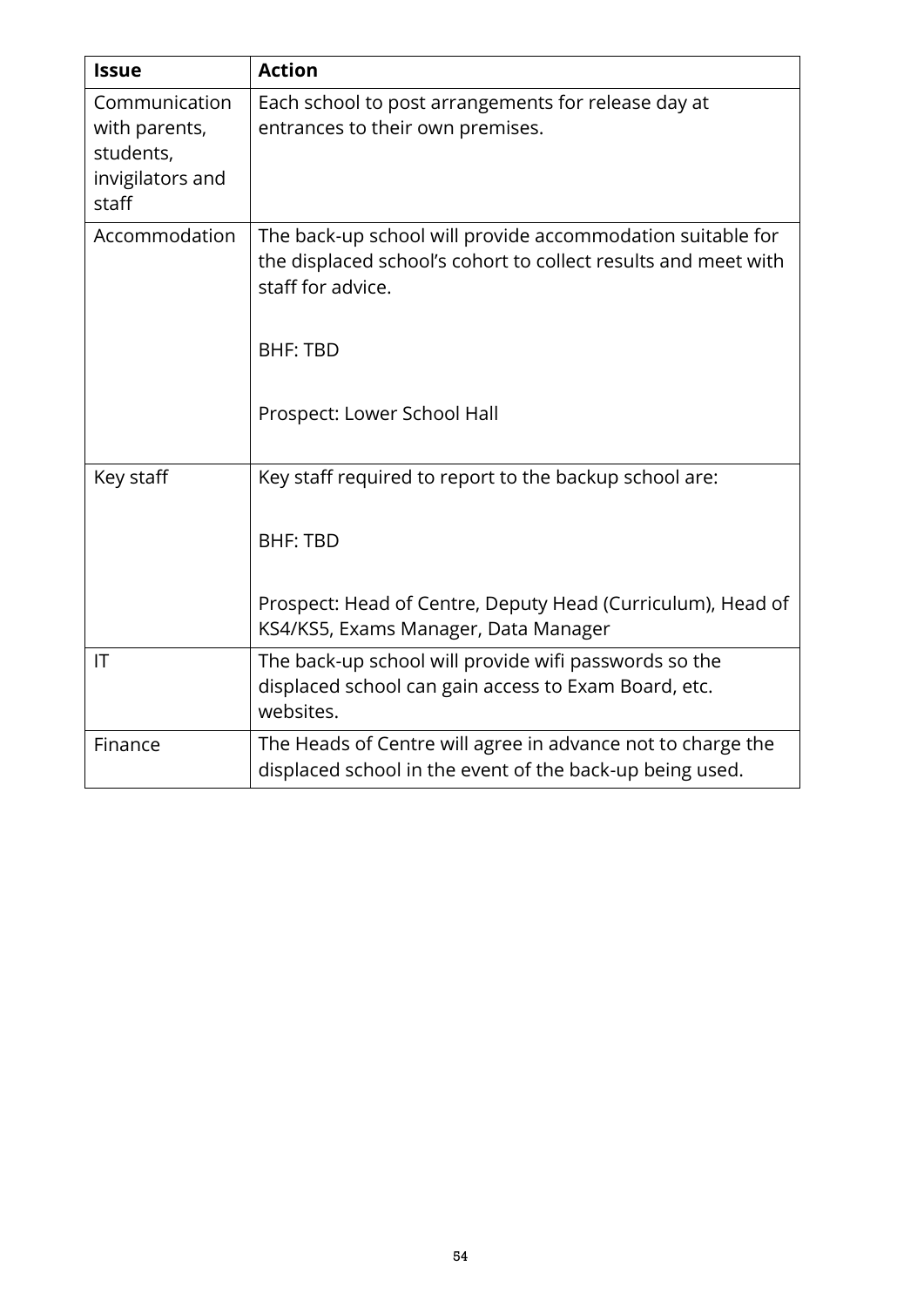# **Appendix B - Internal Appeals Policy**

Appeals against internal assessment decisions (centre-assessed marks)

This procedure confirms King's Academy Prospect's compliance with JCQ's General Regulations for Approved Centres 2021-22, section 5.7 that the centre has in place "a written internal appeals procedure relating to internal assessment decisions and to ensure that details of this procedure are communicated, made widely available and accessible to all candidates" and that the centre "must inform candidates of their centreassessed marks. A candidate is allowed to request a review of the centre's marking before marks are submitted to the awarding body."

Certain components of GCSE and GCE qualifications (legacy GCE coursework, GCE and GCSE non-examination assessments, the Art and Design timed exams and the A Level Sciences and GCSE (9-1) English endorsements), Cambridge Nationals, Cambridge Technicals and BTECs that contribute to the final grade of the qualification are internally assessed (marked) by the subject teacher. The marks awarded (the internal assessment decisions) are then submitted by the deadline set by the awarding body for external moderation.

| Date       | Qualification           | <b>Details</b>                                |
|------------|-------------------------|-----------------------------------------------|
| 07/05/2022 | GCSE                    | <b>AQA</b>                                    |
| 05/05/2022 | <b>Entry Pathways</b>   | WJEC (Maths and IT)                           |
|            | 05/05/2022   L1/2 Award | <b>WJEC (Planning Built Environment)</b>      |
| 15/05/2022 | <b>GCSE</b>             | Other than AQA                                |
| 15/05/2022 | <b>GCE</b>              | Final date for submission of coursework marks |
|            |                         | (AQA, OCR, Pearson and WJEC)                  |

Deadlines for the submission of marks (Summer 2022 exam series)

King's Academy Prospect is committed to ensuring that whenever its staff mark candidates' work, this is done fairly, consistently and in accordance with the awarding body's specification and subject-specific associated documents.

King's Academy Prospect ensures that all centre staff follow a robust Non-examination assessment policy (for the management of GCE and GCSE non-examination assessments). This policy details all procedures relating to non-

examination assessments, including the marking and quality assurance processes which relevant teaching staff are required to follow.

Candidates' work will be marked by staff who have appropriate knowledge, understanding and skill, and who have been trained in this activity. King's Academy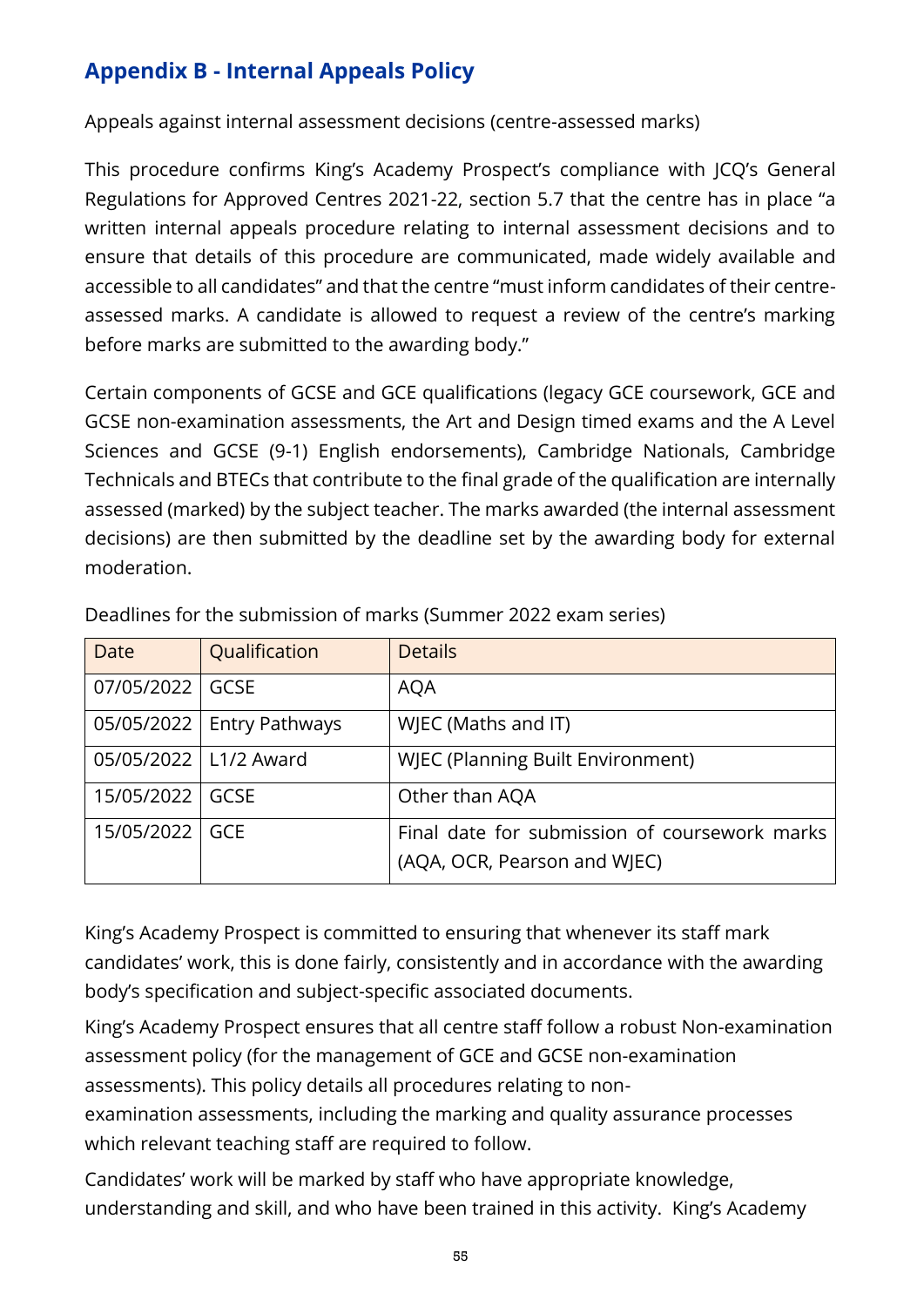Prospect is committed to ensuring that work produced by candidates is authenticated in line with the requirements of the awarding body. Where a number of subject teachers are involved in marking candidates' work, internal moderation and standardisation will ensure consistency of marking.

On being informed of their centre-assessed marks, if a candidate believes that the above procedures were not followed in relation to the marking of his/her work, or that the assessor has not properly applied the mark scheme to his/her marking, then he/she may make use of the appeals procedure below to consider whether to request a review of the centre's marking.

- 1. King's Academy Prospect will ensure that candidates are informed of their centre-assessed marks 'in writing' at least ten school days before the marks are due to be submitted to the awarding body so that they may request a review of the centre's marking before marks are submitted.
- 2. King's Academy Prospect will inform candidates that they have two school days within which they may request copies of materials (for example, a copy of their marked work, the relevant specification, the mark scheme and any other associated subject-specific documents) to assist them in considering whether to request a review of the centre's marking of the assessment. Such requests must be made 'in writing' to the relevant subject teacher. King's Academy Prospect will inform candidates that, if a request is not received within two school days, it will be assumed that the student does not wish to review their work.
- 3. King's Academy Prospect will inform candidates that a review may result in the mark staying the same, going up or going down and that it is the post-review mark that will be submitted to the awarding body.
- 4. King's Academy Prospect will, having received a request for copies of materials, promptly make them available to the candidate within one school day.
- 5. King's Academy Prospect will allow candidates two school days to review copies of materials and reach a decision.
- 6. Requests for reviews of marking must be made in writing within two school days of receiving copies of the requested materials – by completing the internal appeal form (see below) and handing it to his/her tutor, who will in turn pass it quickly to the nominated member of staff. King's Academy Prospect will inform candidates that, if an internal appeal form is not received within two school days, it will be assumed that the student does not wish to review their work.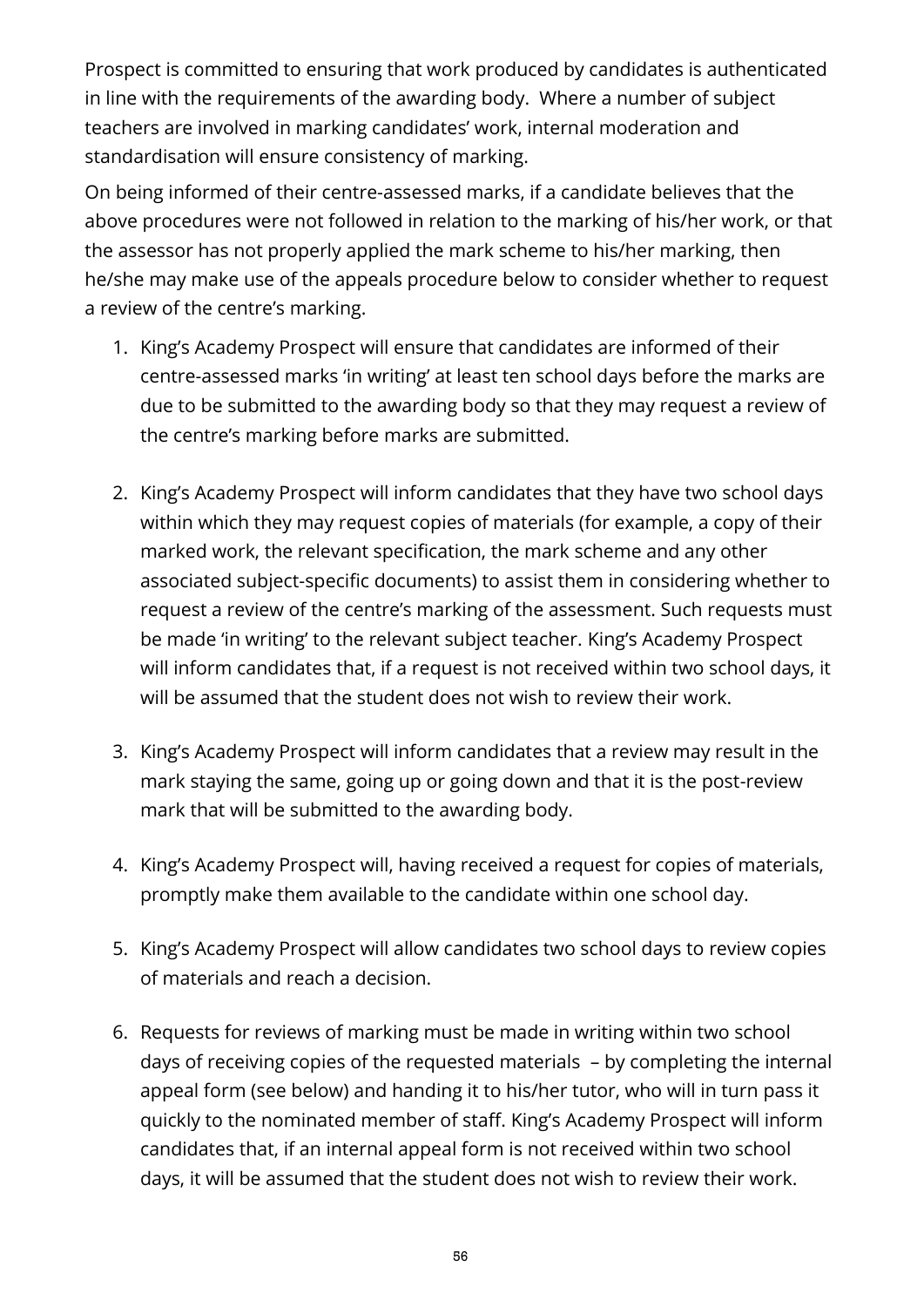- 7. The nominated member of staff will pass the appeal to an assessor within one school day, ensuring that the review of marking is carried out by an assessor who has appropriate competence, has had no previous involvement in the assessment of that candidate and has no personal interest in the review. King's Academy Prospect will allow one school day for the review to be carried out.
- 8. King's Academy Prospect will instruct the assessor to ensure that the candidate's mark is consistent with the standard set by the centre. The assessor will return the reviewed script to the nominated member of staff.
- 9. The nominated member of staff will inform the candidate in writing of the outcome of the review of the centre's marking within one school day.
- 10.The outcome of the review of the centre's marking will be made known to the head of centre. A written record of the review will be kept and made available to the awarding body upon request.

After candidates' work has been internally assessed, it is moderated by the awarding body to ensure consistency in marking between centres. The moderation process may lead to mark changes. This process is outside the control of King's Academy Prospect and is not covered by this procedure.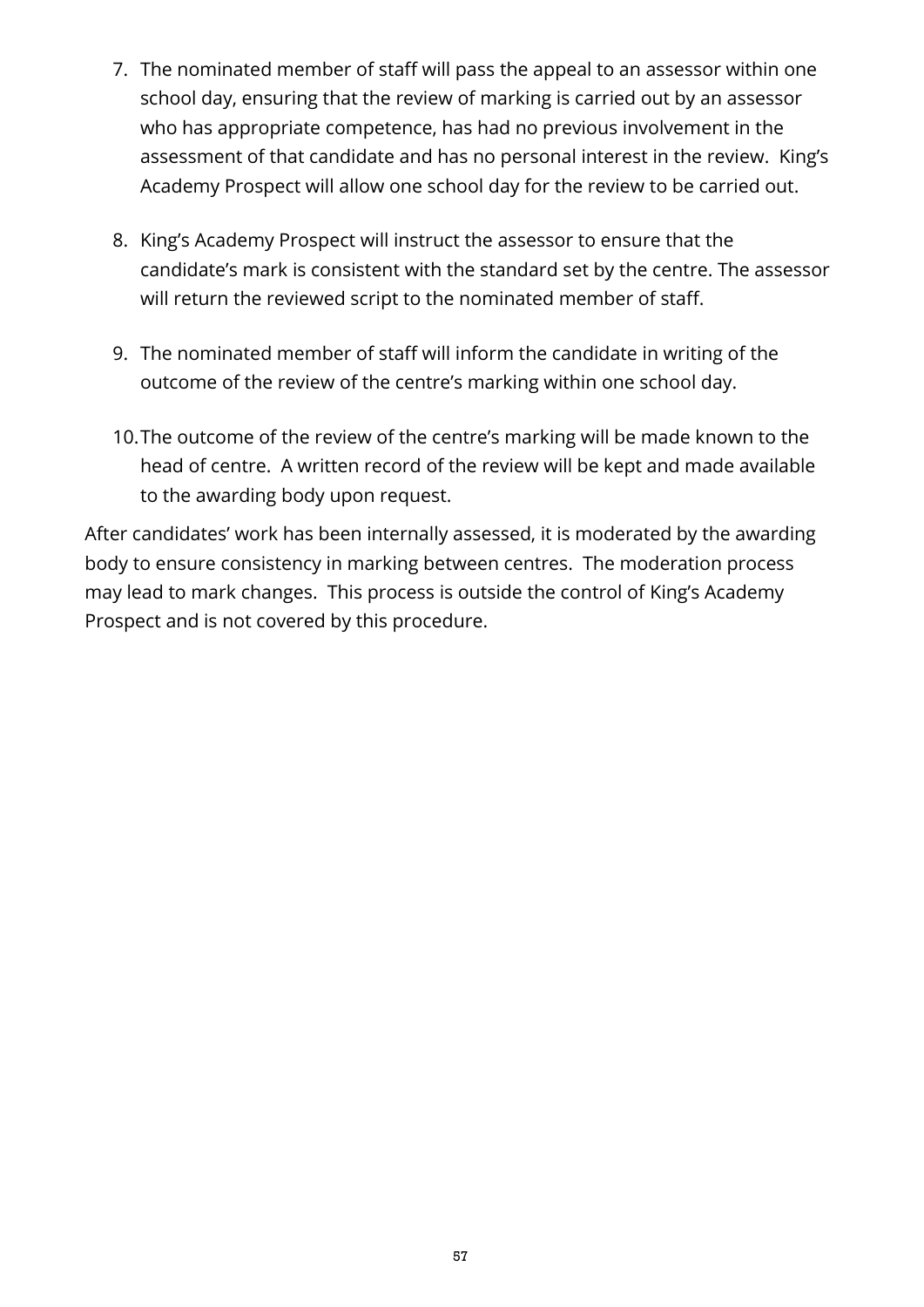|                                                                                    |                                                    |                   | <b>FOR CENTRE USE ONLY</b> |  |
|------------------------------------------------------------------------------------|----------------------------------------------------|-------------------|----------------------------|--|
| Internal appeal form                                                               |                                                    | <b>Date</b>       |                            |  |
|                                                                                    |                                                    |                   | received                   |  |
|                                                                                    | Please complete all white boxes on the form below  |                   | Reference<br>No.           |  |
|                                                                                    |                                                    |                   |                            |  |
| Name of                                                                            |                                                    | Candidate<br>name |                            |  |
| appellant                                                                          |                                                    | if different to   |                            |  |
|                                                                                    |                                                    | appellant         |                            |  |
| Awarding                                                                           |                                                    | Exam paper        |                            |  |
| body                                                                               |                                                    | code              |                            |  |
| Subject                                                                            |                                                    | Exam paper        |                            |  |
|                                                                                    |                                                    | title             |                            |  |
|                                                                                    | Please state the grounds for your appeal below     |                   |                            |  |
|                                                                                    |                                                    |                   |                            |  |
|                                                                                    |                                                    |                   |                            |  |
|                                                                                    |                                                    |                   |                            |  |
|                                                                                    |                                                    |                   |                            |  |
|                                                                                    |                                                    |                   |                            |  |
|                                                                                    |                                                    |                   |                            |  |
|                                                                                    |                                                    |                   |                            |  |
|                                                                                    |                                                    |                   |                            |  |
|                                                                                    |                                                    |                   |                            |  |
|                                                                                    |                                                    |                   |                            |  |
|                                                                                    | I wish to request a review of the centre's marking |                   |                            |  |
| If necessary, continue on an additional page if this form is being completed       |                                                    |                   |                            |  |
| electronically or overleaf if hard copy being completed                            |                                                    |                   |                            |  |
|                                                                                    |                                                    |                   |                            |  |
|                                                                                    |                                                    |                   |                            |  |
| Appellant signature:                                                               |                                                    |                   | Date of signature:         |  |
| This form must be signed, dated and returned to the exams officer on behalf of the |                                                    |                   |                            |  |

This form must be signed, dated and returned to the exams officer on behalf of the head of centre to the timescale indicated in the relevant appeals procedure.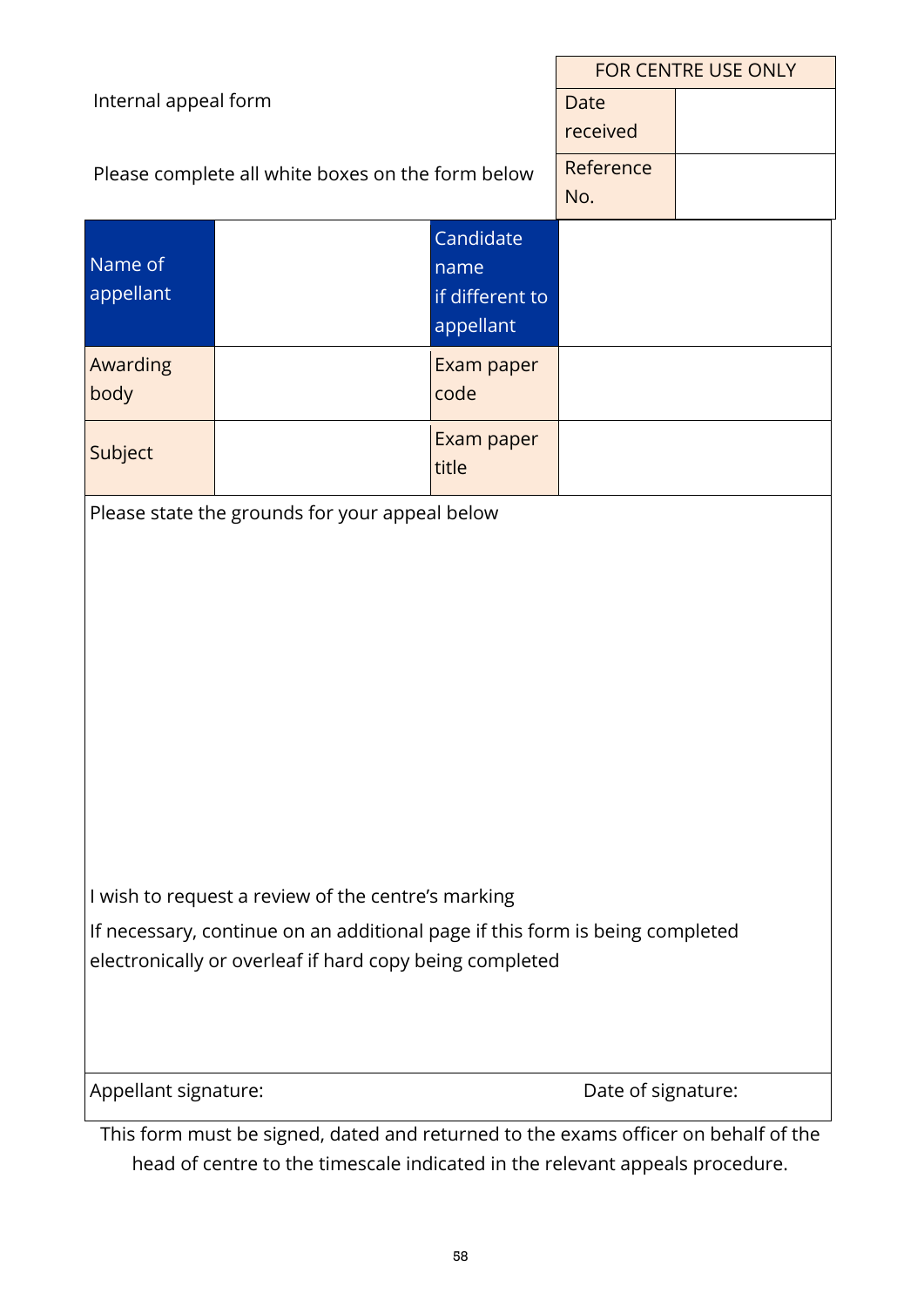# **Appendix C - Exams Disability Policy**

# **Purpose of the policy**

This document, which is provided as an exams-specific supplement to the *centre-wide disability/accessibility policy/plan,* describes how the centre will

*"recognise its duties towards disabled candidates as defined under the terms of the Equality Act 2010†. This must include a duty to explore and provide access to suitable courses, submit applications for reasonable adjustments and make reasonable adjustments to the service the centre provides to disabled candidates…*

*†or any legislation in a relevant jurisdiction other than England and Wales which has an equivalent purpose and effect"*

[Quote taken directly from section 5.4 of the JCQ publication [General regulations for approved centres](http://www.jcq.org.uk/exams-office/general-regulations) 2021-22]

This publication is further referred to in this policy as [GR.](http://www.jcq.org.uk/exams-office/general-regulations)

This policy details how the centre facilitates access to exams and assessments for disabled candidates, as defined under the terms of the Equality Act 2010, by outlining staff roles and responsibilities in relation to

- $\blacktriangleright$  identifying the need for appropriate arrangements, reasonable adjustments and/or adaptations (referred to in this policy as 'access arrangements')
- requesting access arrangements
- $\triangleright$  implementing access arrangements and the conduct of exams
- ▶ good practice in relation to the Equality Act 2010

# **The Equality Act 2010 definition of disability**

A definition is provided on page 4 of the JCQ publication *Adjustments for candidates with disabilities and learning difficulties* [Access Arrangements and Reasonable](http://www.jcq.org.uk/exams-office/access-arrangements-and-special-consideration/regulations-and-guidance)  [Adjustments](http://www.jcq.org.uk/exams-office/access-arrangements-and-special-consideration/regulations-and-guidance) 2021-22

This publication is further referred to in this policy as [AA.](http://www.jcq.org.uk/exams-office/access-arrangements-and-special-consideration/regulations-and-guidance)

# **Identifying the need for access arrangements**

#### **Roles and responsibilities**

#### **Head of centre**

 $\blacktriangleright$  Is familiar with the entire contents, refers to and directs relevant centre staff to the annually updated JCQ publications including [GR](http://www.jcq.org.uk/exams-office/general-regulations) and [AA](http://www.jcq.org.uk/exams-office/access-arrangements-and-special-consideration/regulations-and-guidance)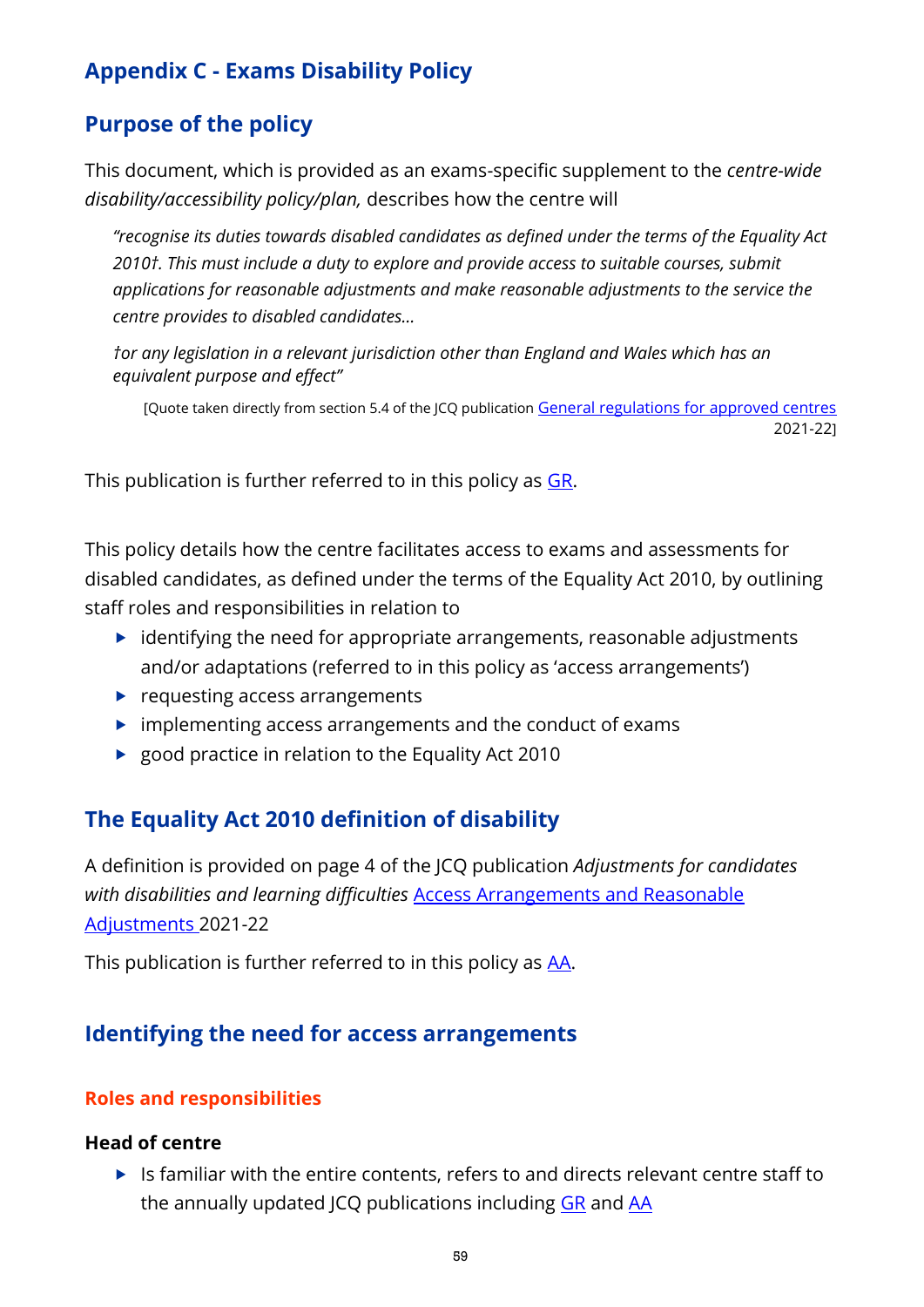### **Senior leaders**

 $\triangleright$  Are familiar with the entire contents of the annually updated JCQ publications including [GR](http://www.jcq.org.uk/exams-office/general-regulations) and [AA](http://www.jcq.org.uk/exams-office/access-arrangements-and-special-consideration/regulations-and-guidance)

#### **Special educational needs coordinator (SENCo)**

 $\blacktriangleright$  Has full knowledge and understanding of the contents, refers to and directs relevant centre staff to the annually updated JCQ publication [AA](http://www.jcq.org.uk/exams-office/access-arrangements-and-special-consideration/regulations-and-guidance)

#### **Teaching staff**

Inform the SENCo of any support that might be needed by a candidate

**Support staff** (for example, Learning Support Assistants, Teaching Assistants and Communication Support Workers)

 (where appropriate) Provide comments/observations to support the SENCo in *painting a holistic picture of need* confirming *normal way of working* for a candidate

#### **Assessor of candidates with learning difficulties**

(An assessor of candidates with learning difficulties will be an appropriately qualified access arrangements assessor/psychologist/specialist assessor)

 $\blacktriangleright$  Has detailed understanding of the JCQ publication [AA](http://www.jcq.org.uk/exams-office/access-arrangements-and-special-consideration/regulations-and-guidance)

#### **Use of word processors**

The Word Processor Policy is included at Appendix E of this document.

# **Requesting access arrangements**

#### **Roles and responsibilities**

#### **Special educational needs coordinator (SENCo)**

 $\triangleright$  Determines if the arrangements identified for a candidate require prior approval from the awarding body before the arrangements are put in place or if approval is centre-delegated

#### **Exams officer**

If Is familiar with the entire contents of the annually updated JCQ publication  $GR$ and is aware of information contained in  $AA$  where this may be relevant to the EO role

# **Implementing access arrangements and the conduct of exams**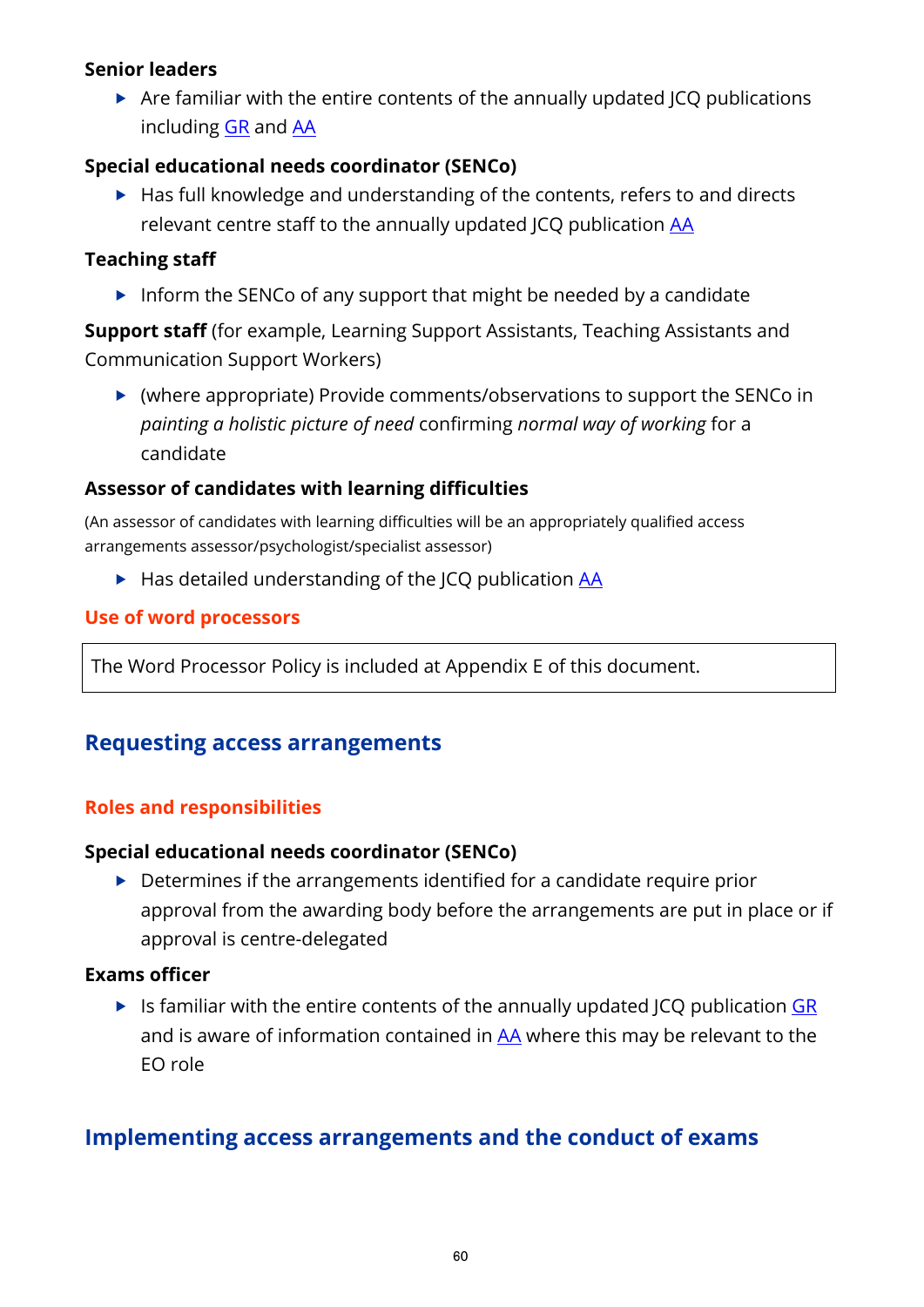### **Roles and responsibilities**

#### **External assessments**

These are assessments which are normally set and marked/examined by an awarding body which must be conducted according to awarding body instructions and/or the JCQ publication [Instructions for conducting examinations](http://www.jcq.org.uk/exams-office/ice---instructions-for-conducting-examinations) (ICE).

### **Head of centre**

 $\triangleright$  Supports the SENCo, the exams officer and other relevant centre staff in ensuring appropriate arrangements, adjustments and adaptations are in place to facilitate access for disabled candidates to exams

### **Special educational needs coordinator (SENCo)**

 Ensures appropriate arrangements, adjustments and adaptations are in place to facilitate access for candidates where they are disabled within the meaning of the Equality Act (unless a temporary emergency arrangement is required at the time of an exam)

#### **Exams officer**

 Understands and follows instructions for *Invigilation arrangements for candidates with access arrangements* and *Access arrangements* in [ICE](http://www.jcq.org.uk/exams-office/ice---instructions-for-conducting-examinations) 2021-2022

#### **Other relevant centre staff**

 $\triangleright$  Support the SENCo and the exams officer to ensure appropriate arrangements, adjustments and adaptations are in place to facilitate access for disabled candidates to exams

#### **Internal assessments**

These are non-examination assessments (NEA) which are normally set by a centre/awarding body, marked and internally moderated by the centre and externally moderated by the awarding body.

*"Externally marked and/or externally set practical examinations taken at different times across centres are classified as 'NEA'."*

[Quote taken from the JCQ publication [Instructions for conducting non-examination assessments,](http://www.jcq.org.uk/exams-office/non-examination-assessments) Foreword]

#### **Special educational needs coordinator (SENCo)**

▶ Liaises with teaching staff to implement appropriate access arrangements for candidates

#### **Teaching staff**

 $\triangleright$  Support the SENCo in implementing appropriate access arrangements for candidates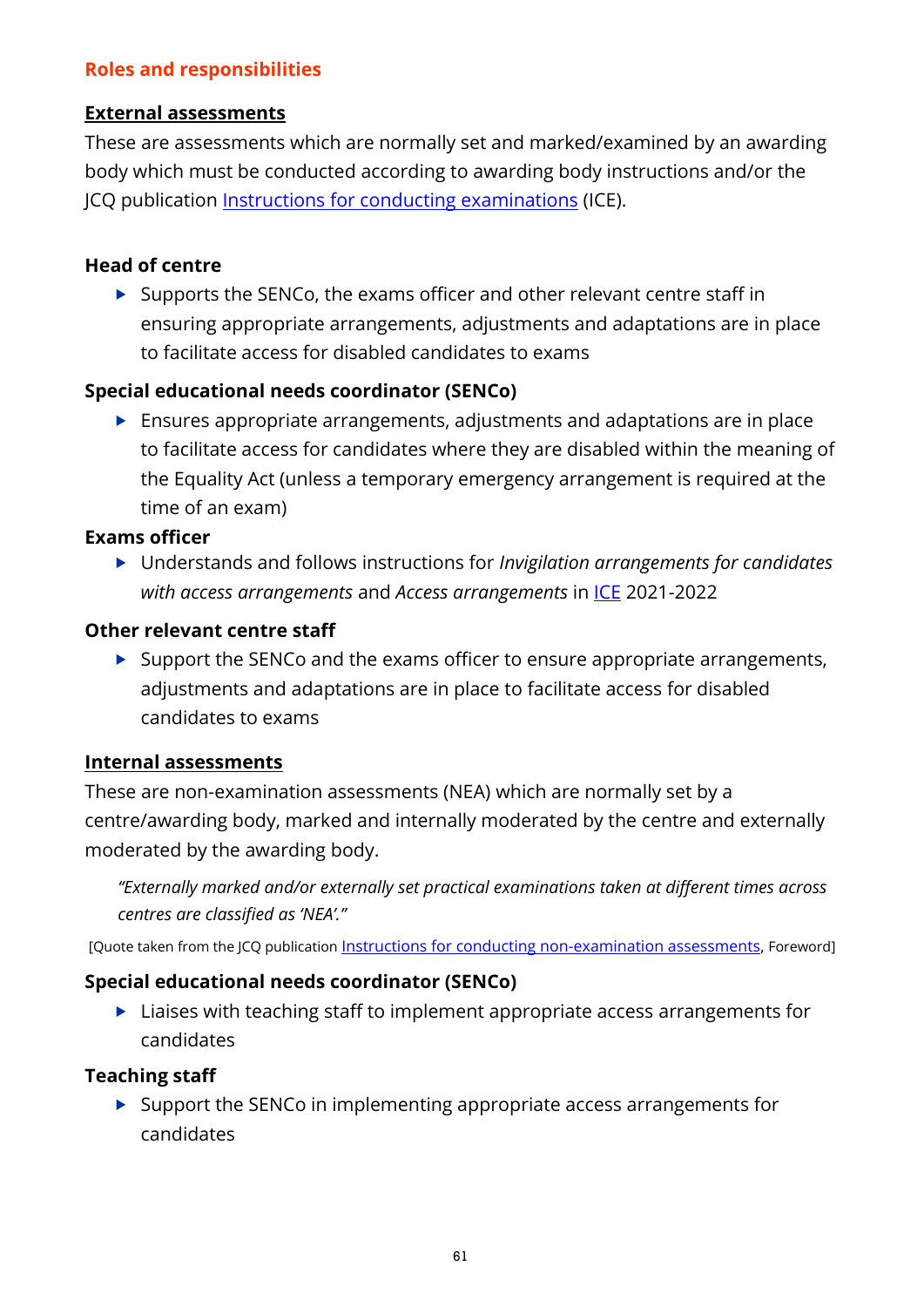### **Internal exams**

These are exams or tests which are set and marked within the centre; normally a precursor to external assessments.

### **Special educational needs coordinator (SENCo)**

▶ Liaises with teaching staff to implement appropriate access arrangements for candidates

### **Teaching staff**

 $\triangleright$  Support the SENCo in implementing appropriate access arrangements for candidates

# **Facilitating access - examples**

The following information confirms the centre's good practice in relation to the Equality Act 2010 and the conduct of examinations.

On a candidate by candidate basis, consideration is given to

- **adapting assessment arrangements**
- **adapting assessment materials**
- $\blacktriangleright$  the provision of specialist equipment or adaptation of standard equipment
- adaptation of the physical environment for access purposes

The table provides example arrangements, adjustments and adaptations that are considered to meet the need(s) of a candidate and the actions considered/taken by the centre for the purposes of facilitating access.

| Example of<br>candidate need(s)                                                           | Arrangements<br>explored                                                            | Centre actions                                                                                                                                                                                                                                                                                                                                                                                                                                                                                                                                                                                                                                                                                                                                         |
|-------------------------------------------------------------------------------------------|-------------------------------------------------------------------------------------|--------------------------------------------------------------------------------------------------------------------------------------------------------------------------------------------------------------------------------------------------------------------------------------------------------------------------------------------------------------------------------------------------------------------------------------------------------------------------------------------------------------------------------------------------------------------------------------------------------------------------------------------------------------------------------------------------------------------------------------------------------|
| A medical condition<br>which prevents the<br>candidate from taking<br>exams in the centre | Alternative site<br>for the conduct<br>of examinations<br>Supervised rest<br>breaks | SENCo gathers evidence to support the need for the candidate to<br>take exams at home<br>Pastoral head provides written statement for file to confirm the<br>need<br>Approval confirmed by SENCo; AAO approval for both<br>arrangements not required<br>Pastoral head discussion with candidate to confirm the<br>arrangements should be put in place<br>EO submits 'Alternative site form' for timetabled written exams to<br>awarding body/bodies online through CAP<br>An on-line submission must only be made for timetabled written<br>examinations in the following qualifications:<br>EO provides candidate with exam timetable and JCQ information<br>for candidates<br>Pastoral head confirms with candidate the information is<br>understood |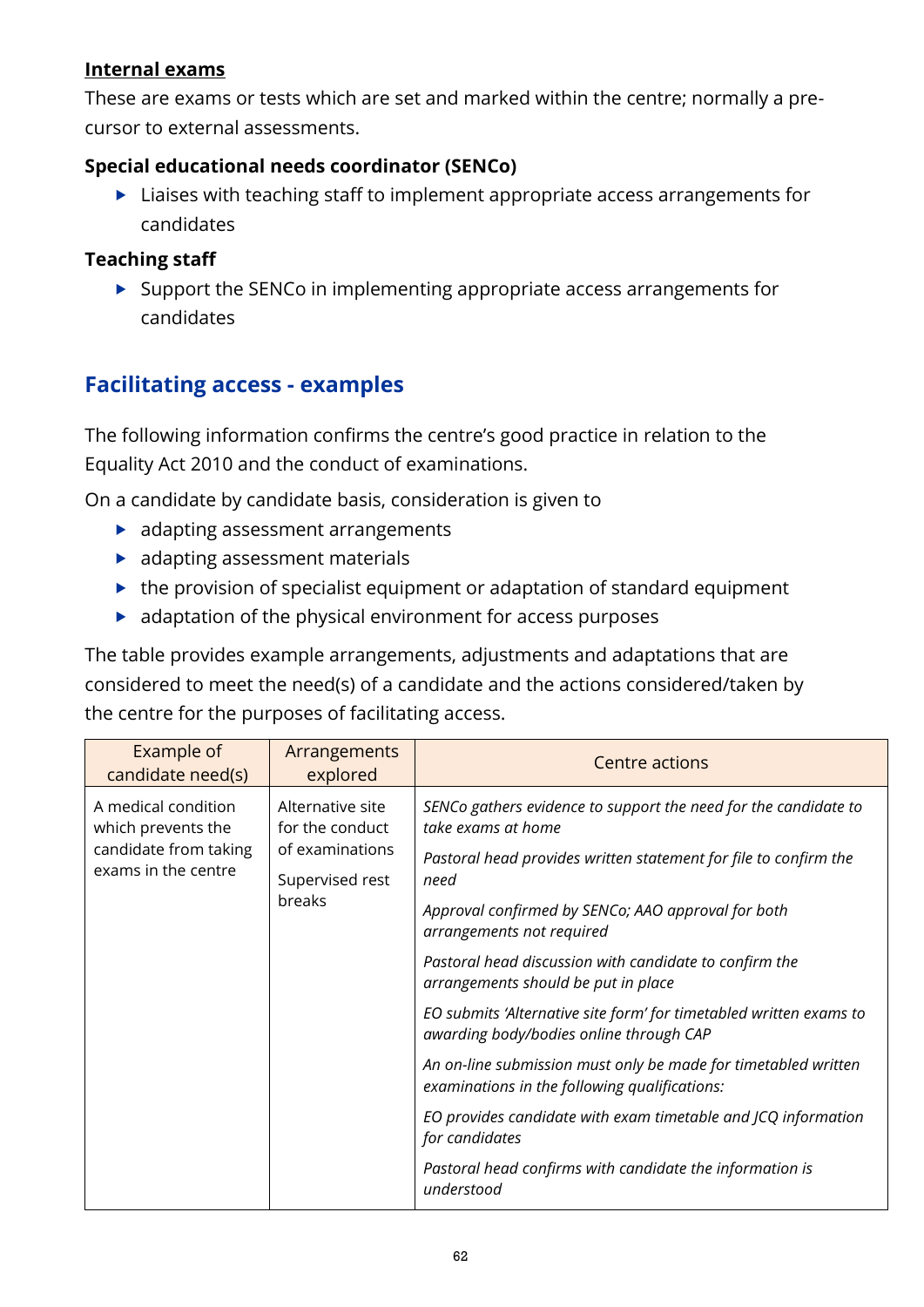|                                            |                                                           | Pastoral head agrees with candidate that prior to each exam will<br>call to confirm fitness to take exam                                                                                |
|--------------------------------------------|-----------------------------------------------------------|-----------------------------------------------------------------------------------------------------------------------------------------------------------------------------------------|
|                                            |                                                           | EO allocates invigilator(s) to candidate's timetable; confirms time<br>of collection of exam papers and materials                                                                       |
|                                            |                                                           | Invigilator monitors candidate's condition for each exam and<br>records any issues on incident log                                                                                      |
|                                            |                                                           | Invigilator records rest breaks (time and duration) on incident log<br>and confirms set time given for exam                                                                             |
|                                            |                                                           | Invigilator briefs EO after each exam on how candidate's<br>performance in exam may have been affected by his/her condition                                                             |
|                                            |                                                           | EO discusses with pastoral head if candidate is eligible for special<br>consideration (candidate present but disadvantaged)                                                             |
|                                            |                                                           | EO processes request(s) for special consideration where<br>applicable; incident log(s) provides supporting evidence                                                                     |
|                                            |                                                           | Pastoral head informs candidate that special consideration has<br>been requested                                                                                                        |
| Persistent and<br>significant difficulties | Reader/computer<br>reader                                 | Confirms candidate is disabled within the meaning of the Equality<br>Act 2010                                                                                                           |
| in accessing written<br>text               | 25% Extra time                                            | Papers checked for those testing reading                                                                                                                                                |
|                                            | Separate<br>invigilation within<br>the centre             | Computer reader/examination reading pen sourced for use in<br>papers (or sections of papers) testing reading OR up to 50% extra<br>time awarded                                         |
|                                            |                                                           | Original Form 8v signed and dated, with Sections A, B and C<br>completed; kept on file with body of supporting evidence, printed<br>approval from AAO and signed data protection notice |
| Significant difficulty in<br>concentrating | Prompter<br>Separate<br>invigilation within<br>the centre | Gathers evidence to support substantial and long term adverse<br>impairment                                                                                                             |
|                                            |                                                           | Confirms with candidate how and when they will be prompted                                                                                                                              |
|                                            |                                                           | Briefs invigilator to monitor candidate and the method of<br>prompting (call out his name to bring his attention back to the<br>paper - confirms requirement for separate room)         |
| A wheelchair user                          | Desk                                                      | Applies for practical assistant to help candidate set up wheelchair                                                                                                                     |
|                                            | Rooms<br><b>Facilities</b>                                | and other equipment in a practical assessment; approval<br>automatically fails so awarding body referral lists the tasks that<br>will be performed                                      |
|                                            | Seating                                                   | Provides height adjustable desk in exam room                                                                                                                                            |
|                                            | arrangements<br>Practical<br>assistant                    | Allocates exam room on ground floor near adapted bathroom<br>facilities                                                                                                                 |
|                                            |                                                           | Spaces desks to allow wheelchair access                                                                                                                                                 |
|                                            |                                                           | Seats candidate near exam room door                                                                                                                                                     |
|                                            |                                                           | Confirms arrangements in place to assist the candidate in case of<br>emergency evacuation of the exam room                                                                              |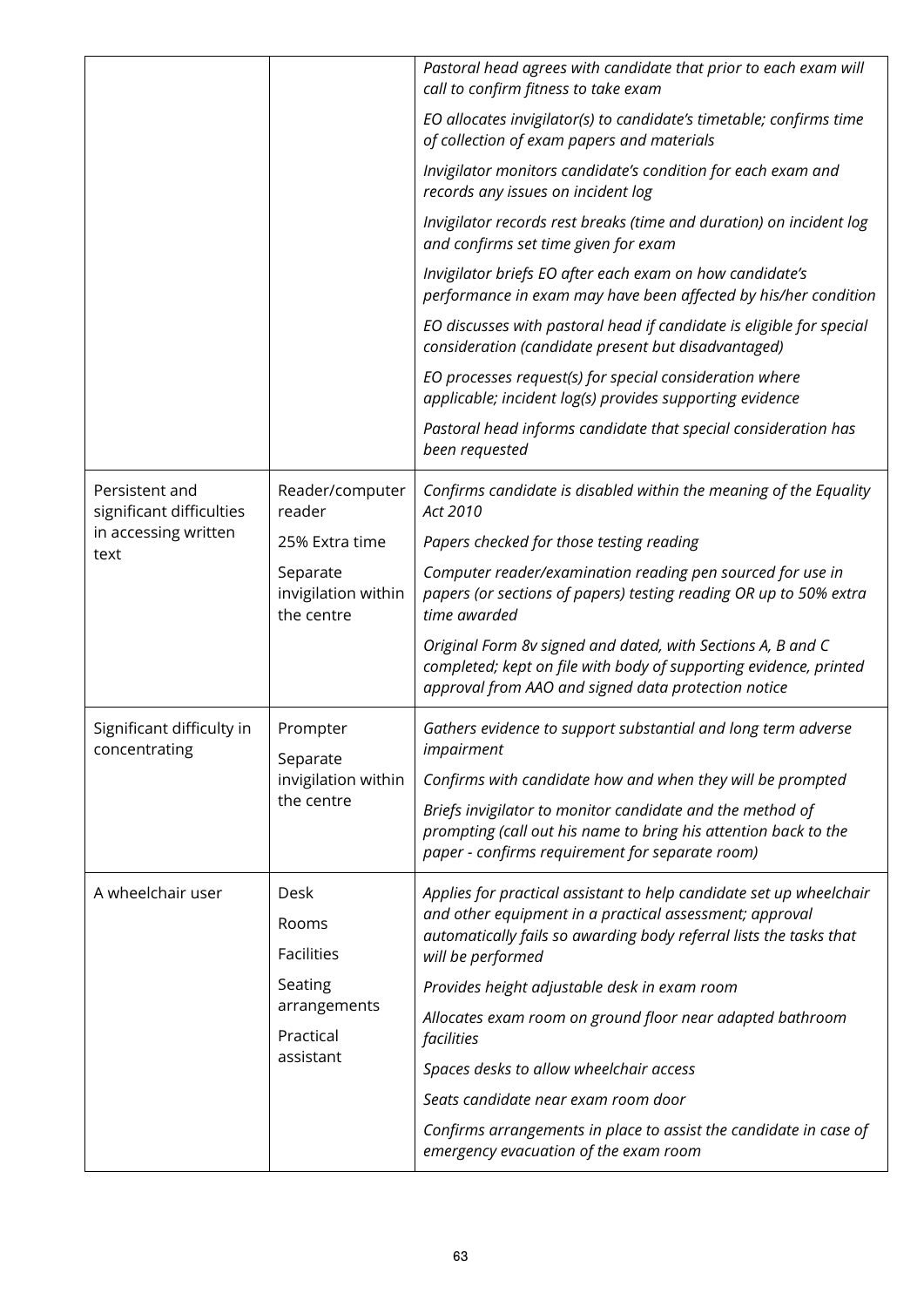|  | Practical assistant cover sheet printed from AAO; to be completed  |
|--|--------------------------------------------------------------------|
|  | by facilitator and inserted inside the candidate's work where this |
|  | may be applicable to the assessment                                |
|  |                                                                    |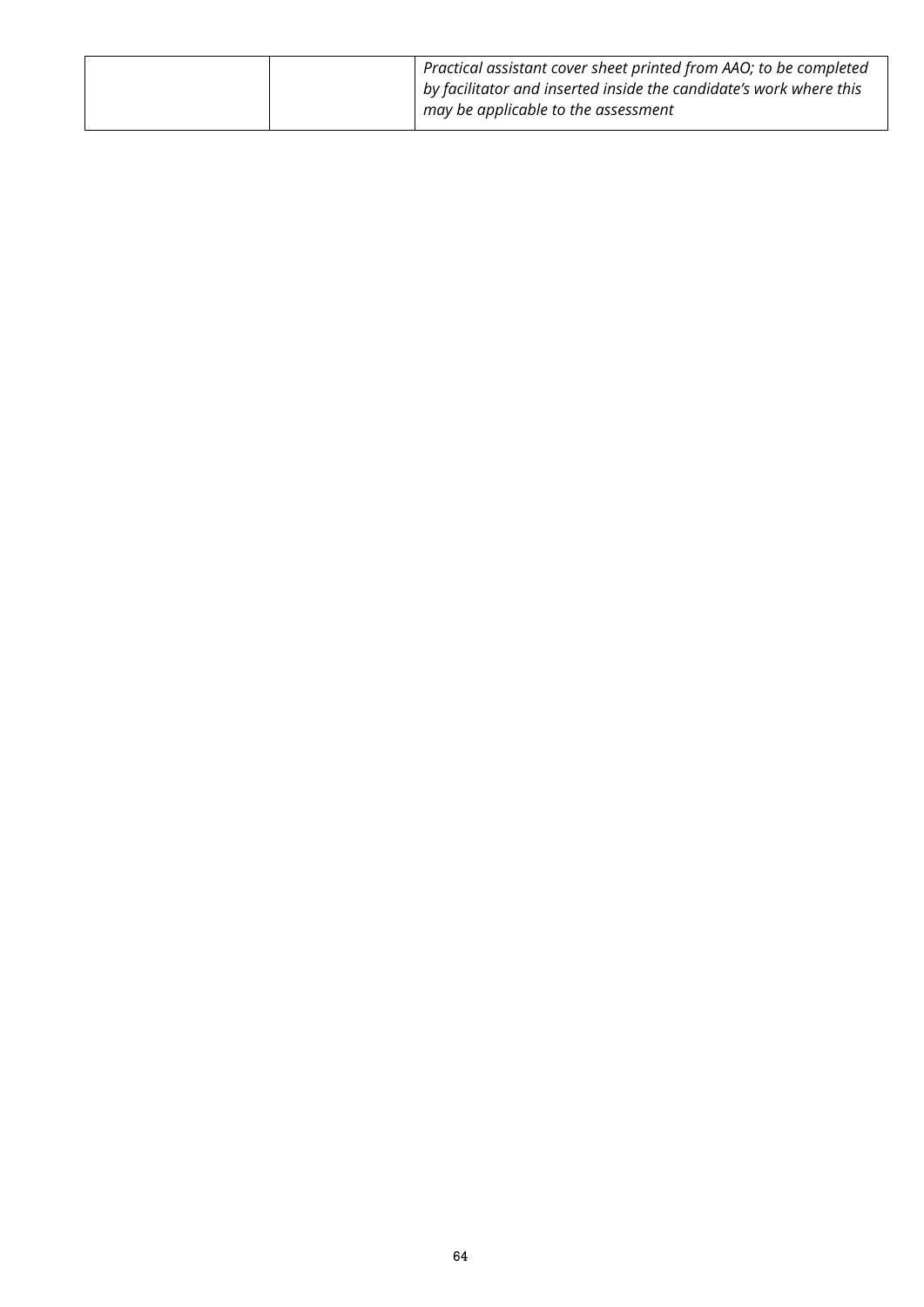# **Appendix D - Access Arrangements Policy**

## **What are access arrangements and reasonable adjustments?**

#### **Access arrangements**

*"Access arrangements are agreed before an assessment. They allow candidates with specific needs, such as special educational needs, disabilities or temporary injuries to access the assessment and show what they know and can do without changing the demands of the assessment. The intention behind an access arrangement is to meet the particular needs of an individual candidate without affecting the integrity of the assessment. Access arrangements are the principal way in which awarding bodies comply with the duty under the Equality Act 2010\* to make 'reasonable adjustments'.* 

[\[AA](http://www.jcq.org.uk/exams-office/access-arrangements-and-special-consideration/regulations-and-guidance) Definitions, page 3]

#### **Reasonable adjustments**

*The Equality Act 2010\* requires an awarding body to make reasonable adjustments where a candidate, who is disabled within the meaning of the Equality Act 2010, would be at a substantial disadvantage in comparison to someone who is not disabled. The awarding body is required to take reasonable steps to overcome that disadvantage. An example would be a Braille paper which would be a reasonable adjustment for a vision impaired candidate who could read Braille. A reasonable adjustment may be unique to that individual and may not be included in the list of available access arrangements. Whether an adjustment will be considered reasonable will depend on a number of factors which will include, but are not limited to:* 

- *the needs of the disabled candidate;*
- *the effectiveness of the adjustment;*
- *the cost of the adjustment; and*
- *the likely impact of the adjustment upon the candidate and other candidates.*

*An adjustment will not be approved if it:* 

- *involves unreasonable costs to the awarding body;*
- *involves unreasonable timeframes; or*
- *affects the security and integrity of the assessment.*

*This is because the adjustment is not 'reasonable'.*" [\[AA](http://www.jcq.org.uk/exams-office/access-arrangements-and-special-consideration/regulations-and-guidance) Definitions, page 3]

## **Purpose of the policy**

The purpose of this policy is to confirm that King's Academy Prospect has a written record which clearly shows the centre is leading on the access arrangements process and is complying with its *"...obligation to identify the need for, request and implement access arrangements..."*

[JCQ General Regulations for Approved Centres, 5.5]

This publication is further referred to in this policy as  $GR$ 

This policy is maintained and held by the SENCo alongside the individual files of each access arrangements candidate. Each file contains detailed records of all the essential information that is required to be held according to the regulations.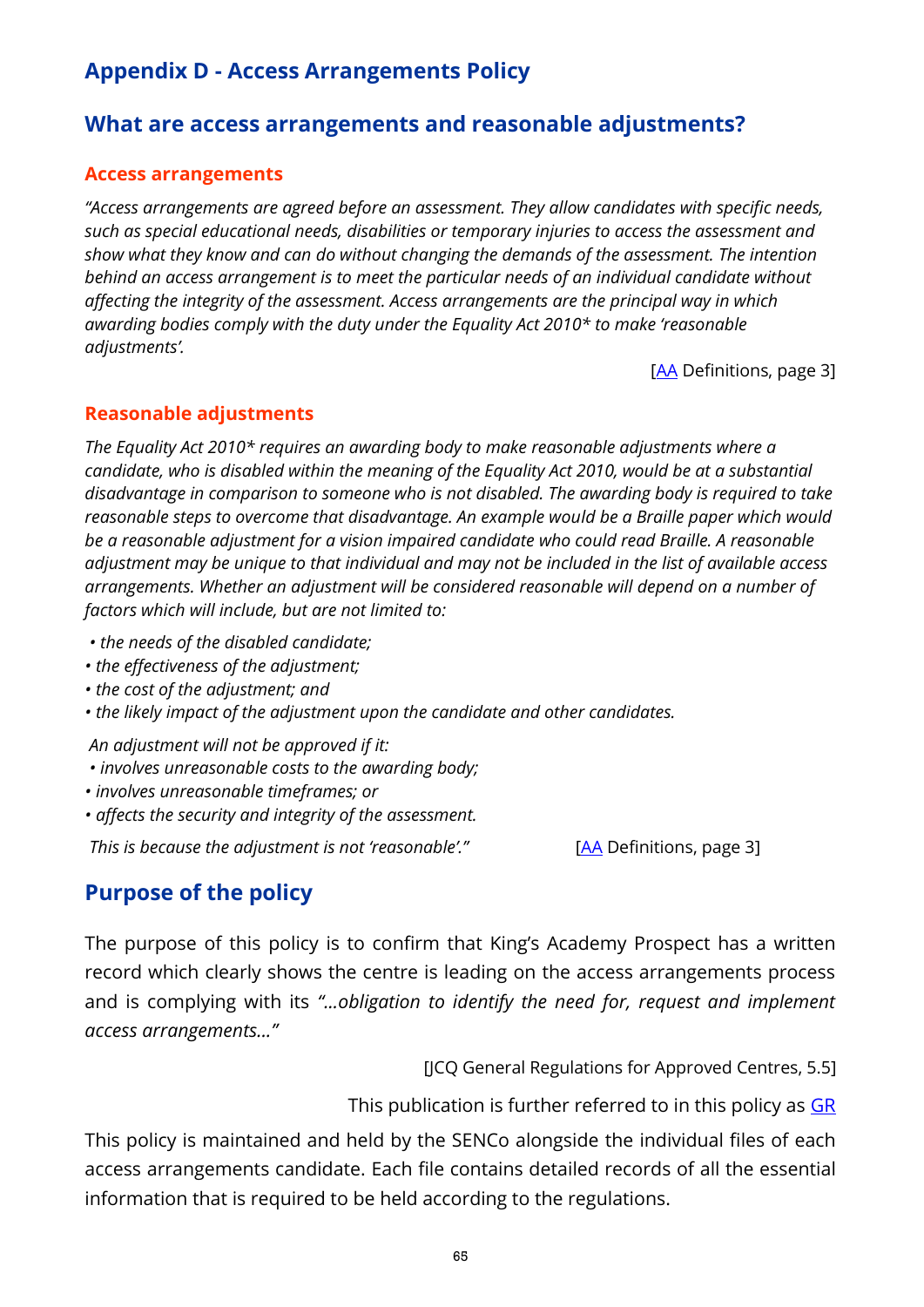The policy is annually reviewed to ensure that processes are carried out in accordance with the current edition of the ICO publication Adjustments for candidates with disabilities and learning difficulties Access Arrangements and Reasonable Adjustments.

This publication is further referred to in this policy as [AA](http://www.jcq.org.uk/exams-office/access-arrangements-and-special-consideration/regulations-and-guidance)

## **Disability policy (exams)**

A large part of the access arrangements process is covered in the Disability policy (exams) which covers staff roles and responsibilities in identifying the need for, requesting and implementing access arrangements and the conduct of exams.

The Exams Disability Policy is included at Appendix C of this document.

The access arrangements policy further covers the assessment process and related issues in more detail.

## **The assessment process**

Assessments are carried out by an assessor(s) appointed by the head of centre. The assessor(s) is (are) appropriately qualified as required by JCQ regulations in [AA](http://www.jcq.org.uk/exams-office/access-arrangements-and-special-consideration/regulations-and-guidance) 7.3.

#### **The qualification(s) of the current assessor(s)**

CP3TA=CCET+AAC

#### **Appointment of assessors of candidates with learning difficulties**

At the point an assessor is engaged/employed in the centre, evidence of the assessor's qualification is obtained and checked against the current requirements in [AA.](http://www.jcq.org.uk/exams-office/access-arrangements-and-special-consideration/regulations-and-guidance) This process is carried out prior to the assessor undertaking any assessment of a candidate.

#### **Checking the qualification(s) of the assessor(s)**

The current assessor is the SENCo, employed by the school and a copy of his certificate is held on file.

#### **Reporting the appointment of the assessor(s)**

As above the assessor is the SENCo, holds appropriate level 7 qualifications, copies of which are available for inspection.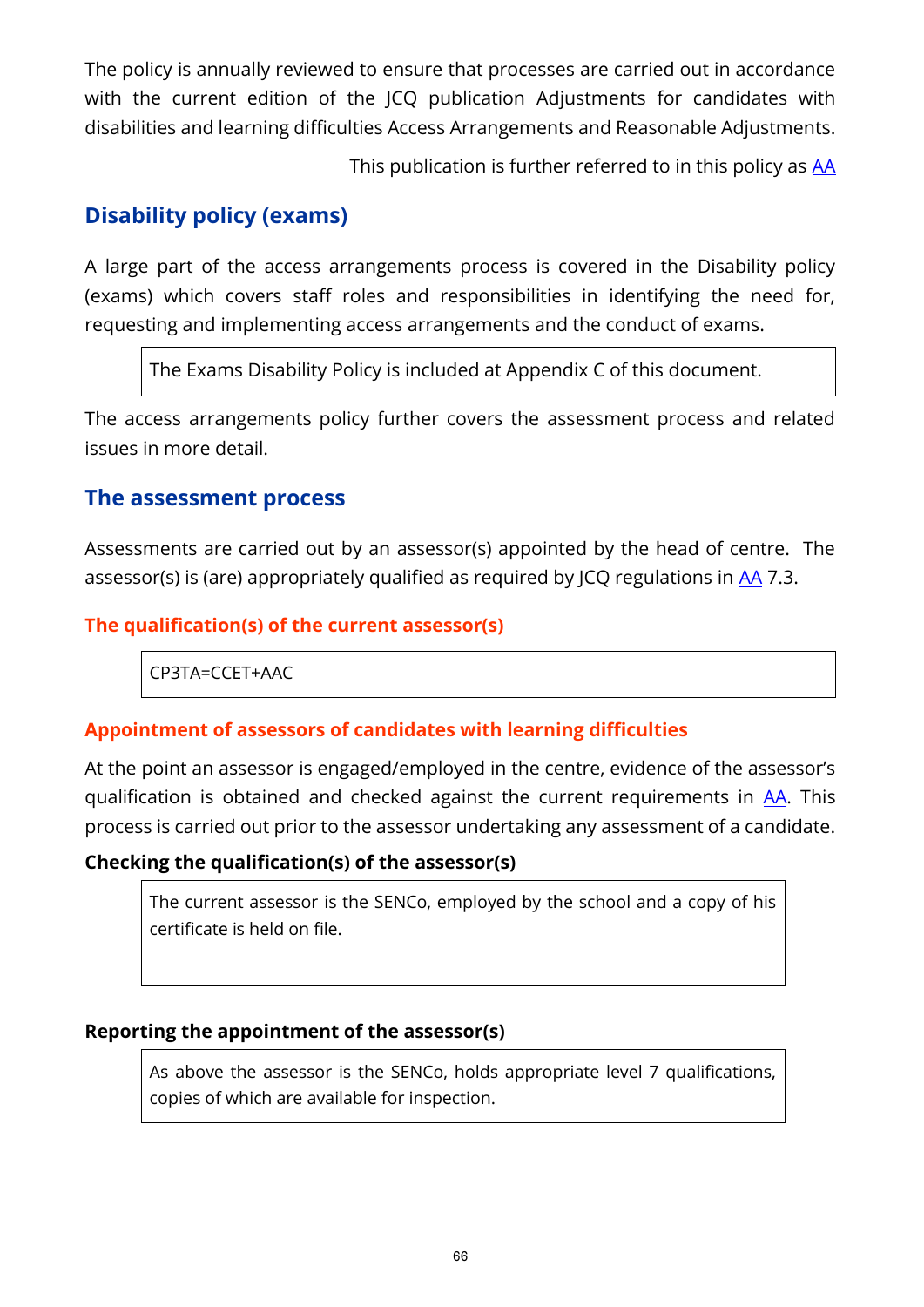#### **Process for the assessment of a candidate's learning difficulties by an assessor**

Exam Access Assessment processes are administered with regard to the equality Act 2010 regulations and SEN Code of Practice (2015).

The school makes every attempt to identify students needing exam access as early as possible.

Where possible the school collects data about students who are new to the school regarding previously held exam access arrangements.

Teachers and the SENCo identify students needing exam access through:

- Screening tests
- Records of additional support provided by the Support for Learning team
- Candidates self-reported difficulties
- Information from feeder schools
- Comments from teachers on referral forms about a candidate's difficulties.
- Data drops and tracking information.
- Information contained in EHCP , EP reports or other relevant documents

Teachers work with the SENCo to identify students who have exam access needs. As of 2019 teachers refer students for exam access assessment via an online referral, which encapsulates 'Normal Way of Working' and 'Student Voice'.

Once appropriate information has been gathered to demonstrate need, the SENCo formally assesses students using approved psychometric tests to confirm the appropriate arrangements are justified.

# **Painting a** *picture of need* **and gathering evidence to demonstrate** *normal way of working*

Students with exam access arrangements will, where practical, have these arrangements in class tests, mock exams and assessments.

Teachers who regularly work with students are required to provide evidence to paint a picture of 'Normal Way of Working'. As of 2019 this is through the completion of an online referral form, which encapsulate 'Normal Way of Working' and 'Student Voice'.

Teachers are also encouraged to provide samples of student work to further support 'Normal Way of Working'.

#### **Processing access arrangements**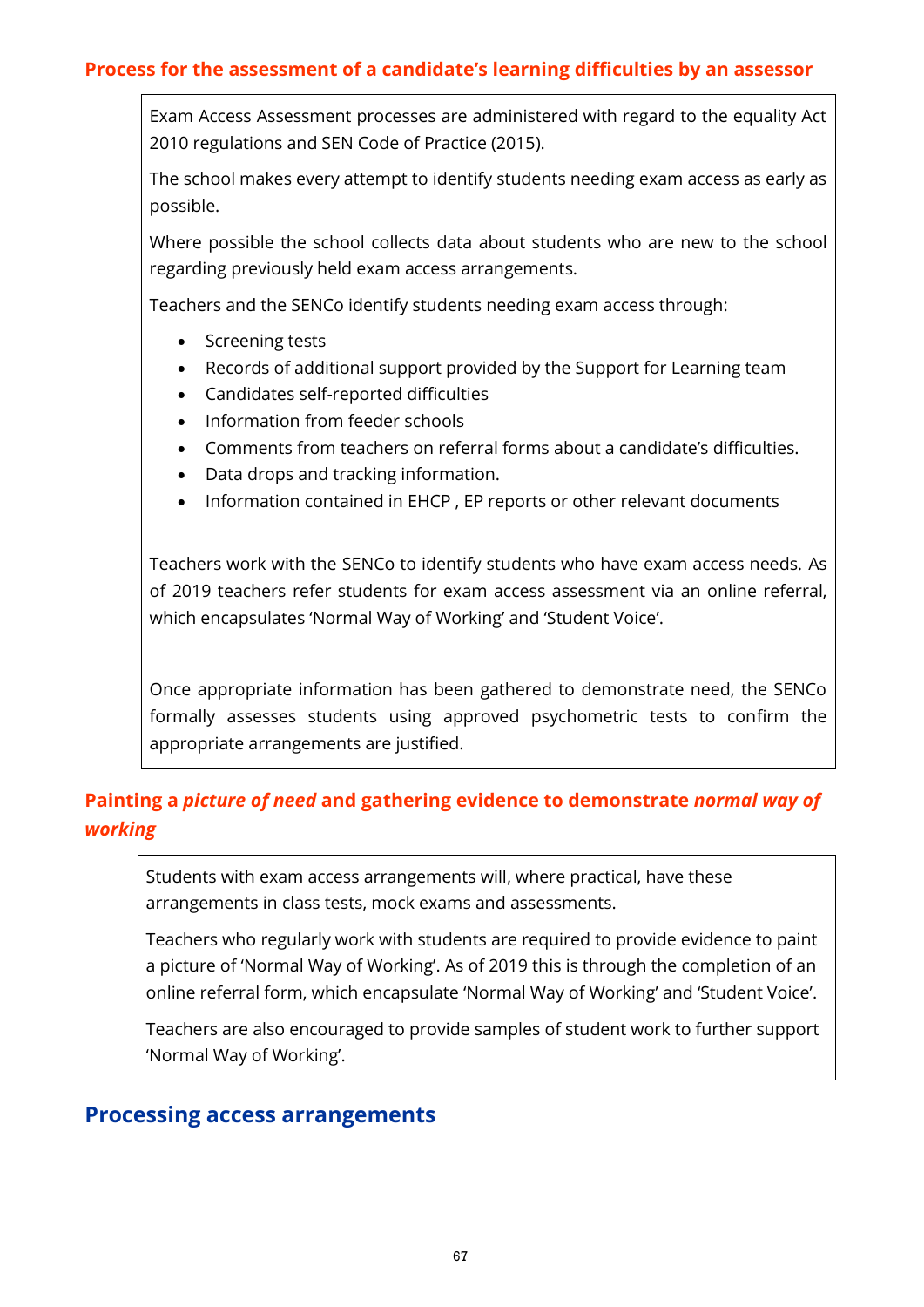### **Arrangements requiring awarding body approval**

*Access arrangements online* (AAO) is a tool provided by JCQ member awarding bodies for centres to apply for required access arrangement approval for the qualifications listed on page 92 of [AA.](http://www.jcq.org.uk/exams-office/access-arrangements-and-special-consideration/regulations-and-guidance) This tool also provides the facility to order modified papers for those qualifications listed on page 74.

AAO is accessed by logging in to any of the awarding body secure extranet sites. A single application is required for each candidate regardless of the awarding body used.

In line with JCQ regulations and where possible, online applications are made by the published deadline. The Exam's office keeps a record of the printed online application, letters from awarding bodies.

#### **Centre-delegated access arrangements**

King's Academy Prospect follows JCQ guidance when providing centre delegated access arrangements.

Centre-delegated access arrangements are provided when there is evidence that it is the candidates 'Normal Way of Working' and the need arises as a result of substantial and long term impairment or there is medical evidence to substantiate this arrangement.

# **Centre-specific criteria for particular access arrangements**

#### **Word processor policy (exams)**

An exam candidate may be approved the use of a word processor where this is appropriate to the candidate's needs and not simply because this is the candidate's preferred way of working within the centre.

Details of the centre's Word Processor Policy can be found in Appendix E of this document.

#### **Separate invigilation within the centre**

A decision where an exam candidate may be approved separate invigilation within the centre will be made by the SENCo.

The decision will be based on

- *whether the candidate has a substantial and long term impairment which has an adverse effect; and*
- **►** the candidate's normal way of working within the centre [\[AA](http://www.jcq.org.uk/exams-office/access-arrangements-and-special-consideration) 5.16]

In line with JCQ regulations separate invigilation is provided in cases where the candidate's difficulties are established within the school. In such cases separate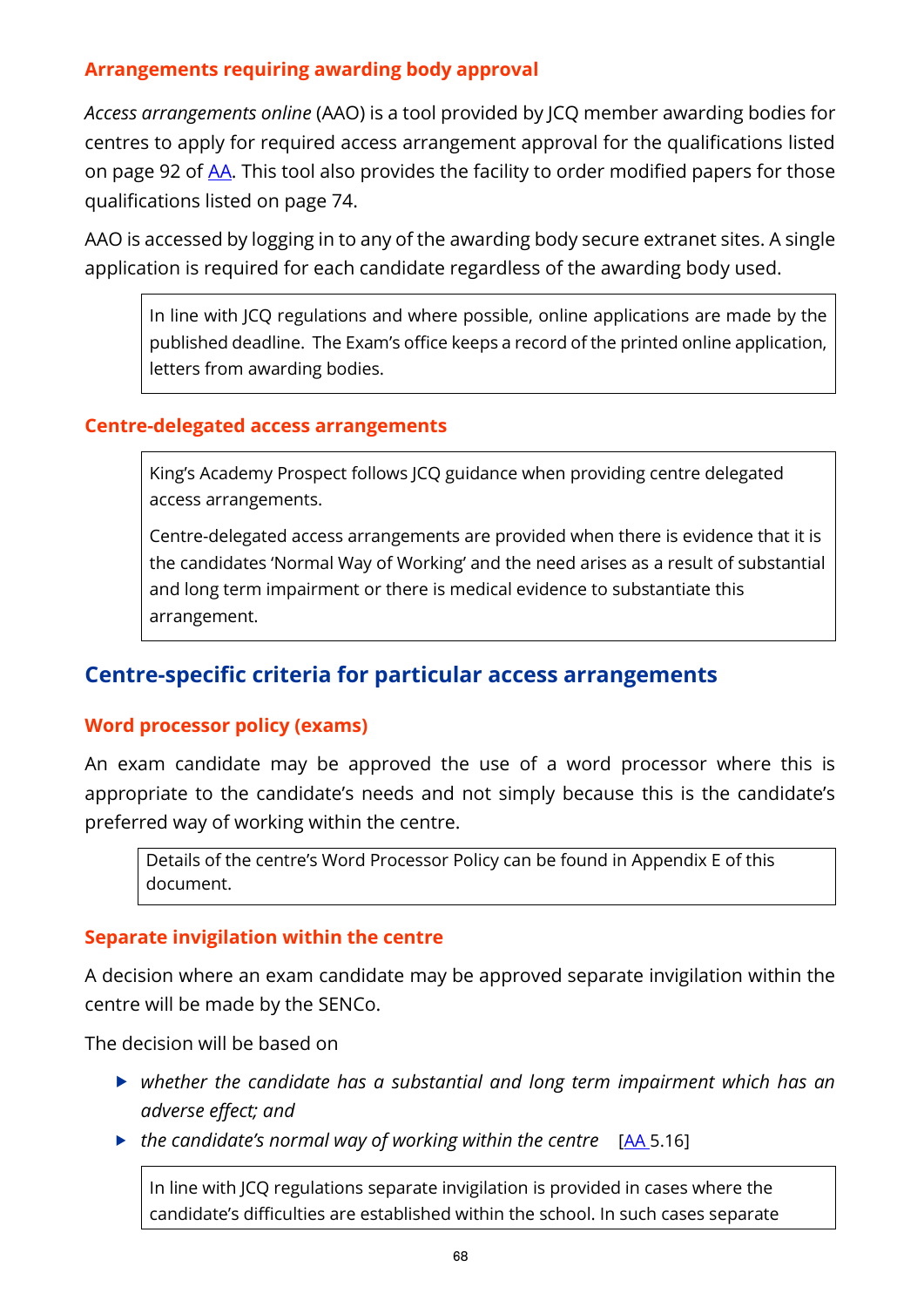invigilation reflects the candidate's normal way of working, where possible, in internal school tests and mock examinations and is granted as a consequence of a long-term medical condition or long term social, mental or emotional needs.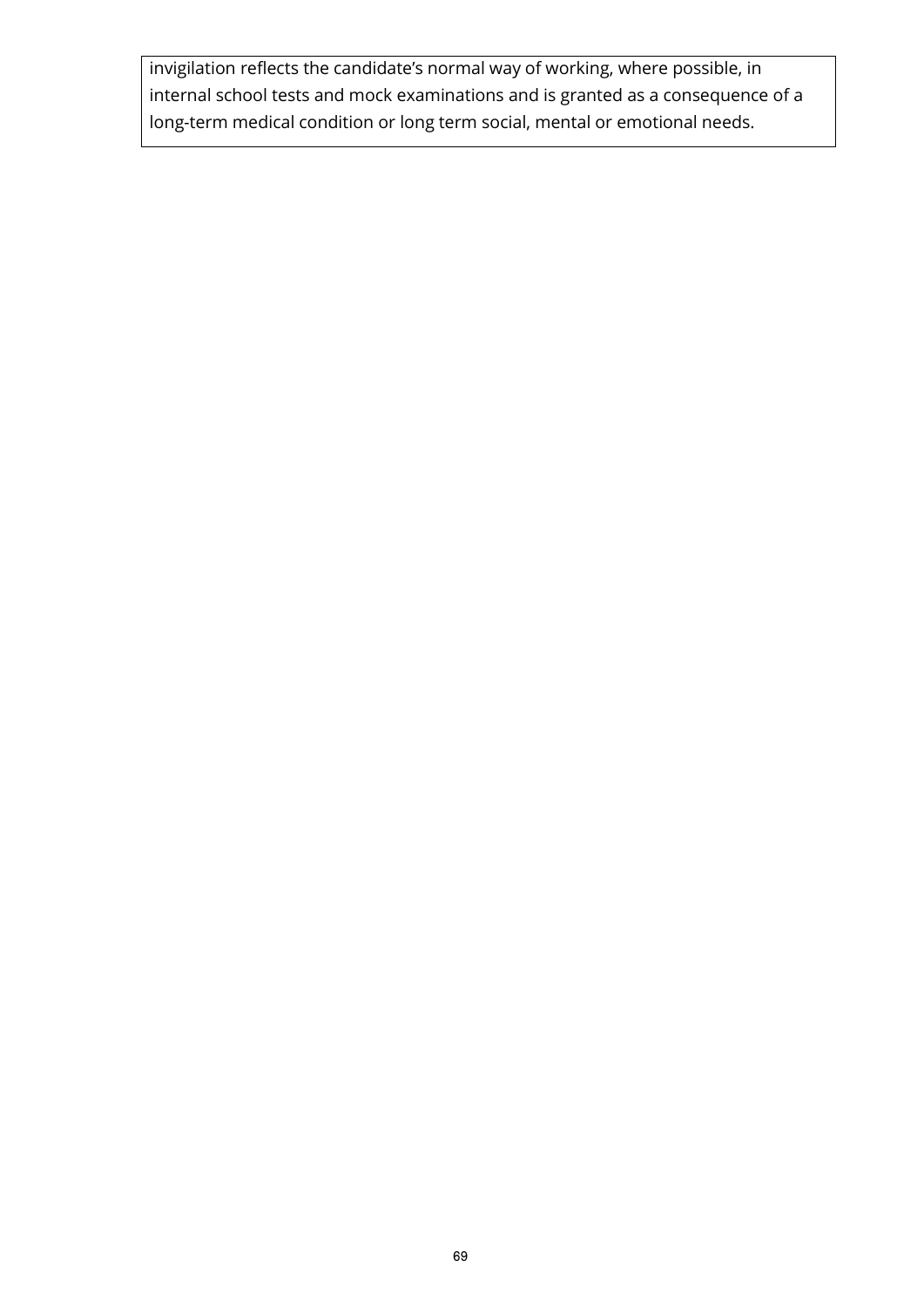# **Appendix E - Word Processor Policy (Exams)**

This policy is reviewed and updated annually on the publication of updated JCQ regulations and guidance on access arrangements and instructions for conducting exams.

References in this policy to AA and ICE relate to/are directly taken from the **Access** [Arrangements and Reasonable Adjustments 2021-22](http://www.jcq.org.uk/exams-office/access-arrangements-and-special-consideration/regulations-and-guidance) and [Instructions for Conducting](http://www.jcq.org.uk/exams-office/ice---instructions-for-conducting-examinations)  [Examinations 202](http://www.jcq.org.uk/exams-office/ice---instructions-for-conducting-examinations)1-22 publications.

# **Introduction**

The use of a word processor in exams and assessments is an available access arrangement.

### (AA 4.2.1)

The purpose of an access arrangement is to ensure, where possible, that barriers to assessment are removed for a disabled candidate preventing him/her from being placed at a substantial disadvantage as a consequence of persistent and significant difficulties.

The integrity of the assessment is maintained, whilst at the same time providing access to assessments for a disabled candidate.

#### (AA 4.2.2)

Although access arrangements are intended to allow access to assessments, they cannot be granted where they will compromise the assessment objectives of the specification in question.

#### (AA 4.2.3)

Candidates may not require the same access arrangements in each specification. Subjects and their methods of assessments may vary, leading to different demands of the candidate. SENCos should consider the need for access arrangements on a subject-by-subject basis.

# **Purpose of the policy**

This policy details how King's Academy Prospect complies with AA (chapter 4) Adjustments for candidates with disabilities and learning difficulties and (chapter 5.8) Word processor when awarding and allocating a candidate the use of word processor in his/her exams.

The term 'word processor' is used to describe for example, the use of a computer, laptop or tablet.

# **The use of a word processor**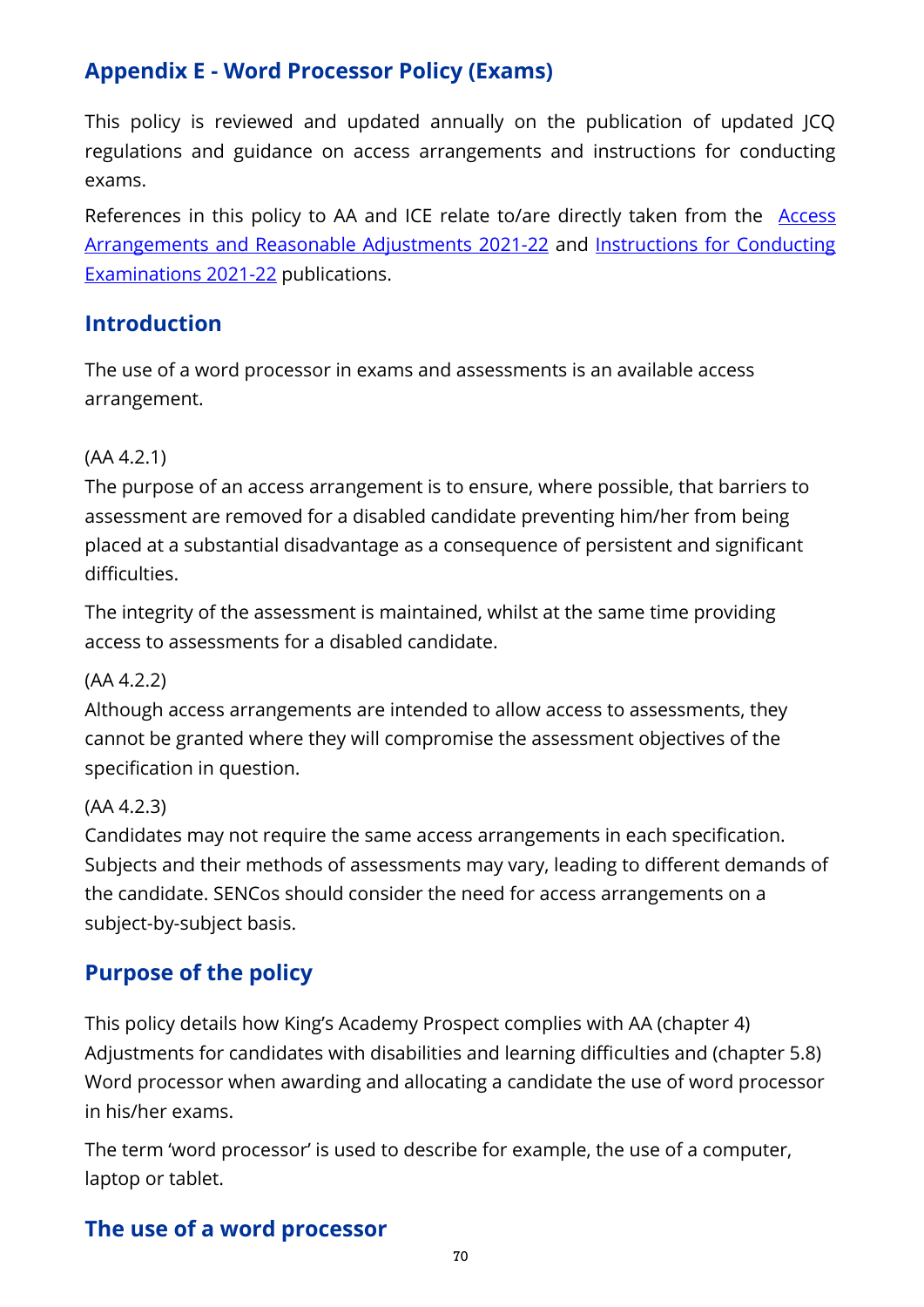The centre will

- $\blacktriangleright$  allocate the use of a word processor to a candidate where it is their normal way of working within the centre (AA 5.8.1)
- award the use of a word processor to a candidate if it is appropriate to their needs

Needs may include

- a learning difficulty which has a substantial and long-term adverse effect on his/her ability to write legibly
- a medical condition
- a physical disability
- a sensory impairment
- planning and organisational problems when writing by hand
- poor handwriting (AA 5.8.4)
- $\triangleright$  only permit the use of a word processor where the integrity of the assessment can be maintained (AA 4.2.1)
- $\triangleright$  not grant the use of a word processor where it will compromise the assessment objectives of the specification in question (AA 4.2.2)
- consider on a subject-by-subject basis if the candidate will need to use a word processor in each specification (AA 4.2.3)
- consider the needs of the candidate at the start of the candidate's course leading to a qualification based on evidence gathered that firmly establishes the candidate's needs and 'normal way of working' in the classroom, internal tests/exams, mock exams etc. and confirm arrangements in place before the candidate takes an exam or assessment (AA 4.2.4)
- **P** provide access to word processors to candidates in non-examination assessment components as standard practice unless prohibited by the specification (AA 5.8.2)

The centre will not

 $\triangleright$  simply grant the use of a word processor to a candidate because he/she prefers to type rather than write or can work faster on a keyboard, or because he/she uses a laptop at home (AA 5.8.4)

# **Exceptions**

The only exception to the above where the use of a word processor would be considered for a candidate would be

- $\triangleright$  in the event of a temporary injury or impairment, or a diagnosis of a disability or manifestation of an impairment relating to an existing disability arising after the start of the course (AA 4.2.4)
- $\triangleright$  where a subject within the curriculum is delivered electronically and the centre provides word processors to all candidates (AA 5.8.4)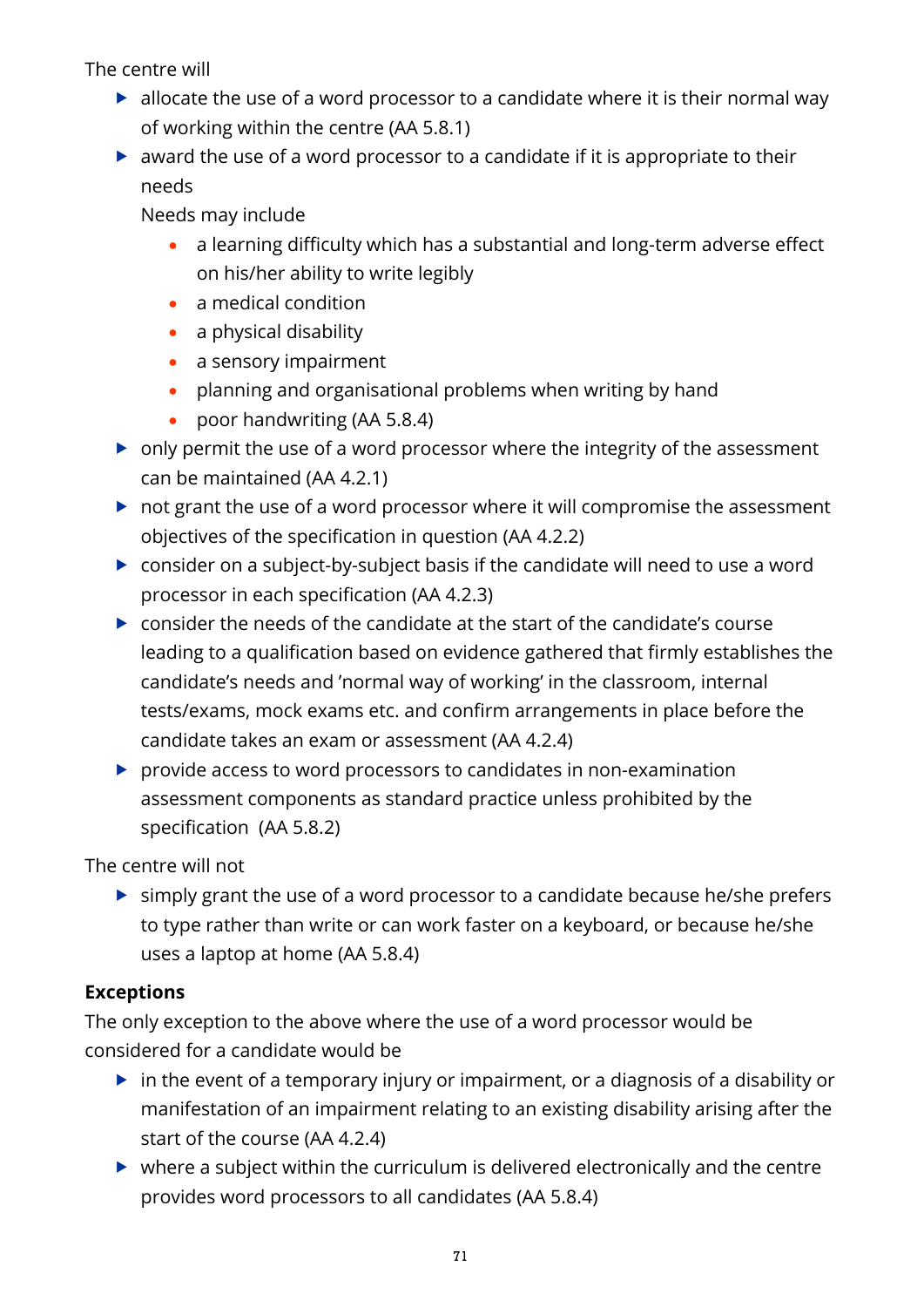# **Arrangements at the time of the assessment for the use of a word processor**

A candidate using a word processor is generally accommodated in a different room from the main cohort.

To comply with ICE 14, the centre:

- $\triangleright$  provides a word processor with the spelling and grammar check facility/predictive text disabled (switched off) (ICE 14.20)
- $\triangleright$  (where a candidate is to be seated with the main cohort without the use of a power point) checks the battery capacity of the word processor before the candidate's exam to ensure that the battery is sufficiently charged for the entire duration of the exam (ICE 14.21)
- $\blacktriangleright$  ensures the candidate is reminded to ensure that his/her centre number, candidate number and the unit/component code appear on each page as a header or footer e.g. 12345/8001 – 6391/01 (ICE 14.22)

If a candidate is using the software application Notepad or Wordpad these do not allow for the insertion of a header or footer. In such circumstances once the candidate has completed the examination and printed off his/her typed script, he/she must handwrite their details as a header or footer. The candidate must be supervised to ensure that he/she is solely performing this task and not rereading their answers or amending their work in any way.

- ensures the candidate understands that each page of the typed script must be numbered, e.g. page 1 of 6 (ICE 14.23)
- ensures the candidate is reminded to save his/her work at regular intervals (or where possible, an IT technician will set up 'autosave' on each laptop/tablet)
- instructs the candidate to use a minimum of 12pt font and double spacing in order to assist examiners when marking (ICE 14.24)

#### (ICE 14.25)

The centre will ensure the word processor:

- $\triangleright$  is in good working order at the time of the exam
- $\triangleright$  is accommodated in such a way that other candidates are not disturbed and cannot read the screen
- $\triangleright$  is used as a type-writer, not as a database (although standard formatting software is acceptable) and is not connected to an intranet or any other means of communication
- $\triangleright$  is cleared of any previously stored data
- $\triangleright$  does not give the candidate access to other applications such as a calculator (where prohibited in the examination), spreadsheets etc.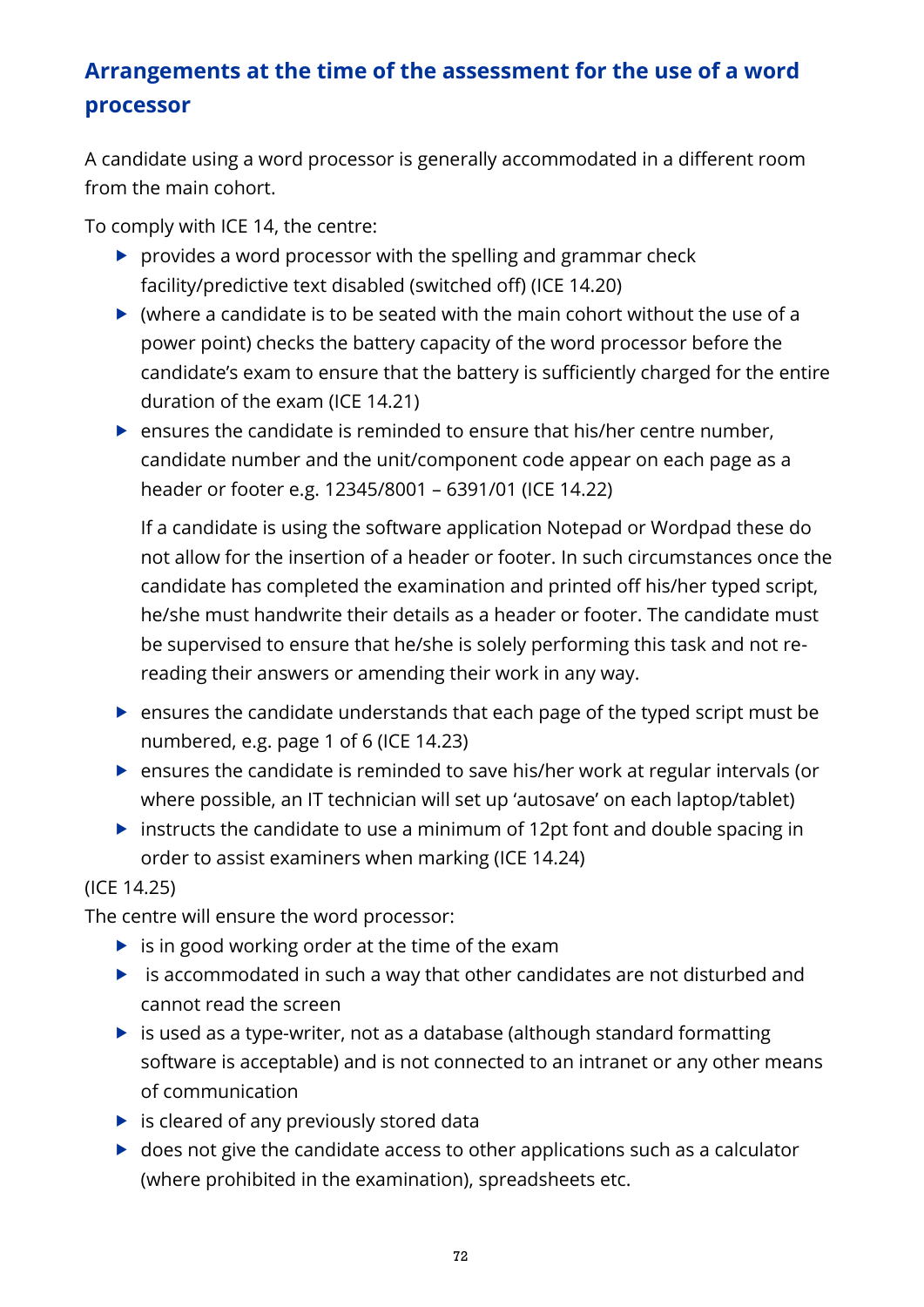- ▶ does not include graphic packages or computer aided design software unless permission has been given to use these
- ▶ does not have any predictive text software or an automatic spelling and grammar check enabled unless the candidate has been permitted a scribe or is using speech recognition technology (a scribe cover sheet must be completed), or the awarding body's specification permits the use of automatic spell checking
- ▶ does not include speech recognition technology unless the candidate has permission to use a scribe or relevant software
- $\triangleright$  is not to be used on the candidate's behalf by a third party unless the candidate has permission to use a scribe

#### **Portable storage medium**

The centre will ensure that any portable storage medium (e.g. a memory stick) used:

- $\blacktriangleright$  is provided by the centre
- $\triangleright$  is cleared of any previously stored data

#### **Printing the script after the exam is over**

The centre will ensure:

- $\triangleright$  the typed script can be printed from a portable storage medium
- $\blacktriangleright$  the candidate is present to verify that the work printed is his or her own
- a word processed script is attached to any answer booklet which contains some of the answers
- a word processor cover sheet (Form 4) is completed and included with the candidate's typed script (according to the relevant awarding body's instructions)

## **The criteria King's Academy Prospect uses to award and allocate word processors for examinations**

The 'normal way of working' for exam candidates, as directed by the head of centre, is that candidates handwrite their exams. An exception to this is where a candidate may have an approved access arrangement in place, for example the use of a scribe/speech recognition technology.

#### **The use of word processors**

There are also exceptions where a candidate may be awarded/allocated the use of a word processor in exams where he/she has a firmly established need, it reflects the candidate's normal way of working and by not being awarded a word processor would be at a substantial disadvantage to other candidates.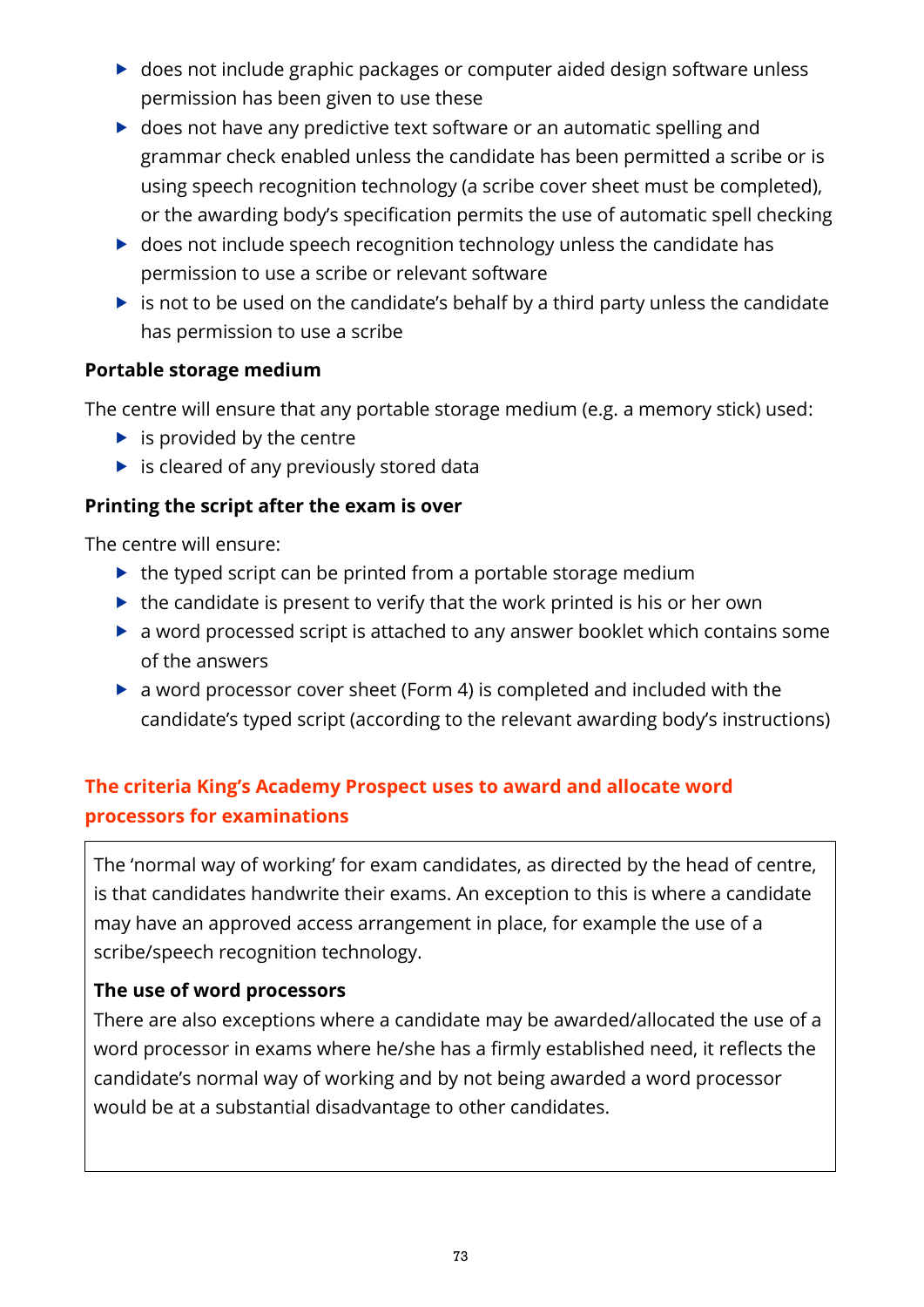In line with current JCQ Guidelines, it is permissible for a candidate using a word processor in an examination to type certain questions, i.e. those requiring extended writing, and handwrite shorter answers.

Appropriate exam-compliant word processors will be provided by the IT department in liaison with the exams officer.

The specific criteria used to determine the conditions under which a word processor will be allocated are detailed in Appendix E of this policy.

Statement produced by: **J Birk**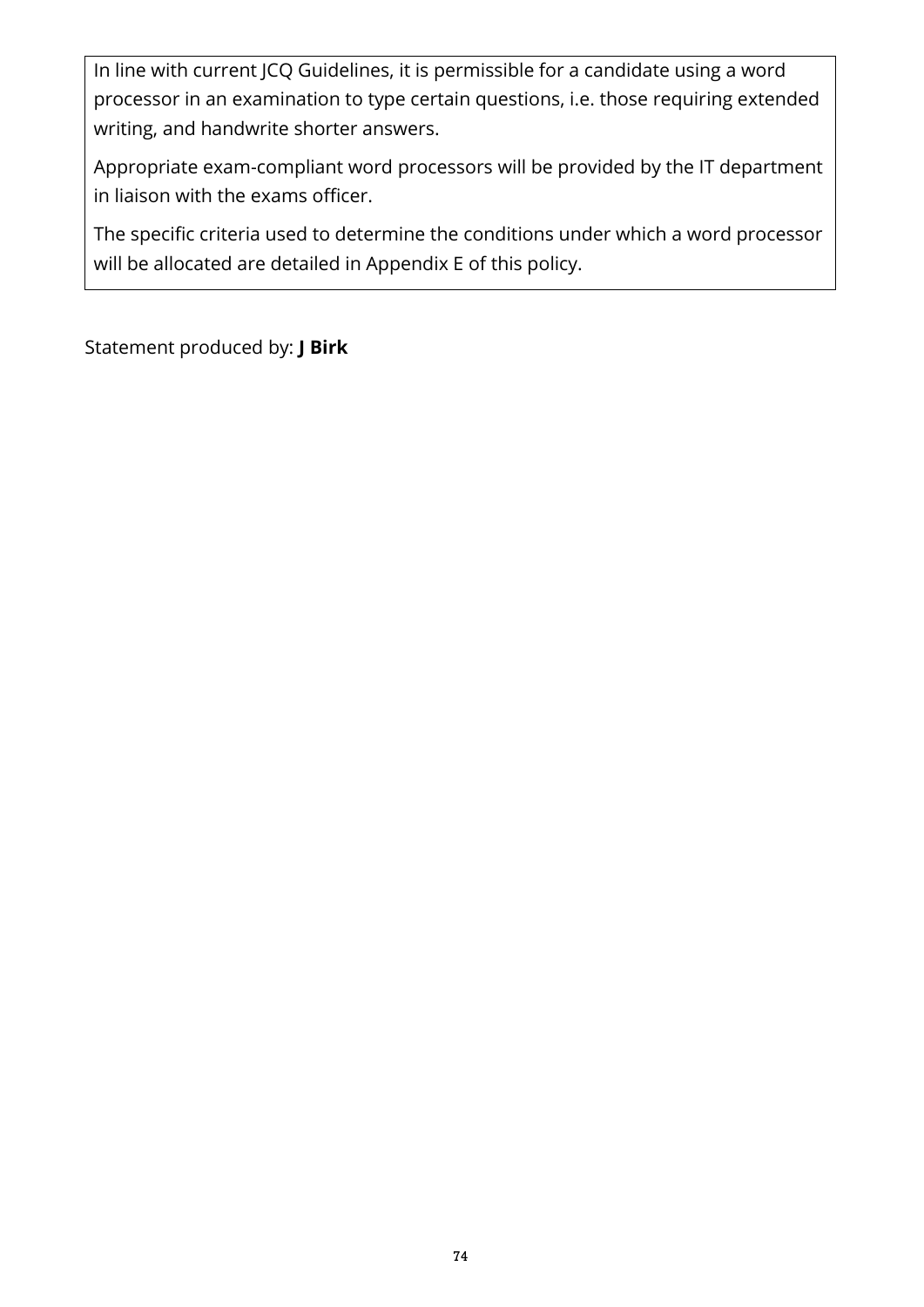## **Appendix F - Non Examination Assessment Policy**

## **What does this policy affect?**

This policy affects the delivery of subjects of GCE and GCSE qualifications which contain a component(s) of non-examination assessment.

*The regulator's definition of an examination is very narrow and in effect any type of assessment that is not 'externally set and taken by candidates at the same time under controlled conditions' is classified as non-examination assessment (NEA). 'NEA' therefore includes, but is not limited to, internal assessment. Externally marked and/or externally set practical examinations taken at different times across centres are classified as 'NEA'.*

[Definition taken directly from the ICQ publication Instructions for conducting non-examination

[assessments](http://www.jcq.org.uk/exams-office/non-examination-assessments)*,* Foreword]

This publication is further referred to in this policy as [NEA](http://www.jcq.org.uk/exams-office/non-examination-assessments)

## **Purpose of the policy**

The purpose of this policy, as defined by JCQ, is to

- *cover procedures for planning and managing non-examination assessments*
- *define staff roles and responsibilities with respect to non-examination assessments*
- *manage risks associated with non-examination assessments*

*The policy will need to cover all types of non-examination assessment.*  [\[NEA](http://www.jcq.org.uk/exams-office/non-examination-assessments) 1]

## **What are non-examination assessments?**

This is explained in [NEA.](http://www.jcq.org.uk/exams-office/non-examination-assessments)

*Non-examination assessments measure subject-specific knowledge and skills that cannot be tested by timed written papers.* 

*There are three assessment stages and rules which apply to each stage. These rules often vary across subjects. The stages are:* 

- *task setting;*
- *task taking;*
- *task marking.*  [\[NEA](http://www.jcq.org.uk/exams-office/non-examination-assessments) 1]

# **Procedures for planning and managing non-examination assessments identifying staff roles and responsibilities**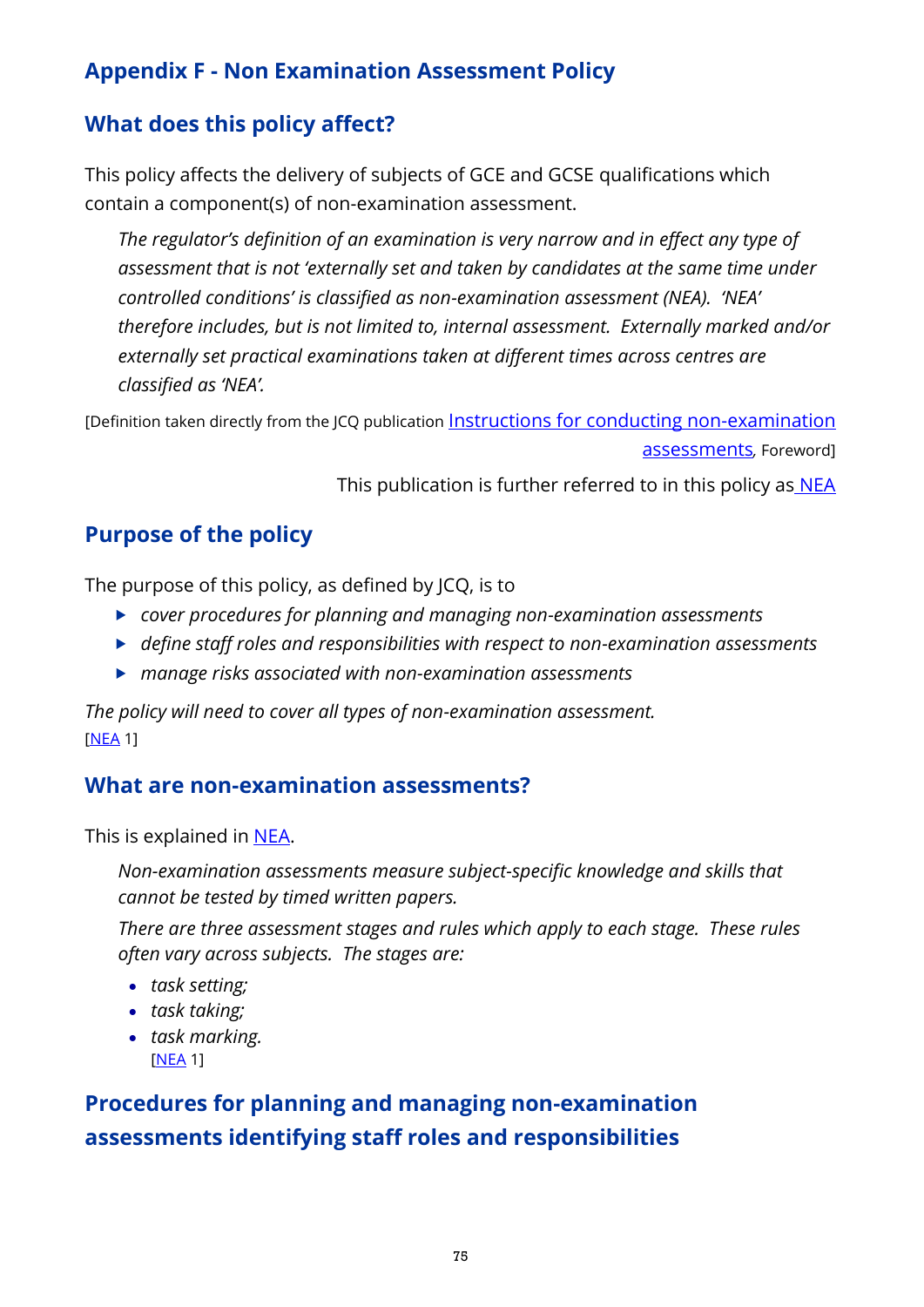## **The basic principles**

#### **Head of centre**

- Provides a signed declaration as part of the National Centre Number Register Annual Update to confirm awareness of and that relevant centre staff are adhering to the latest version of [NEA](http://www.jcq.org.uk/exams-office/non-examination-assessments)
- Ensures the centre's *non-examination assessment policy* is fit for purpose
- Ensures the centre's *internal appeals procedures* clearly detail the procedure to be followed by candidates (or their parents/carers) appealing against internal assessment decisions (centre-assessed marks) and requesting a review of the centre's marking

#### **Senior leaders**

- ▶ Ensure the correct conduct of non-examination assessments (including endorsements) which comply with [NEA](http://www.jcq.org.uk/exams-office/non-examination-assessments) and awarding body subject-specific instructions
- Ensure the centre-wide calendar records assessment schedules by the start of the academic year

## **Quality assurance (QA) lead/Lead internal verifier**

- ▶ Confirms with subject heads that appropriate awarding body forms and templates for non-examination assessments (including endorsements) are used by teachers and candidates
- $\blacktriangleright$  Ensures appropriate procedures are in place to internally standardise/verify the marks awarded by subject teachers in line with awarding body criteria
- Ensures appropriate centre-devised templates are provided to capture/record relevant information given to candidates by subject teachers
- Ensures appropriate centre-devised templates are provided to capture/record relevant information is received and understood by candidates
- Where not provided by the awarding body, ensures a centre-devised template is provided for candidates to keep a detailed record of their own research, planning, resources etc.

## **Subject head/lead**

- Ensures subject teachers understand their role and responsibilities within the non-examination assessment process
- Ensures [NEA](http://www.jcq.org.uk/exams-office/non-examination-assessments) and relevant awarding body subject-specific instructions are followed in relation to the conduct of non-examination assessments (including endorsements)
- ▶ Works with the QA lead/Lead internal verifier to ensure appropriate procedures are followed to internally standardise/verify the marks awarded by subject teachers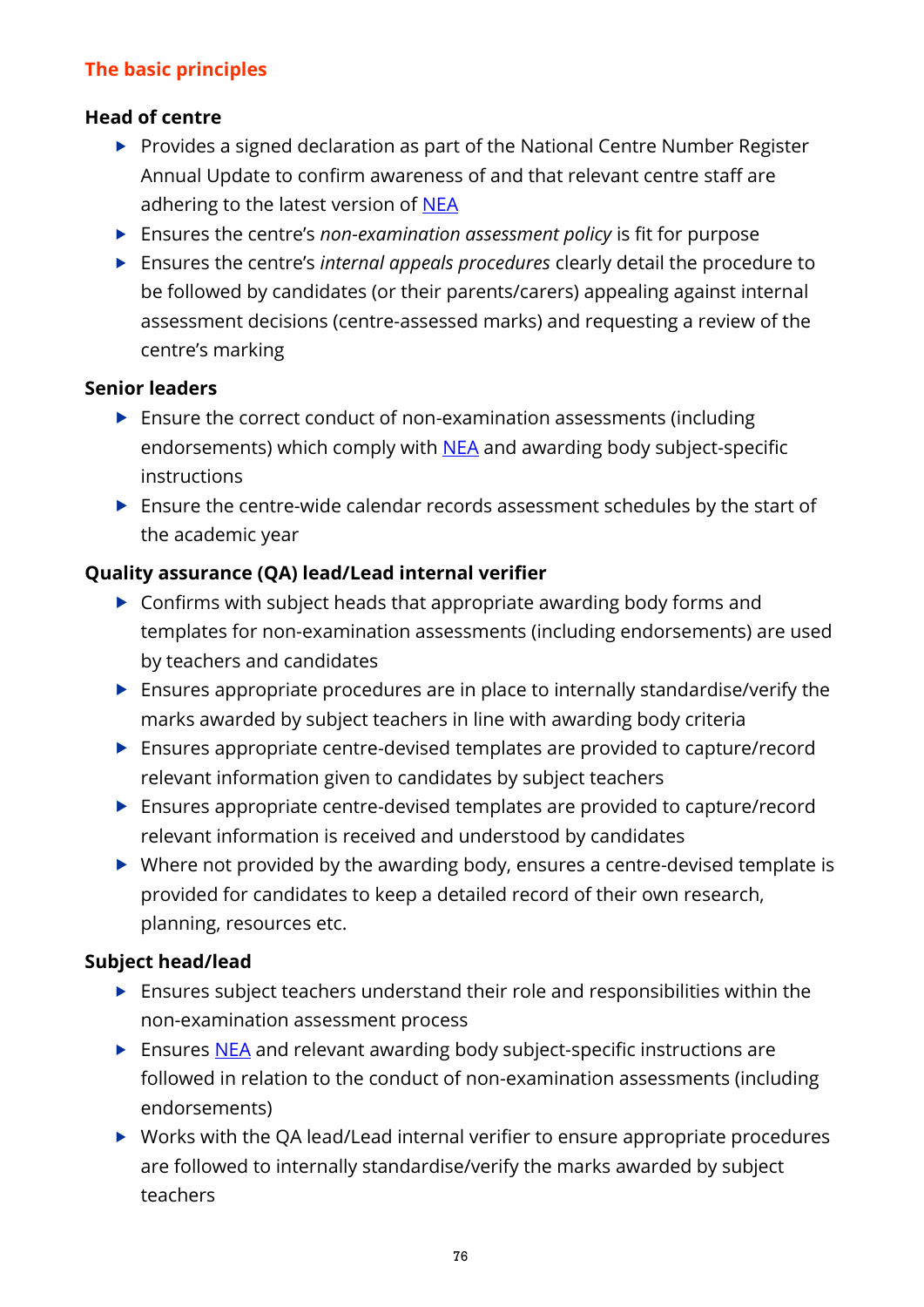#### **Subject teacher**

- ▶ Understands and complies with the general instructions as detailed in [NEA](http://www.jcq.org.uk/exams-office/non-examination-assessments)
- $\triangleright$  Where these may also be provided by the awarding body, understands and complies with the awarding body's specification for conducting nonexamination assessments, including any subject-specific instructions, teachers' notes or additional information on the awarding body's website
- Marks internally assessed work to the criteria provided by the awarding body
- Ensures the exams officer is provided with relevant entry codes for subjects (whether the entry for the internally assessed component forms part of the overall entry code for the qualification or is made as a separate unit entry code) to the internal deadline for entries

#### **Exams officer**

- $\triangleright$  Signposts the annually updated JCQ publication [NEA](http://www.jcq.org.uk/exams-office/non-examination-assessments) to relevant centre staff
- ▶ Carries out tasks where these may be applicable to the role in supporting the administration/management of non-examination assessment

## **Task setting**

#### **Subject teacher**

- $\triangleright$  Selects tasks to be undertaken where a number of comparable tasks are provided by the awarding body OR designs tasks where this is permitted by criteria set out within the subject specification
- $\triangleright$  Makes candidates aware of the criteria used to assess their work

#### **Issuing of tasks**

#### **Subject teacher**

- $\triangleright$  Determines when set tasks are issued by the awarding body
- $\blacktriangleright$  Identifies date(s) when tasks should be taken by candidates
- Accesses set tasks in sufficient time to allow planning, resourcing and teaching and ensures that materials are stored securely at all times
- Ensures requirements for legacy specification tasks and new specification tasks are distinguished between

## **Task taking**

#### **Supervision**

#### **Subject teacher**

 $\triangleright$  Checks the awarding body's subject-specific requirements ensuring candidates take tasks under the required conditions and supervision arrangements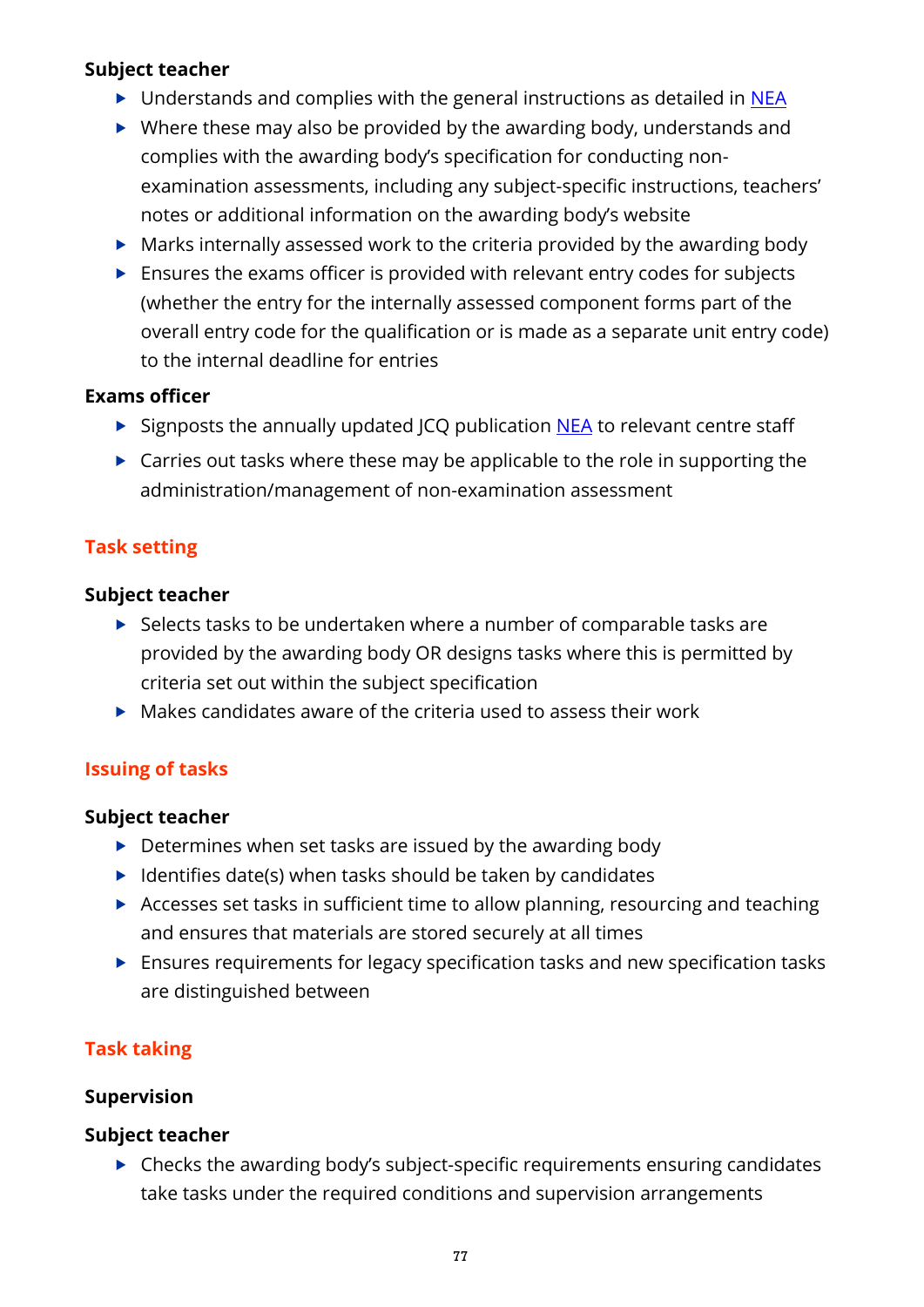- Ensures there is sufficient supervision to enable the work of a candidate to be authenticated
- $\blacktriangleright$  Ensures there is sufficient supervision to ensure the work a candidate submits is their own
- $\blacktriangleright$  Is confident where work may be completed outside of the centre without direct supervision, that the work produced is the candidate's own.
- Where candidates may work in groups, keeps a record of each candidate's contribution
- Ensures candidates are aware of the current JCQ documents Information for candidates - [non-examination assessments](http://www.jcq.org.uk/exams-office/information-for-candidates-documents) and [Information for candidates -](http://www.jcq.org.uk/exams-office/information-for-candidates-documents) [Social Media](http://www.jcq.org.uk/exams-office/information-for-candidates-documents)
- Ensures candidates understand and comply with the regulations in relevant JCQ documents Information for candidates

## **Advice and feedback**

#### **Subject teacher**

- As relevant to the subject/component, advises candidates on relevant aspects before candidates begin working on a task
- Will not provide candidates with model answers or outlines/headings specific to the task
- When reviewing candidates' work, unless prohibited by the specification, provides oral and written advice at a general level to candidates
- Allows candidates to revise and re-draft work after advice has been given at a general level
- ▶ Records any assistance given beyond general advice and takes it into account in the marking or submits it to the external examiner
- Ensures when work has been assessed, candidates are not allowed to revise it

#### **Resources**

- ▶ Refers to the awarding body's specification and/or associated documentation to determine if candidates have restricted/unrestricted access to resources when planning and researching their tasks
- Ensures conditions for any formally supervised sessions are known and put in place
- $\triangleright$  Ensures appropriate arrangements are in place to keep the work to be assessed, and any preparatory work, secure between any formally supervised sessions, including work that is stored electronically
- Ensures conditions for any formally supervised sessions are understood and followed by candidates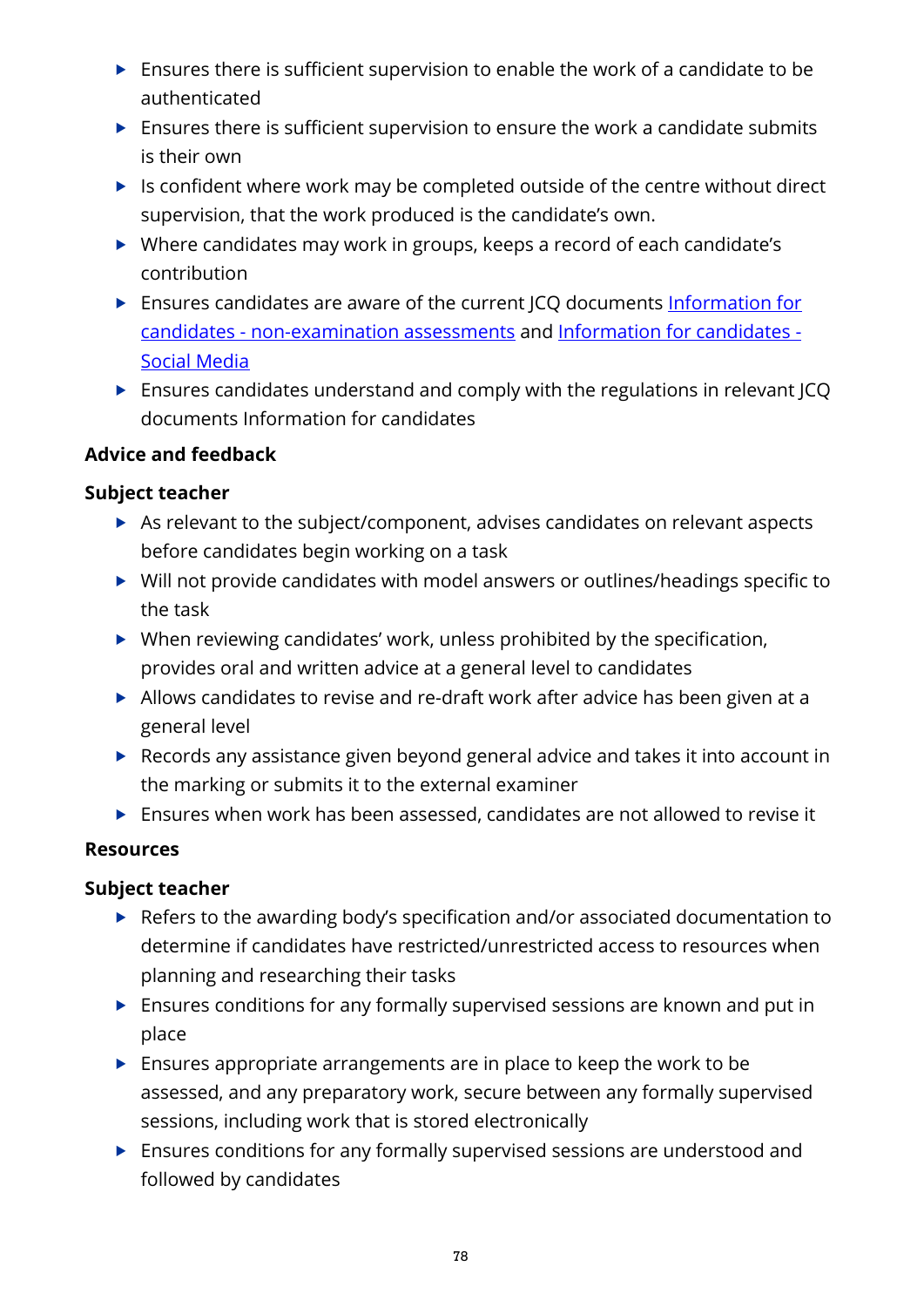- $\blacktriangleright$  Ensures candidates understand that they are not allowed to introduce improved notes or new resources between formally supervised sessions
- $\blacktriangleright$  Ensures that where appropriate to include references, candidates keep a detailed record of their own research, planning, resources etc.

### **Word and time limits**

### **Subject teacher**

Refers to the awarding body's specification to determine where word and time limits apply/are mandatory

### **Collaboration and group work**

#### **Subject teacher**

- ▶ Unless stated otherwise in the awarding body's specification, and where appropriate, allows candidates to collaborate when carrying out research and preparatory work
- Ensures that it is possible to attribute assessable outcomes to individual candidates
- Ensures that where an assignment requires written work to be produced, each candidate writes up their own account of the assignment
- Assesses the work of each candidate individually

## **Authentication procedures**

#### **Subject teacher**

- ▶ Where required by the awarding body's specification
	- ensures candidates sign a declaration confirming the work they submit for final assessment is their own unaided work
	- signs the teacher declaration of authentication confirming the requirements have been met
- ▶ Keeps signed candidate declarations on file until the deadline for requesting reviews of results has passed or until any appeal, malpractice or other results enquiry has been completed, whichever is later
- Provides signed candidate declarations where these may be requested by a JCQ Centre Inspector
- $\triangleright$  Where there may be doubt about the authenticity of the work of a candidate or if malpractice is suspected, follows the authentication procedures and malpractice information in [NEA](http://www.jcq.org.uk/exams-office/non-examination-assessments) and informs a member of the senior leadership team

#### **Presentation of work**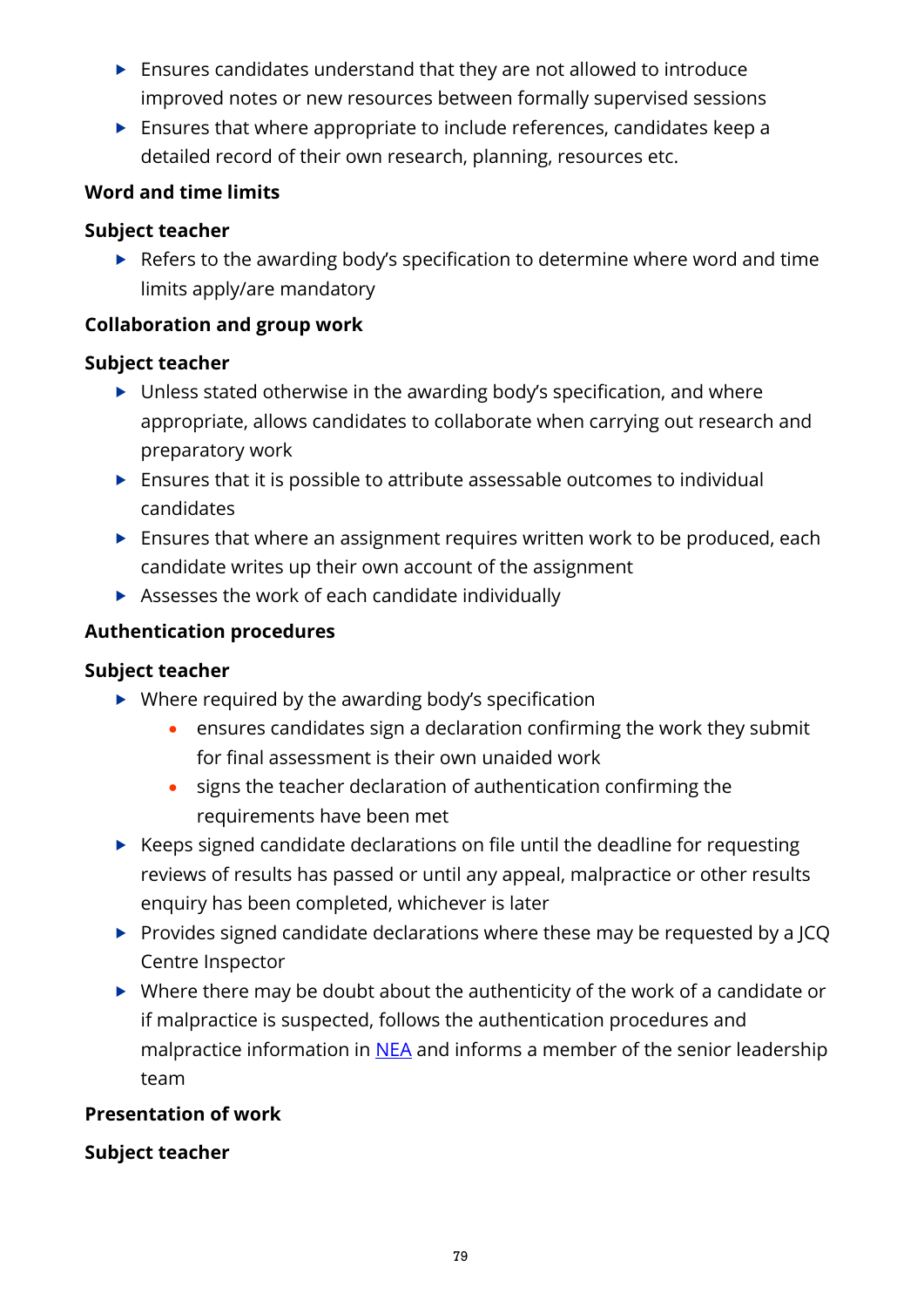- ▶ Obtains informed consent at the beginning of the course from parents/carers if videos or photographs/images of candidates will be included as evidence of participation or contribution
- Instructs candidates to present work as detailed in  $NEA$  unless the awarding body's specification gives different subject-specific instructions
- Instructs candidates to add their candidate number, centre number and the component code of the assessment as a header/footer on each page of their work

#### **Keeping materials secure**

#### **Subject teacher**

- ▶ When work is being undertaken by candidates under formal supervision, ensures work is securely stored between sessions (if more than one session)
- $\triangleright$  When work is submitted by candidates for final assessment, ensures work is securely stored
- $\triangleright$  Follows secure storage instructions as defined in [NEA](http://www.jcq.org.uk/exams-office/non-examination-assessments) 4.8
- $\triangleright$  Takes sensible precautions when work is taken home for marking
- $\triangleright$  Stores internally assessed work, including the sample returned after awarding body moderation, securely until the closing date for reviews of results or until the outcome of a review or any subsequent appeal has been completed
- Reminds candidates of the need to keep their own work secure at all times and not share completed or partially completed work on-line, on social media or through any other means (the JCQ document Information for candidates – social media should be brought to the attention of candidates)
- $\blacktriangleright$  Liaises with the IT Manager to ensure that appropriate arrangements are in place to restrict access between sessions to candidates' work where work is stored electronically

#### **IT Manager**

**Ensures appropriate arrangements are in place to restrict access between** sessions to candidates' work where work is stored electronically

## **Task marking – externally assessed components**

#### **Conduct of externally assessed work**

- $\blacktriangleright$  Liaises with the exams officer regarding the arrangements for any externally assessed components of a specification which must be conducted within a window of dates specified by the awarding body and according to JCQ Instructions for conducting examinations
- $\blacktriangleright$  Liaises with the Visiting Examiner where this may be applicable to any externally assessed component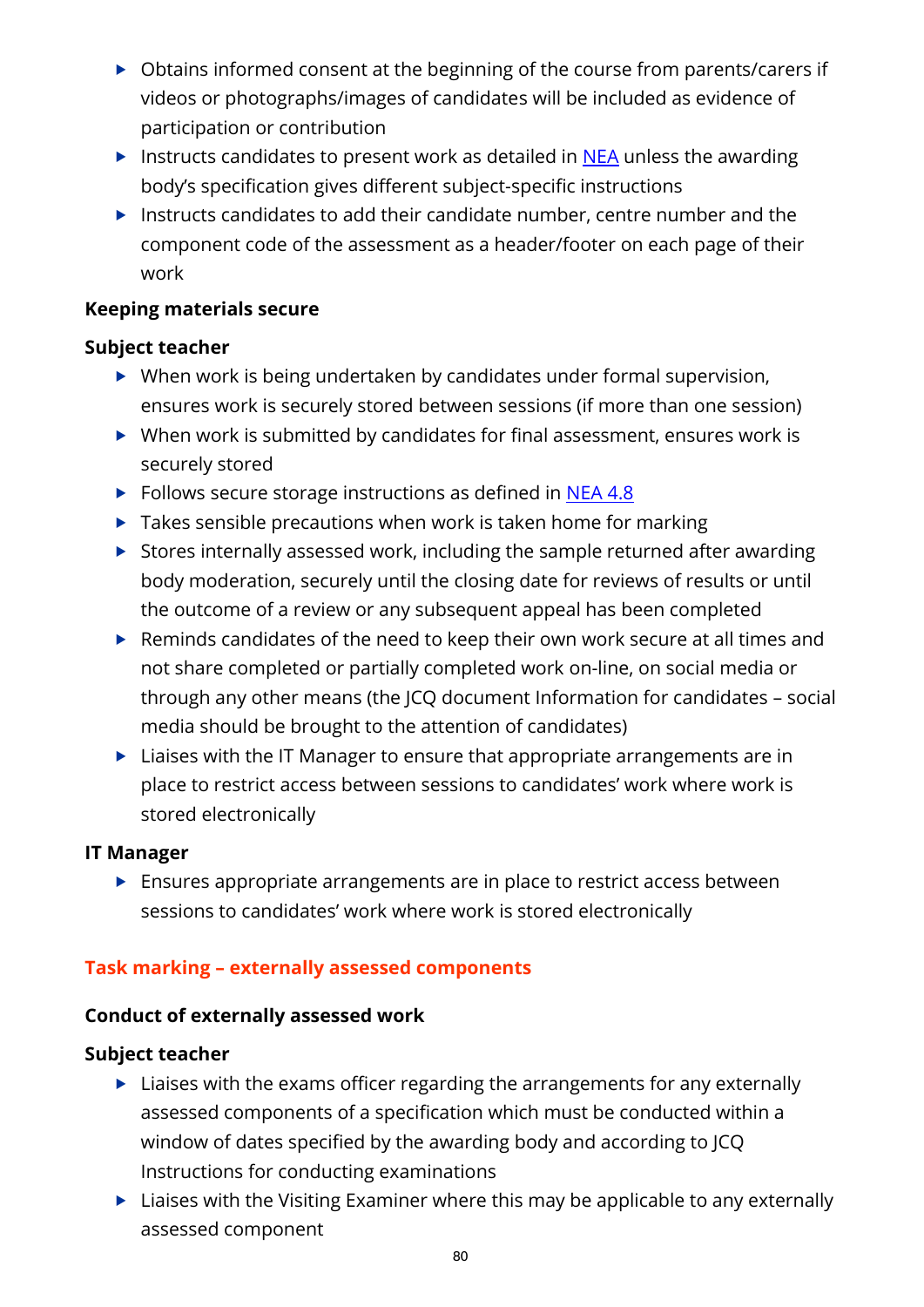#### **Exams officer**

- Arranges timetabling, rooming and invigilation where and if this is applicable to any externally assessed non-examination component of a specification
- ▶ Conducts the externally assessed component within the window specified by the awarding body and according to JCQ Instructions for conducting examinations

#### **Submission of work**

#### **Subject teacher**

 $\blacktriangleright$  Provides the attendance register to a Visiting Examiner

#### **Exams officer**

- $\blacktriangleright$  Provides the attendance register to the subject teacher where the component may be assessed by a Visiting Examiner
- Ensures the awarding body's attendance register for any externally assessed component is completed correctly to show candidates who are present and any who may be absent
- Where candidates' work must be despatched to an awarding body's examiner, ensures the completed attendance register accompanies the work
- $\triangleright$  Keeps a copy of the attendance register until after the deadline for reviews of results for the exam series
- $\triangleright$  Packages the work as required by the awarding body and attaches the examiner address label
- $\triangleright$  Despatches the work to the awarding body's instructions by the required deadline

## **Task marking – internally assessed components**

#### **Marking and annotation**

#### **Head of centre**

 Ensures where a teacher teaches his/her own child, a conflict of interest is declared to the awarding body and the marked work of the child submitted for moderation, whether it is part of the moderation sample or not

#### **Subject head/lead**

 Sets timescales for teachers to inform candidates of their centre-assessed marks that will allow sufficient time for a candidate to appeal an internal assessment decision/request a review of the centre's marking prior to the marks being submitted to the awarding body external deadline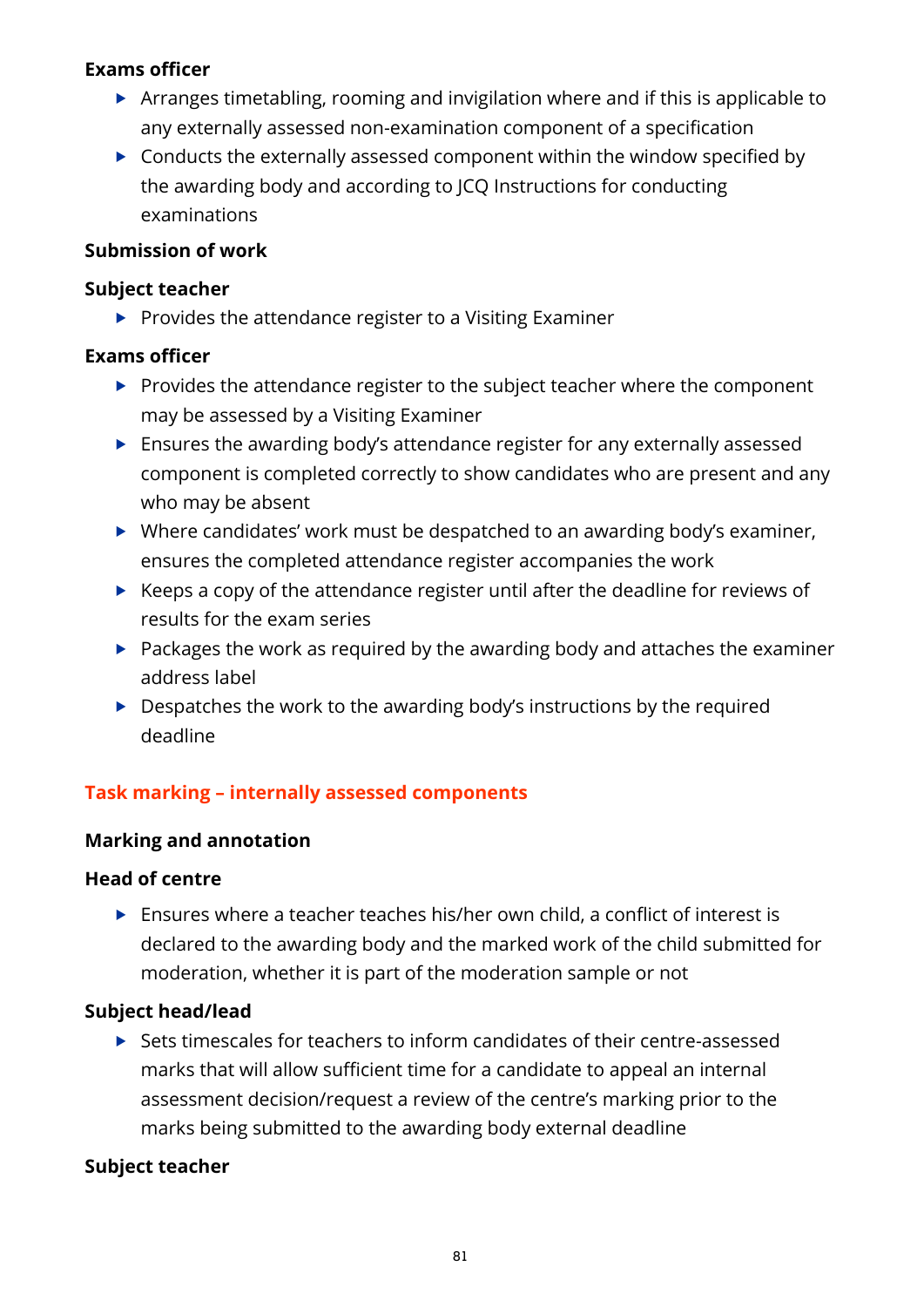- Attends awarding body training as required to ensure familiarity with the mark scheme/marking process
- $\blacktriangleright$  Marks candidates' work in accordance with the marking criteria provided by the awarding body
- Annotates candidates' work as required to facilitate internal standardisation of marking and enable external moderation to check that marking is in line with the assessment criteria
- Informs candidates of their marks which could be subject to change by the awarding body moderation process
- Ensures candidates are informed to the timescale set by the subject lead or as indicated in the centre's *internal appeals procedure* to enable an internal appeal/request for a review of marking to be submitted by a candidate and the outcome known before final marks are submitted to the awarding body

#### **Internal standardisation**

## **Quality assurance (QA) lead/Lead internal verifier**

- Ensures that internal standardisation of marks across assessors and teaching groups takes place as required and to sequence
- $\triangleright$  Supports staff not familiar with the mark scheme (e.g. NQTs, supply staff etc.)
- $\blacktriangleright$  Ensures accurate internal standardisation for example by
	- obtaining reference materials at an early stage in the course
	- holding a preliminary trial marking session prior to marking
	- carrying out further trial marking at appropriate points during the marking period
	- after most marking has been completed, holds a further meeting to make final adjustments
	- making final adjustments to marks prior to submission
	- retaining work and evidence of standardisation
- ▶ Retains evidence that internal standardisation has been carried out

#### **Subject teacher**

- Indicates on work (or cover sheet) the date of marking
- ▶ Marks to common standards
- $\triangleright$  Keeps candidates work secure until after the closing date for review of results for the series concerned or until any appeal, malpractice or other results enquiry has been completed, whichever is later

#### **Consortium arrangements**

#### **Subject head/lead**

 Ensures a consortium co-ordinator is nominated (where this may be required as the consortium lead)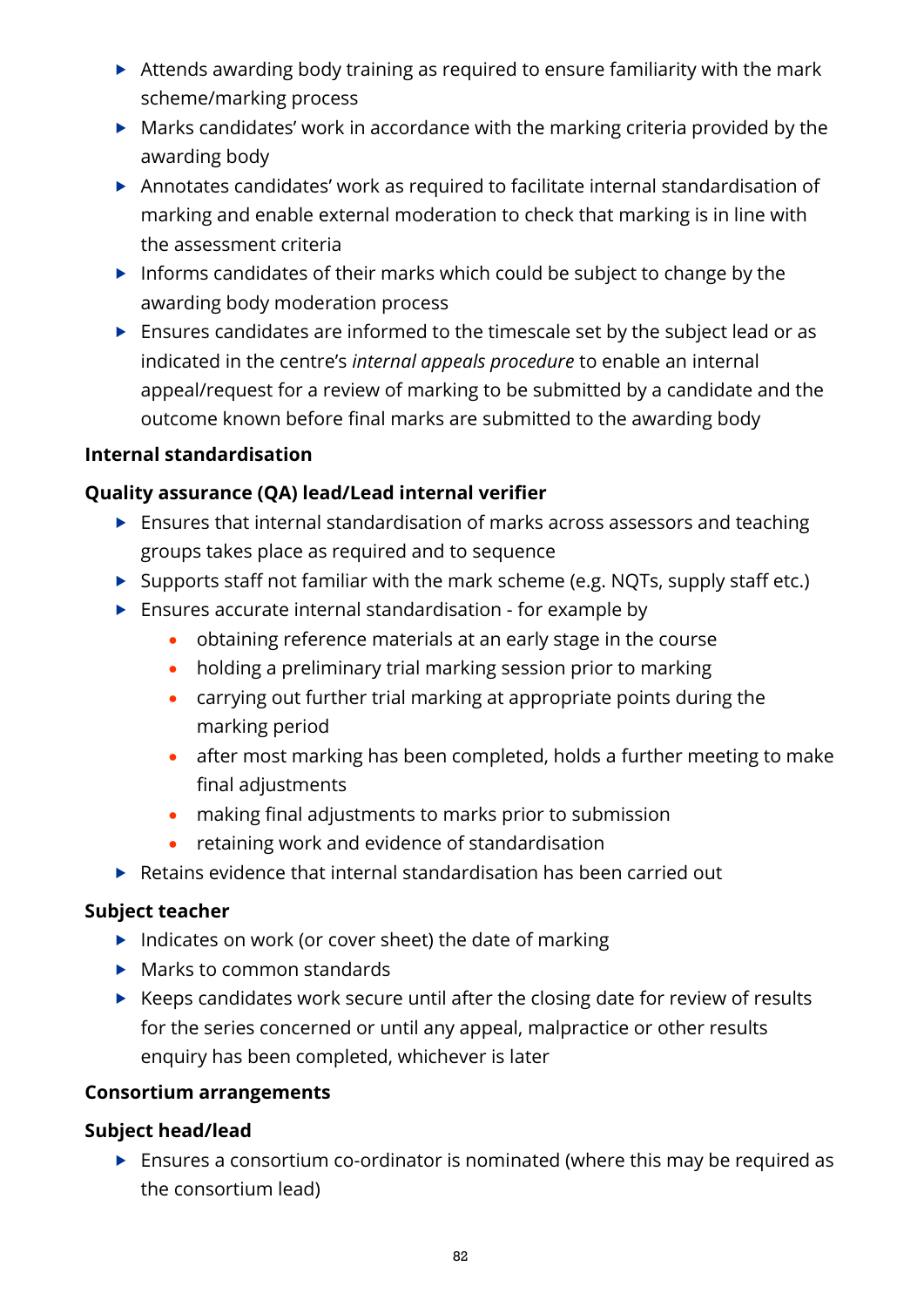- $\blacktriangleright$  If the consortium lead, liaises with the exams officer to ensure the awarding body is notified by submission of the Centre consortium arrangements for centre-assessed work (including Spoken Language Endorsements, GCSE English Language) for each exam series affected
- Ensures procedures for internal standardisation as a consortium are followed

#### **Subject teacher**

- $\triangleright$  Provides marks to the exams officer to the internal deadline
- $\blacktriangleright$  Provides the moderation sample to the exams officer to the internal deadline
- Retains all candidates' work in the consortium until after the deadline for reviews of results for the exam series or until any appeal, malpractice or other results enquiry has been completed, whichever is later

#### **Exams officer**

- $\triangleright$  Where the centre is the consortium lead
	- submits the notification of Centre consortium arrangements for centreassessed work via the awarding body's Centre Admin Portal (CAP) to the deadline for each exam series affected
	- submits marks to the awarding body deadline
	- liaises with other consortium exams officers to arrange despatch of a single moderation sample to the awarding body deadline

#### **Submission of marks and work for moderation**

#### **Subject teacher**

- $\blacktriangleright$  Provides marks to the exams officer to the internal deadline
- $\blacktriangleright$  Provides the moderation sample to the exams officer to the internal deadline
- Ensures that where a candidate's work has been facilitated by a scribe or practical assistant, the relevant completed cover sheet is securely attached to the front of the work and sent to the moderator in addition to the sample requested
- $\blacktriangleright$  Ensures the moderator is provided with authentication of candidates' work, confirmation that internal standardisation has been undertaken and any other subject-specific information where this may be required

#### **Exams officer**

- Inputs and submits marks online, via the awarding body secure extranet site, keeping a record of the marks submitted, to the external deadline. Confirms with subject teachers that marks have been submitted to the awarding body deadline
- Ensures checks are made that marks for any additional candidates are submitted and ensures mark input is checked before submission to avoid transcription errors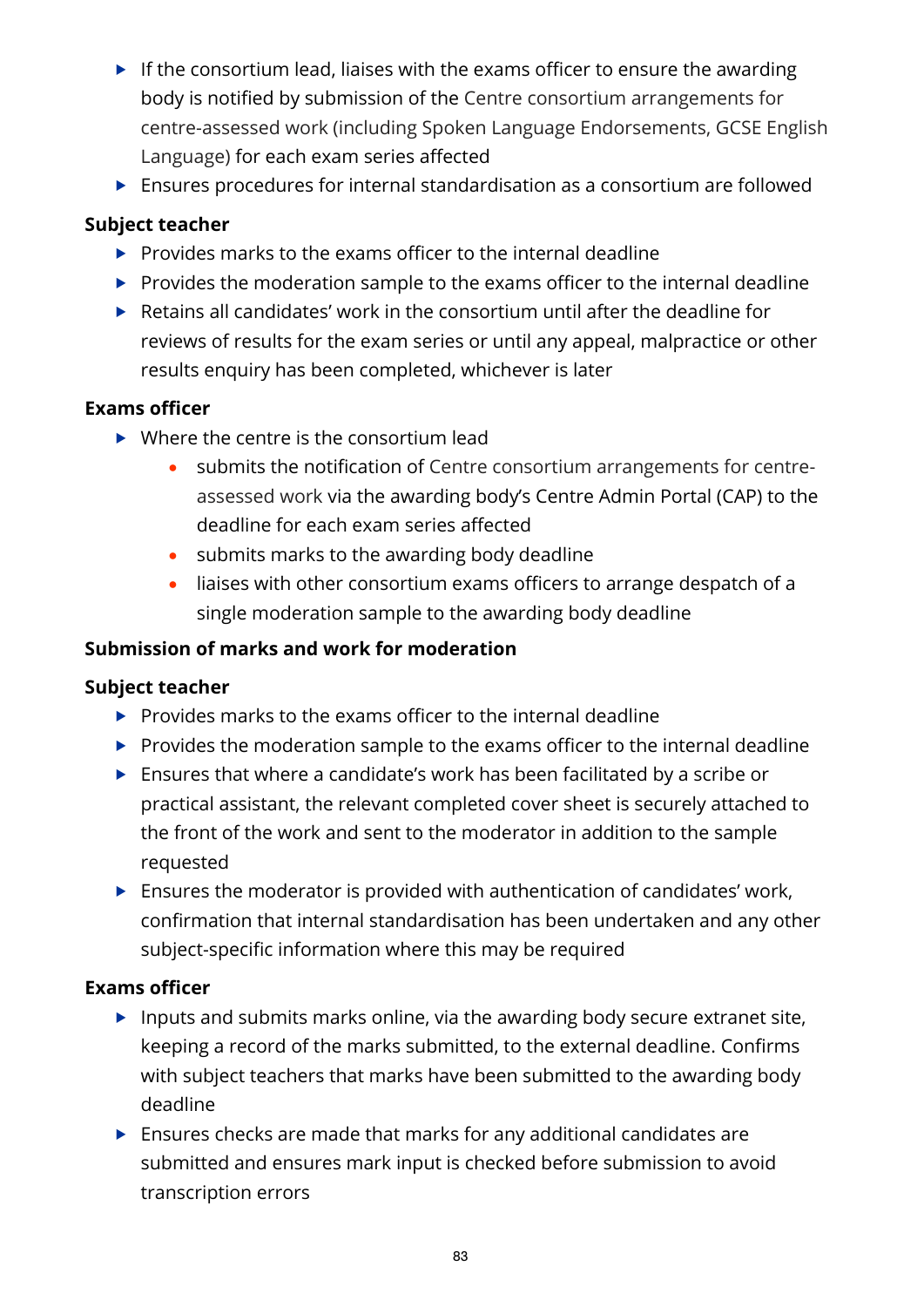- $\triangleright$  Submits the requested samples of candidates' work to the moderator by the awarding body deadline, keeping a record of the work submitted. Confirms with Subject teacher that the moderation sample has been submitted to the awarding body deadline
- $\blacktriangleright$  Ensures that for postal moderation
	- work is dispatched in packaging provided by the awarding body
	- moderator label(s) provided by the awarding body are affixed to the packaging
	- proof of dispatch is obtained and kept on file until the successful issue of final results
- $\triangleright$  Through the subject teacher, ensures the moderator is provided with authentication of candidates' work, confirmation that internal standardisation has been undertaken and any other subject-specific information where this may be required

## **Storage and retention of work after submission of marks**

## **Subject teacher**

- $\blacktriangleright$  Keeps a record of names and candidate numbers for candidates whose work was included in the moderation sample
- ▶ Retains all marked candidates' work (including any sample returned after moderation) under secure conditions for the required retention period
- ▶ Takes steps to protect any work stored electronically from corruption and has a back-up procedure in place
- $\blacktriangleright$  Retains evidence of work where retention may be a problem (for example, photos of artefacts etc.)

## **Exams officer**

 Ensures any sample returned after moderation is logged and returned to the subject teacher for secure storage and required retention

## **External moderation – the process**

## **Subject teacher**

- **Ensures that awarding body or its moderator receive the correct samples of** candidates' work
- ▶ Where relevant, liaises with the awarding body/moderator where the moderator visits the centre to mark the sample of work
- ▶ Complies with any request from the moderator for remaining work or further evidence of the centre's marking

## **External moderation – feedback**

## **Subject head/lead**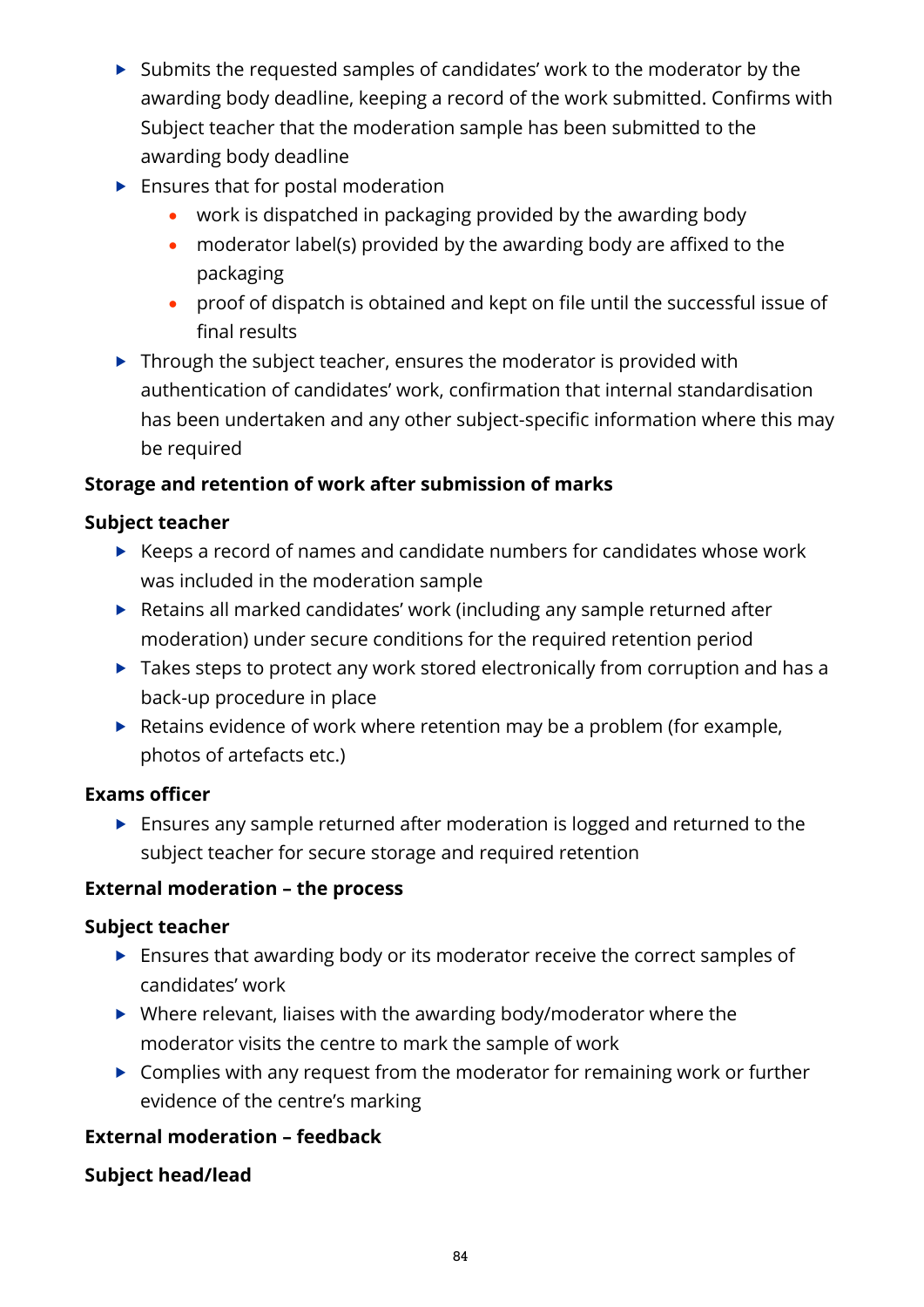- $\triangleright$  Checks the final moderated marks when issued to the centre when the results are published
- $\triangleright$  Checks moderator reports and ensures that any remedial action, if necessary, is undertaken before the next exam series

#### **Exams officer**

- Accesses or signposts moderator reports to relevant staff
- ▶ Takes remedial action, if necessary, where feedback may relate to centre administration

### **Access arrangements**

#### **Subject teacher**

▶ Works with the SENCo to ensure any access arrangements for eligible candidates are applied to assessments

### **Special educational needs coordinator (SENCo)**

- $\triangleright$  Follows the regulations and guidance in the JCQ publication Access [Arrangements and Reasonable Adjustments](http://www.jcq.org.uk/exams-office/access-arrangements-and-special-consideration) in relation to non-examination assessments including [Reasonable Adjustments for GCE A-level sciences](https://www.jcq.org.uk/exams-office/access-arrangements-and-special-consideration/regulations-and-guidance) – [Endorsement of practical skills](https://www.jcq.org.uk/exams-office/access-arrangements-and-special-consideration/regulations-and-guidance)
- Where arrangements do not undermine the integrity of the qualification and is the candidate's normal way of working, will ensure access arrangements are in place and awarding body approval, where required, has been obtained prior to assessments taking place
- Makes subject teachers aware of any access arrangements for eligible candidates which need to be applied to assessments
- ▶ Works with subject teachers to ensure requirements for access arrangement candidates requiring the support of a facilitator in assessments are met
- Ensures that staff acting as an access arrangement facilitator are fully trained in their role

#### **Special consideration and loss of work**

#### **Subject teacher**

- ▶ Understands that a candidate may be eligible for special consideration in assessments in certain situations where a candidate is absent and/or produces a reduced quantity of work
- $\blacktriangleright$  Liaises with the exams officer when special consideration may need to be applied for a candidate taking assessments
- ▶ Liaises with the exams officer to report loss of work to the awarding body

#### **Exams officer**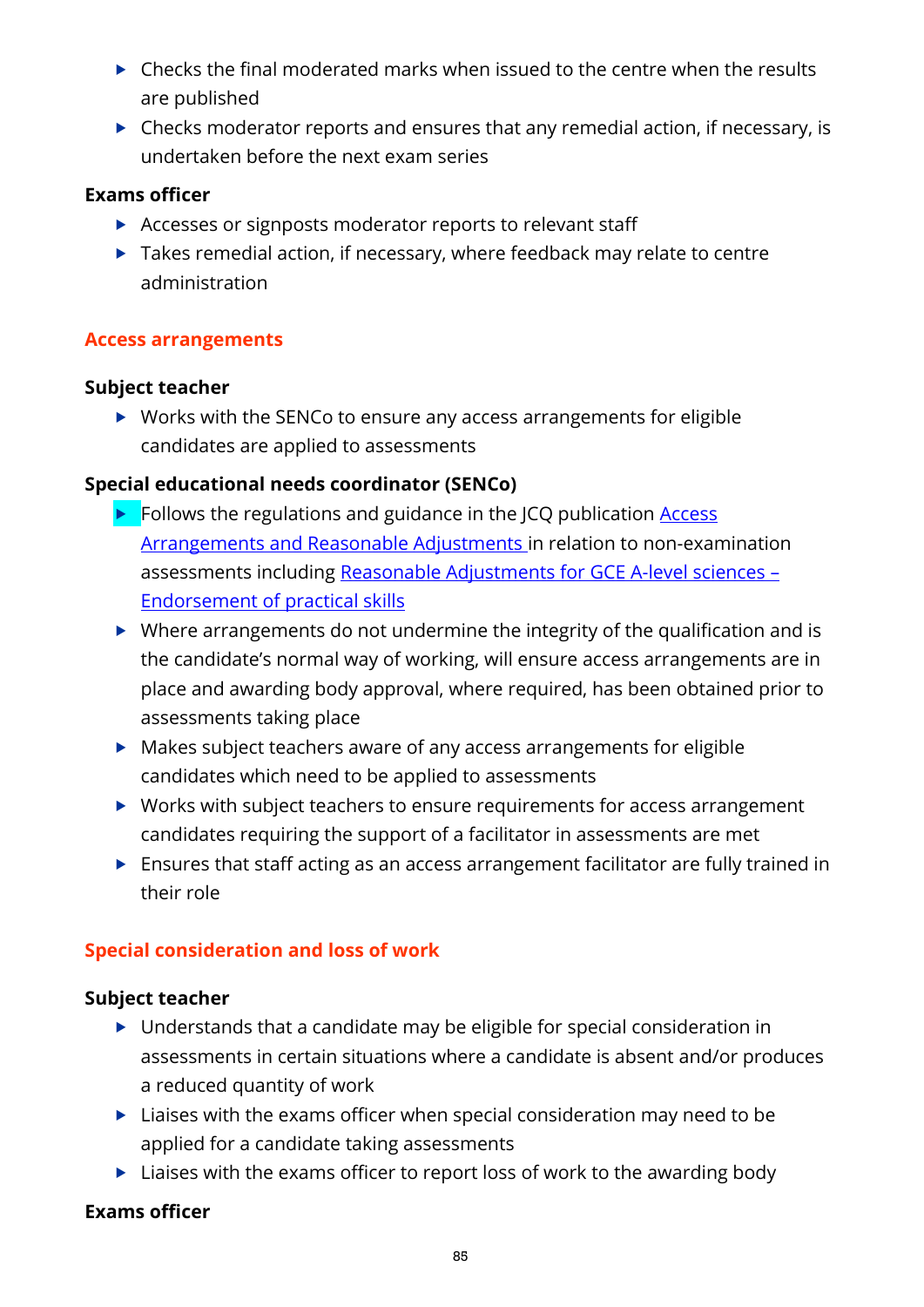- Refers to/directs relevant staff to the JCQ publication A guide to the special [consideration process](http://www.jcq.org.uk/exams-office/access-arrangements-and-special-consideration) 
	- Where a candidate is eligible, submits an application for special consideration via the awarding body's secure extranet site to the prescribed timescale
	- Where application for special consideration via the awarding body's secure extranet site is not applicable, submits the required form to the awarding body to the prescribed timescale
	- Keeps required evidence on file to support the application
- Refers to/directs relevant staff to  $Form 15 ICQ/LCW$  and where applicable</u> submits to the relevant awarding body

## **Malpractice**

### **Head of centre**

- $\triangleright$  Understands the responsibility to immediately report to the relevant awarding body any alleged, suspected or actual incidents of malpractice involving candidates, teachers, invigilators or other administrative staff
- In Its familiar with the JCQ publication Suspected Malpractice in Examinations and [Assessments: Policies and Procedures](http://www.jcq.org.uk/exams-office/malpractice)
- Ensures that those members of teaching staff involved in the direct supervision of candidates producing non-examination assessment are aware of the potential for malpractice and ensures that teaching staff are reminded that failure to report allegations of malpractice or suspected malpractice constitutes malpractice in itself

#### **Subject teacher**

- In Is aware of the JCQ Notice to Centres Sharing NEA material and candidates' [work](http://www.jcq.org.uk/exams-office/non-examination-assessments) to mitigate against candidate and centre malpractice
- Ensures candidates understand the JCQ document [Information for candidates](http://www.jcq.org.uk/exams-office/information-for-candidates-documents)  [non-examination assessments](http://www.jcq.org.uk/exams-office/information-for-candidates-documents)
- Ensures candidates understand the JCQ document [Information for candidates -](http://www.jcq.org.uk/exams-office/information-for-candidates-documents) [Social Media](http://www.jcq.org.uk/exams-office/information-for-candidates-documents)
- Escalates and reports any alleged, suspected or actual incidents of malpractice involving candidates to the head of centre

#### **Exams officer**

- Signposts the JCQ publication Suspected Malpractice in Examinations and [Assessments: Policies and Procedures](http://www.jcq.org.uk/exams-office/malpractice) to the head of centre
- Signposts the JCQ Notice to Centres Sharing NEA material and candidates' [work](http://www.jcq.org.uk/exams-office/non-examination-assessments) to subject heads
- $\triangleright$  Signposts candidates to the relevant JCQ information for candidates documents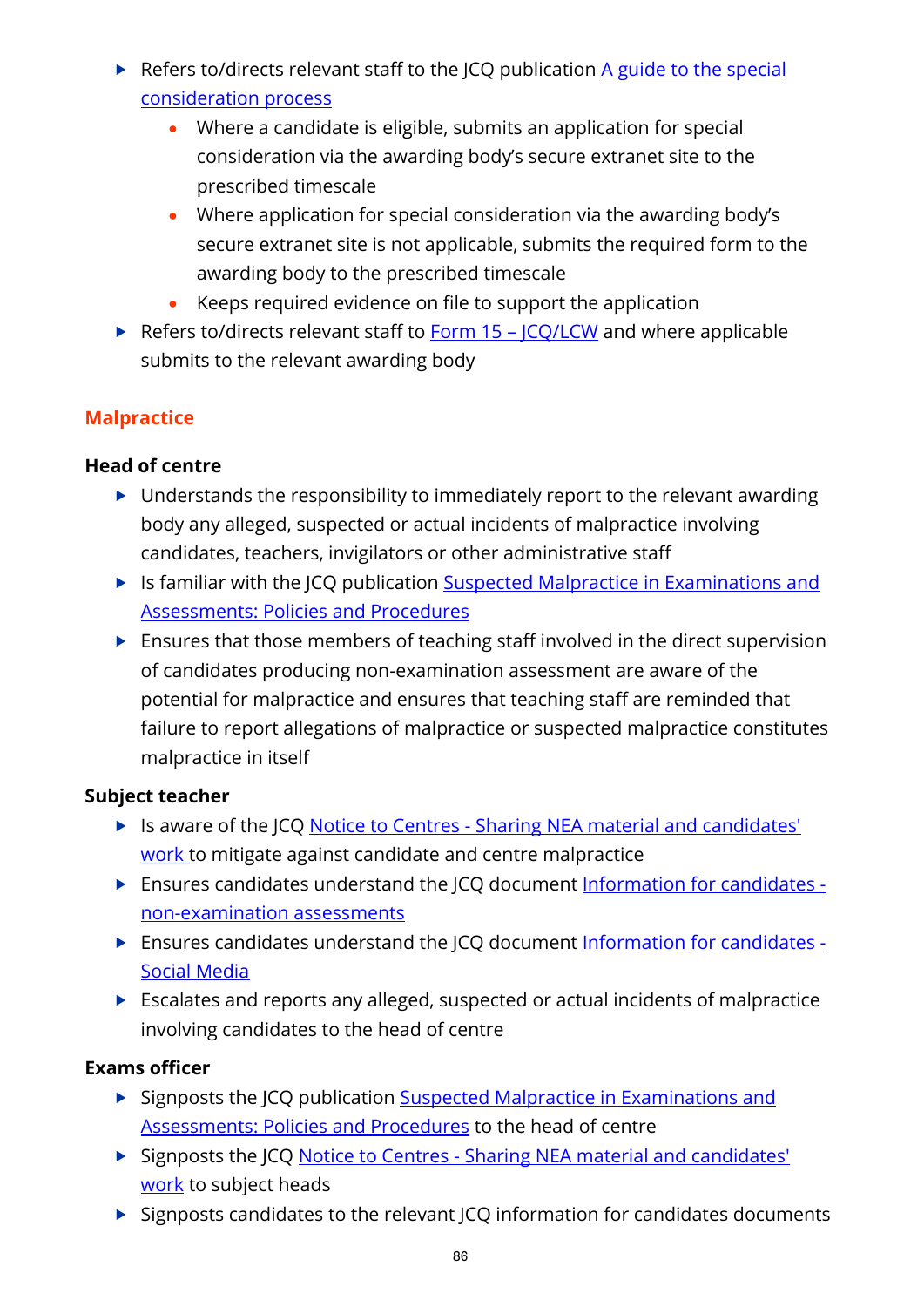$\triangleright$  Where required, supports the head of centre in investigating and reporting incidents of alleged, suspected or actual malpractice

#### **Post-results services**

### **Head of centre**

- ▶ Is familiar with the JCQ publication [Post-Results Services](https://www.jcq.org.uk/exams-office/post-results-services)
- Ensures the centre's *internal appeals procedures* clearly detail the procedure to be followed by candidates (or their parents/carers) appealing against a centre decision not to support a review of results or an appeal

## **Subject head/lead**

 $\blacktriangleright$  Provides relevant support to subject teachers making decisions about reviews of results

## **Subject teacher**

- Provides advice and guidance to candidates on their results and the post-results services available
- $\triangleright$  Provides the exams officer with the original sample or relevant sample of candidates' work that may be required for a review of moderation to the internal deadline
- $\triangleright$  Supports the exams officer by collecting candidate consent where required

## **Exams officer**

- $\blacktriangleright$  Is aware of the individual post-results services available for externally assessed and internally assessed components of non-examination assessments as detailed in the JCQ publication **Post-Results Services** (Information and guidance to centres...)
- Provides/signposts relevant centre staff and candidates to post-results services information
- Ensures any requests for post-results services that are available to nonexamination assessments are submitted online via the awarding body secure extranet site to deadline
- ▶ Collects candidate consent where required

## **Practical Skills Endorsement for the A Level Sciences designed for use in England**

## **Head of centre**

**Provides a signed declaration as part of the National Centre Number Register** Annual Update, that all reasonable steps have been or will be taken to ensure that all candidates at the centre have had, or will have, the opportunity to undertake the prescribed practical activities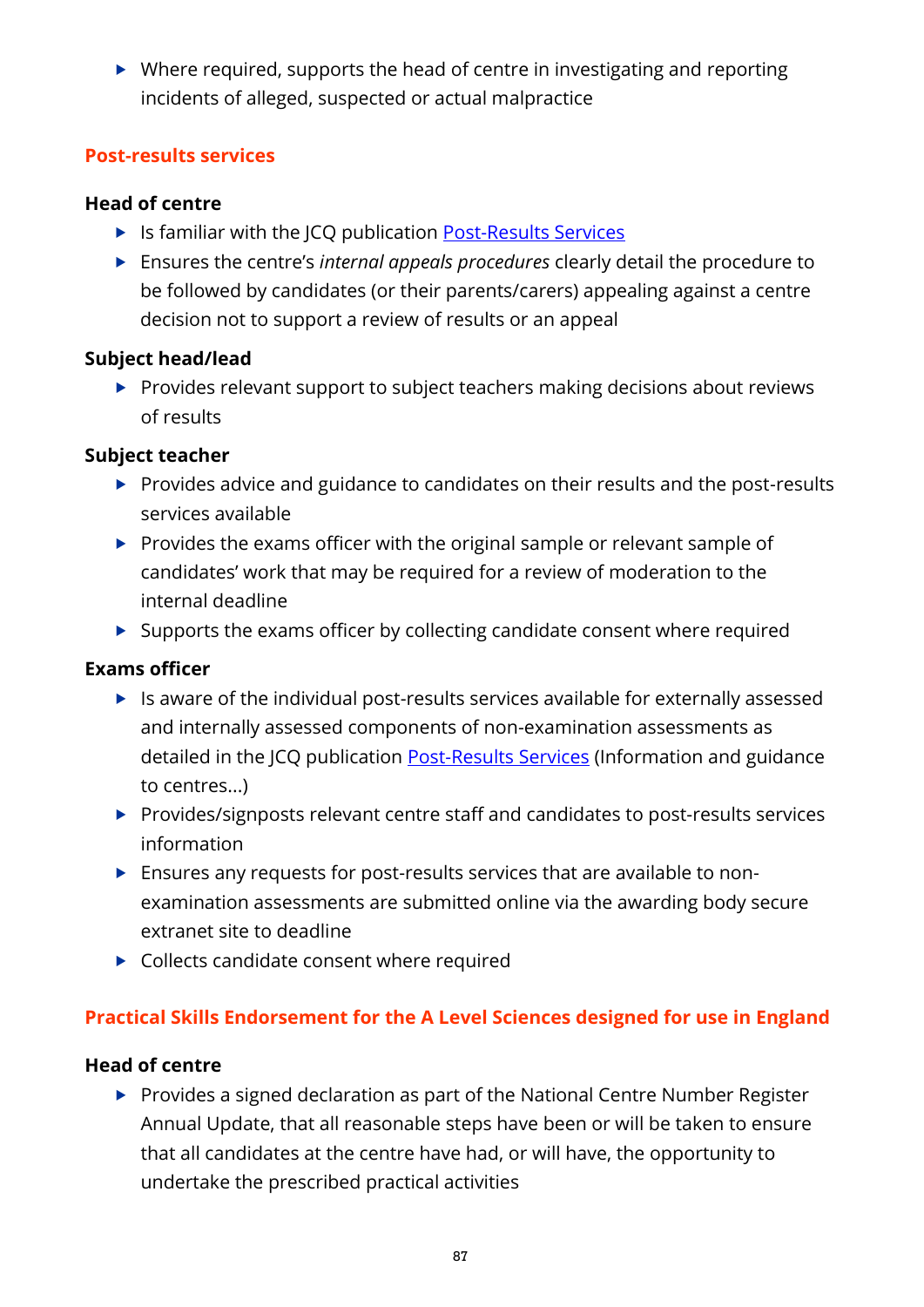- $\blacktriangleright$  Ensures new lead teachers undertake the required training provided by the awarding body on the implementation of the practical endorsement
- Ensures relevant centre staff liaise with all relevant parties in relation to arrangements for and conduct of the monitoring visit

### **Quality assurance (QA) lead/Lead internal verifier**

 $\blacktriangleright$  Ensures the appropriate arrangements are in place for implementing the requirements of the practical endorsement appropriately and applying the assessment criteria correctly

#### **Subject head/lead**

- Confirms understanding of the *Practical Skills Endorsement for the A Level Sciences designed for use in England* and ensures any relevant JCQ/awarding body instructions are followed
- $\blacktriangleright$  Ensures where the centre intends to enter candidates for the first time for one or more of the A level subjects, the relevant awarding body will be contacted at the beginning of the course
- $\triangleright$  Undertakes any training provided by the awarding body on the implementation of the practical endorsement
- Disseminates information to subject teachers ensuring the standards can be applied appropriately
- ▶ Liaises with all relevant parties in relation to arrangements for and conduct of a monitoring visit

#### **Subject teacher**

- Ensures all the JCQ/awarding body requirements/instructions in relation to the endorsement are known, understood and followed
- $\blacktriangleright$  Ensures the required arrangements for practical activities are in place
- $\blacktriangleright$  Provides all the required centre records
- **Ensures candidates provide the required records**
- $\blacktriangleright$  Provides any required information to the subject lead regarding the monitoring visit
- Assesses candidates using Common Practical Assessment Criteria (CPAC)
- $\triangleright$  Applies for an exemption where a candidate cannot access the practical endorsement due to a substantial impairment
- Follows the awarding body's instructions for the submission of candidates *Pass* or *Not Classified* assessment outcome/provides assessment outcomes to the exams officer to the internal deadline

#### **Exams officer**

Accepts contact with the monitor and pass information to the subject lead for a visit to be arranged with at least two weeks' notice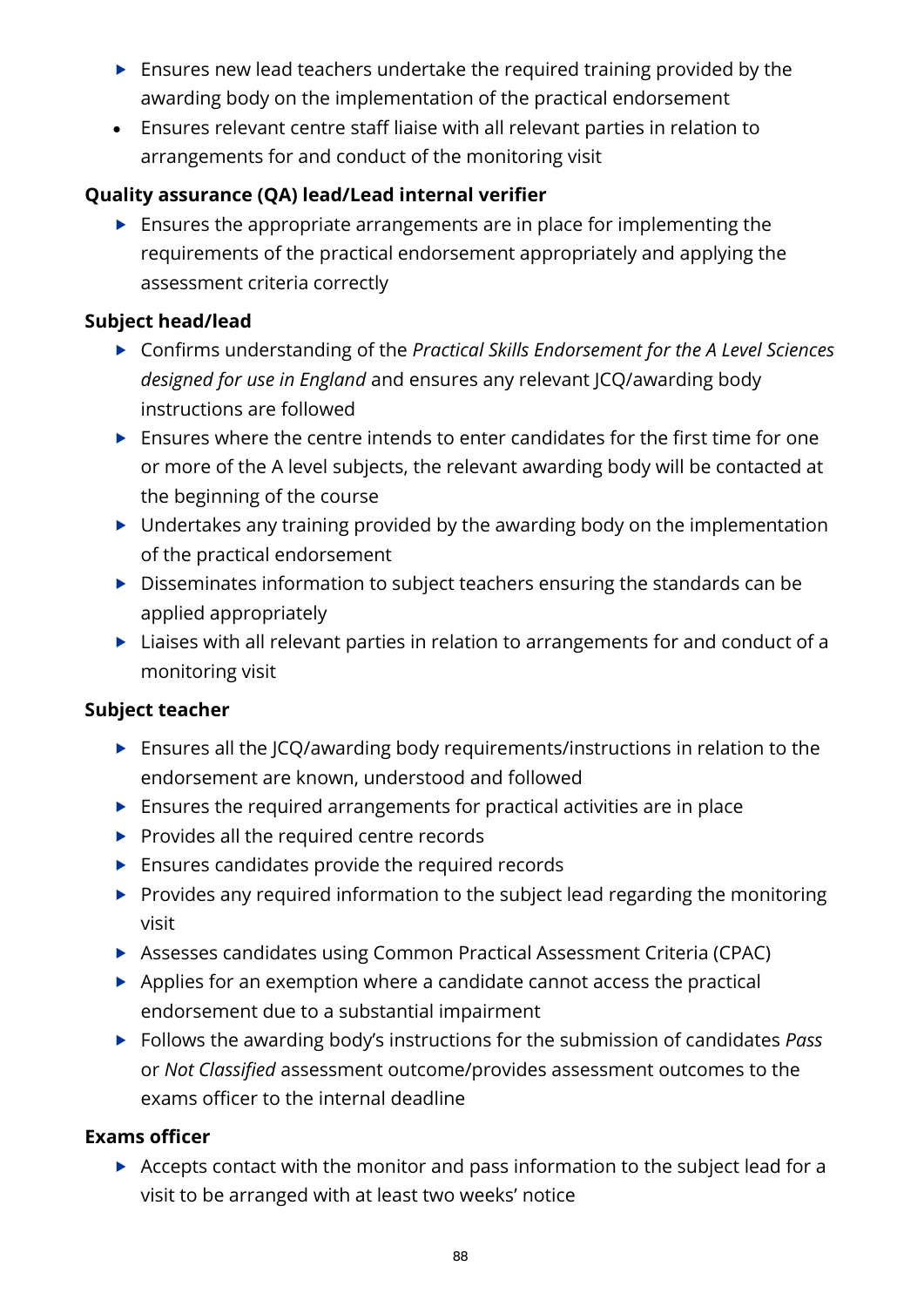▶ Confirms with the subject teacher that assessment outcomes have been submitted to the awarding body to the external deadline/Follows the awarding body's instructions for the submission of candidates *Pass* or *Not Classified*  assessment outcome

## **Spoken Language Endorsement for GCSE English Language specifications designed for use in England**

#### **Head of centre**

▶ Provides a signed declaration as part of the National Centre Number Register Annual Update, that all reasonable steps have been or will be taken to ensure that all candidates at the centre have had, or will have, the opportunity to undertake the Spoken Language endorsement

## **Quality assurance (QA) lead/Lead internal verifier**

 Ensures the appropriate arrangements are in place for internal standardisation of assessments

## **Subject head/lead**

- Confirms understanding of the *Spoken Language Endorsement for GCSE English Language specifications designed for use in England* and ensures any relevant JCQ/awarding body instructions are followed
- Ensures the required task setting and task taking instructions are followed by subject teachers
- Ensures subject teachers assess candidates, either live or from recordings, using the common assessment criteria
- Ensures for monitoring purposes, audio-visual recordings of the presentations of a sample of candidates are provided

## **Subject teacher**

- Ensures all the requirements in relation to the endorsement are known and understood
- $\blacktriangleright$  Follows the required task setting and task taking instructions
- Assesses candidates, either live or from recordings, using the common assessment criteria
- $\triangleright$  Provides audio-visual recordings of the presentations of a sample of candidates for monitoring purposes
- Follows the awarding body's instructions for the submission of grades (*Pass, Merit, Distinction* or *Not Classified*) and the storage and submission of recordings

## **Exams officer**

 $\blacktriangleright$  Follows the awarding body's instructions for the submission of grades and recordings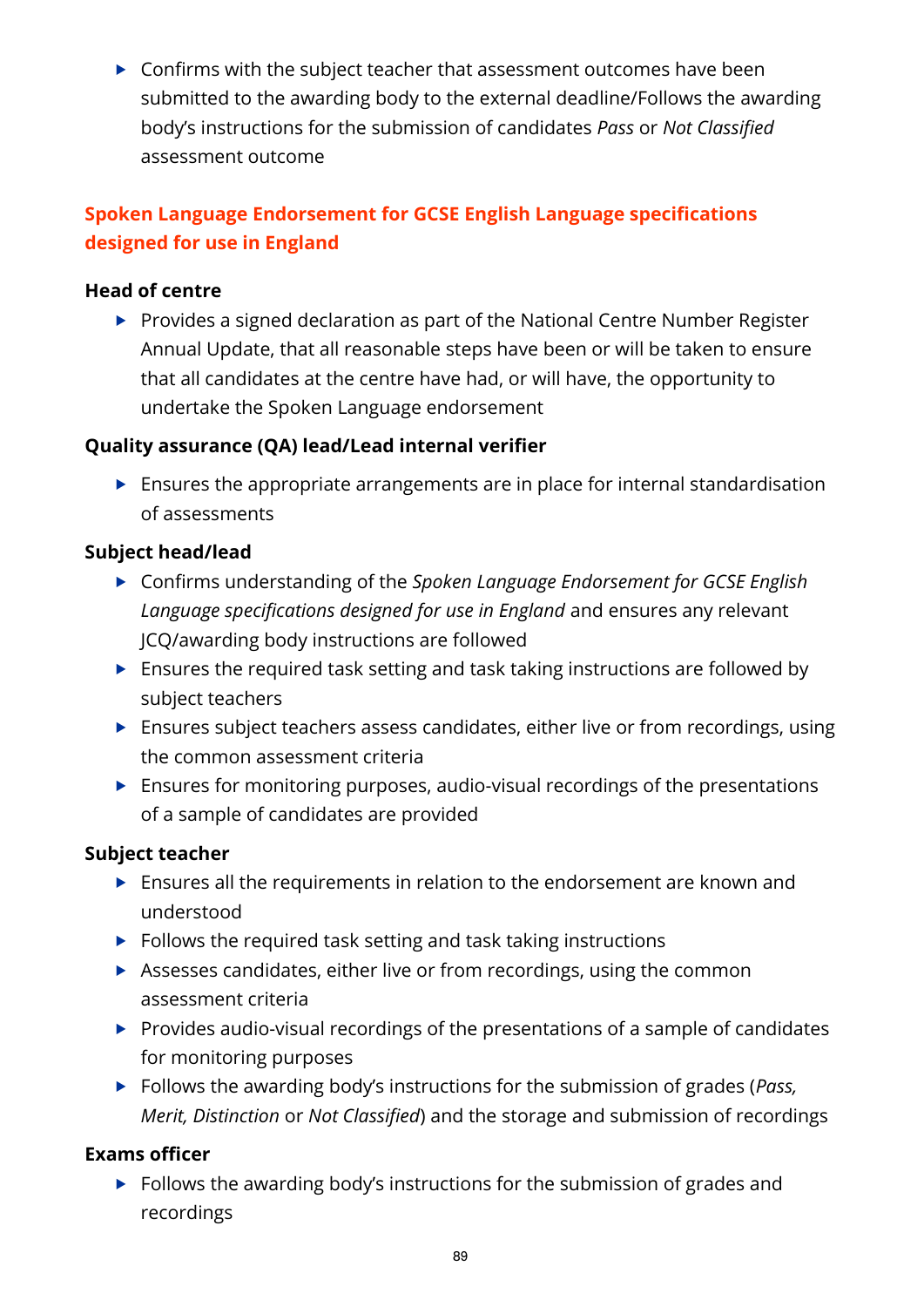# **Management of issues and potential risks associated with non-examination assessments**

| Issue/Risk                         | Centre actions to manage issue/mitigate risk                           | Action by         |
|------------------------------------|------------------------------------------------------------------------|-------------------|
| <b>Task setting</b>                |                                                                        |                   |
| Awarding body set task: IT         | Awarding body key date for accessing/downloading set task noted prior  | Subject head/lead |
| failure/corruption of task details | to start of course                                                     |                   |
| where set task details accessed    | IT systems checked prior to key date                                   |                   |
| from the awarding body online      | Alternative IT system used to gain access                              |                   |
|                                    | Awarding body contacted to request direct email of task details        |                   |
| Centre set task: Subject teacher   | Ensures that subject teachers access awarding body training            | Subject head/lead |
| fails to meet the assessment       | information, practice materials etc.                                   |                   |
| criteria as detailed in the        | Records confirmation that subject teachers understand the task setting |                   |
| specification                      | arrangements as defined in the awarding body's specification           |                   |
|                                    | Samples assessment criteria in the centre set task                     |                   |
| Candidates do not understand       | A simplified version of the awarding body's marking criteria described | Subject head/lead |
| the marking criteria and what      | in the specification that is not specific to the work of an individual |                   |
| they need to do to gain credit     | candidate or group of candidates is produced for candidates.           |                   |
|                                    | Records confirm all candidates understand the marking criteria.        |                   |
|                                    | Candidates confirm/record they understand the marking criteria         |                   |
| Subject teacher long term          | See centre's exam contingency plan - Teaching staff extended absence   |                   |
| absence during the task setting    | at key points in the exam cycle                                        |                   |
| stage                              |                                                                        |                   |
| Issuing of tasks                   |                                                                        |                   |
| Task for legacy specification      | Ensures subject teachers take care to distinguish between              | Subject head/lead |
| given to candidates undertaking    | requirements/tasks for legacy specifications and requirements/tasks    |                   |
| new specification                  | for new specifications                                                 |                   |
|                                    | Awarding body guidance sought where this issue remains unresolved      |                   |
|                                    |                                                                        |                   |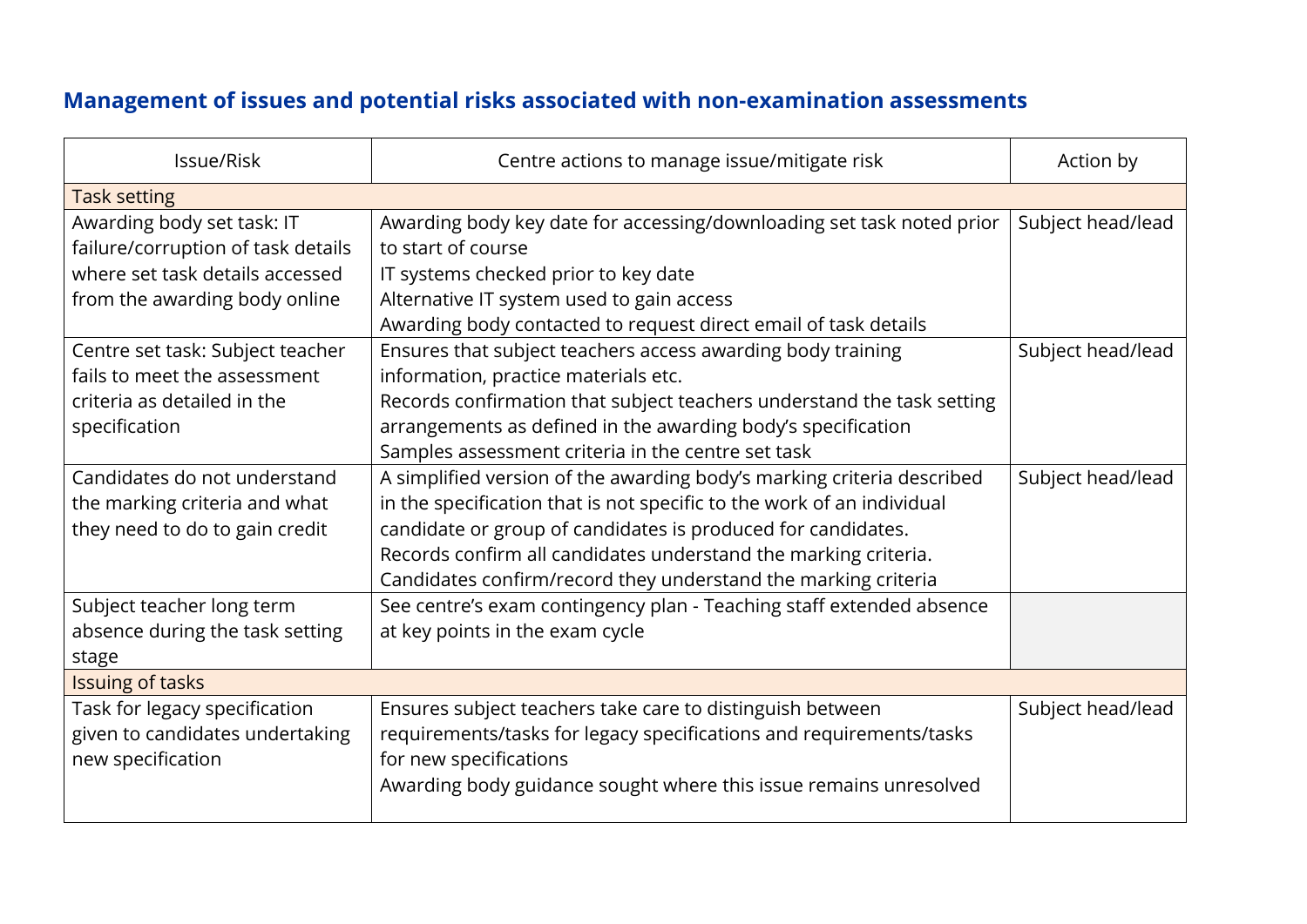| Awarding body set task not<br>issued to candidates on time | Awarding body key date for accessing set task as detailed in the<br>specification noted prior to start of course. | Subject head/lead |
|------------------------------------------------------------|-------------------------------------------------------------------------------------------------------------------|-------------------|
|                                                            | Course information issued to candidates contains details when set task                                            |                   |
|                                                            | will be issued and needs to be completed by.                                                                      |                   |
|                                                            | Set task accessed well in advance to allow time for planning, resourcing                                          |                   |
|                                                            | and teaching.                                                                                                     |                   |
| The wrong task is given to                                 | Ensures course planning and information taken from the awarding                                                   | Subject head/lead |
| candidates                                                 | body's specification confirms the correct task will be issued to                                                  |                   |
|                                                            | candidates.                                                                                                       |                   |
|                                                            | Awarding body guidance sought where this issue remains unresolved.                                                |                   |
| Subject teacher long term                                  | See centre's exam contingency plan - Teaching staff extended absence                                              |                   |
| absence during the issuing of                              | at key points in the exam cycle                                                                                   |                   |
| tasks stage                                                |                                                                                                                   |                   |
| A candidate (or parent/carer)                              | Ensures the candidate's presentation does not form part of the sample                                             | Subject head/lead |
| expresses concern about                                    | which will be recorded                                                                                            |                   |
| safeguarding, confidentiality or                           | Contacts the awarding body at the earliest opportunity where unable to                                            |                   |
| faith in undertaking a task such                           | record the required number of candidates for the monitoring sample                                                |                   |
| as a presentation that may be                              |                                                                                                                   |                   |
| recorded                                                   |                                                                                                                   |                   |
| <b>Task taking</b>                                         |                                                                                                                   |                   |
| Supervision                                                |                                                                                                                   |                   |
| Planned assessments clash with                             | Assessment plan identified for the start of the course.                                                           | <b>SLT</b>        |
| other centre or candidate                                  | Assessment dates/periods included in centre wide calendar.                                                        |                   |
| activities                                                 |                                                                                                                   |                   |
| Rooms or facilities inadequate                             | Timetabling organised to allocate appropriate rooms and IT facilities for                                         | <b>SLT</b>        |
| for candidates to take tasks                               | the start of the course.                                                                                          |                   |
| under appropriate supervision                              | Staggered sessions arranged where IT facilities insufficient for number                                           |                   |
|                                                            | of candidates.                                                                                                    |                   |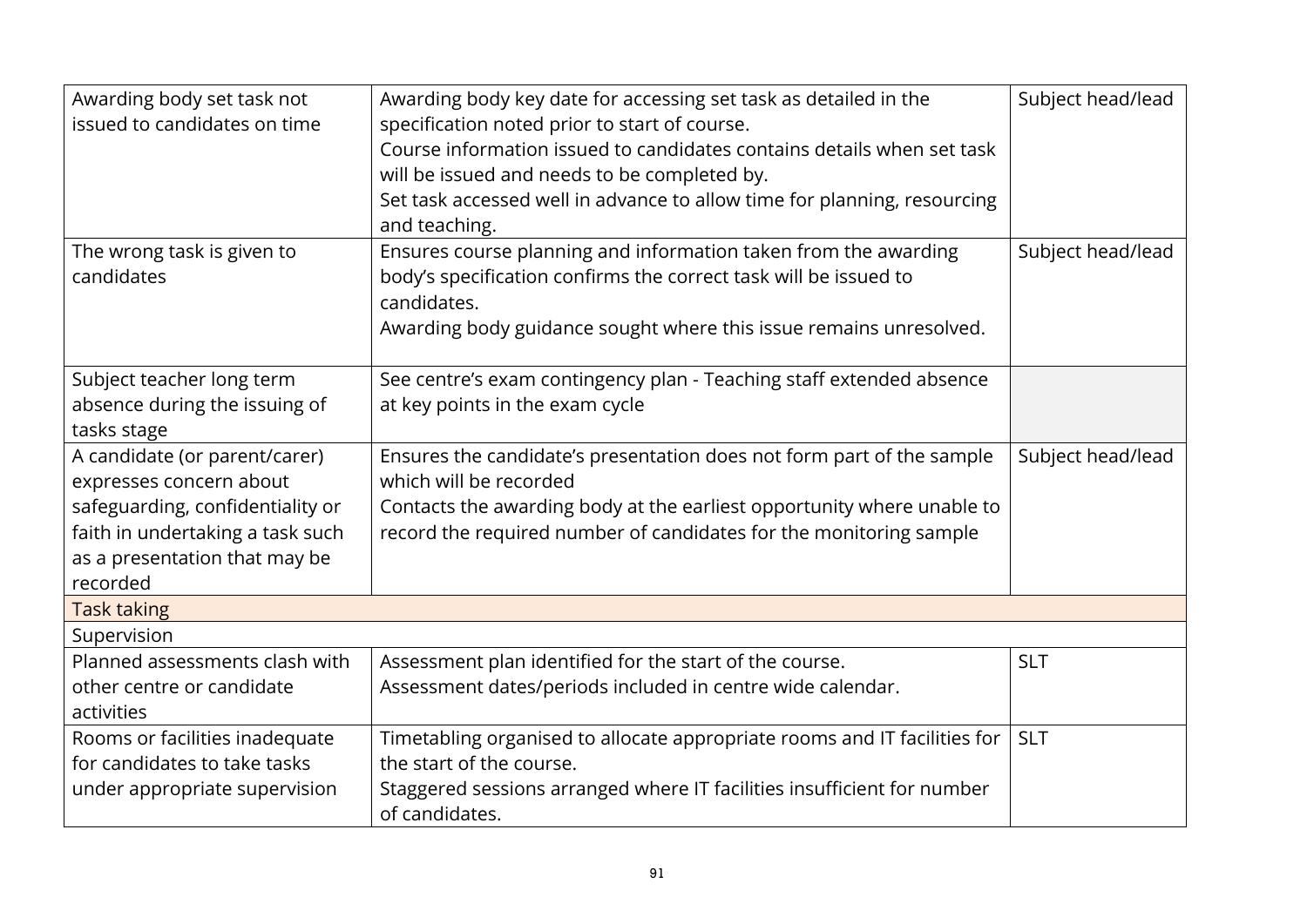|                                   | Whole cohort to undertake written task in large exam venue at the<br>same time (exam conditions do not apply). |                       |
|-----------------------------------|----------------------------------------------------------------------------------------------------------------|-----------------------|
|                                   |                                                                                                                |                       |
| Insufficient supervision of       | Confirm subject teachers are aware of and follow the current JCQ                                               | <b>Head of Centre</b> |
| candidates to enable work to be   | publication Instructions for conducting non-examination assessments                                            |                       |
| authenticated                     | and any other specific instructions detailed in the awarding body's                                            |                       |
|                                   | specification in relation to the supervision of candidates.                                                    |                       |
|                                   | Confirm subject teachers understand their role and responsibilities as                                         |                       |
|                                   | detailed in the centre's non-examination assessment policy.                                                    |                       |
| A candidate is suspected of       | Instructions and processes in the current JCQ publication Instructions                                         | <b>Head of Centre</b> |
| malpractice prior to submitting   | for conducting non-examination assessments (section 9 Malpractice)                                             |                       |
| their work for assessment         | are followed.                                                                                                  |                       |
|                                   | An internal investigation and, where appropriate, internal disciplinary                                        |                       |
|                                   | procedures are followed.                                                                                       |                       |
| Access arrangements were not      | Relevant staff are signposted to the JCQ publication A guide to the                                            | Subject head/lead     |
| put in place for an assessment    | special consideration process (section 2), to determine the process to                                         |                       |
| where a candidate is approved     | be followed to apply for special consideration for the candidate.                                              |                       |
| for arrangements                  |                                                                                                                |                       |
| Advice and feedback               |                                                                                                                |                       |
| Candidate claims appropriate      | Ensures a centre-wide process is in place for subject teachers to record                                       | Head of Centre        |
| advice and feedback not given by  | all information provided to candidates before work begins as part of                                           |                       |
| subject teacher prior to starting | the centre's quality assurance procedures.                                                                     |                       |
| on their work                     | Regular monitoring of subject teacher completed records and sign-off                                           | Subject head/lead     |
|                                   | to confirm monitoring activity.                                                                                |                       |
|                                   | Full records kept detailing all information and advice given to                                                | Teacher               |
|                                   | candidates prior to starting on their work as appropriate to the subject                                       |                       |
|                                   | and component.                                                                                                 |                       |
|                                   | Candidate confirms/records advice and feedback given prior to starting                                         | Candidate             |
|                                   | on their work.                                                                                                 |                       |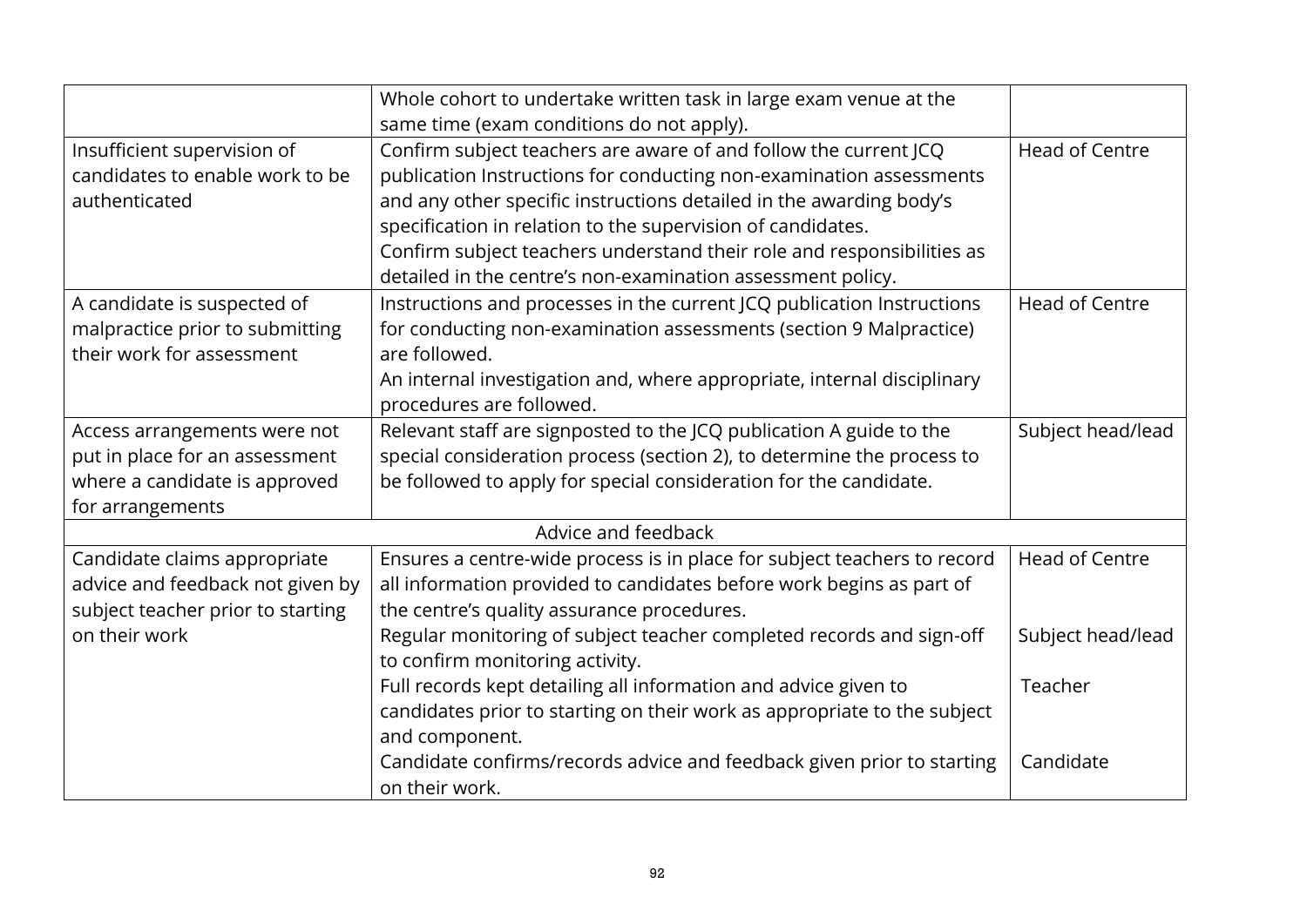| Candidate claims no advice and<br>feedback given by subject<br>teacher during the task-taking | Ensures a centre-wide process is in place for subject teachers to record<br>all advice and feedback provided to candidates during the task-taking<br>stage as part of the centre's quality assurance procedures. | <b>Head of Centre</b> |
|-----------------------------------------------------------------------------------------------|------------------------------------------------------------------------------------------------------------------------------------------------------------------------------------------------------------------|-----------------------|
| stage                                                                                         | Regular monitoring of subject teacher completed records and sign-off<br>to confirm monitoring activity.                                                                                                          | Subject head/lead     |
|                                                                                               | Full records kept detailing all advice and feedback given to candidates<br>during the task-taking stage as appropriate to the subject and<br>component.                                                          | Teacher               |
|                                                                                               | Candidate confirms/records advice and feedback given during the task-<br>taking stage.                                                                                                                           | Candidate             |
| A third party claims that<br>assistance was given to                                          | An investigation is conducted; candidates and subject teacher are<br>interviewed and statements recorded where relevant.                                                                                         | <b>Head of Centre</b> |
| candidates by the subject                                                                     | Records as detailed above are provided to confirm all assistance given.                                                                                                                                          |                       |
| teacher over and above that<br>allowed in the regulations and                                 | Where appropriate, a suspected malpractice report is submitted to the<br>awarding body.                                                                                                                          |                       |
| specification                                                                                 |                                                                                                                                                                                                                  |                       |
| Candidate does not reference<br>information from published                                    | Candidate is advised at a general level to reference information before<br>work is submitted for formal assessment.                                                                                              | Teacher               |
| source                                                                                        | Candidate is again referred to the JCQ document Information for<br>candidates: non-examination assessments.                                                                                                      | Teacher               |
|                                                                                               | Candidate's detailed record of his/her own research, planning,<br>resources etc. is regularly checked to ensure continued completion.                                                                            | Teacher               |
| Candidate does not set out                                                                    | Candidate is advised at a general level to review and re-draft the set                                                                                                                                           | Teacher               |
| references as required                                                                        | out of references before work is submitted for formal assessment.                                                                                                                                                |                       |
|                                                                                               | Candidate is again referred to the JCQ document Information for                                                                                                                                                  | Teacher               |
|                                                                                               | candidates: non-examination assessments.                                                                                                                                                                         |                       |
|                                                                                               | Candidate's detailed record of his/her own research, planning,                                                                                                                                                   | Teacher               |
|                                                                                               | resources etc. is regularly checked to ensure continued completion.                                                                                                                                              |                       |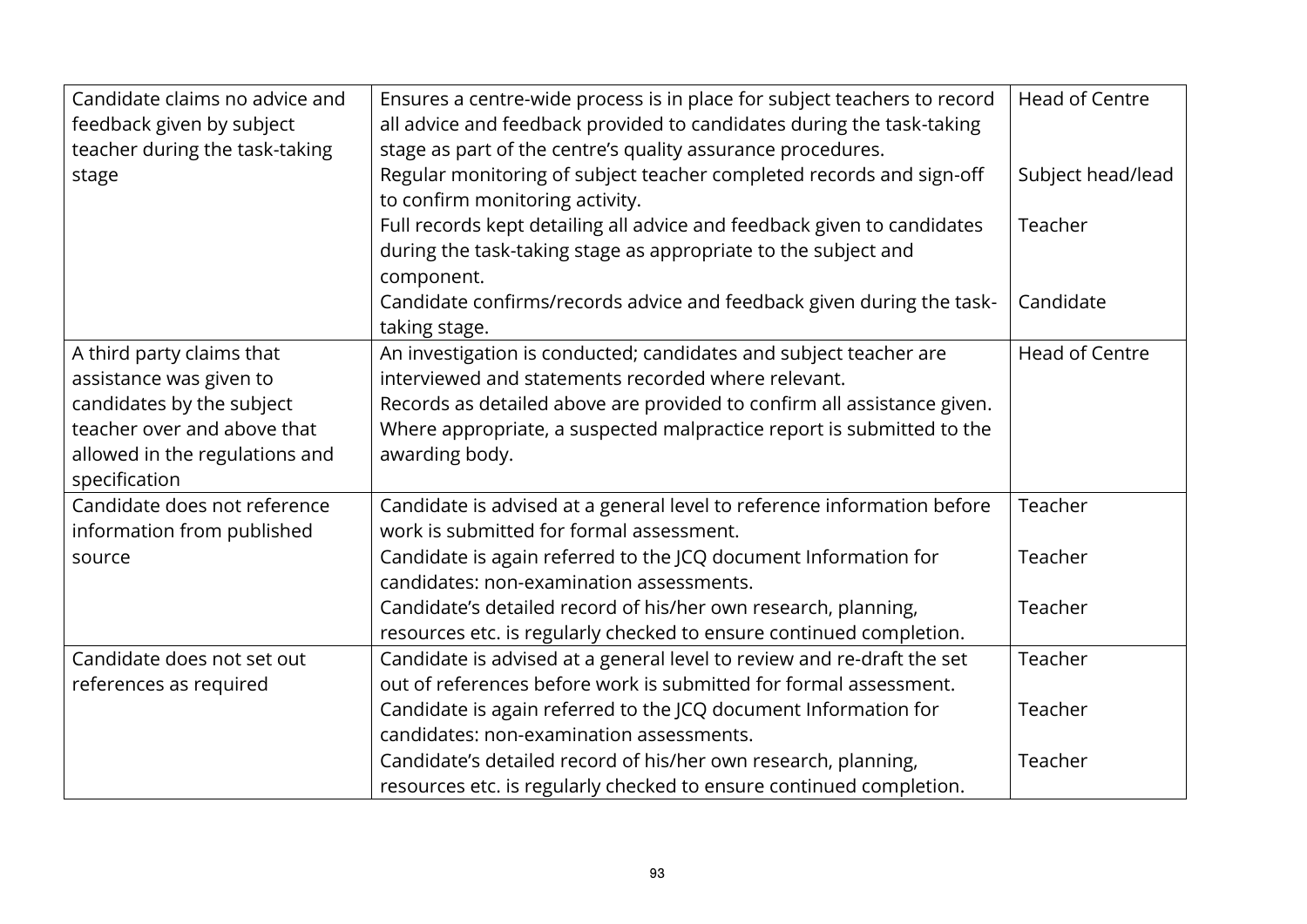| Candidate joins the course late  | A separate supervised session(s) is arranged for the candidate to catch | Teacher           |  |
|----------------------------------|-------------------------------------------------------------------------|-------------------|--|
| after formally supervised task   | up.                                                                     |                   |  |
| taking has started               |                                                                         |                   |  |
| Candidate moves to another       | Awarding body guidance is sought to determine what can be done          | Subject head/lead |  |
| centre during the course         | depending on the stage at which the move takes place.                   |                   |  |
| An excluded pupil wants to       | The awarding body specification is checked to determine if the          | Subject head/lead |  |
| complete his/her non-            | specification is available to a candidate outside mainstream education. |                   |  |
| examination assessment(s)        | If so, arrangements for supervision, authentication and marking are     |                   |  |
|                                  | made separately for the candidate                                       |                   |  |
|                                  | Resources                                                               |                   |  |
| A candidate augments notes and   | Preparatory notes and the work to be assessed are collected in and      | Teacher           |  |
| resources between formally       | kept secure between formally supervised sessions.                       |                   |  |
| supervised sessions              | Where memory sticks are used by candidates, these are collected in      | Teacher           |  |
|                                  | and kept secure between formally supervised sessions.                   |                   |  |
|                                  | Where work is stored on the centre's network, access for candidates is  | Subject head/lead |  |
|                                  | restricted between formally supervised sessions.                        |                   |  |
| A candidate fails to acknowledge | Candidate's detailed record of his/her own research, planning,          | Teacher           |  |
| sources on work that is          | resources etc. is checked to confirm all the sources used, including    |                   |  |
| submitted for assessment         | books, websites and audio/visual resources.                             |                   |  |
|                                  | Awarding body guidance is sought on whether the work of the             | Subject head/lead |  |
|                                  | candidate should be marked where candidate's detailed records           |                   |  |
|                                  | acknowledges sources inappropriately.                                   |                   |  |
|                                  | Where confirmation is unavailable from candidate's records, awarding    | Subject head/lead |  |
|                                  | body guidance is sought and/or a mark of zero is submitted to the       |                   |  |
|                                  | awarding body for the candidate.                                        |                   |  |
| Word and time limits             |                                                                         |                   |  |
| A candidate is penalised by the  | Records confirm the awarding body specification has been checked to     | Subject head/lead |  |
| awarding body for exceeding      | determine if word or time limits are mandatory.                         |                   |  |
| word or time limits              |                                                                         |                   |  |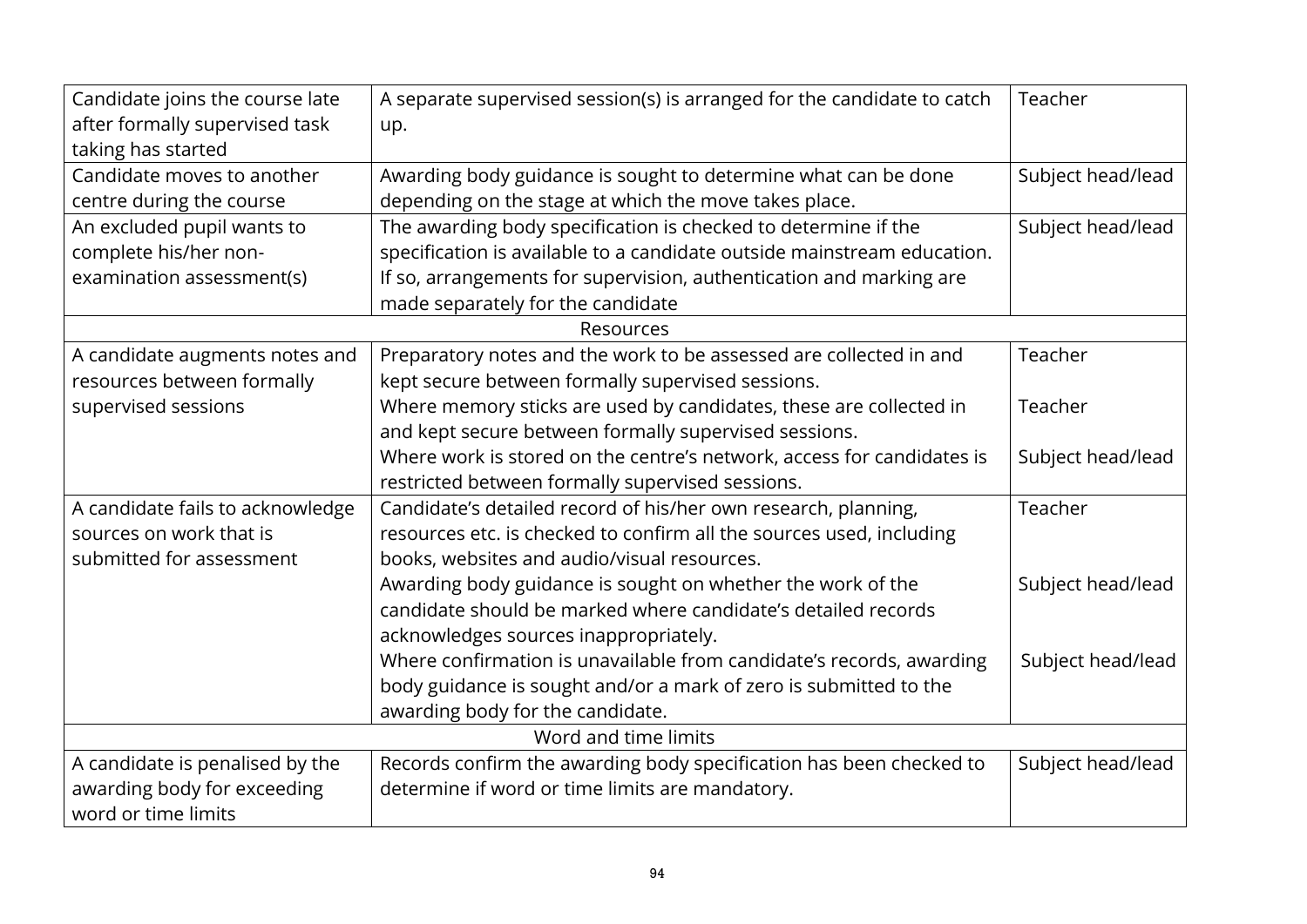| Where limits are for guidance only, candidates are discouraged from<br>exceeding them. |                                                                                                               | Teacher              |  |  |
|----------------------------------------------------------------------------------------|---------------------------------------------------------------------------------------------------------------|----------------------|--|--|
|                                                                                        | Candidates confirm/record any information provided to them on word<br>or time limits is known and understood. | Candidate            |  |  |
|                                                                                        | Collaboration and group work                                                                                  |                      |  |  |
| Candidates have worked in                                                              | Records confirm the awarding body specification has been checked to                                           |                      |  |  |
| groups where the awarding body                                                         | determine if group work is permitted.                                                                         | Subject head/lead    |  |  |
| specification states this is not                                                       | Awarding body guidance sought where this issue remains unresolved.                                            | Subject head/lead    |  |  |
| permitted                                                                              |                                                                                                               |                      |  |  |
|                                                                                        | Authentication procedures                                                                                     |                      |  |  |
| A teacher has doubts about the                                                         | Records confirm subject staff have been made aware of the JCQ                                                 | Subject head/lead    |  |  |
| authenticity of the work                                                               | document Teachers sharing assessment material and candidates' work.                                           |                      |  |  |
| submitted by a candidate for                                                           | Records confirm that candidates have been issued with the current JCQ                                         | Exams Officer        |  |  |
| internal assessment                                                                    | document Information for candidates: non-examination assessments.                                             |                      |  |  |
|                                                                                        | Candidates confirm/record that they understand what they need to do                                           | Candidate            |  |  |
| Candidate plagiarises other                                                            | to comply with the regulations for non-examination assessments as                                             |                      |  |  |
| material                                                                               | outlined in the JCQ document Information for candidates: non-                                                 |                      |  |  |
|                                                                                        | examination assessments.                                                                                      |                      |  |  |
|                                                                                        | The candidate's work is not accepted for assessment.                                                          | Teacher              |  |  |
|                                                                                        | A mark of zero is recorded and submitted to the awarding body.                                                |                      |  |  |
| Candidate does not sign their                                                          | Records confirm that candidates have been issued with the current JCQ                                         | <b>Exams Officer</b> |  |  |
| authentication                                                                         | document Information for candidates: non-examination assessments.                                             |                      |  |  |
| statement/declaration                                                                  | Candidates confirm/record they understand what they need to do to                                             | Candidate            |  |  |
|                                                                                        | comply with the regulations as outlined in the JCQ document                                                   |                      |  |  |
|                                                                                        | Information for candidates: non-examination assessments.                                                      |                      |  |  |
|                                                                                        | Declaration is checked for signature before accepting the work of a                                           | Teacher              |  |  |
|                                                                                        | candidate for formal assessment.                                                                              |                      |  |  |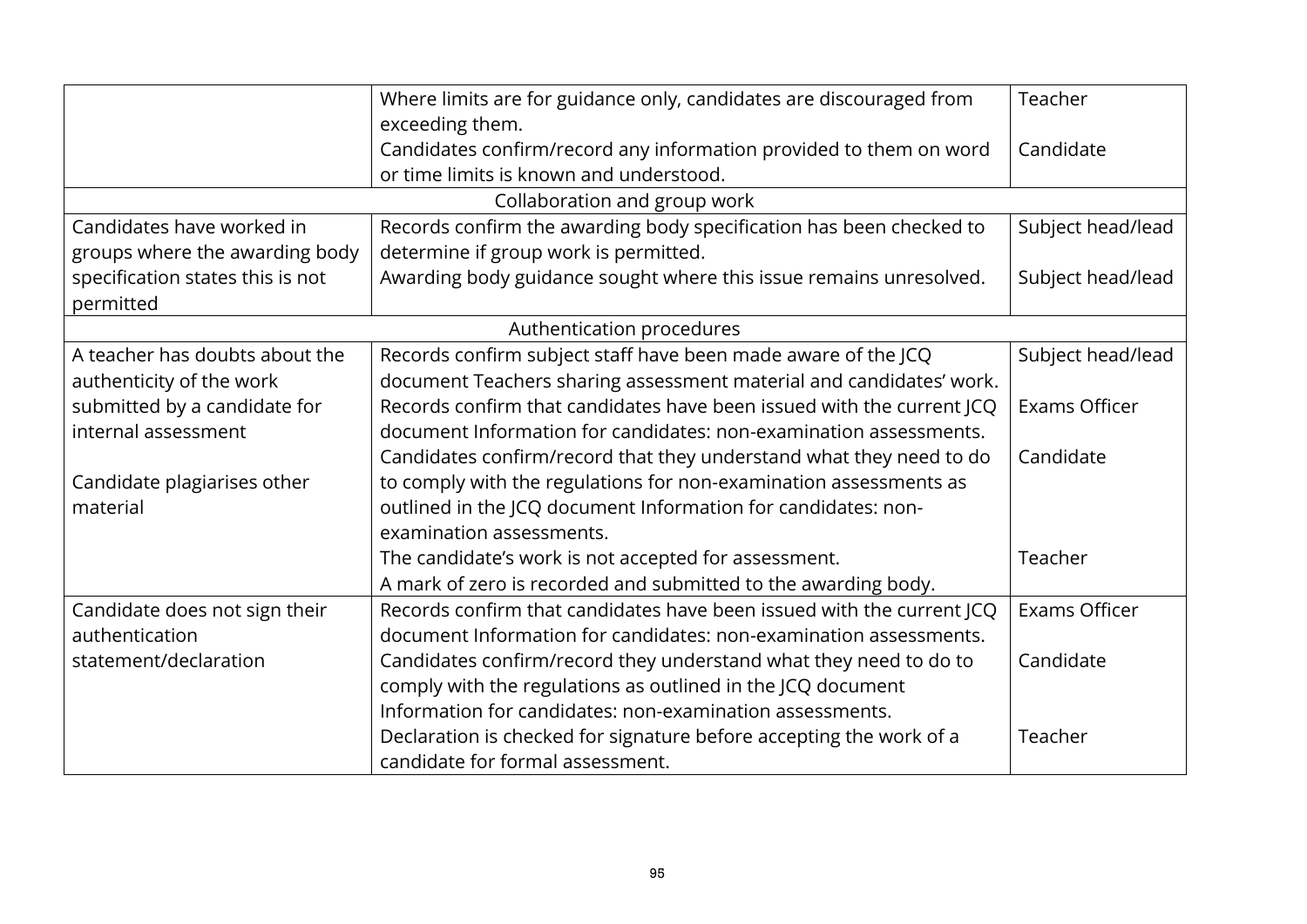| Subject teacher not available to              | Ensures a centre-wide process is in place for subject teachers to sign  | <b>Head of Centre</b> |  |
|-----------------------------------------------|-------------------------------------------------------------------------|-----------------------|--|
| sign authentication forms                     | authentication forms at the point of marking candidates work as part of |                       |  |
|                                               | the centre's quality assurance procedures.                              |                       |  |
|                                               | Presentation of work                                                    |                       |  |
| Candidate does not fully                      | Cover sheet is checked to ensure it is fully completed before accepting | Teacher               |  |
| complete the awarding body's                  | the work of a candidate for formal assessment.                          |                       |  |
| cover sheet that is attached to               |                                                                         |                       |  |
| their work submitted for formal               |                                                                         |                       |  |
| assessment                                    |                                                                         |                       |  |
|                                               | Keeping materials secure                                                |                       |  |
| Candidates work between formal                | Records confirm subject teachers are aware of and follow current JCQ    | Subject head/lead     |  |
| supervised sessions is not                    | publication Instructions for conducting non-examination assessments.    |                       |  |
| securely stored                               | Regular monitoring/internal audit ensures subject teacher use of        | Subject head/lead     |  |
|                                               | appropriate secure storage.                                             |                       |  |
| Adequate secure storage not                   | Records confirm adequate/sufficient secure storage is available to      | Subject head/lead     |  |
| available to subject teacher                  | subject teacher prior to the start of the course.                       |                       |  |
|                                               | Alternative secure storage sourced where required.                      | Subject head/lead     |  |
| Task marking - externally assessed components |                                                                         |                       |  |
| A candidate is absent on the day              | Awarding body guidance is sought to determine if alternative            | Subject head/lead     |  |
| of the examiner visit for an                  | assessment arrangements can be made for the candidate.                  |                       |  |
| acceptable reason                             | If not, eligibility for special consideration is explored and a request | Subject head/lead     |  |
|                                               | submitted to the awarding body where appropriate.                       |                       |  |
| A candidate is absent on the day              | The candidate is marked absent on the attendance register.              | Teacher               |  |
| of the examiner visit for an                  |                                                                         |                       |  |
| unacceptable reason                           |                                                                         |                       |  |
| Task marking - internally assessed components |                                                                         |                       |  |
| A candidate submits little or no              | Where a candidate submits no work, the candidate is recorded as         | Subject head/lead     |  |
| work                                          | absent when marks are submitted to the awarding body.                   |                       |  |
|                                               |                                                                         | Teacher               |  |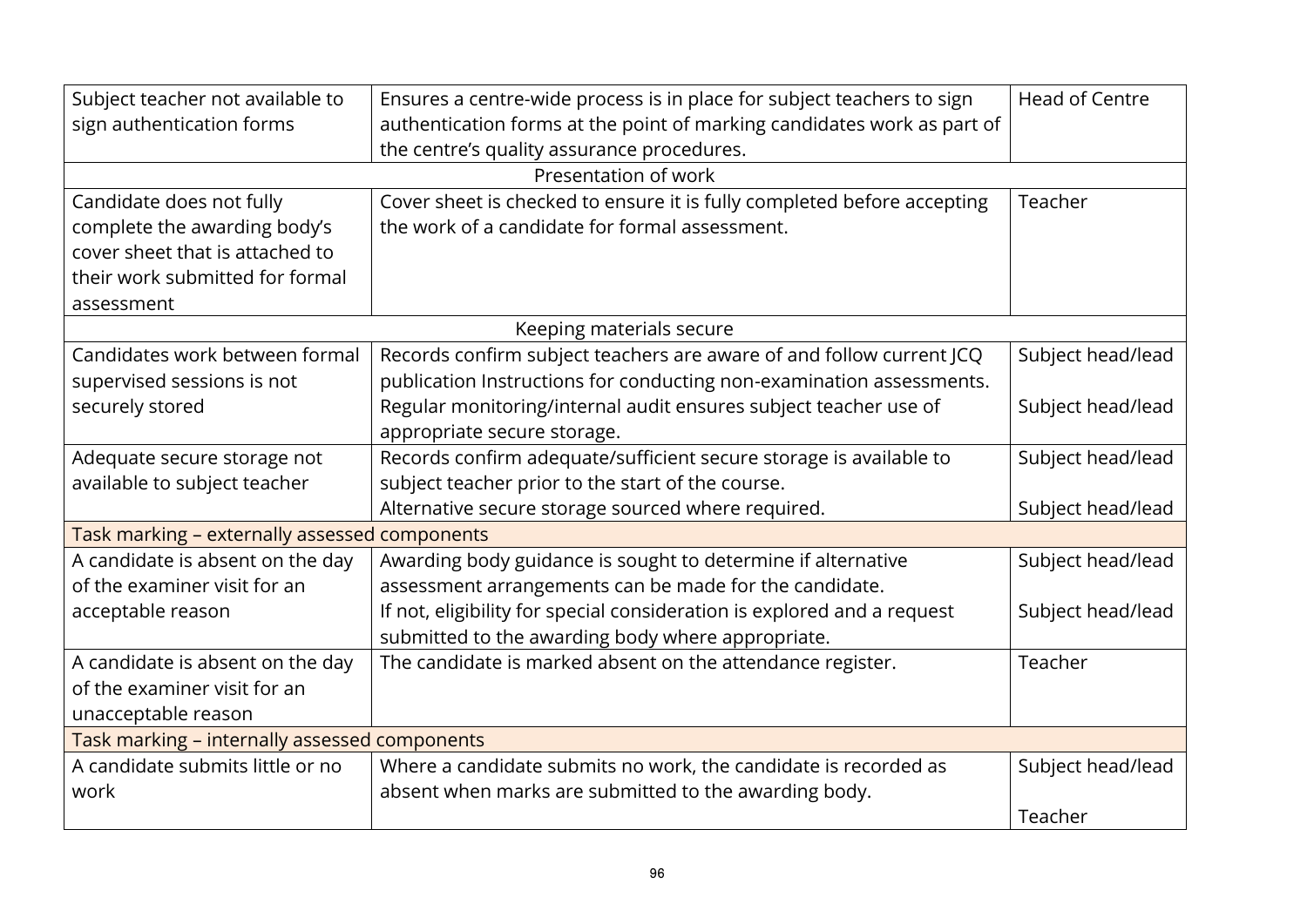|                                    | Where a candidate submits little work, the work produced is assessed     |                       |
|------------------------------------|--------------------------------------------------------------------------|-----------------------|
|                                    | against the assessment criteria and a mark allocated appropriately;      |                       |
|                                    | where the work does not meet any of the assessment criteria a mark of    |                       |
|                                    | zero is submitted to the awarding body.                                  |                       |
| A candidate is unable to finish    | Relevant staff are signposted to the JCQ publication A guide to the      | Subject head/lead     |
| their work for unforeseen reason   | special consideration process (section 5), to determine eligibility and  |                       |
|                                    | the process to be followed for shortfall in work.                        |                       |
| The work of a candidate is lost or | Relevant staff are signposted to the JCQ publication Instructions for    | Subject head/lead     |
| damaged                            | conducting non-examination assessments (section 8), to determine         |                       |
|                                    | eligibility and the process to be followed for lost or damaged work.     |                       |
| Candidate malpractice is           | Instructions and processes in the current JCQ publication Instructions   | <b>Head of Centre</b> |
| discovered                         | for conducting non-examination assessments (section 9 Malpractice)       |                       |
|                                    | are followed.                                                            |                       |
|                                    | Investigation and reporting procedures in the current JCQ publication    | Head of Centre        |
|                                    | Suspected Malpractice in Examinations and Assessments are followed.      |                       |
|                                    | Appropriate internal disciplinary procedures are also followed.          | Head of Centre        |
| A teacher marks the work of        | A conflict of interest is declared by informing the awarding body that a | <b>Head of Centre</b> |
| his/her own child                  | teacher is teaching his/her own child at the start of the course.        |                       |
|                                    | Marked work of said child is submitted for moderation whether part of    | Subject head/lead     |
|                                    | the sample requested or not.                                             |                       |
| An extension to the deadline for   | Awarding body is contacted to determine if an extension can be           | Subject head/lead     |
| submission of marks is required    | granted.                                                                 |                       |
| for a legitimate reason            | Relevant staff are signposted to the JCQ publication A guide to the      | Subject head/lead     |
|                                    | special consideration process (section 5), to determine eligibility and  |                       |
|                                    | the process to be followed for non-examination assessment extension.     |                       |
| After submission of marks, it is   | Awarding body is contacted for guidance.                                 | Subject head/lead     |
| discovered that the wrong task     | Relevant staff are signposted to the JCQ publication A guide to the      | Subject head/lead     |
| was given to candidates            | special consideration process (section 2), to determine eligibility and  |                       |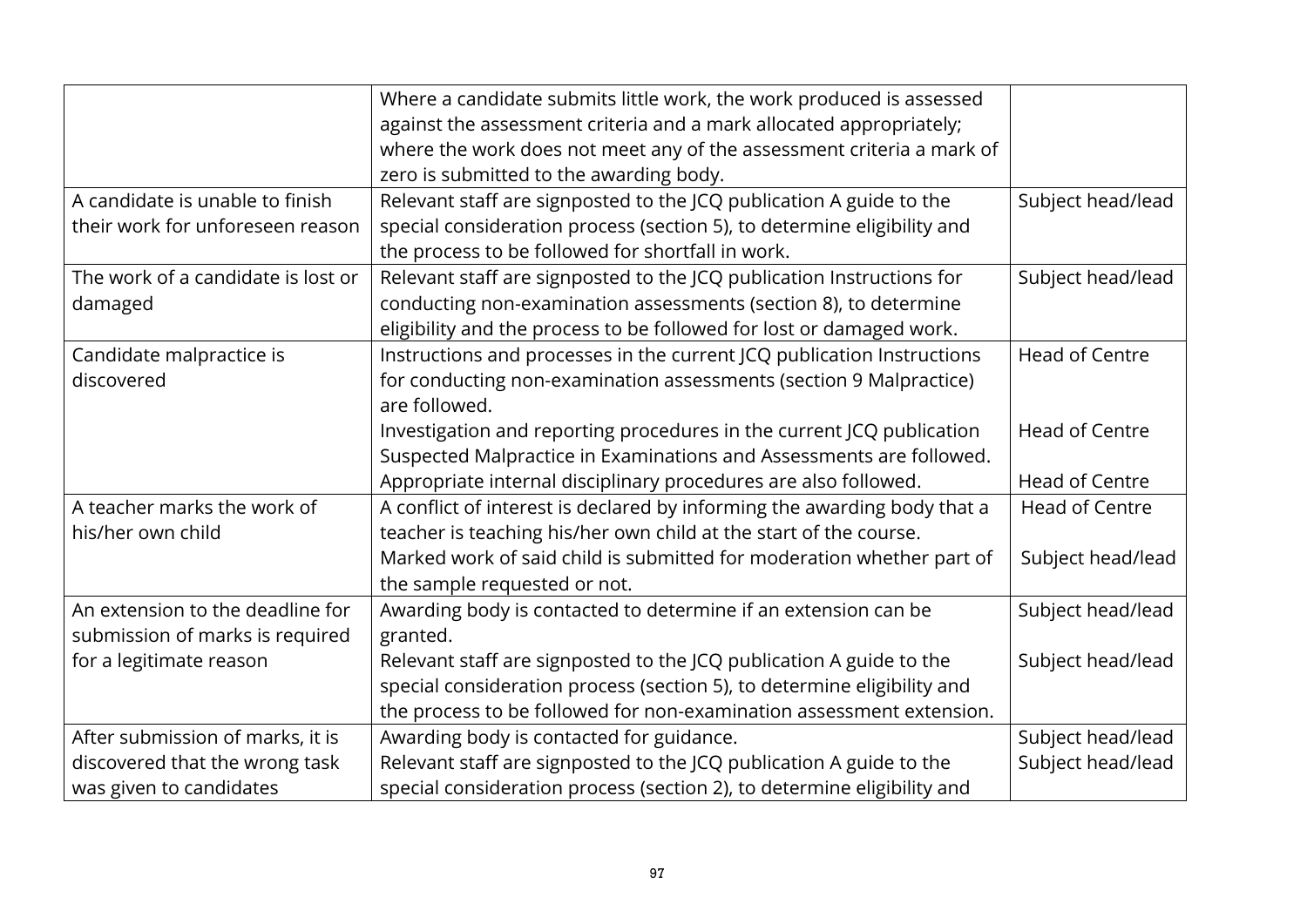|                                  | the process to be followed to apply for special consideration for<br>candidates. |                       |  |  |
|----------------------------------|----------------------------------------------------------------------------------|-----------------------|--|--|
| A candidate wishes to            | Candidates are informed of the marks they have been awarded for                  | Subject head/lead     |  |  |
| appeal/request a review of the   | their work prior to the marks being submitted to the awarding body.              |                       |  |  |
| marks awarded for their work by  | Records confirm candidates have been informed of their marks.                    | Subject head/lead     |  |  |
| their teacher                    | Candidates are informed that these marks are subject to change                   | Subject head/lead     |  |  |
|                                  | through the awarding body's moderation process.                                  |                       |  |  |
|                                  | Candidates are informed of their marks to the timescale identified in            | Subject head/lead     |  |  |
|                                  | the centre's internal appeals procedure and prior to the internal                |                       |  |  |
|                                  | deadline set by the exams officer for the submission of marks.                   |                       |  |  |
|                                  | Through the candidate exam handbook, candidates are made aware of                | Exams Officer         |  |  |
|                                  | the centre's internal appeals procedures and timescale for submitting            |                       |  |  |
|                                  | an appeal/request for a review of the centre's marking prior to the              |                       |  |  |
|                                  | submission of marks to the awarding body.                                        |                       |  |  |
| Deadline for submitting work for | Records confirm deadlines given and understood by candidates at the              | Subject head/lead     |  |  |
| formal assessment not met by     | start of the course.                                                             |                       |  |  |
| candidate                        | Candidates confirm/record deadlines known and understood.                        | Candidate             |  |  |
|                                  | Depending on the circumstances, awarding body guidance sought to                 | Subject head/lead     |  |  |
|                                  | determine if the work can be accepted late for marking providing the             |                       |  |  |
|                                  | awarding body's deadline for submitting marks can be met.                        |                       |  |  |
|                                  | Decision made (depending on the circumstances) if the work will be               | Awarding body         |  |  |
|                                  | accepted late for marking or a mark of zero submitted to the awarding            |                       |  |  |
|                                  | body for the candidate.                                                          |                       |  |  |
| Deadline for submitting marks    | Internal/external deadlines are published at the start of each academic          | Subject head/lead     |  |  |
| and samples of candidates work   | year.                                                                            |                       |  |  |
| ignored by subject teacher       | Reminders are issued through senior leaders/subject heads as                     | Subject head/lead     |  |  |
|                                  | deadlines approach.                                                              |                       |  |  |
|                                  | Records confirm deadlines known and understood by subject teachers.              | Subject head/lead     |  |  |
|                                  | Where appropriate, internal disciplinary procedures are followed.                | <b>Head of Centre</b> |  |  |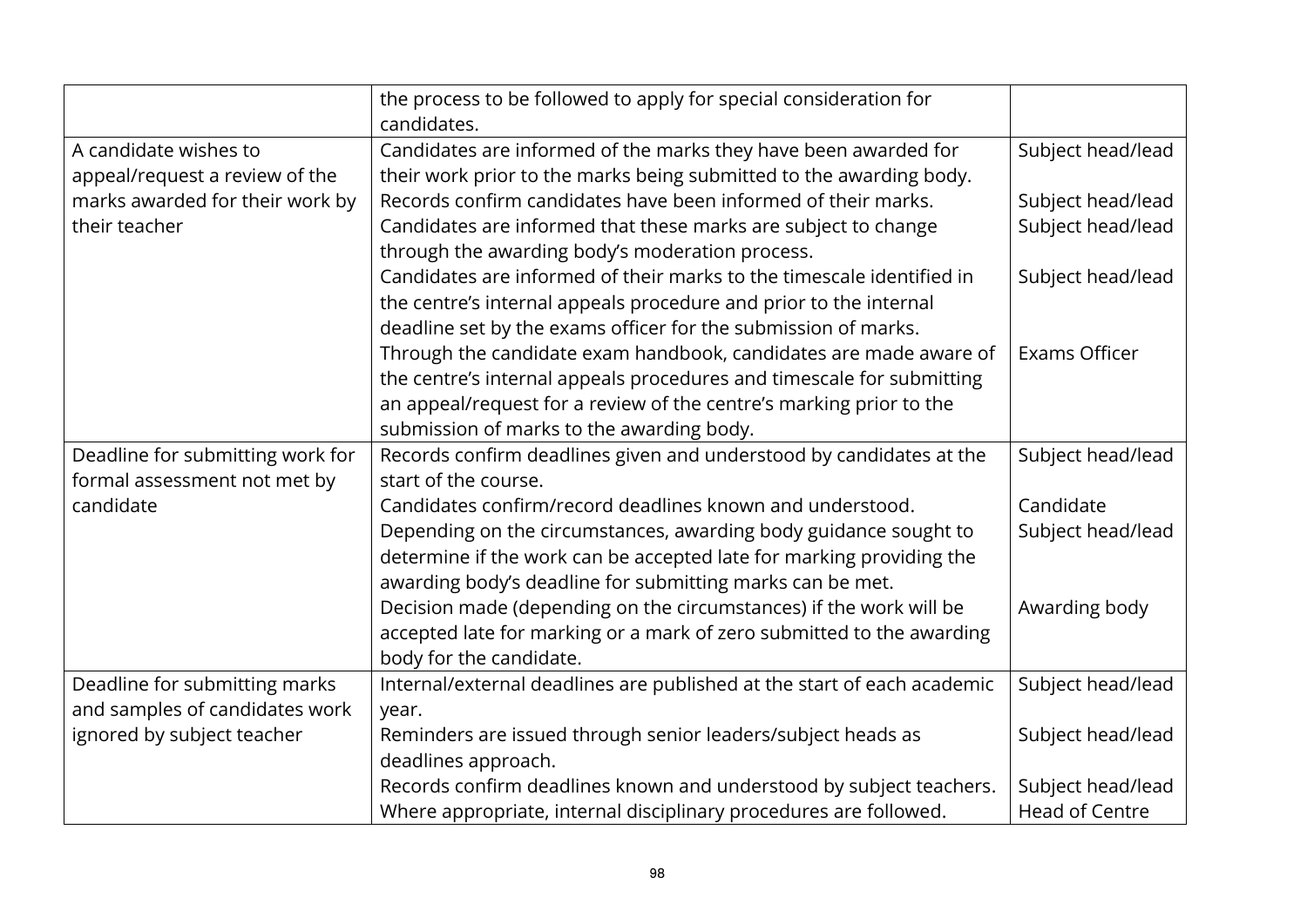| Subject teacher long term  | <sup>1</sup> See centre's exam contingency plan (Teaching staff extended absence |  |
|----------------------------|----------------------------------------------------------------------------------|--|
| absence during the marking | at key points in the exam cycle)                                                 |  |
| period                     |                                                                                  |  |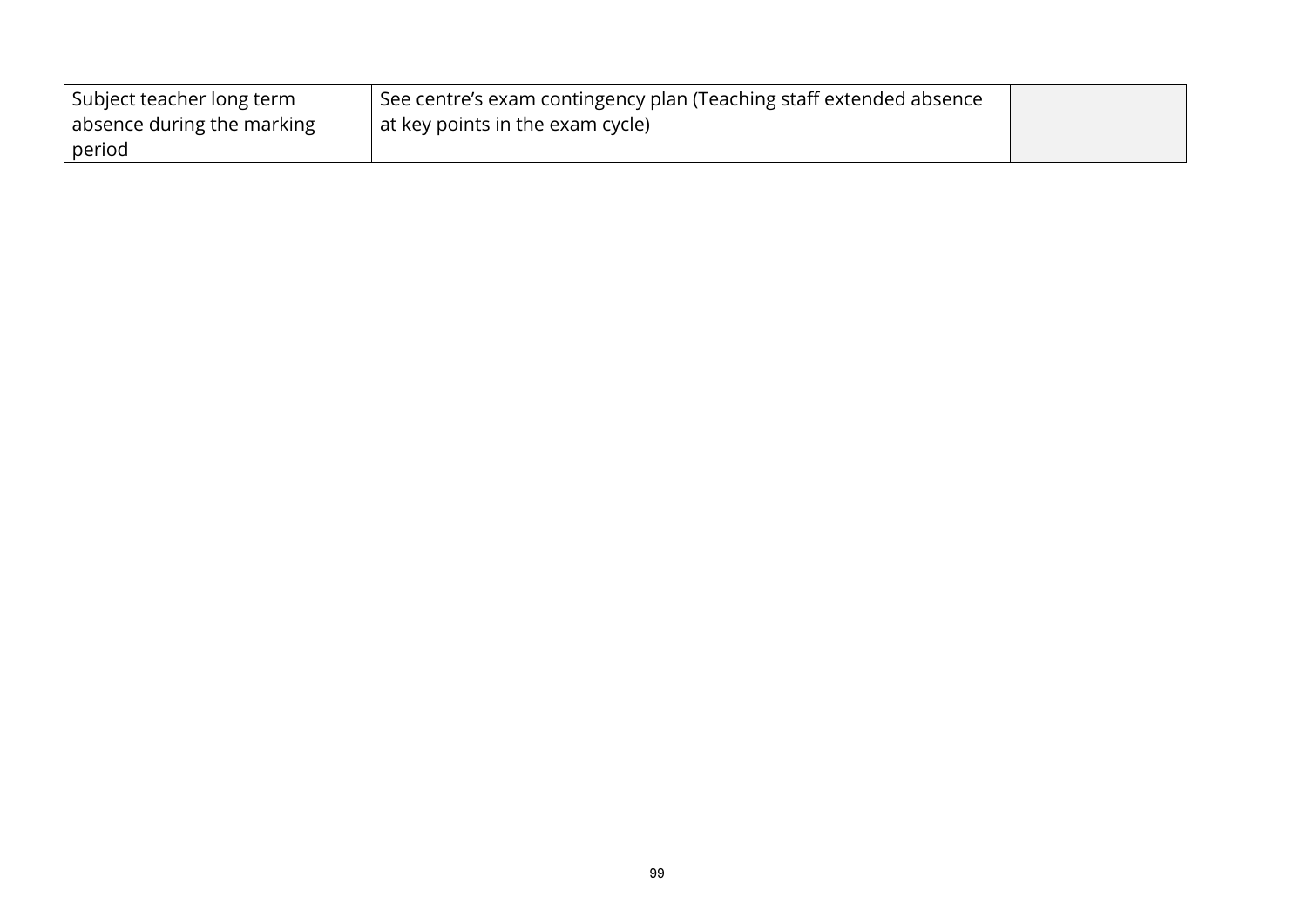# **Appendix G - Exams Information Retention Policy**

# **Key Purpose of the policy**

The purpose of this policy is to:

- $\blacktriangleright$  identify exams-related information/records held by the exams office
- $\blacktriangleright$  identify the retention period
- determine the action required at the end of the retention period and the method of disposal
- $\blacktriangleright$  inform or supplement the centre-wide records management policy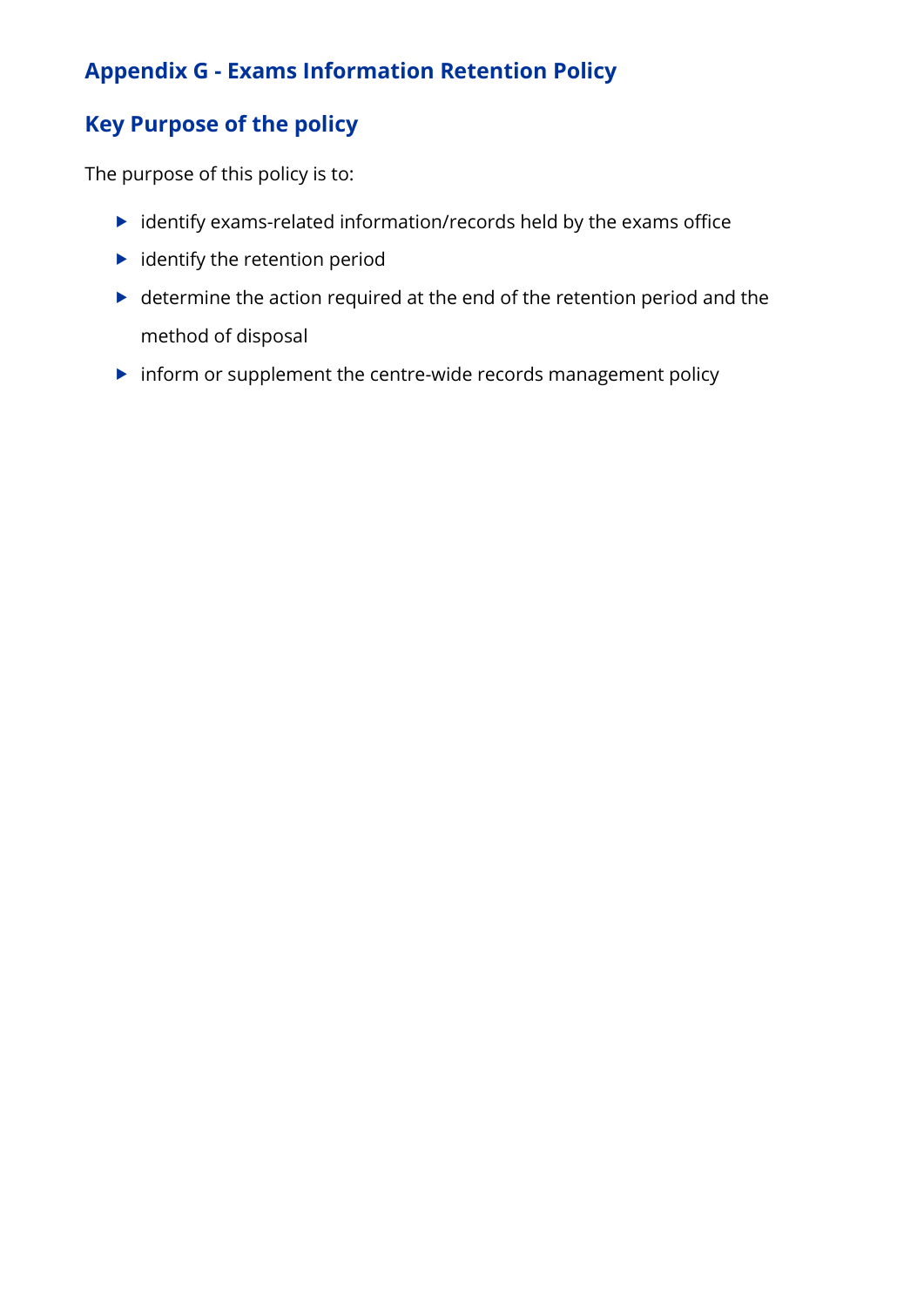| Record type                                    | Record(s) description (where required)                                                                                                                  | Retention information/period                                                                                                                                                                                                                                                                                                                                                                          | Action at end of retention<br>period (method of<br>disposal) |
|------------------------------------------------|---------------------------------------------------------------------------------------------------------------------------------------------------------|-------------------------------------------------------------------------------------------------------------------------------------------------------------------------------------------------------------------------------------------------------------------------------------------------------------------------------------------------------------------------------------------------------|--------------------------------------------------------------|
| <b>Access arrangements</b><br>information      | Any hard copy information kept by the<br>EO relating to an access arrangement<br>candidate.                                                             | To be returned to SENCo as records<br>owner at end of the candidate's final<br>exam series. To be retained for six years.                                                                                                                                                                                                                                                                             | Confidential<br>waste/shredding                              |
| Attendance register<br>copies                  |                                                                                                                                                         | To be retained until after the deadline<br>for EARs or until any appeal, malpractice<br>or other results enquiry has been<br>completed, whichever is later.<br>[Reference ICE 6,15]                                                                                                                                                                                                                   | Confidential<br>waste/shredding                              |
| Awarding body<br>administrative<br>information | Any hard copy publications provided<br>by awarding bodies.                                                                                              | To be retained until the current<br>academic year update is provided.                                                                                                                                                                                                                                                                                                                                 | Non-confidential<br>destruction                              |
| Candidates' work                               | Non-examination assessment work<br>(inc. controlled assessment,<br>coursework, portfolios) returned to<br>the centre after awarding body<br>moderation. | To be immediately returned to subject<br>staff as records owner.<br>To be stored safely and securely along<br>with work that did not form part of the<br>moderation sample (including materials<br>stored electronically) until after the<br>deadline for EARs or the resolution of<br>any outstanding enquiry/appeal or<br>malpractice investigations for the exam<br>series.<br>[Reference GR 3, 5] | Returned to candidates or<br>safe disposal                   |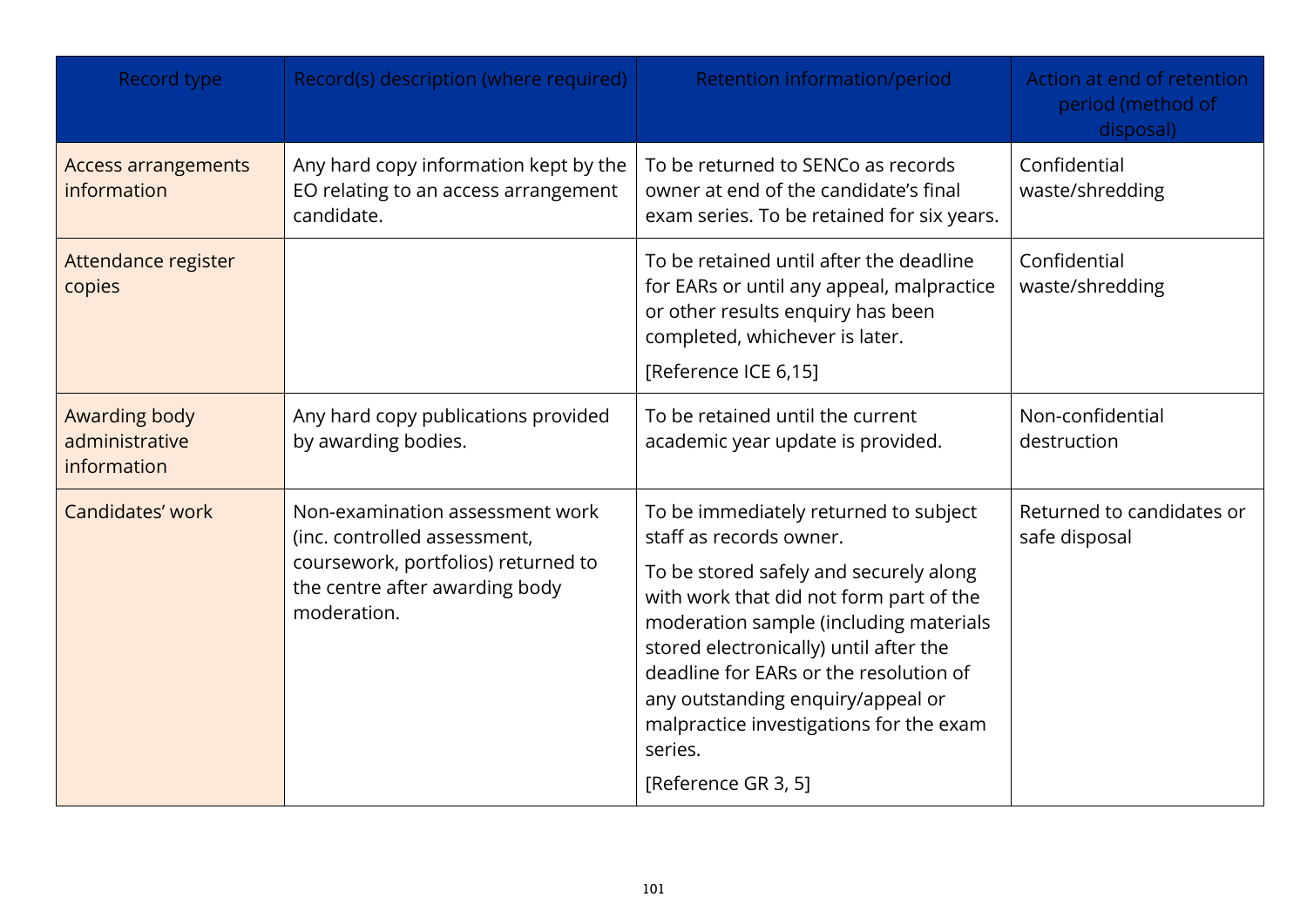| Record type                                    | Record(s) description (where required)                                                                                                             | Retention information/period                                                                                                                                | Action at end of retention<br>period (method of<br>disposal) |
|------------------------------------------------|----------------------------------------------------------------------------------------------------------------------------------------------------|-------------------------------------------------------------------------------------------------------------------------------------------------------------|--------------------------------------------------------------|
| <b>Certificates</b>                            |                                                                                                                                                    | Unclaimed/uncollected certificates to be<br>retained securely for a minimum of 12<br>months from date of issue.<br>[Reference GR 5]                         | Confidential destruction                                     |
| Certificate destruction<br>information         | A record of unclaimed certificates that<br>have been destroyed.                                                                                    | To be retained for 4 years from the date<br>of certificate destruction.<br>[Reference GR 5]                                                                 | Confidential destruction                                     |
| Certificate issue<br>information               | A record of certificates that have been<br>issued to candidates.                                                                                   | To be retained in perpetuity [Reference<br>GR 51                                                                                                            | No destruction                                               |
| <b>Confidential materials</b><br>delivery logs | A log recording confidential materials<br>delivered by awarding bodies to the<br>centre and issued to authorised staff.                            | To be retained for one year from date of<br>delivery                                                                                                        | Non-confidential<br>destruction                              |
| <b>Confidential materials</b><br>tracking logs | A log to track materials taken from or<br>returned to secure storage<br>throughout the time the material is<br>confidential.                       | To be retained until after the deadline<br>for EARs or until any appeal, malpractice<br>or other results enquiry has been<br>completed, whichever is later. | Non-confidential<br>destruction                              |
| <b>Dispatch logs</b>                           | Proof of dispatch of exam script<br>packages to awarding body examiners<br>covered by the DfE (Standards &<br>Testing Agency) yellow label service | To be retained until after the deadline<br>for EARs or until any appeal, malpractice<br>or other results enquiry has been<br>completed, whichever is later. | Non-confidential<br>destruction                              |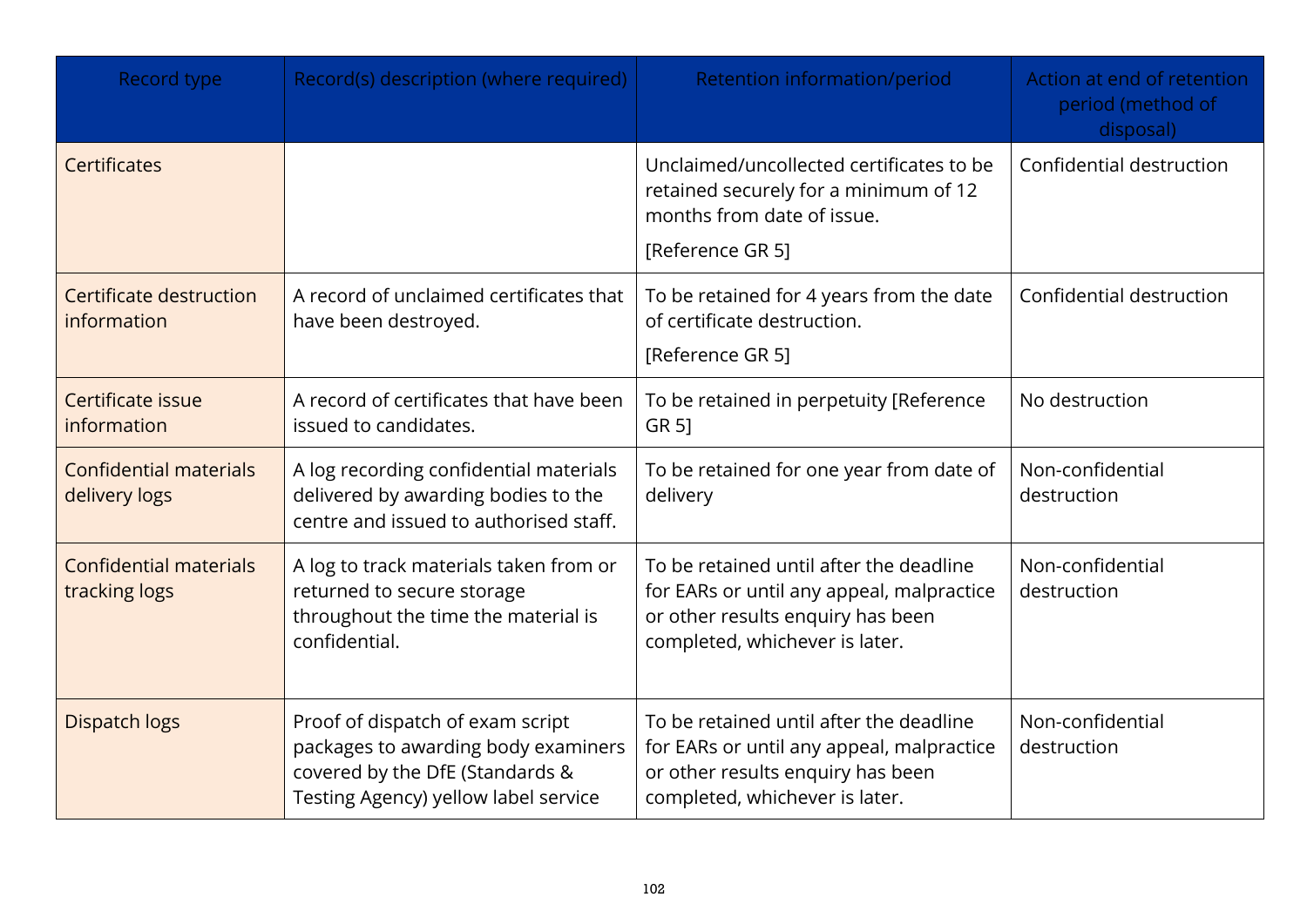| Record type                | Record(s) description (where required)                                                        | Retention information/period                                                                                                                                                                                                                                                                                                                                                     | Action at end of retention<br>period (method of<br>disposal)                                                                                                                                  |
|----------------------------|-----------------------------------------------------------------------------------------------|----------------------------------------------------------------------------------------------------------------------------------------------------------------------------------------------------------------------------------------------------------------------------------------------------------------------------------------------------------------------------------|-----------------------------------------------------------------------------------------------------------------------------------------------------------------------------------------------|
| <b>Entry information</b>   | Any hard copy information relating to<br>candidates' entries.                                 | To be retained until after the deadline<br>for EARs or until any appeal, malpractice<br>or other results enquiry has been<br>completed, whichever is later.                                                                                                                                                                                                                      | Confidential destruction                                                                                                                                                                      |
| Exam question papers       | Question papers for timetabled<br>written exams.                                              | Issued to teaching staff after the<br>published finishing time of the exam and<br>only when all candidates in the centre<br>have completed the exam.<br>Instructions issued by an individual<br>awarding body relating to the use of<br>question papers for vocational<br>qualifications after the examination has<br>taken place are followed.<br>[Reference ICE 16 and GR 5,6] | Instructions issued by an<br>individual awarding body<br>relating to the use of<br>question papers for<br>vocational qualifications<br>after the examination has<br>taken place are followed. |
| Exam room checklists       | Checklists confirming room conditions<br>and invigilation arrangements for<br>each exam room. | To be retained until after the deadline<br>for EARs or until any appeal, malpractice<br>or other results enquiry has been<br>completed, whichever is later.<br>[Reference ICE 6]                                                                                                                                                                                                 | See Exam room incident<br>logs below                                                                                                                                                          |
| Exam room incident<br>logs | Logs recording any incidents or<br>irregularities in exam rooms.                              | To be retained until after the deadline<br>for EARs or until any appeal, malpractice                                                                                                                                                                                                                                                                                             | Confidential destruction                                                                                                                                                                      |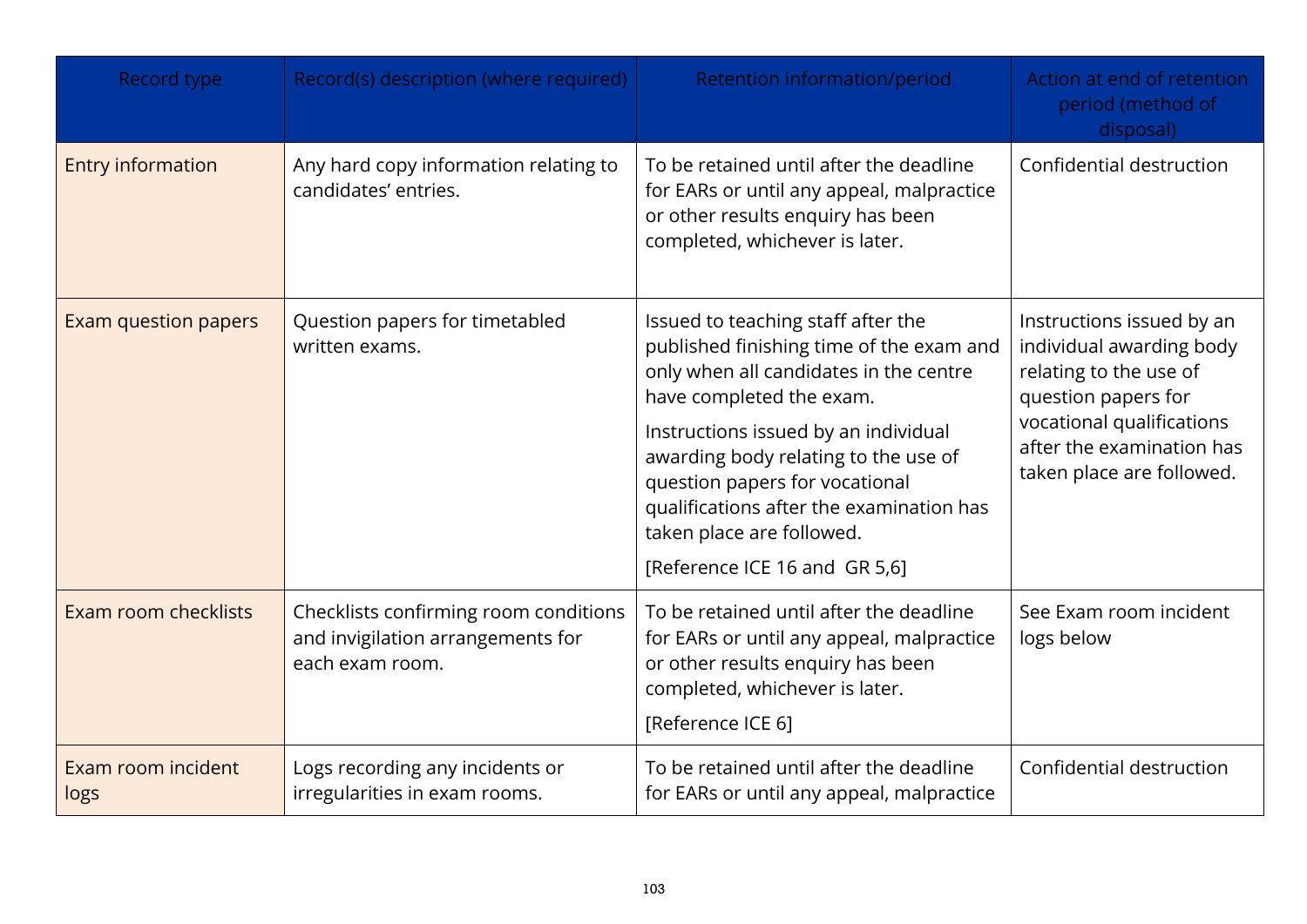| Record type                          | Record(s) description (where required)                                                                       | Retention information/period                                                                                                                           | Action at end of retention<br>period (method of<br>disposal) |
|--------------------------------------|--------------------------------------------------------------------------------------------------------------|--------------------------------------------------------------------------------------------------------------------------------------------------------|--------------------------------------------------------------|
|                                      |                                                                                                              | or other results enquiry has been<br>completed, whichever is later.                                                                                    |                                                              |
| <b>Exam stationery</b>               |                                                                                                              | When awarding body or JCQ common<br>stationery is considered surplus or is<br>out-of-date it will be disposed of.<br>[Reference ICE page 4 and ICE 23] | Confidential disposal                                        |
| <b>Examiner reports</b>              |                                                                                                              | To be immediately provided to head of<br>department as records owner.                                                                                  |                                                              |
| <b>Finance information</b>           | Copy invoices for exams-related fees.                                                                        | To be returned to Finance department as<br>records owner at the end of the<br>academic year.                                                           | N/A - no copies retained in<br>exams office                  |
| Invigilation<br>arrangements         | See Exam room checklists                                                                                     |                                                                                                                                                        |                                                              |
| <b>JCQ publications</b>              | Any hard copy publications provided<br>by JCQ.                                                               | To be retained until the current<br>academic year update is provided.                                                                                  | Non-confidential<br>destruction                              |
| Moderator reports                    |                                                                                                              | To be immediately provided to head of<br>department as records owner.                                                                                  |                                                              |
| Overnight supervision<br>information | Copy of JCQ form Timetable variation<br>and confidentiality declaration for<br>overnight supervision for any | To be retained for JCQ inspection<br>purposes for the relevant exam series.                                                                            | Confidential disposal                                        |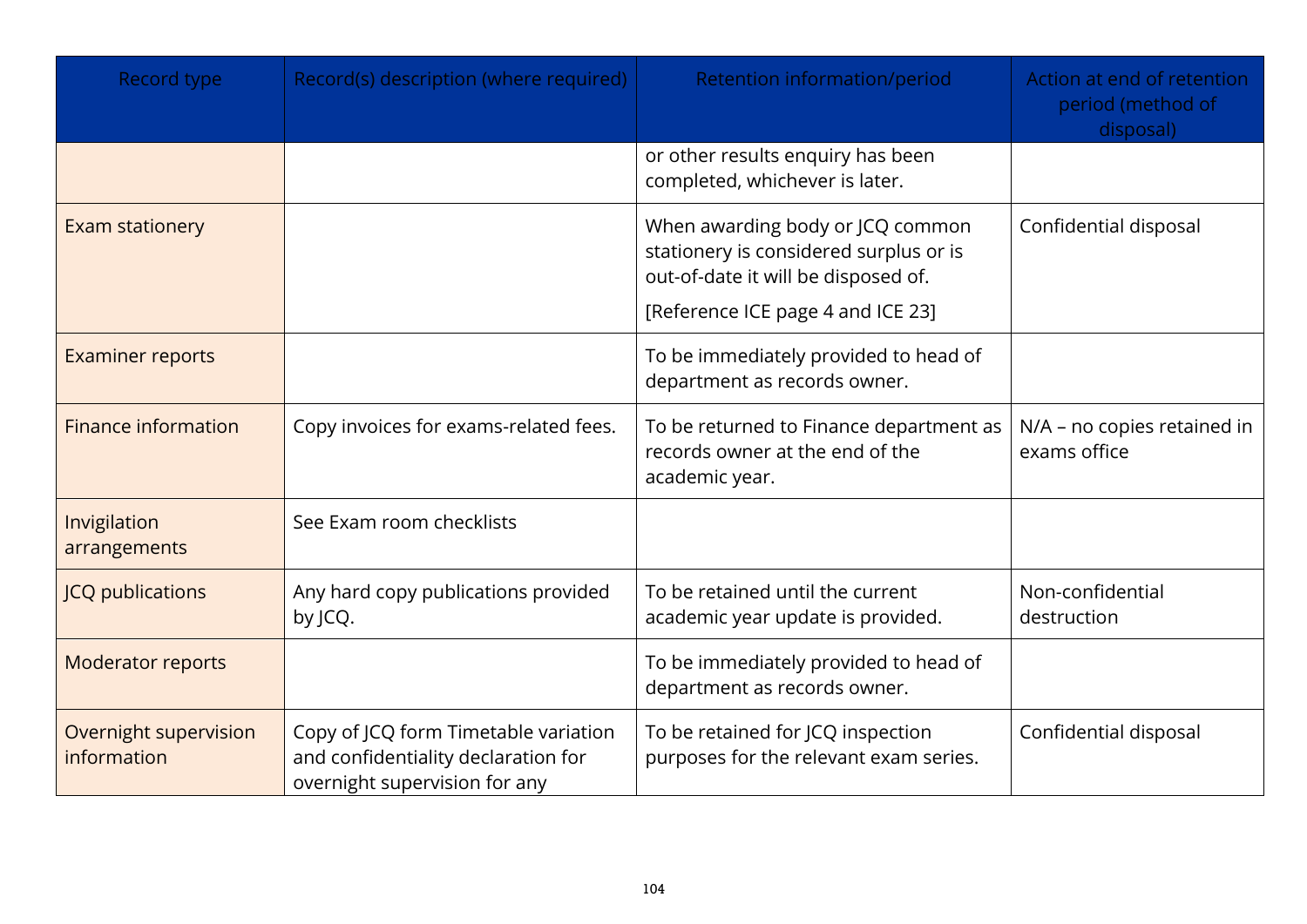| Record type                                                                   | Record(s) description (where required)                                                                                                                                                                              | Retention information/period                                                                                                                                                                                                                         | Action at end of retention<br>period (method of<br>disposal) |
|-------------------------------------------------------------------------------|---------------------------------------------------------------------------------------------------------------------------------------------------------------------------------------------------------------------|------------------------------------------------------------------------------------------------------------------------------------------------------------------------------------------------------------------------------------------------------|--------------------------------------------------------------|
|                                                                               | candidate eligible for these<br>arrangements.                                                                                                                                                                       |                                                                                                                                                                                                                                                      |                                                              |
| Post-results services:<br>confirmation of<br>candidate consent<br>information | Hard copy or email record of<br>candidate consent for an EAR or ATS<br>request to be submitted to an<br>awarding body                                                                                               | EAR consent to be retained for at least<br>six months following the outcome of the<br>enquiry or any subsequent appeal.<br>ATS consent to be retained for at least<br>six months from the date consent given.<br>[Reference PRS 4, appendix A and B] | Confidential disposal                                        |
| Post-results services:<br>requests/outcome<br>information                     | Any hard copy information relating to<br>a post-results service request (EARs,<br>appeals, ATS) submitted to an<br>awarding body for a candidate and<br>outcome information from the<br>awarding body.              | EAR information to be retained for at<br>least six months following the outcome<br>of the enquiry or any subsequent<br>appeal.<br>ATS information to be retained for at<br>least six months from the date consent<br>given.                          | Confidential disposal                                        |
| Post-results services:<br>scripts provided by ATS<br>service                  | Copies of exam scripts (or an<br>electronic image of the script)<br>returned to the centre by the<br>awarding body/copies downloaded by<br>the centre where the awarding body<br>provides online access to scripts. | Where copies of scripts are retained by<br>the centre, they must be securely stored<br>(including any electronic versions) until<br>they are no longer required.<br>[Reference PRS 6]                                                                | Confidential disposal                                        |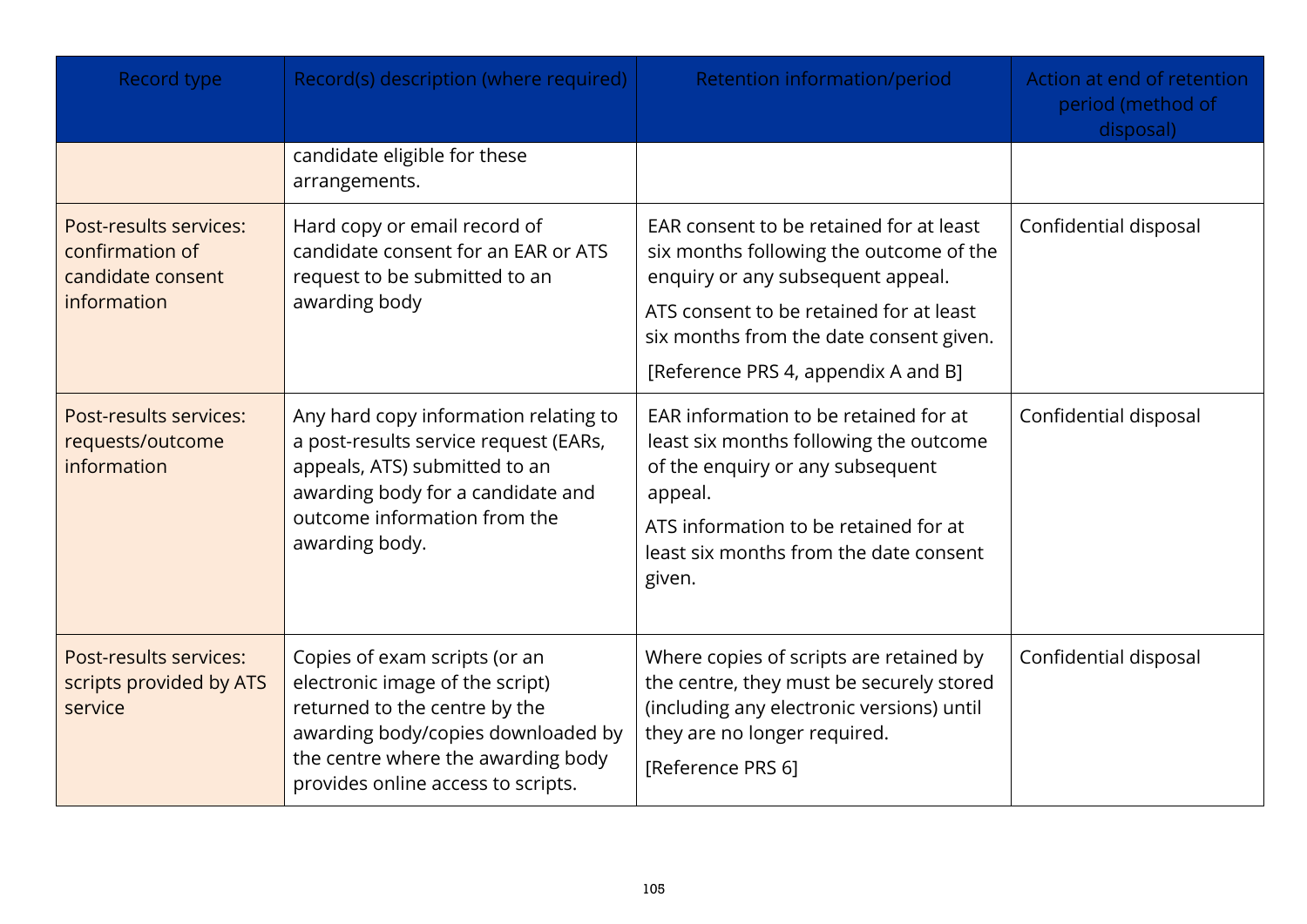| Record type                             | Record(s) description (where required)                                                                                     | Retention information/period                                                                                                                                                                                                | Action at end of retention<br>period (method of<br>disposal) |
|-----------------------------------------|----------------------------------------------------------------------------------------------------------------------------|-----------------------------------------------------------------------------------------------------------------------------------------------------------------------------------------------------------------------------|--------------------------------------------------------------|
| Post-results services:<br>tracking logs | A log tracking to resolution all post-<br>results service requests submitted to<br>awarding bodies.                        | EAR information to be retained for at<br>least six months following the outcome<br>of the enquiry or any subsequent<br>appeal.<br>ATS information to be retained for at<br>least six months from the date consent<br>given. | N/A                                                          |
| Private candidate<br>information        | Any hard copy information relating to<br>private candidates' entries.                                                      | N/A                                                                                                                                                                                                                         | N/A                                                          |
| Proof of postage -<br>candidate work    | Proof of postage of sample of<br>candidates' work to awarding body<br>moderators.                                          | To be retained until after the deadline<br>for EARs or until any appeal, malpractice<br>or other results enquiry has been<br>completed, whichever is later.                                                                 | Non-confidential<br>destruction                              |
| <b>Resolving clashes</b><br>information | Any hard copy information relating to<br>the resolution of a candidate's clash of<br>exam papers or a timetable variation. | To be retained until after the deadline<br>for EARs or until any appeal, malpractice<br>or other results enquiry has been<br>completed, whichever is later.                                                                 | Confidential disposal                                        |
| <b>Results information</b>              | Broadsheets of results summarising<br>candidate final grades by subject by<br>exam series.                                 | Records for current year plus previous 6<br>years to be retained as a minimum.<br>[Reference Records Management Toolkit<br>for Schools]                                                                                     | Confidential disposal                                        |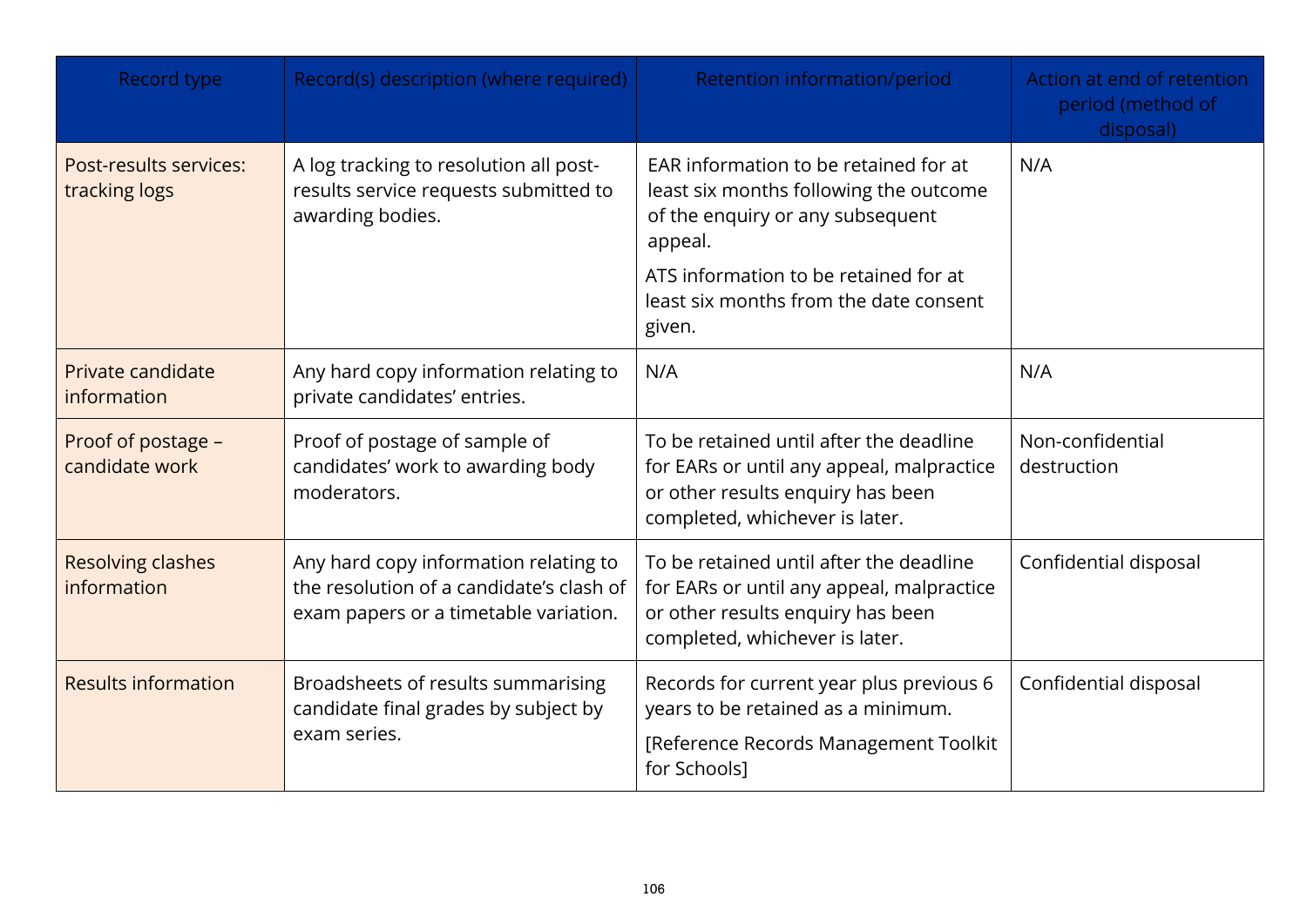| Record type                                      | Record(s) description (where required)                                                                                                                                       | Retention information/period                                                                                                                                                                                     | Action at end of retention<br>period (method of<br>disposal) |
|--------------------------------------------------|------------------------------------------------------------------------------------------------------------------------------------------------------------------------------|------------------------------------------------------------------------------------------------------------------------------------------------------------------------------------------------------------------|--------------------------------------------------------------|
| <b>Seating plans</b>                             | Plans showing the seating<br>arrangements of all candidates for<br>every exam taken.                                                                                         | To be retained until after the deadline<br>for EARs or until any appeal, malpractice<br>or other results enquiry has been<br>completed, whichever is later.<br>[Reference ICE 6]                                 | Confidential disposal                                        |
| Special consideration<br>information             | Any hard copy information relating to<br>a special consideration request and<br>supporting evidence submitted to an<br>awarding body for a candidate.                        | Evidence supporting an on-line special<br>consideration application and<br>evidence supporting a candidate's<br>absence from an exam must be kept<br>until after the publication of results.<br>[Reference SC 6] | Confidential disposal                                        |
| <b>Suspected malpractice</b><br>reports/outcomes | Any hard copy information relating to<br>a suspected malpractice<br>investigation/report submitted to an<br>awarding body and outcome<br>information from the awarding body. | Records for current year plus previous 6<br>years to be retained as a minimum.                                                                                                                                   | Confidential disposal                                        |
| <b>Exams contracts</b>                           | Exams contract form giving candidate<br>consent re copyright and data<br>protection plus agreement to abide by<br>rules.                                                     | Records for current year plus previous 6<br>years to be retained as a minimum, in<br>line with malpractice documents.                                                                                            | Confidential disposal                                        |
| <b>Transfer of credit</b><br>information         | Any hard copy information relating to<br>a GCE AS transfer of credit<br>arrangement (for a legacy unitised                                                                   | To be retained until the issue of the GCE<br>A level result for the candidate.                                                                                                                                   | Confidential disposal                                        |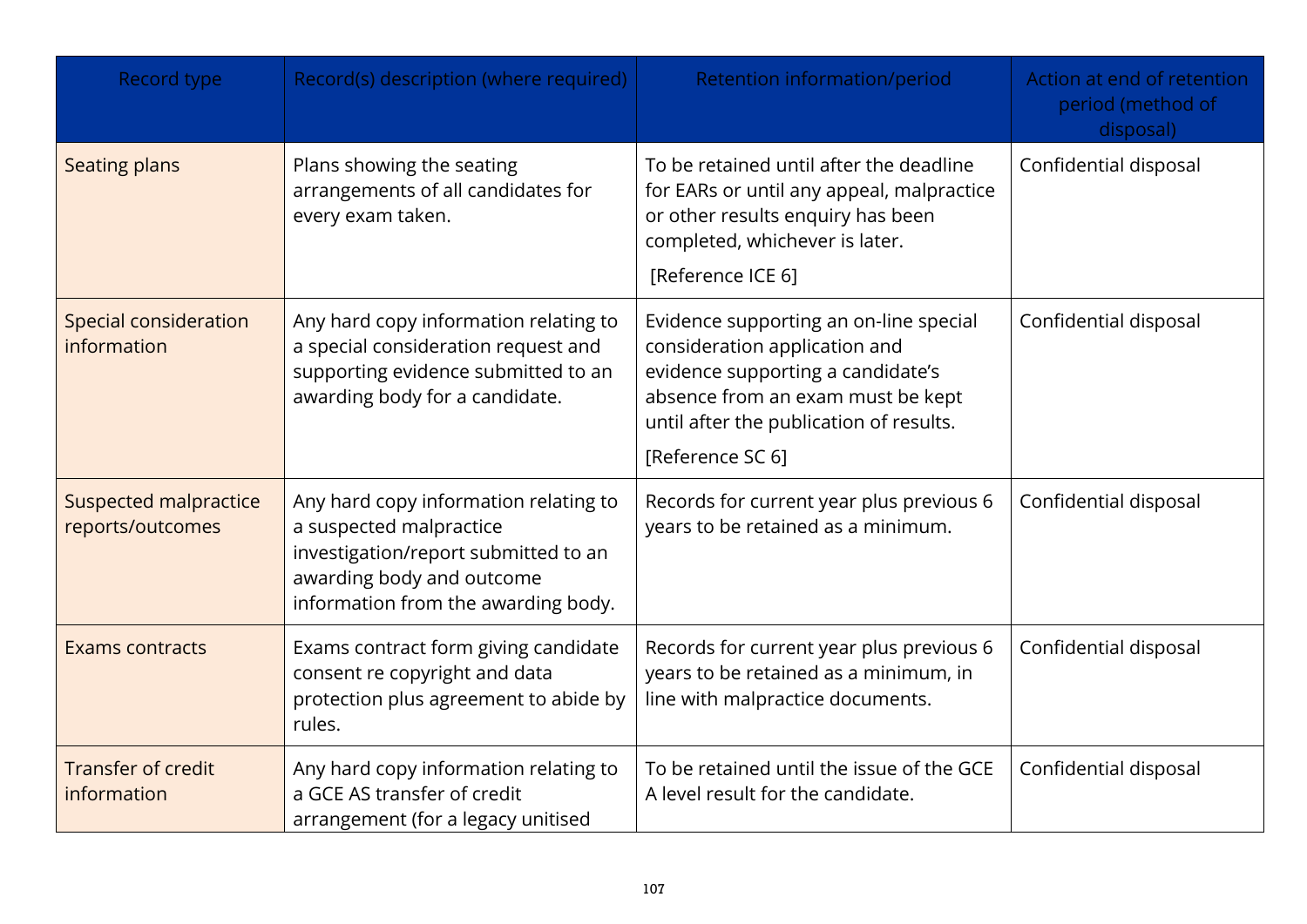| Record type                           | Record(s) description (where required)                                                                                                                                     | Retention information/period                                                                                                                                | Action at end of retention<br>period (method of<br>disposal) |
|---------------------------------------|----------------------------------------------------------------------------------------------------------------------------------------------------------------------------|-------------------------------------------------------------------------------------------------------------------------------------------------------------|--------------------------------------------------------------|
|                                       | GCE AS specification) application<br>submitted to an awarding body for a<br>candidate.                                                                                     |                                                                                                                                                             |                                                              |
| Transferred candidate<br>information  | Any hard copy information relating to<br>an application for a transferred<br>candidate arrangement submitted to<br>an awarding body for a candidate.                       | To be retained until the transfer<br>arrangements are confirmed by the<br>awarding body.                                                                    | Confidential disposal                                        |
| Very late arrival<br>reports/outcomes | Any hard copy information relating to<br>a very late arrival report submitted to<br>an awarding body for a candidate and<br>outcome information from the<br>awarding body. | To be retained until after the deadline<br>for EARs or until any appeal, malpractice<br>or other results enquiry has been<br>completed, whichever is later. | Confidential disposal                                        |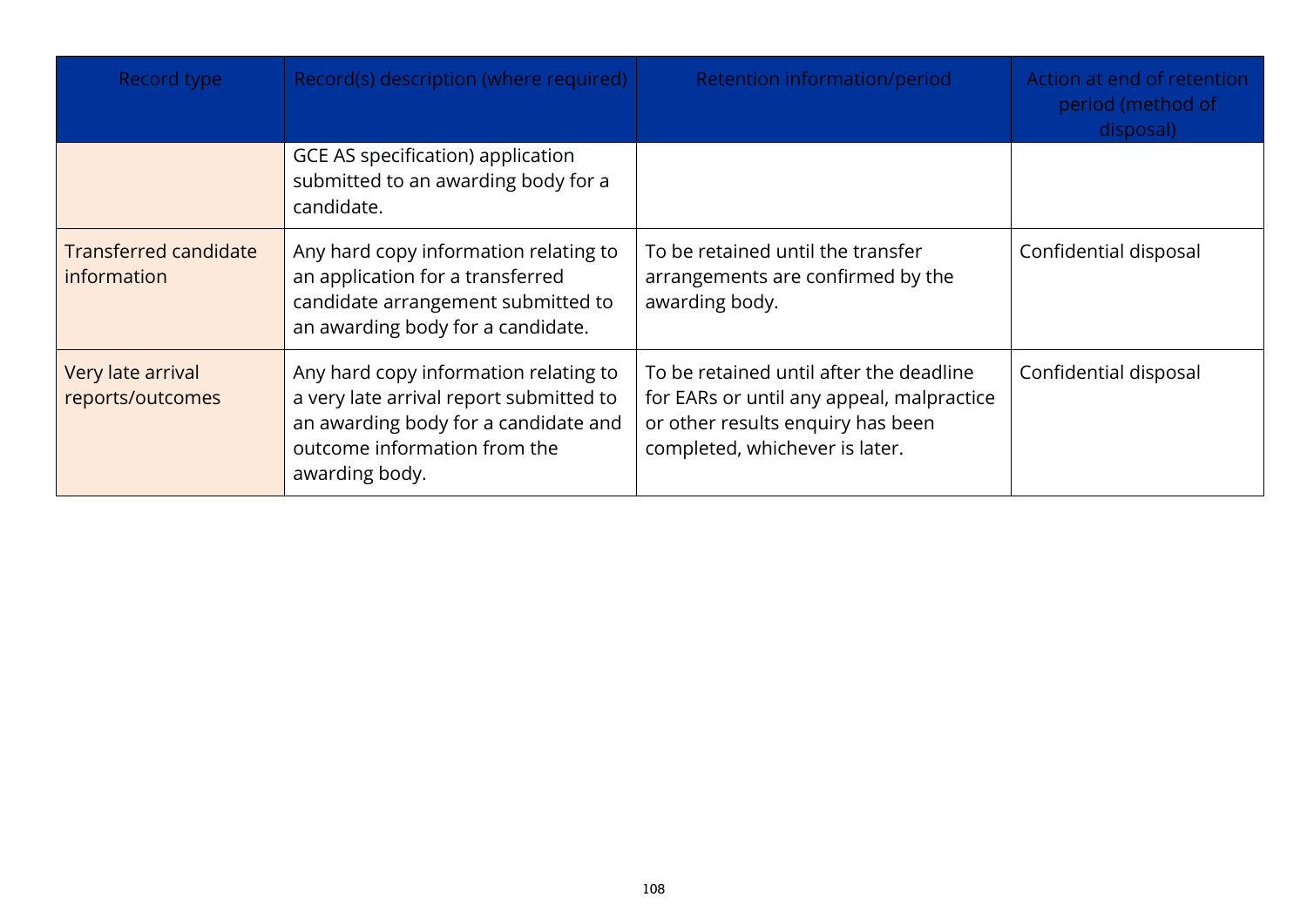# **Appendix H - Exams Complaints and Appeals Procedure**

# **Purpose of the procedure**

This procedure confirms King's Academy Prospect's compliance with JCQ's *General Regulations for Approved Centres 2021-2022, section 5.7* that the centre has in place *"…a written complaints and appeals procedure which will cover general complaints regarding the centre's delivery or administration of a qualification."*

## **Grounds for complaint**

A candidate (or his/her parent/carer) may make a complaint on the grounds below (this is not an exhaustive list).

## **Teaching and learning**

- ▶ Quality of teaching and learning, for example
	- ▶ Non-subject specialist teacher without adequate training/subject matter expertise utilised on a long-term basis
	- ▶ Teacher lacking knowledge of new specification/incorrect core content studied/taught
	- ▶ Core content not adequately covered
	- Inadequate feedback for a candidate following assessment(s)
- ▶ Pre-release/advance material/set task issued by the awarding body not provided on time to an exam candidate
- $\blacktriangleright$  The taking of an assessment, which contributes to the final grade of the qualification, not conducted according to the JCQ/awarding body instructions
- ▶ The marking of an internal assessment, which contributes to the final grade of the qualification, not undertaken according to the requirements of the awarding body (complainant should refer to the centre's *internal appeals procedure*)
- Centre fails to adhere to its *internal appeals procedure*
- ▶ Candidate not informed of his/her centre-assessed marks prior to marks being submitted to the awarding body
- Candidate not informed of his/her centre-assessed marks in sufficient time to request/appeal a review of marking prior to marks being submitted to the awarding body
- ▶ Candidate not given sufficient time to review materials to make a decision whether to request a review of centre-assessed marks

### **Access arrangements**

- ▶ Candidate not assessed by the centre's appointed assessor
- ▶ Candidate not involved in decisions made regarding his/her access arrangements
- Candidate did not consent to personal data being shared electronically (by the nonacquisition of a signed Data Protection Notice)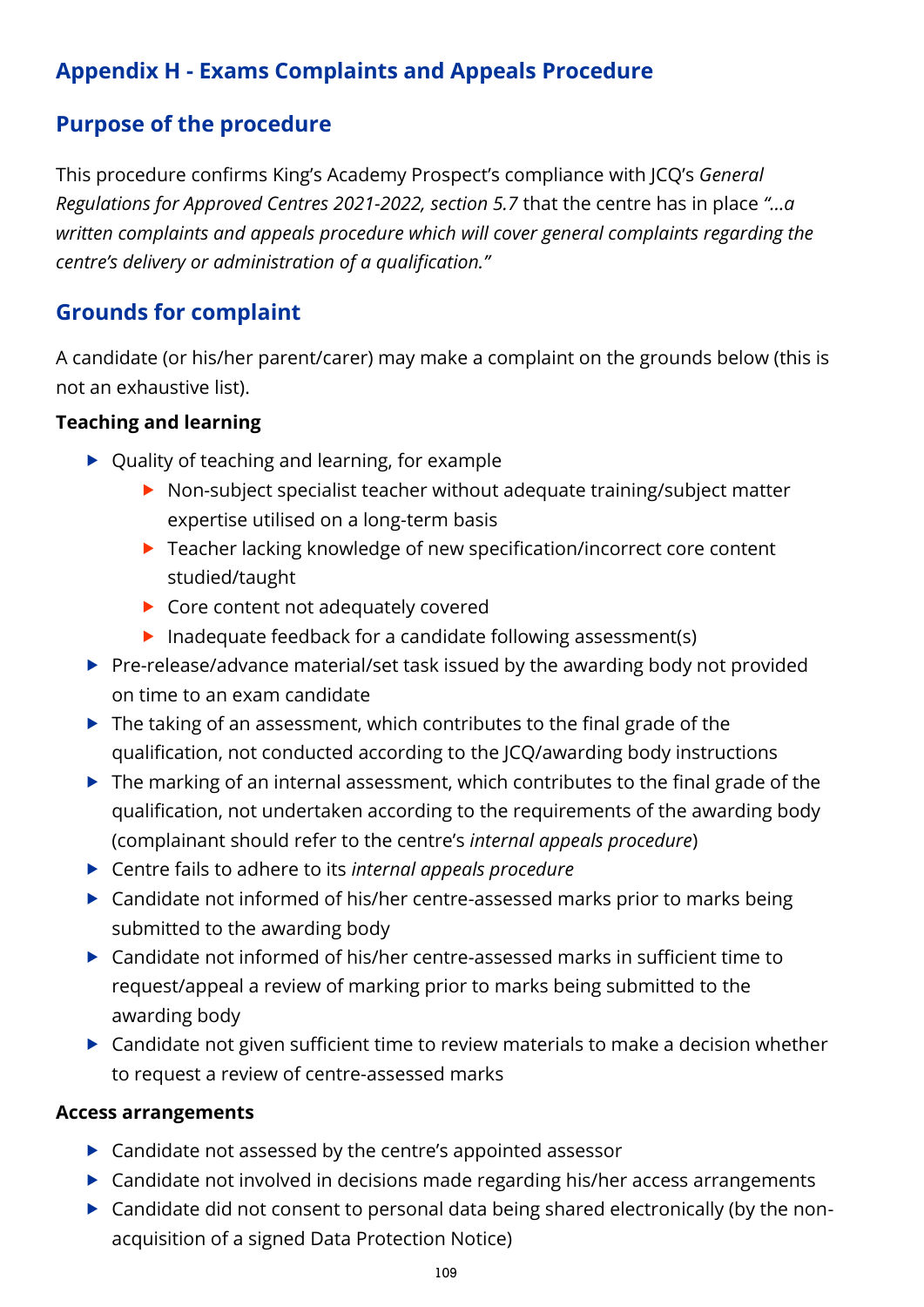- ▶ Candidate not informed/adequately informed of the arrangements in place and the subjects or components of subjects where the arrangements would not apply
- Exam information not appropriately adapted for a disabled candidate to access it
- Adapted equipment put in place failed during exam/assessment
- Approved access arrangement(s) not put in place at the time of an exam/assessment
- Appropriate arrangements not put in place at the time of an exam/assessment as a consequence of a temporary injury or impairment

### **Entries**

- Failure to clearly explain a decision of early entry for a qualification to candidate (or parent/carer)
- ▶ Candidate not entered/entered late (incurring a late entry fee) for a required exam/assessment
- ▶ Candidate entered for a wrong exam/assessment
- ▶ Candidate entered for a wrong tier of entry

## **Conducting examinations**

- ▶ Failure to adequately brief candidate on exam timetable/exam regulations prior to exam/assessment taking place
- ▶ Room in which exam held did not provide candidate with appropriate conditions for taking the exam
- $\blacktriangleright$  Inadequate invigilation in exam room
- $\blacktriangleright$  Failure to conduct exam according to the regulations
- ▶ Online system failed during (online) exam/assessment
- Disruption during exam/assessment
- Alleged, suspected or actual malpractice incident not investigated/reported
- Eligible application for special consideration for a candidate not submitted/not submitted to timescale
- Failure to inform/update candidate on the outcome of a special consideration application

## **Results and Post-results**

- ▶ Before exams, candidate not made aware of the arrangements for post-results services and the accessibility of senior members of centre staff after the publication of results
- ▶ Candidate not having access to a member of senior staff after the publication of results to discuss/make decision on the submission of an enquiry
- ▶ Candidate request for return of work after moderation and work not available/disposed of earlier than allowed in the regulations
- ▶ Candidate (or parent/carer) unhappy with a result (complainant to refer via exams officer to awarding body *post-results services*)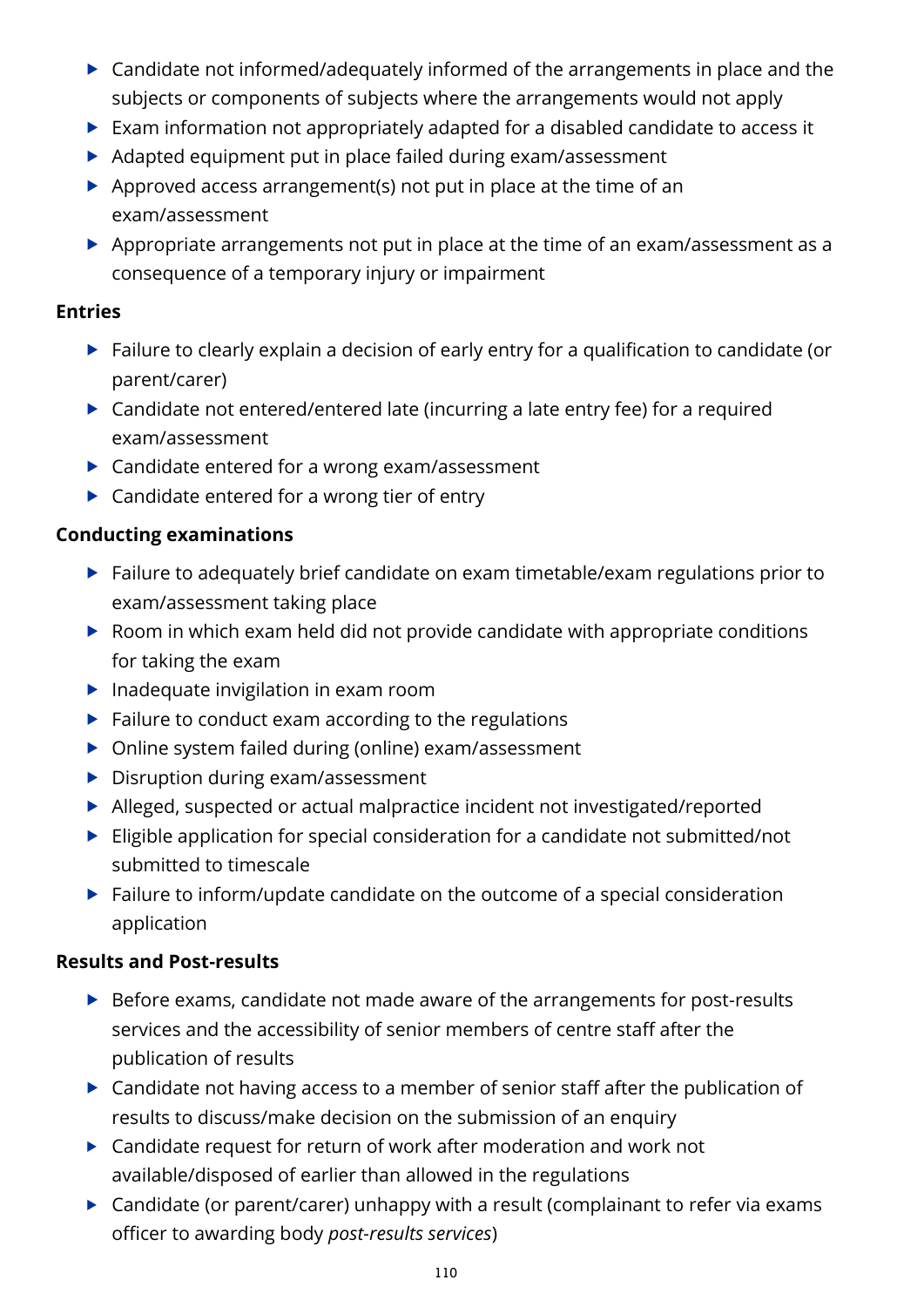- $\triangleright$  Candidate (or parent/carer) unhappy with a centre decision not to support a clerical check, a review of marking, a review of moderation or an appeal (complainant to refer via Head of Department to the centre's *internal appeals procedure*)
- ▶ Centre applied for the wrong post-results service/for the wrong exam paper for a candidate
- ▶ Centre missed awarding body deadline to apply for a post-results service
- ▶ Centre applied for a post-results service for candidate without gaining required candidate consent/permission

# **Complaints and appeals procedure**

If a candidate (or his/her parent/carer) has a general concern or complaint about the centre's delivery or administration of a qualification he/she is following, King's Academy Prospect encourages him/her to try to resolve this informally in the first instance. A concern or complaint should be made in person, by telephone or in writing to the head of centre].

If a complaint fails to be resolved informally the candidate (or his/her parent/carer) is then at liberty to make a formal complaint.

## **How to make a formal complaint**

- A complaint should be submitted in writing by completing a **complaints and appeals form**
- $\blacktriangleright$  Forms are available from the exams office
- ▶ Completed forms should be returned to the Head of Centre
- Forms received will be logged by the centre and acknowledged within four calendar days

## **How a formal complaint is investigated**

- $\blacktriangleright$  The head of centre will further investigate or appoint a member of the senior leadership team (who is not involved in the grounds for complaint and has no personal interest in the outcome) to investigate the complaint and report on the findings and conclusion]
- $\blacktriangleright$  The findings and conclusion will be provided to the complainant within two working weeks

## **Appeals**

Following the outcome, if the complainant remains dissatisfied and believes there are clear grounds, an appeal can be submitted.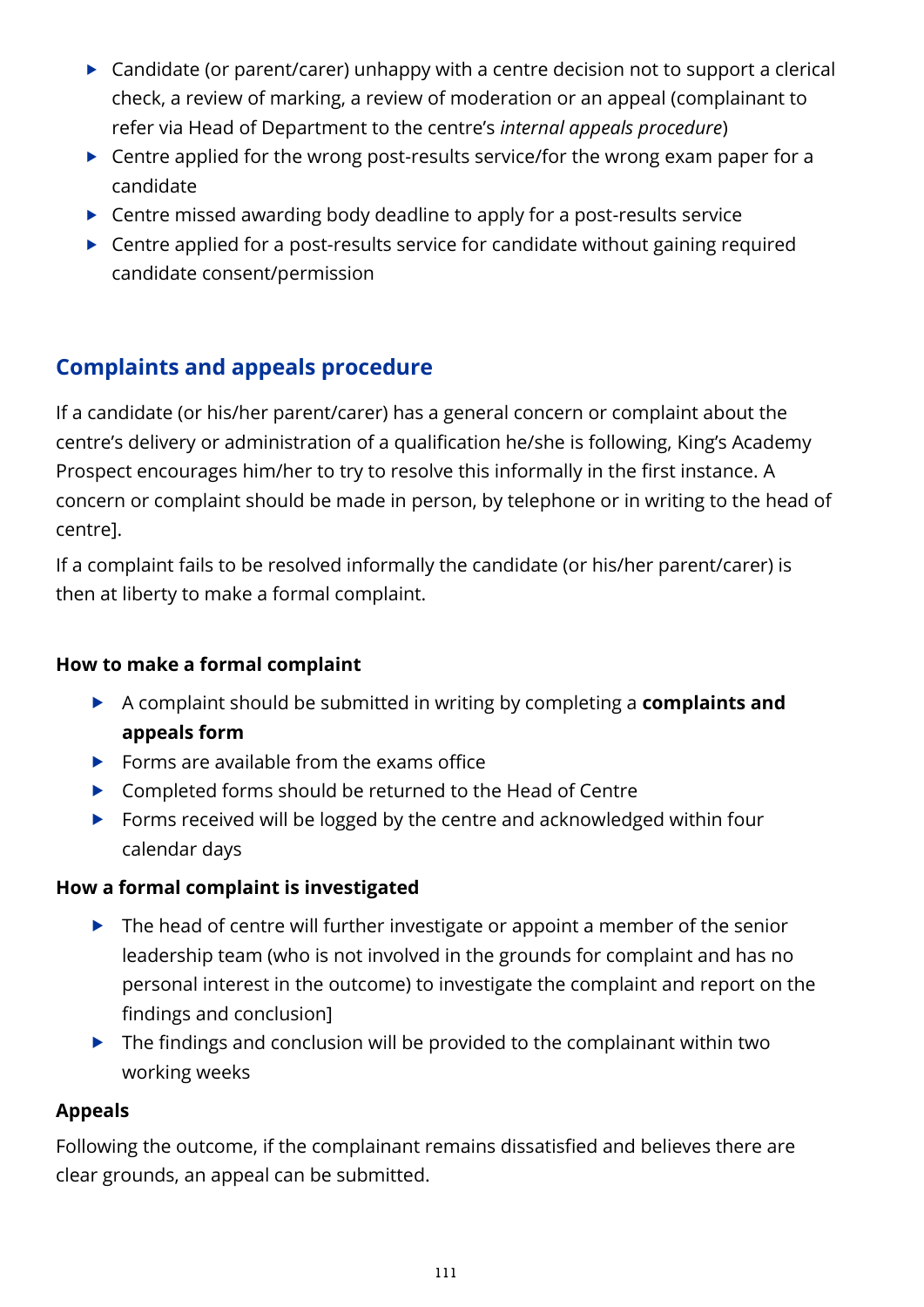- Any appeal must be submitted in writing by again completing a **complaints and appeals form**
- Forms received will be logged by the centre and acknowledged within four calendar days
- ▶ The appeal will be referred to the Chair of Governors for consideration
- ▶ The Chair of Governors will inform the appellant of the final conclusion in due course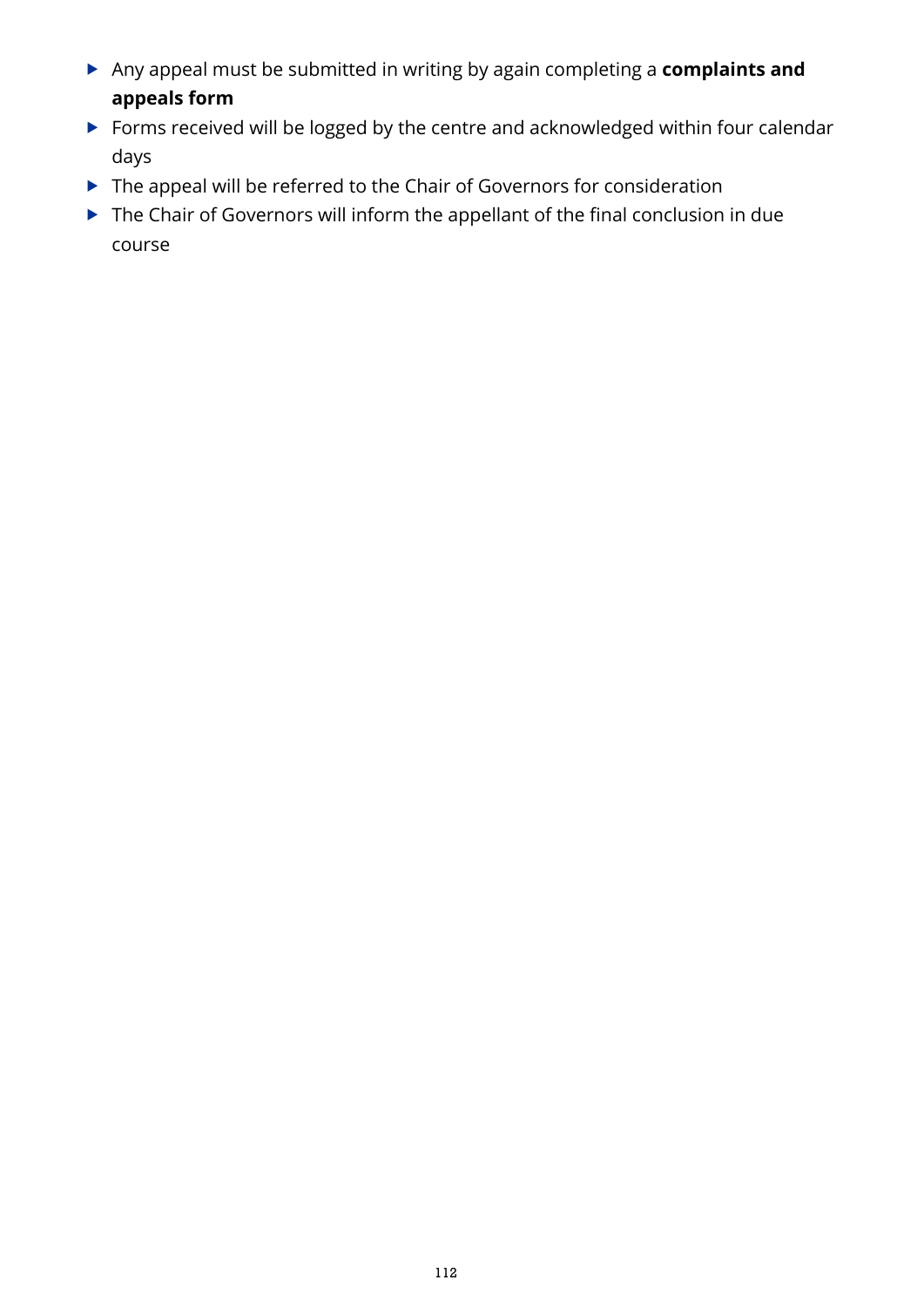# **Complaints and appeals form**

| <b>FOR CENTRE USE ONLY</b> |  |
|----------------------------|--|
| Date received              |  |
| Reference No.              |  |

Please tick box to indicate the nature of your complaint/appeal

- $\Box$  Complaint/appeal against the centre's delivery of a qualification
- $\Box$  Complaint/appeal against the centre's administration of a qualification

| Name of complainant/appellant                                                                                                          |                                                                                                                                      |
|----------------------------------------------------------------------------------------------------------------------------------------|--------------------------------------------------------------------------------------------------------------------------------------|
| <b>Email address &amp; phone</b>                                                                                                       |                                                                                                                                      |
| <b>Candidate name if different to</b><br>complainant/appellant                                                                         |                                                                                                                                      |
| Please state the grounds for your complaint/appeal below                                                                               |                                                                                                                                      |
|                                                                                                                                        |                                                                                                                                      |
|                                                                                                                                        |                                                                                                                                      |
|                                                                                                                                        |                                                                                                                                      |
|                                                                                                                                        |                                                                                                                                      |
|                                                                                                                                        |                                                                                                                                      |
|                                                                                                                                        |                                                                                                                                      |
|                                                                                                                                        |                                                                                                                                      |
|                                                                                                                                        |                                                                                                                                      |
|                                                                                                                                        |                                                                                                                                      |
|                                                                                                                                        |                                                                                                                                      |
| dates, names etc. and provide any evidence you may have to support what you say.                                                       | If your complaint is lengthy please write as bullet points; please keep to the point and include relevant detail such as             |
| teaching and learning which have impacted the candidate.                                                                               | Your appeal should identify the centre's failure to follow procedures as set out in the relevant policy, and/or issues in            |
|                                                                                                                                        | If necessary, continue on an additional page if this form is being completed electronically or overleaf if hard copy being completed |
| Detail any steps you have already taken to resolve the issue(s) and what you would consider to be a good<br>resolution to the issue(s) |                                                                                                                                      |
|                                                                                                                                        |                                                                                                                                      |
|                                                                                                                                        |                                                                                                                                      |
|                                                                                                                                        |                                                                                                                                      |
|                                                                                                                                        |                                                                                                                                      |
|                                                                                                                                        |                                                                                                                                      |
| Complainant/appellant signature:                                                                                                       | Date of signature:                                                                                                                   |

This form must be completed in full; an incomplete form will be returned to the complainant/appellant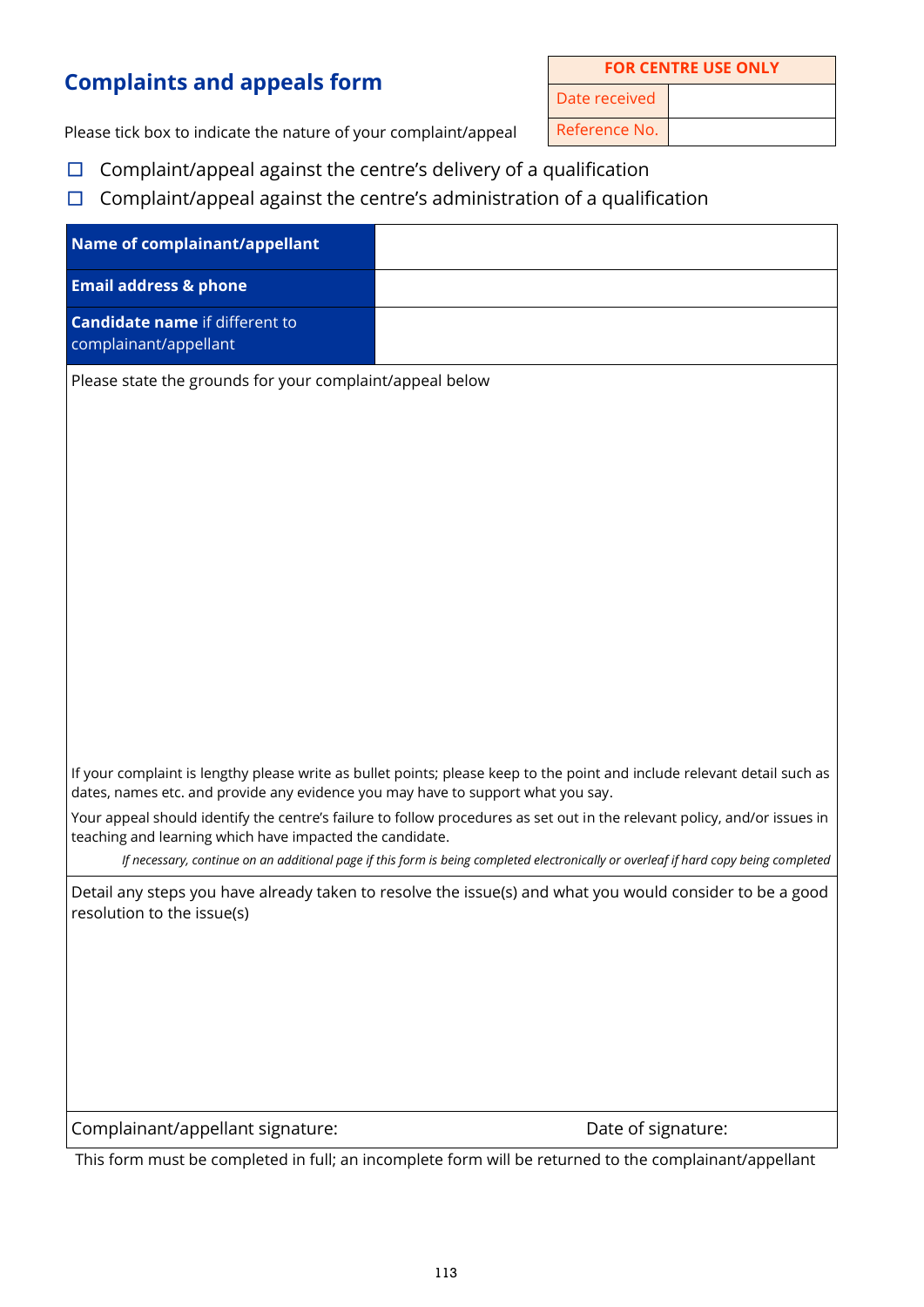# **Appendix I - Emergency evacuation policy**

- An evacuation is mandatory if the bell rings continuously. The only exception is at 12:30 every Monday, when the system is briefly tested.
- Invigilators will instruct candidates to stop writing, make a note of the time the exam was stopped, pick up the Seating Plan and laminated room card; instruct candidates to leave all papers, scripts and belongings in the room; direct candidates to leave the room calmly and in silence, maintaining one metre separation.
- Once a public exam has started, use the muster points shown below.
- Maintain separation between candidates from different rooms using the laminated room cards, and attempt to reflect the room seating plan.
- When all candidates are gathered outside, do a headcount and compare with the count of students marked present on the seating plan. If the count does not tally, determine who is missing. Report outcomes to designated SLT.
- For internal exams or for a public exam that has not yet started, instruct students to report to the usual gathering place on the tennis courts. Invigilators should report to the staff gathering point on the tennis courts and report to the exams manager.
- Remember health and safety is paramount.
- Await SLT instructions regarding re-entry to the exam room.

### Sports Hall

- The fire bell in the storage alcove will sound, making oral communication very difficult.
- Invigilators closest to the two emergency exits should open them immediately.
- Invigilators should move from the hall to the muster point as students leave.

## Lower School Hall

- The preferred exit is via the main doors at the back of the hall.
- A key is provided to open the right-hand extra external door.
- Invigilator should open rear doors and unlock extra external door.
- Alternative exit is via the stage.
- A key to the tennis court is provided to aid liaison with SLT.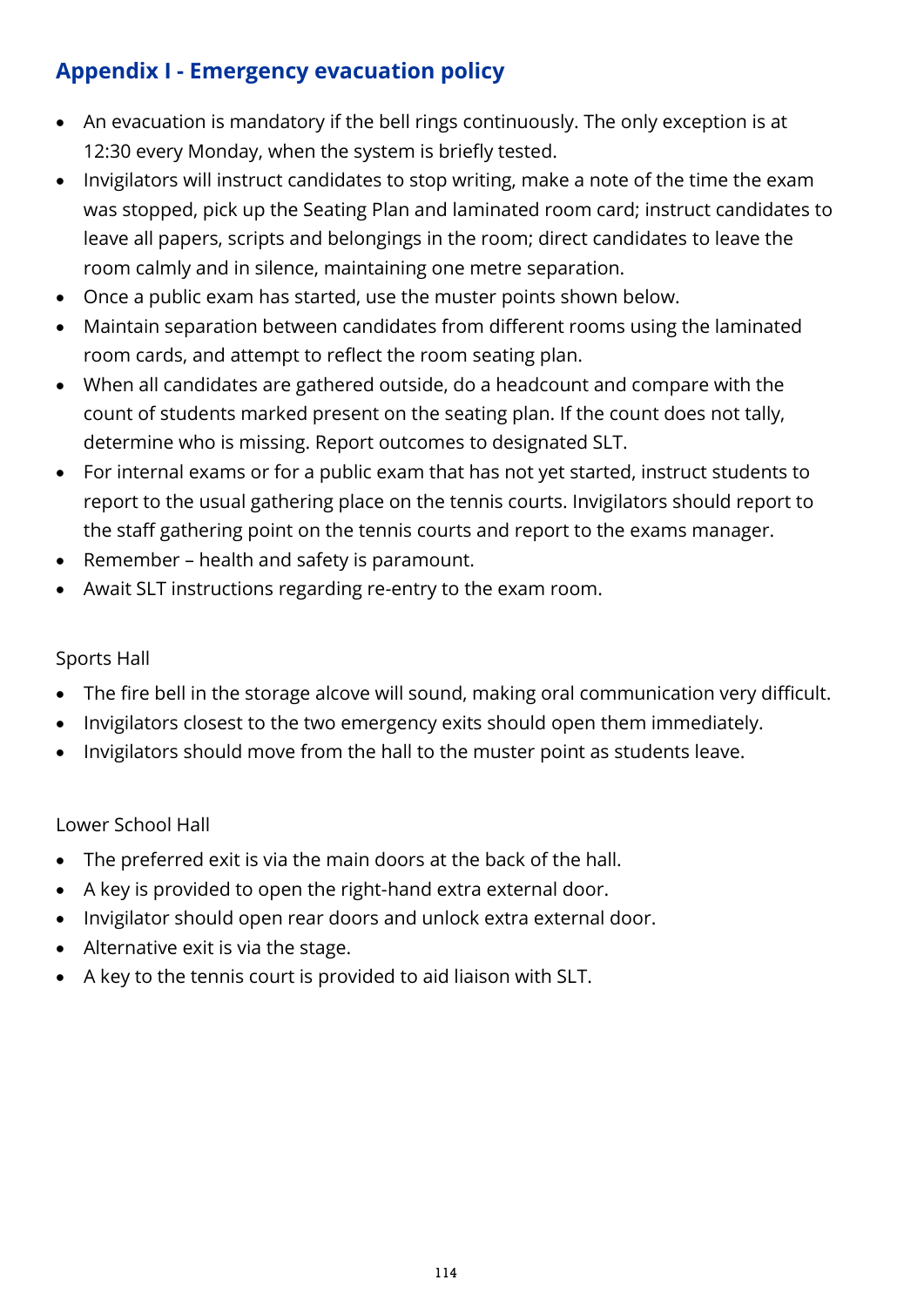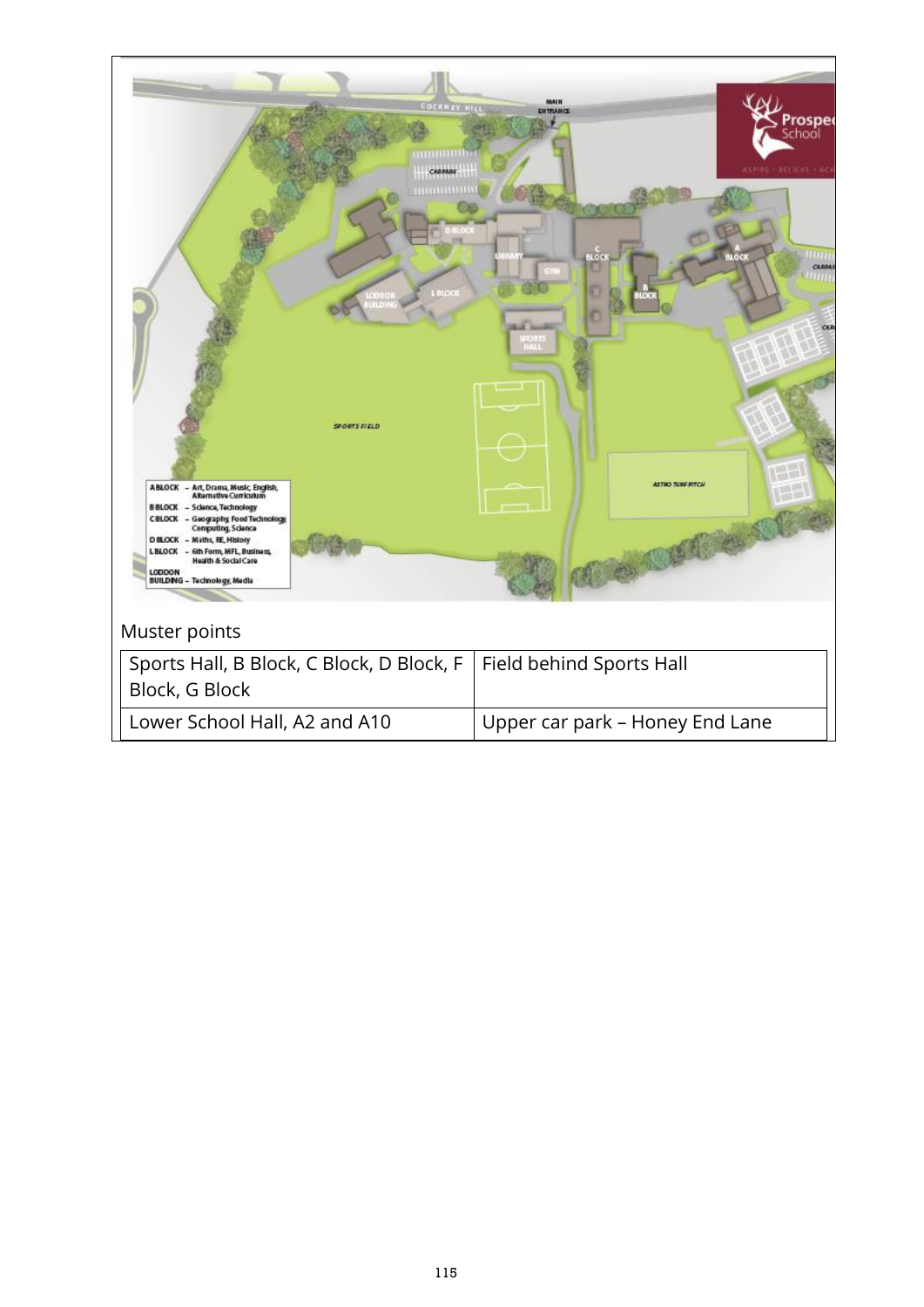# **Appendix J - Exam lockdown policy**

A lockdown is signalled by the bell ringing intermittently for more than the five rings used to signal lesson changeover. A text will be sent to Leadership and the Exams Manager mobiles with the words PARTIAL LOCKDOWN or FULL LOCKDOWN only. If exams are in progress, the Exams Officer will forward the text to invigilators via mobile.

### **Before an examination**

If a lockdown is required as candidates are entering/waiting to enter the exam room, the following procedure will be employed:

- A member of SLT or exams office will be present around main exam room
- ▶ Candidates will be instructed to enter the exam room immediately
- ▶ Candidates will be instructed to remain silent, hide under exam desks or sit against a wall/around a corner but not near the door
- Where safe/possible, the SLT member will communicate (via mobile phone/walkie talkie) the situation to the Exams Officer (ensuring that all mobile phones/walkie talkies are on 'silent' mode)
- ▶ The Exams Officer will collate the information from all exam rooms and forward this to the head of centre immediately
- $\blacktriangleright$  Invigilators will
	- $\triangleright$  lock all windows and close all curtains/blinds
	- $\triangleright$  switch off all lights
	- lock all doors and/or use tables, or any other furniture, to barricade the entrance to the examination room
	- $\blacktriangleright$  take an attendance register/head count if possible
	- $\triangleright$  (if the threat is a chemical or toxic release) instruct candidates to cover their nose and mouth (their own clothing can be used) and attempt to use anything to hand to seal up cracks around doors and any vents into the room

## **During an examination**

If a lockdown is required during the exam/when candidates are in the exam room, the following procedure will be employed:

- $\blacktriangleright$  Invigilators will:
	- $\blacktriangleright$  tell candidates to stop writing immediately and turn their papers over.
	- $\triangleright$  collect the attendance register
	- $\triangleright$  make a note of the time when the examination was suspended
	- $\triangleright$  instruct candidates to remain silent, leave all examination materials on their desks and hide under exam desk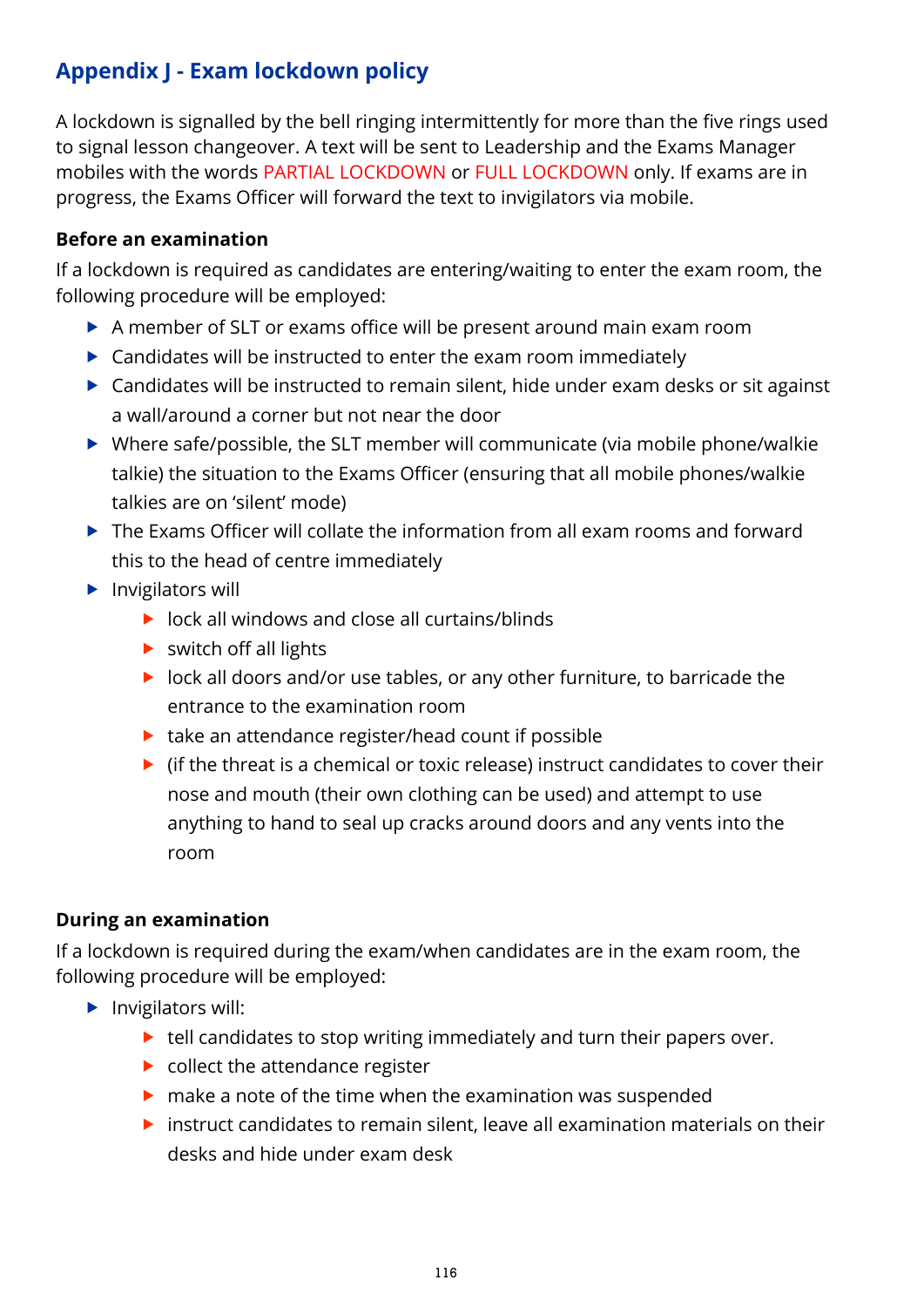- ▶ where safe/possible check their mobile phone for a text message from the Exams Officer and communicate (via mobile phone) the situation to the Exams Officer (ensuring that all mobile phones are on 'silent' mode).
- ▶ lock all windows and close all curtains/blinds
- $\triangleright$  switch off all lights
- lock all doors and/or use tables, or any other furniture, to barricade the entrance to the examination room
- $\triangleright$  (if the threat is a chemical or toxic release) instruct candidates to cover their nose and mouth (their own clothing can be used) and attempt to use anything to hand to seal up cracks around doors and any vents into the room
- Where safe/possible, the Exams Officer will collate the information from all exam rooms and forward this to the head of centre immediately
- If required, where safe/possible, and following centre policy, the Exams Officer (or invigilators in the absence of the Exams Officer) will initiate the emergency evacuation procedure
- ▶ The Exams Officer will collect all examination papers and materials for safe/secure storage following advice from the appropriate awarding bodies

### **After an examination**

If a lockdown is required after the exam/as candidates are leaving the exam room, the following procedure will be employed:

- $\blacktriangleright$  Invigilators will:
	- $\triangleright$  stop dismissing candidates from the exam room
	- $\triangleright$  instruct candidates who have left the room to re-enter the exam room
	- $\triangleright$  instruct candidates to remain silent and hide under examination tables
	- where safe/possible, communicate (via mobile phone/walkie talkie) the situation to the Exams Officer (ensuring that all mobile phones are on 'silent' mode).
	- $\triangleright$  lock all windows and close all curtains/blinds
	- $\triangleright$  switch off all lights
	- **IDOCK** all doors and/or use tables, or any other furniture, to barricade the entrance to the exam room
	- $\triangleright$  (if the threat is a chemical or toxic release) instruct candidates to cover their nose and mouth (their own clothing can be used) and attempt to use anything to hand to seal up cracks around doors and any vents into the room
- Where safe/possible, the Exams Officer will collate the information from all exam rooms and forward this to the head of centre immediately